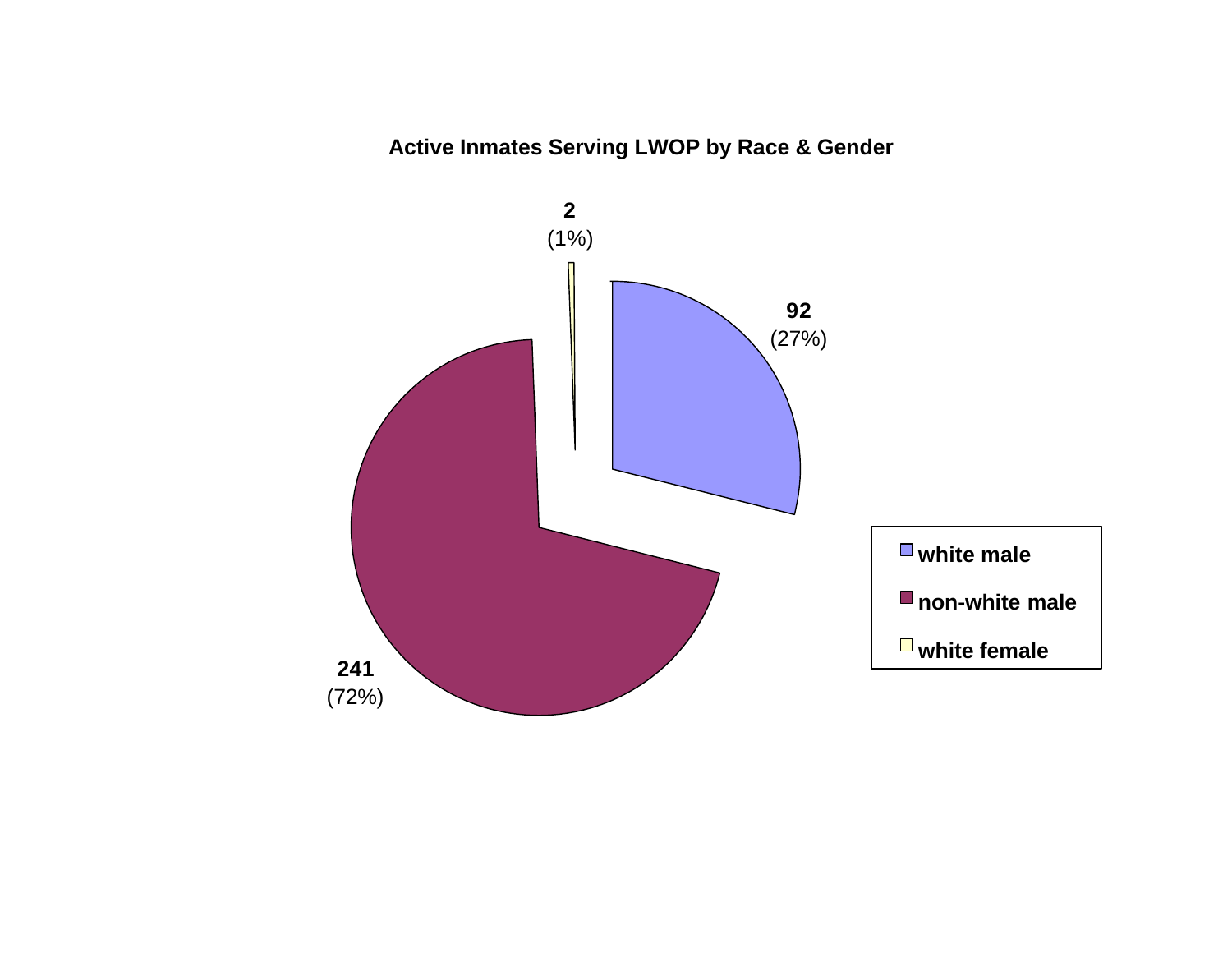# **Active Inmates Serving LWOP By Prior Incarcerations**

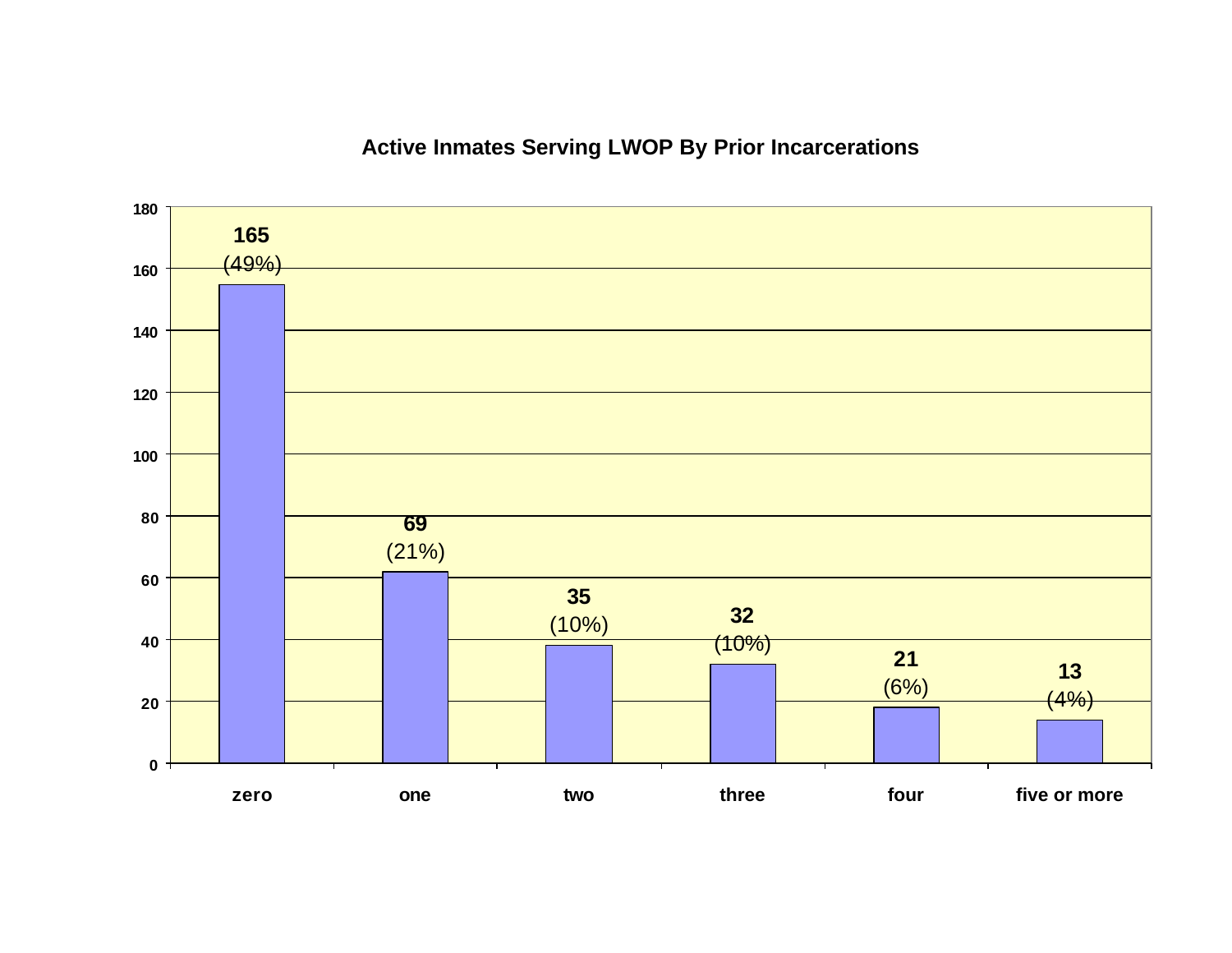**Active Inmates Serving LWOP by Crime Type**

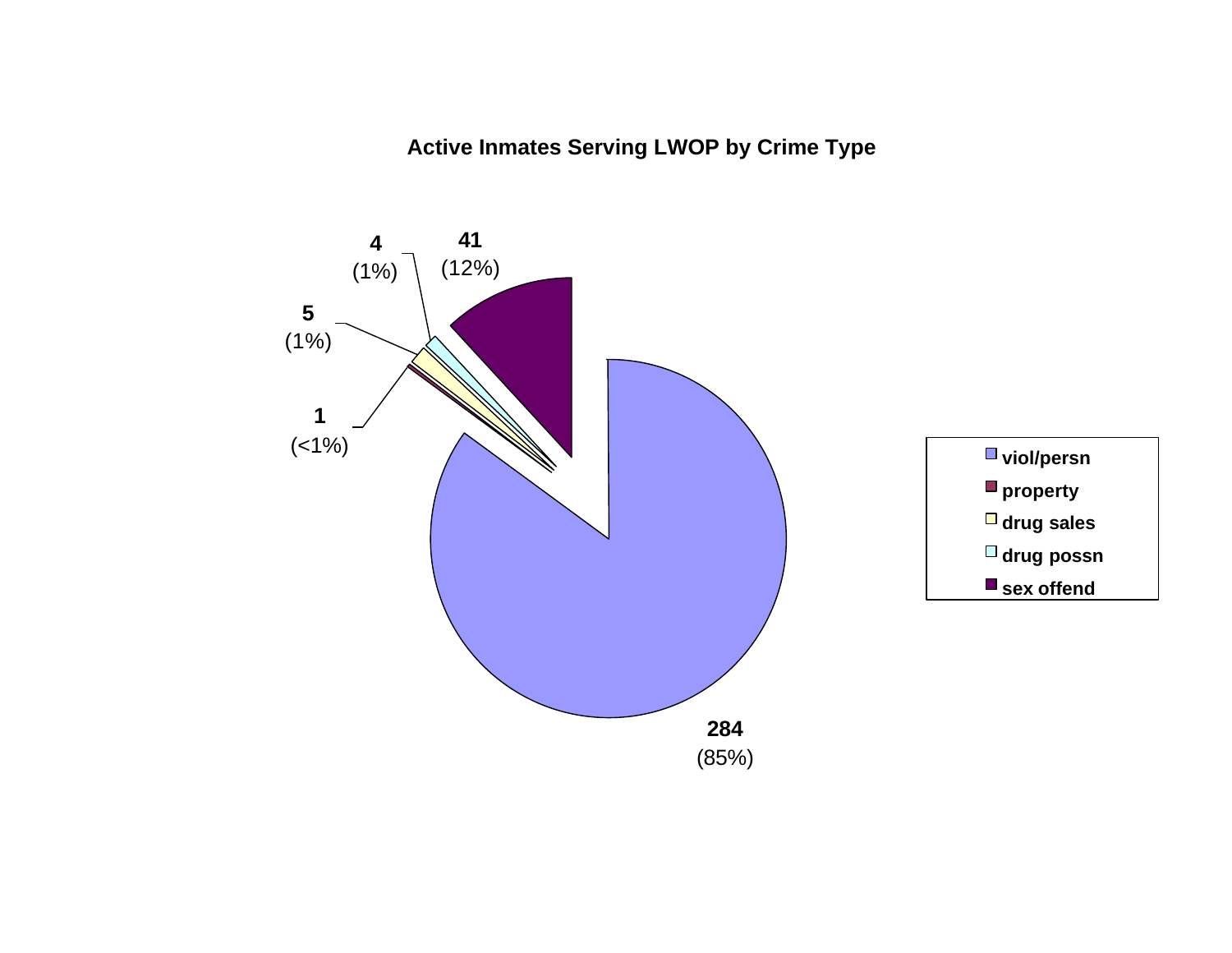Georgia Department of Corrections<br>Page 1 Run 08/25/03 11:19 am Page 1 Run 08/25/03 11:19 am Office of Planning and Analysis

Inmate statistical profile

TABLE OF CONTENTS FOR ACTIVE PRISONERS EXCLUDING JAIL

Title PAGE ----- ---- RACE AND SEX............................ 2 Culture Fair IQ Scores.................. 3 Self-Rpt Socioeconomic Class............ 4 Self-Rpt Environment To Age 16.......... 5 Self-Rpt Education Level................ 6 Functional Reading Level (WRAT Scores).. 7 Functional Math Level (WRAT Scores)..... 8 Functional Spelling Level (WRAT Scores). 9 Self-Rpt Guardian Status To Age 16......10 Self-Rpt Employment Status Before Prison11 Self-Rpt Marital Status At Admission....12 Self-Rpt Number Of Children At Admission13 Self-Rpt Religious Affiliation..........14 Self-Rpt Family Behavior Patterns \*.....15 Inmate Diagnostic Behavior Problem \*....16 Physical Profile (General Condition)....17 Security Status...........................18 Number Of Sentences.....................19 Number Of Disciplinaries................20 Number Of Escapes.........................21 Number Of Prior Georgia Incarcerations \*22 Number Of Transfers.......................23 County Of Conviction....................24 Circ Of Conviction........................27 Home County.............................29 Prison Sentence In Years................32 Probation To Follow Prison..............33 Admission Type.............................34 Release Type................................35 Inst By Group..................................36 Institution.............................37 Misdemeanors And Felonies...............38 Crimes By Group..............................39 Most Serious Offense....................40 Most Serious Crime Type.................41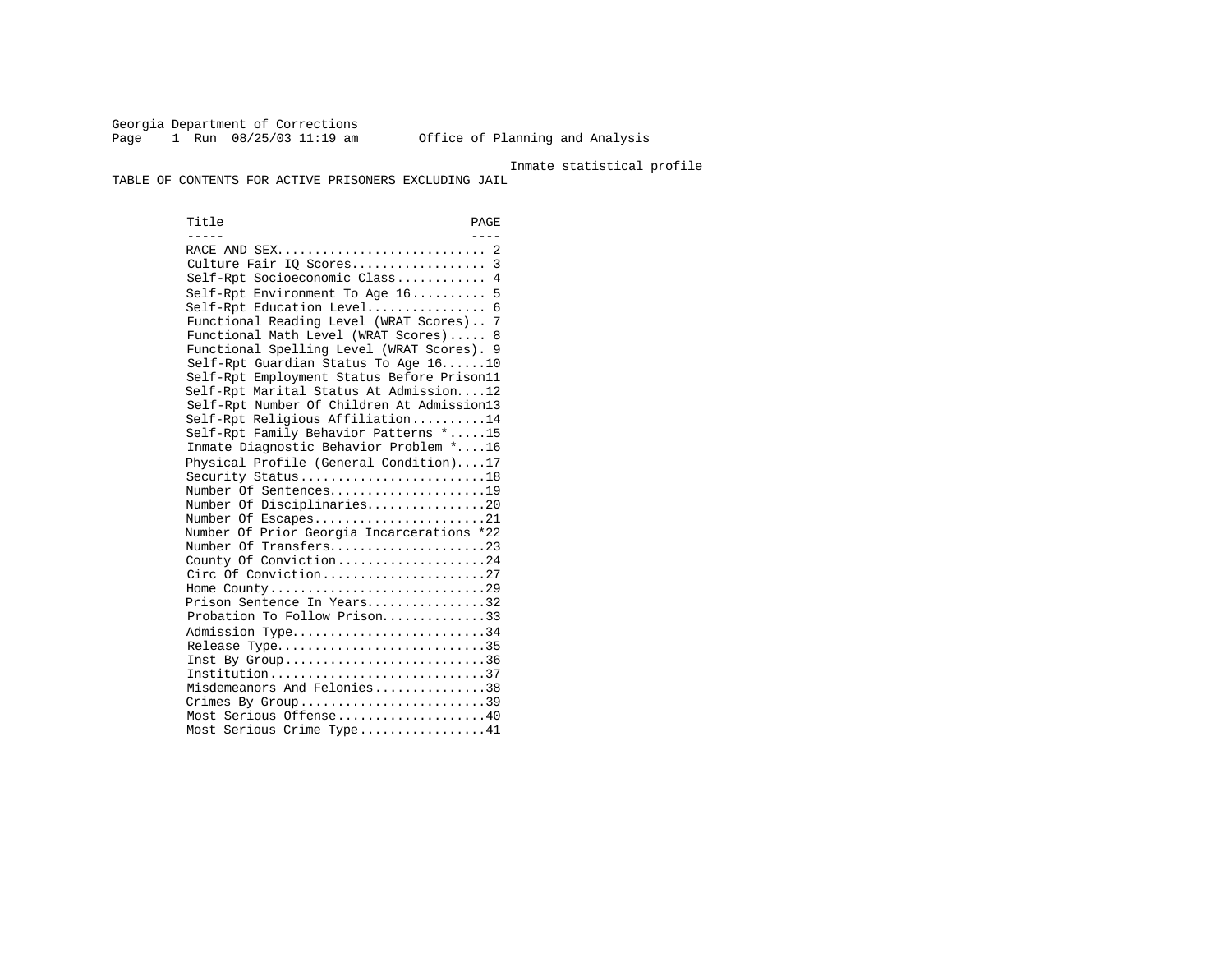Page 2 Run 08/25/03 11:19 am

# Inmate statistical profile

Sample: ACTIVE PRISONERS EXCLUDING JAIL Requestor: Statistics Active inmates 08/25/2003

RACE AND SEX by current age & sex

|                                                                  |                                   |                                           | M E N                                    |                                                                 |                                                  |                                                          |                                                                                 | <b>WOMEN</b>                                          |                                                                       |                                                        |                                              |
|------------------------------------------------------------------|-----------------------------------|-------------------------------------------|------------------------------------------|-----------------------------------------------------------------|--------------------------------------------------|----------------------------------------------------------|---------------------------------------------------------------------------------|-------------------------------------------------------|-----------------------------------------------------------------------|--------------------------------------------------------|----------------------------------------------|
| RACE AND SEX                                                     | Age<br>$ 00 - 21 $                | Age<br>$ 22-39 $                          | Age<br>$ 40-54 $                         | Age<br>$ 55-99 $                                                | Men<br>န္<br>% Total                             | Age<br>$ 00 - 21 $                                       | Age<br>$ 22-39 $                                                                | Age<br>$ 40-54 $                                      | Age<br>$8 55-99$                                                      | Women<br>% Total<br>$\approx$                          | Grand<br>Total<br>°≈                         |
| WHITE MALE<br>NON WHITE MALE<br>WHITE FEMALE<br>NON WHITE FEMALE | 17<br>83<br>5<br>0<br>0<br>0<br>0 | 44<br>24<br>76<br>140<br>0<br>0<br>0<br>0 | 34<br>29<br>71<br>85<br>0<br>0<br>0<br>0 | 13<br>54<br>11<br>46<br>0<br>$\overline{0}$<br>$\mathbf 0$<br>0 | 92<br>28<br>241<br>72<br>0<br>$\Omega$<br>0<br>0 | 0<br>0<br>$\mathbf 0$<br>0<br>0<br>0<br>$\mathbf 0$<br>0 | 0<br>0<br>$\mathbf 0$<br>$\mathbf 0$<br>2 100<br>$\mathbf{0}$<br>$\overline{0}$ | 0<br>0<br>$\mathbf 0$<br>$\Omega$<br>0<br>$\mathbf 0$ | 0<br>$\mathbf 0$<br>$\overline{0}$<br>$\mathbf 0$<br>$\mathbf 0$<br>0 | $\Omega$<br>$\Omega$<br>$\Omega$<br>100<br>2<br>0<br>0 | 92<br>27<br>241<br>72<br>2<br>$\overline{0}$ |
| Total reported                                                   | 6 100                             | 184 100                                   | 119 100                                  | 24 100                                                          | 333 100                                          | $\mathbf 0$<br>0                                         | 2 100                                                                           | 0<br>$\Omega$                                         | 0<br>$\overline{0}$                                                   | 2 100                                                  | 335 100                                      |
| Percent reported                                                 | 100.0                             | 100.0<br>100.0                            |                                          | 100.0                                                           | 100.0                                            | $\cdot$ 0                                                | 100.0                                                                           | $\cdot$ 0                                             | $\cdot$ 0                                                             | 100.0                                                  | 100.0                                        |
| NOT REPORTED                                                     | 0                                 | $\mathbf 0$                               | 0                                        | $\mathbf 0$                                                     | 0                                                | 0                                                        | $\mathbf 0$                                                                     | $\mathbf 0$                                           | $\mathbf 0$                                                           | $\mathbf{0}$                                           | $\mathbf 0$                                  |
| Total                                                            | 6                                 | 184                                       | 119                                      | 24                                                              | 333                                              | 0                                                        | 2                                                                               | $\Omega$                                              | 0                                                                     | 2                                                      | 335                                          |
| AVERAGE AGE                                                      | 20.00                             | 31.22                                     | 46.02                                    | 60.63                                                           | 38.43                                            | .00                                                      | 33.00                                                                           | .00                                                   | .00                                                                   | 33.00                                                  | 38.39                                        |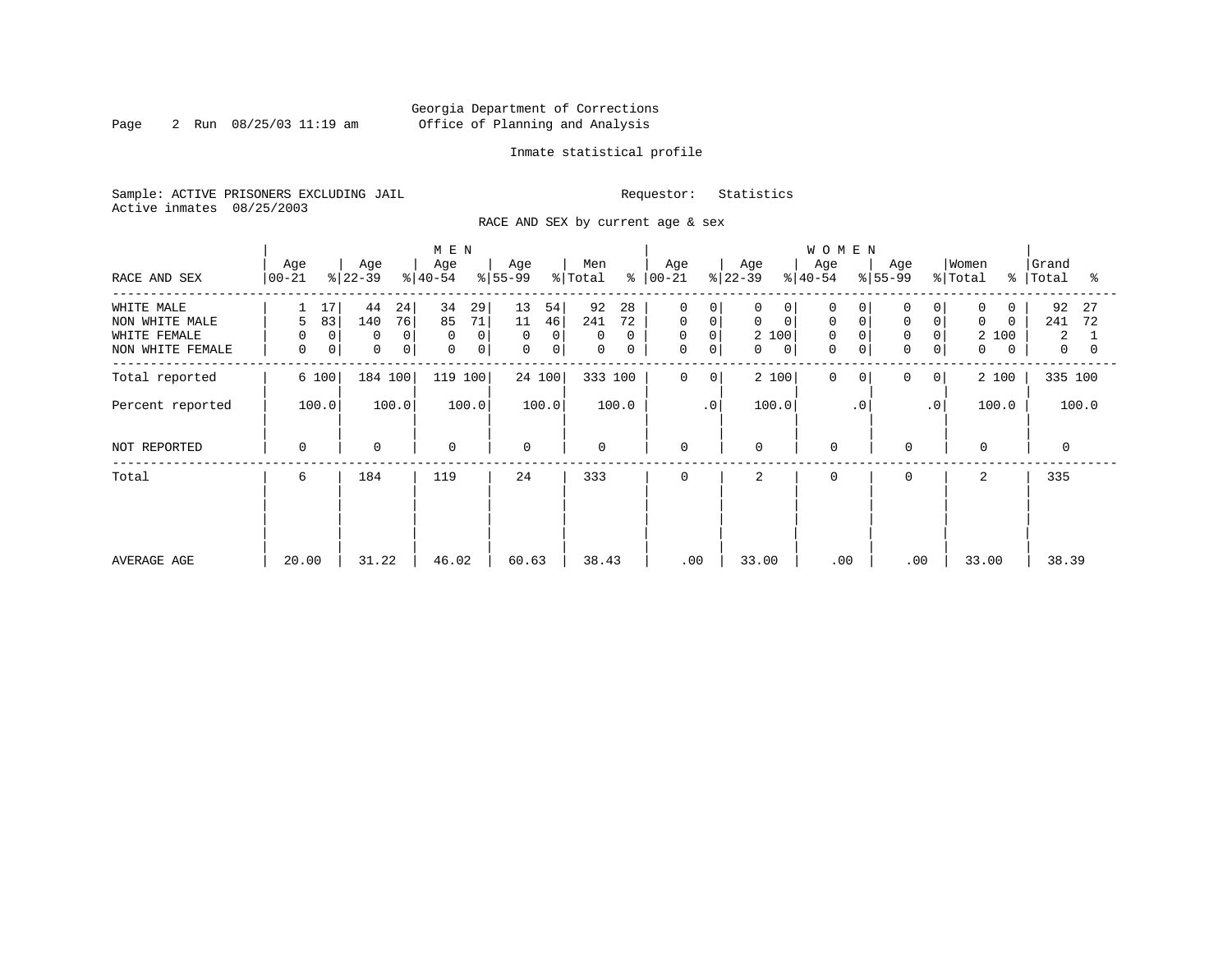Page 3 Run 08/25/03 11:19 am

# Inmate statistical profile

Sample: ACTIVE PRISONERS EXCLUDING JAIL Requestor: Statistics Active inmates 08/25/2003

Culture Fair IQ Scores by current age & sex

|                           |                  |                     | M E N                |                                           |                      |                                                                 |                  | <b>WOMEN</b>                  |                                     |                               |                      |
|---------------------------|------------------|---------------------|----------------------|-------------------------------------------|----------------------|-----------------------------------------------------------------|------------------|-------------------------------|-------------------------------------|-------------------------------|----------------------|
| IQ Score                  | Age<br>$00 - 21$ | Age<br>$ 22-39 $    | Age<br>$ 40-54 $     | Age<br>$ 55-99$                           | Men<br>% Total       | Age<br>$8   00 - 21$                                            | Age<br>$ 22-39 $ | Age<br>$ 40-54 $              | Age<br>$ 55-99 $                    | Women<br>% Total<br>$\approx$ | Grand<br>Total<br>ႜ  |
| LESS THAN 70<br>70 AND UP | 0<br>0<br>6 100  | 2<br>4<br>98<br>162 | 10<br>10<br>93<br>90 | $\overline{0}$<br>$\overline{0}$<br>21100 | 14<br>5<br>95<br>282 | $\mathbf 0$<br>0 <sup>1</sup><br>0 <sup>1</sup><br>$\mathsf{O}$ | 0<br>0<br>2 100  | 0<br>0<br>$\overline{0}$<br>0 | 0<br>0 <sup>1</sup><br>0<br>$\circ$ | $\Omega$<br>0<br>2 100        | 14<br>5<br>284<br>95 |
| Total reported            | 6 100            | 166 100             | 103 100              | 21100                                     | 296 100              | $\mathbf 0$<br>0                                                | 2 100            | 0<br>0                        | 0<br>$\mathbf{0}$                   | 2 100                         | 298 100              |
| Percent reported          | 100.0            | 90.2                | 86.6                 | 87.5                                      | 88.9                 | .0 <sup>1</sup>                                                 | 100.0            | $\cdot$ 0                     | $\cdot$ 0                           | 100.0                         | 89.0                 |
| NOT REPORTED              | 0                | 18                  | 16                   | 3                                         | 37                   | 0                                                               | $\mathbf 0$      | $\mathbf 0$                   | $\mathbf 0$                         | $\mathbf 0$                   | 37                   |
| Total                     | 6                | 184                 | 119                  | 24                                        | 333                  | 0                                                               | 2                | $\mathbf 0$                   | $\mathbf 0$                         | 2                             | 335                  |
|                           |                  |                     |                      |                                           |                      |                                                                 |                  |                               |                                     |                               |                      |
|                           |                  |                     |                      |                                           |                      |                                                                 |                  |                               |                                     |                               |                      |
| AVERAGE IO                | 97.67            | 100.90              | 95.29                | 98.10                                     | 98.69                | .00                                                             | 107.00           | .00                           | .00                                 | 107.00                        | 98.74                |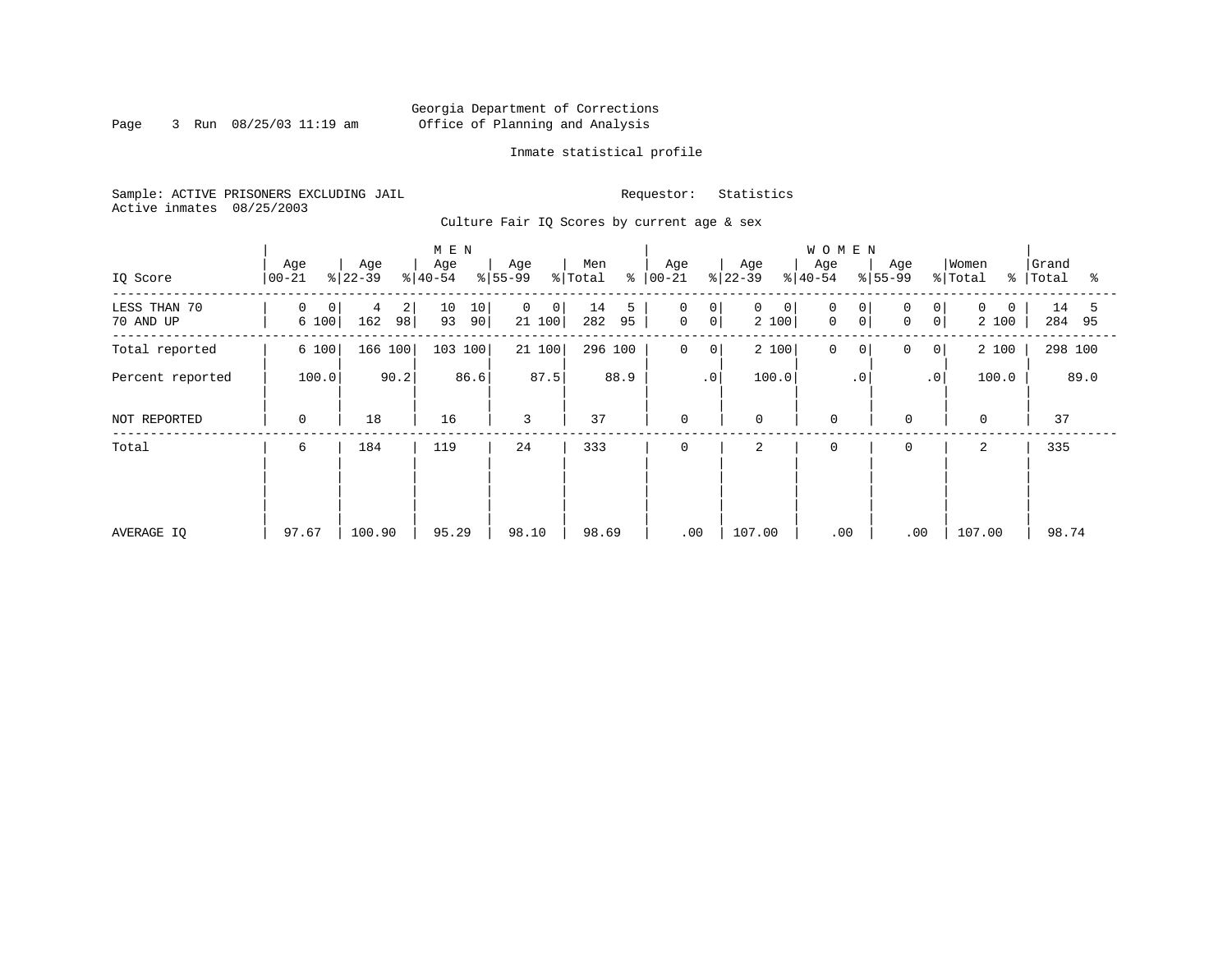# Georgia Department of Corrections Page 4 Run 08/25/03 11:19 am Office of Planning and Analysis

# Inmate statistical profile

Sample: ACTIVE PRISONERS EXCLUDING JAIL Requestor: Statistics Active inmates 08/25/2003

Self-Rpt Socioeconomic Class by current age & sex

|                     | M E N           |       |                  |          |                  |      |                  |                |                |      |                   |                |                  |       | <b>WOMEN</b>     |             |                  |             |                  |          |                |      |
|---------------------|-----------------|-------|------------------|----------|------------------|------|------------------|----------------|----------------|------|-------------------|----------------|------------------|-------|------------------|-------------|------------------|-------------|------------------|----------|----------------|------|
| Socioeconomic Class | Age<br>$ 00-21$ |       | Age<br>$ 22-39 $ |          | Age<br>$8 40-54$ |      | Age<br>$8 55-99$ |                | Men<br>% Total | နွ   | Age<br>$ 00 - 21$ |                | Age<br>$ 22-39 $ |       | Age<br>$8 40-54$ |             | Age<br>$ 55-99 $ |             | Women<br>% Total | % ၂      | Grand<br>Total | °≈   |
| WELFARE             |                 | 20    | 8                | 4        | 4                | 3'   |                  | 4              | 14             | 4    | 0                 | $\mathbf 0$    | 0                | 0     | 0                |             |                  | 0           | 0                | 0        | 14             |      |
| OCC EMPLOY          | $\Omega$        | 0     | 10               | $6 \mid$ | 5                | 4    | $\mathbf 0$      | 0 <sup>1</sup> | 15             | 5    | $\mathbf 0$       | $\mathbf 0$    | 0                | 0     | $\mathbf 0$      |             | $\Omega$         | $\mathbf 0$ | $\mathbf 0$      | $\Omega$ | 15             |      |
| MINIMUM STD         |                 | 60    | 100              | 56       | 60               | 51   | 11               | 48             | 174            | 54   | $\Omega$          | $\Omega$       | 0                | 0     | $\Omega$         |             | $\Omega$         | $\Omega$    | $\Omega$         | $\Omega$ | 174            | 53   |
| MIDDLE              |                 | 20    | 60               | 33       | 43               | 37   | 11               | 48             | 115            | 35   | 0                 | $\overline{0}$ |                  | 50    | $\mathbf 0$      |             | 0                | 0           |                  | 50       | 116            | 35   |
| OTHER               |                 | 0     | 2                |          | 5                | 4    | $\mathbf{0}$     | 0 <sup>1</sup> |                | 2    | 0                 | 0              |                  | 50    | $\mathbf 0$      | $\mathbf 0$ | 0                | $\mathbf 0$ |                  | 50       | 8              |      |
| Total reported      |                 | 5 100 | 180 100          |          | 117              | 100  |                  | 23 100         | 325 100        |      | $\mathbf 0$       | $\mathbf 0$    |                  | 2 100 | 0                | $\circ$     | 0                | 0           |                  | 2 100    | 327 100        |      |
| Percent reported    |                 | 83.3  |                  | 97.8     |                  | 98.3 |                  | 95.8           |                | 97.6 |                   | $\cdot$ 0      |                  | 100.0 |                  | $\cdot$ 0   |                  | $\cdot$ 0   |                  | 100.0    |                | 97.6 |
| NOT RPTD            |                 |       | $\overline{4}$   |          | 2                |      |                  |                | 8              |      | 0                 |                | $\mathbf 0$      |       | $\mathbf 0$      |             | $\mathbf 0$      |             | 0                |          | 8              |      |
| Total               | 6               |       | 184              |          | 119              |      | 24               |                | 333            |      | 0                 |                | 2                |       | 0                |             | 0                |             |                  |          | 335            |      |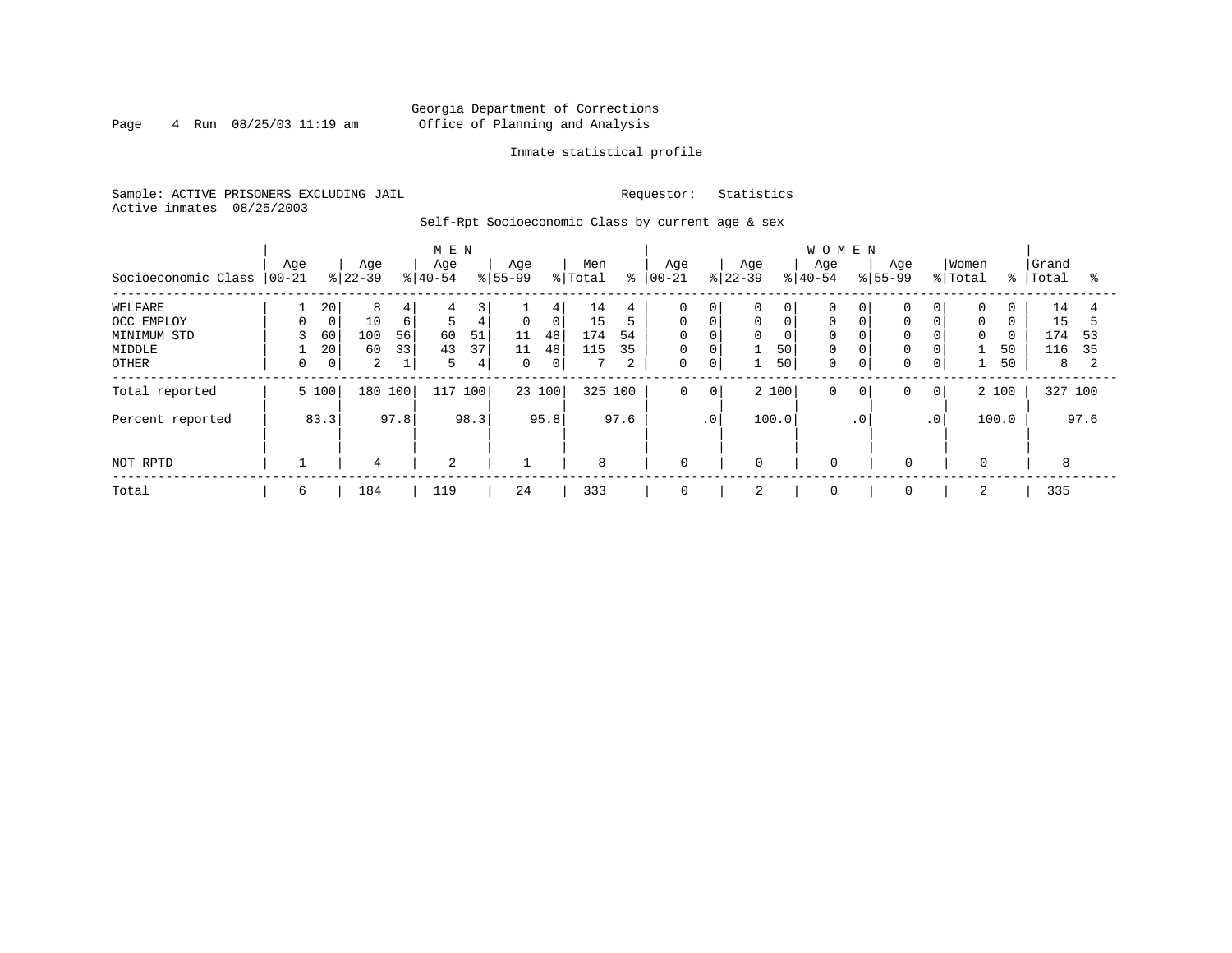Page 5 Run  $08/25/03$  11:19 am

# Inmate statistical profile

Sample: ACTIVE PRISONERS EXCLUDING JAIL Requestor: Statistics Active inmates 08/25/2003

Self-Rpt Environment To Age 16 by current age & sex

|                  |                  |             |                  |      | M E N            |              |                    |         |                |         |                   |             |                  |                | WOMEN            |           |                    |                 |                  |               |                |      |
|------------------|------------------|-------------|------------------|------|------------------|--------------|--------------------|---------|----------------|---------|-------------------|-------------|------------------|----------------|------------------|-----------|--------------------|-----------------|------------------|---------------|----------------|------|
| Environment      | Age<br>$ 00-21 $ |             | Age<br>$ 22-39 $ |      | Age<br>$8 40-54$ |              | Age<br>$8155 - 99$ |         | Men<br>% Total | ి       | Age<br>$ 00 - 21$ |             | Age<br>$8 22-39$ |                | Age<br>$8 40-54$ |           | Age<br>$8155 - 99$ |                 | Women<br>% Total | $\frac{8}{6}$ | Grand<br>Total | ႜ    |
| RURAL/FARM       | 0                | 0           |                  |      | 4                | 3            | 4                  | $\pm 7$ | 9              |         | $\Omega$          | 0           | 0                | $\overline{0}$ |                  | 0         | $\mathbf 0$        | 0               | $\Omega$         | 0             | 9              |      |
| RURAL/NFARM      |                  | $\mathbf 0$ | 8                | 4    | 9                | 8            | $\overline{a}$     | 8       | 19             | 6       | $\mathbf 0$       | $\mathbf 0$ |                  | 50             | $\Omega$         |           | 0                  | 0               |                  | 50            | 20             | b    |
| S.M.S.A          | 2                | 33          | 78               | 44   | 40               | 34           | $7^{\circ}$        | 29      | 127            | 39      | $\mathbf 0$       | $\mathbf 0$ | 0                | 0              | $\Omega$         |           | $\mathbf 0$        | $\overline{0}$  | $\Omega$         | $\Omega$      | 127            | 39   |
| URBAN            |                  | 17          | 37               | 21   | 21               | 18           | $\overline{2}$     | 8       | 61             | 19      | $\mathbf 0$       | $\mathbf 0$ | 0                | 0              | $\Omega$         |           | $\mathbf 0$        | 0               | $\mathbf 0$      | 0             | 61             | 19   |
| SMALL TOWN       | 3                | 50          | 53               | 30   | 42               | 36           | 9                  | 38      | 107            | 33      | $\mathbf 0$       | $\mathbf 0$ | 1                | 50             | $\Omega$         |           | $\mathbf 0$        | 0               |                  | 50            | 108            | 33   |
| <b>OTHER</b>     | 0                | 0           |                  |      |                  | $\mathbf{I}$ | $\Omega$           | 0       | $\overline{a}$ |         | $\Omega$          | $\mathbf 0$ | $\Omega$         | 0              | $\Omega$         | 0         | $\mathbf 0$        | 0               | 0                | 0             | 2              |      |
| Total reported   | 6 100            |             | 178 100          |      | 117              | 100          | 24 100             |         |                | 325 100 | $\mathbf 0$       | $\mathbf 0$ |                  | 2 100          | $\Omega$         | 0         | 0                  | $\circ$         |                  | 2 100         | 327 100        |      |
| Percent reported | 100.0            |             |                  | 96.7 |                  | 98.3         |                    | 100.0   |                | 97.6    |                   | $\cdot$ 0   |                  | 100.0          |                  | $\cdot$ 0 |                    | .0 <sup>1</sup> |                  | 100.0         |                | 97.6 |
| NOT RPTD         | $\Omega$         |             | 6                |      | $\overline{a}$   |              | $\Omega$           |         | 8              |         | $\mathbf 0$       |             | $\Omega$         |                | $\Omega$         |           | 0                  |                 | $\Omega$         |               | 8              |      |
| Total            | 6                |             | 184              |      | 119              |              | 24                 |         | 333            |         | $\mathbf 0$       |             | 2                |                | $\mathbf 0$      |           | 0                  |                 |                  |               | 335            |      |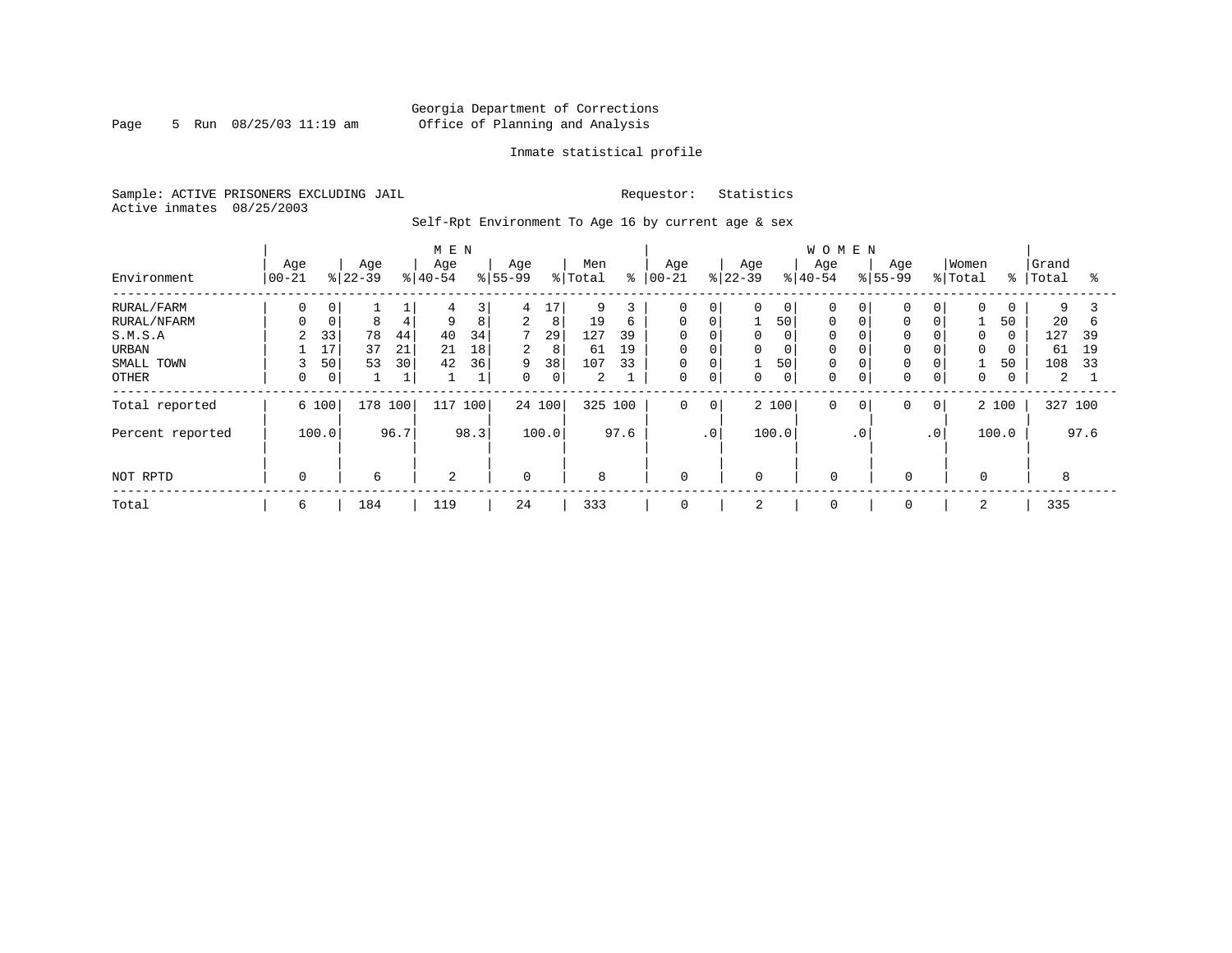Page 6 Run 08/25/03 11:19 am

# Inmate statistical profile

Sample: ACTIVE PRISONERS EXCLUDING JAIL Requestor: Statistics Active inmates 08/25/2003

Self-Rpt Education Level by current age & sex

|                     | M E N            |             |                  |      |                  |      |                  |             |                |         |                  |           |                  |                         | <b>WOMEN</b> |                  |             |                              |               |                |      |
|---------------------|------------------|-------------|------------------|------|------------------|------|------------------|-------------|----------------|---------|------------------|-----------|------------------|-------------------------|--------------|------------------|-------------|------------------------------|---------------|----------------|------|
| Education Level     | Age<br>$ 00-21 $ |             | Age<br>$ 22-39 $ |      | Age<br>$ 40-54 $ |      | Age<br>$ 55-99 $ |             | Men<br>% Total | န္      | Age<br>$ 00-21 $ |           | Age<br>$ 22-39 $ | Age<br>$ 40-54 $        |              | Age<br>$ 55-99 $ |             | Women<br>$\frac{1}{2}$ Total | $\frac{8}{3}$ | Grand<br>Total | ႜ    |
| LESS THAN GRADE 7   | U                | 0           | 6                | 3    | 5                |      |                  | 13          | 14             | 4       | $\Omega$         | $\Omega$  | U                | 0<br>$\Omega$           |              |                  |             | 0                            | 0             | 14             |      |
| GRADE 7             |                  | 17          | 5                | 3    | 8                | 7    | 0                | $\mathbf 0$ | 14             | 4       | 0                | 0         | 0                | 0<br>0                  | 0            | <sup>0</sup>     | $\mathbf 0$ | $\mathbf 0$                  | $\Omega$      | 14             | 4    |
| GRADE 8             | 2                | 33          | 20               | 11   | 6                | 5    | 4                | 17          | 32             | 10      | $\Omega$         | $\cap$    | $\mathbf 0$      | 0                       |              |                  |             | 0                            | 0             | 32             | 10   |
| GRADE 9             |                  | $\mathbf 0$ | 30               | 16   | 14               | 12   |                  | 13          | 47             | 14      | $\Omega$         |           | $\mathbf 0$      | $\Omega$<br>0           |              |                  |             | $\Omega$                     |               | 47             | 14   |
| GRADE 10            | 2                | 33          | 41               | 23   | 26               | 22   |                  | 4           | 70             | 21      | $\mathbf 0$      | $\Omega$  | 0                | $\mathbf 0$<br>$\Omega$ |              |                  | $\mathbf 0$ | $\Omega$                     |               | 70             | 21   |
| GRADE 11            |                  | $\mathbf 0$ | 31               | 17   | 10               | 9    | 4                | 17          | 45             | 14      | 0                | $\Omega$  | 2 100            | 0                       |              |                  | 0           | 2                            | 100           | 47             | 14   |
| GRADE 12            |                  | 17          | 32               | 18   | 16               | 14   | 3                | 13          | 52             | 16      | 0                | 0         | 0                | $\Omega$<br>$\Omega$    |              |                  |             | 0                            | 0             | 52             | 16   |
| MORE THAN GRADE 12  | 0                | 0           | 17               | 9    | 32               | 27   | 6                | 25          | 55             | 17      | $\mathbf 0$      | 0         | 0                | $\mathbf 0$<br>$\Omega$ | $\mathbf 0$  | $\Omega$         | $\mathbf 0$ | 0                            | $\Omega$      | 55             | 17   |
| Total reported      |                  | 6 100       | 182 100          |      | 117 100          |      |                  | 24 100      |                | 329 100 | $\Omega$         | $\Omega$  | 2 100            | $\Omega$                | <sup>o</sup> | 0                | 0           |                              | 2 100         | 331 100        |      |
| Percent reported    |                  | 100.0       |                  | 98.9 |                  | 98.3 |                  | 100.0       |                | 98.8    |                  | $\cdot$ 0 | 100.0            |                         | $\cdot$ 0    |                  | $\cdot$ 0   |                              | 100.0         |                | 98.8 |
| NOT REPORTED        | 0                |             | 2                |      | 2                |      | $\Omega$         |             | 4              |         | $\mathbf 0$      |           | $\Omega$         | $\mathbf 0$             |              | 0                |             | $\Omega$                     |               | 4              |      |
| Total               | 6                |             | 184              |      | 119              |      | 24               |             | 333            |         | $\Omega$         |           | $\mathbf{2}$     | $\Omega$                |              | $\Omega$         |             | $\mathcal{L}$                |               | 335            |      |
|                     |                  |             |                  |      |                  |      |                  |             |                |         |                  |           |                  |                         |              |                  |             |                              |               |                |      |
| AVG EDUCATION LEVEL | 9.17             |             | 11.09            |      | 12.00            |      | 11.46            |             | 11.40          |         | .00              |           | 11.00            |                         | .00          | .00              |             | 11.00                        |               | 11.40          |      |

\* NOTE: THE FIELD LABLED "LESS THAN GRADE 7" WAS CORRECTED IN MARCH 1989: MISSING DATA FOR INMATES STILL IN DIAGNOSTICS NOW HAS BEEN REMOVED FROM THIS FIELD AND IDENTIFIED AS "NOT REPORTED" INFORMATION.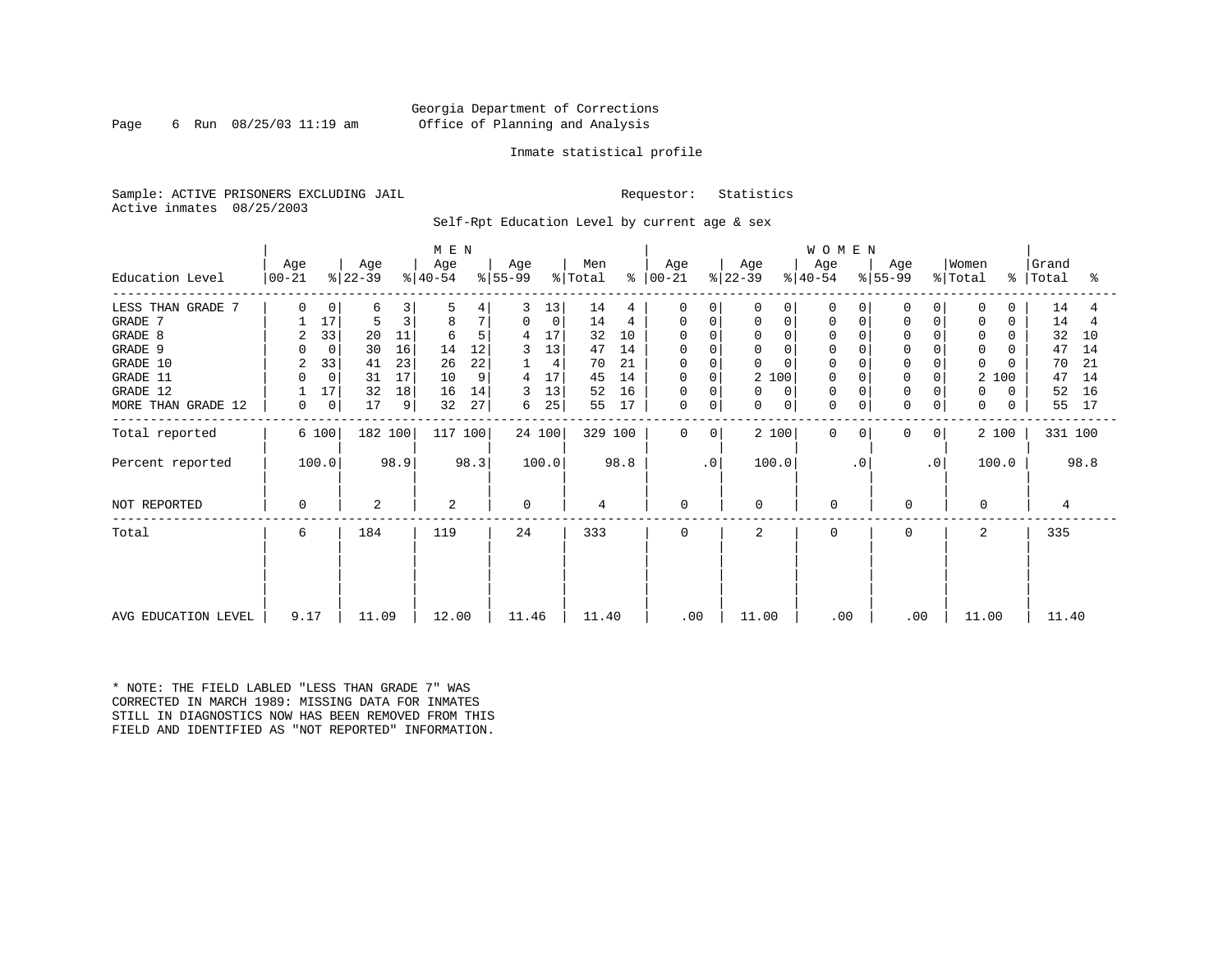Page 7 Run 08/25/03 11:19 am

# Inmate statistical profile

Sample: ACTIVE PRISONERS EXCLUDING JAIL Requestor: Statistics Active inmates 08/25/2003

Functional Reading Level (WRAT Scores) by current age & sex

|                      |                      |                  | M E N              |                  |                                  |                         |                     | <b>WOMEN</b>         |                          |                  |                         |
|----------------------|----------------------|------------------|--------------------|------------------|----------------------------------|-------------------------|---------------------|----------------------|--------------------------|------------------|-------------------------|
| WRAT Reading Score   | Age<br>$ 00-21$      | Age<br>$ 22-39 $ | Age<br>$ 40-54 $   | Age<br>$ 55-99 $ | Men<br>$\frac{1}{2}$ Total<br>န္ | Age<br>$ 00 - 21 $      | Age<br>$ 22-39 $    | Age<br>$ 40-54 $     | Age<br>$\frac{8}{55-99}$ | Women<br>% Total | Grand<br>%   Total<br>ႜ |
| LESS THAN GRADE 6    | 33<br>$\overline{2}$ | 53<br>32         | 38<br>36           | 38<br>8          | 101<br>34                        | $\Omega$<br>$\Omega$    | 50                  | $\Omega$             | $\Omega$                 | 50               | 102<br>-34              |
| 6TH THRU 8TH GRADE   | 67<br>4              | 22<br>36         | 20<br>19           | 19<br>4          | 21<br>64                         | 0<br>0                  | 0<br>0              | $\Omega$             | 0<br>$\Omega$            | $\Omega$<br>0    | 64<br>21                |
| GRADE 9              |                      | 15<br>9          | 14<br>15           | 10<br>2          | 32<br>11                         | 0                       | 0                   |                      | 0                        | 0                | 32<br>11                |
| GRADE 10             |                      | 3                |                    | 5                | 10                               | 0<br>0                  | $\overline{0}$<br>0 | $\mathbf 0$          | $\Omega$                 | $\mathbf 0$<br>0 | 10                      |
| GRADE 11<br>GRADE 12 |                      | 32<br>19         | 6<br>6<br>12<br>11 | 5<br>19<br>4     | 14<br>48<br>16                   | $\Omega$<br>0           | $\Omega$<br>0       |                      | $\mathbf 0$              | 0<br>0           | 14<br>48<br>16          |
| MORE THAN GRADE 12   | $\mathbf 0$<br>0     | 19<br>11         | 10<br>10           | 5<br>$\mathbf 1$ | 30<br>10                         | $\mathbf 0$<br>0        | 50                  | $\Omega$<br>0        | 0<br>0                   | 50               | 31<br>10                |
| Total reported       | 6 100                | 167 100          | 105 100            | 21 100           | 299 100                          | $\mathbf 0$<br>$\Omega$ | 2 100               | $\Omega$<br>$\Omega$ | 0<br>0                   | 2 100            | 301 100                 |
| Percent reported     | 100.0                | 90.8             | 88.2               | 87.5             | 89.8                             | $\cdot$ 0               | 100.0               | $\cdot$ 0            | $\cdot$ 0                | 100.0            | 89.9                    |
| NOT REPORTED         | $\Omega$             | 17               | 14                 | 3                | 34                               | 0                       | $\Omega$            | $\mathbf 0$          | 0                        | $\Omega$         | 34                      |
| Total                | 6                    | 184              | 119                | 24               | 333                              | 0                       | 2                   | $\Omega$             | 0                        | 2                | 335                     |
|                      |                      |                  |                    |                  |                                  |                         |                     |                      |                          |                  |                         |
| AVG READING SCORE    | 7.05                 | 8.43             | 7.58               | 7.73             | 8.05                             | .00                     | 9.10                | .00                  | .00                      | 9.10             | 8.06                    |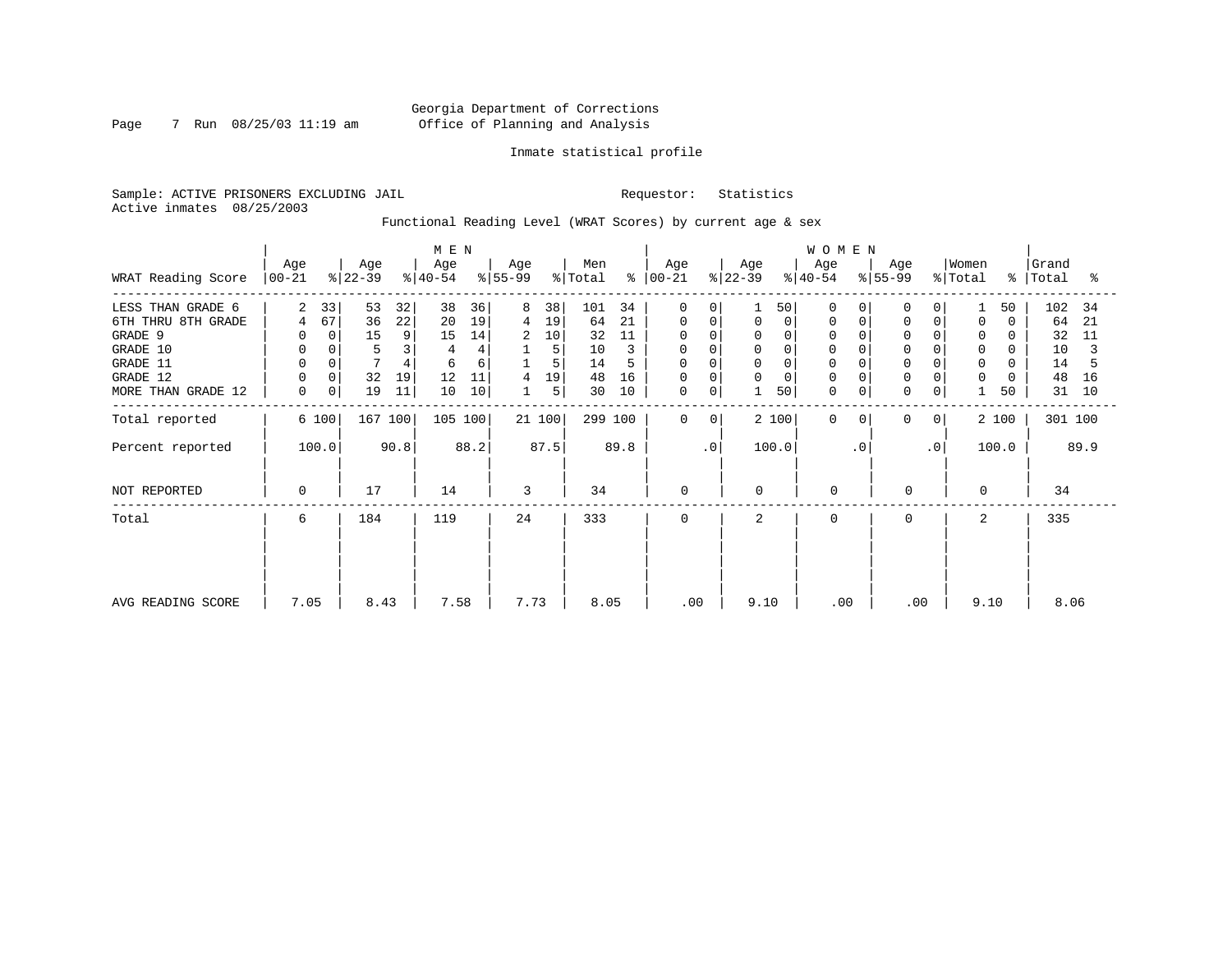Page 8 Run  $08/25/03$  11:19 am

# Inmate statistical profile

Sample: ACTIVE PRISONERS EXCLUDING JAIL Requestor: Statistics Active inmates 08/25/2003

Functional Math Level (WRAT Scores) by current age & sex

|                    |                  |       |                  | M E N |                  |          |                  |        |                |      |                  |              |                  | WOMEN       |                  |           |                            |             |                  |               |                |      |
|--------------------|------------------|-------|------------------|-------|------------------|----------|------------------|--------|----------------|------|------------------|--------------|------------------|-------------|------------------|-----------|----------------------------|-------------|------------------|---------------|----------------|------|
| WRAT Math Score    | Age<br>$00 - 21$ |       | Age<br>$ 22-39 $ |       | Age<br>$ 40-54 $ |          | Age<br>$ 55-99 $ |        | Men<br>% Total | န္   | Age<br>$ 00-21 $ |              | Age<br>$ 22-39 $ |             | Age<br>$8 40-54$ |           | Age<br>$\frac{1}{6}$ 55-99 |             | Women<br>% Total | $\frac{8}{6}$ | Grand<br>Total | ႜ    |
| LESS THAN GRADE 6  | 2                | 33    | 50               | 30    | 44               | 42       | 11               | 52     | 107            | 36   | 0                | $\Omega$     | 0                | $\Omega$    | $\Omega$         |           |                            |             | 0                | $\Omega$      | 107            | 36   |
| 6TH THRU 8TH GRADE | 3                | 50    | 77               | 46    | 40               | 38       | 5                | 24     | 125            | 42   | 0                | 0            | 0                | $\mathbf 0$ | 0                |           |                            |             | 0                | $\Omega$      | 125            | 42   |
| GRADE 9            |                  | 17    | 19               | 11    | 11               | 10       | 0                | 0      | 31             | 10   | 0                |              |                  | 50          | 0                |           |                            |             |                  | 50            | 32             | 11   |
| GRADE 10           |                  | 0     | 12               |       |                  |          | 2                | 10     | 18             | 6    | 0                |              |                  | $\Omega$    | $\Omega$         |           |                            |             | 0                | 0             | 18             | 6    |
| GRADE 11           |                  |       | 6                |       |                  | $\Omega$ |                  | 5      |                |      | $\Omega$         |              |                  | $\Omega$    |                  |           |                            |             | $\Omega$         |               | 7              |      |
| GRADE 12           |                  |       | $\sqrt{2}$       |       |                  |          |                  | 5      |                |      | 0                | $\Omega$     | 0                | $\Omega$    | $\Omega$         |           |                            |             | $\mathbf 0$      |               |                |      |
| MORE THAN GRADE 12 | 0                | 0     |                  |       | $\overline{2}$   | 2        |                  | 5      | 4              |      | 0                | 0            |                  | 50          | $\mathbf 0$      | 0         | $\Omega$                   | $\mathbf 0$ |                  | 50            | 5              |      |
| Total reported     |                  | 6 100 | 167 100          |       | 105 100          |          |                  | 21 100 | 299 100        |      | $\mathbf 0$      | $\mathbf{0}$ |                  | 2 100       | $\Omega$         | $\Omega$  | $\Omega$                   | 0           |                  | 2 100         | 301 100        |      |
| Percent reported   |                  | 100.0 |                  | 90.8  |                  | 88.2     |                  | 87.5   |                | 89.8 |                  | $\cdot$ 0    |                  | 100.0       |                  | $\cdot$ 0 |                            | $\cdot$ 0   |                  | 100.0         |                | 89.9 |
| NOT REPORTED       | $\Omega$         |       | 17               |       | 14               |          | 3                |        | 34             |      | 0                |              | $\Omega$         |             | $\mathbf 0$      |           | 0                          |             | 0                |               | 34             |      |
| Total              | 6                |       | 184              |       | 119              |          | 24               |        | 333            |      | $\mathbf 0$      |              | 2                |             | $\Omega$         |           | $\Omega$                   |             | 2                |               | 335            |      |
|                    |                  |       |                  |       |                  |          |                  |        |                |      |                  |              |                  |             |                  |           |                            |             |                  |               |                |      |
|                    |                  |       |                  |       |                  |          |                  |        |                |      |                  |              |                  |             |                  |           |                            |             |                  |               |                |      |
| AVG MATH SCORE     | 6.35             |       | 7.18             |       | 6.56             |          | 6.55             |        | 6.90           |      | .00              |              | 11.40            |             | .00              |           | .00                        |             | 11.40            |               | 6.93           |      |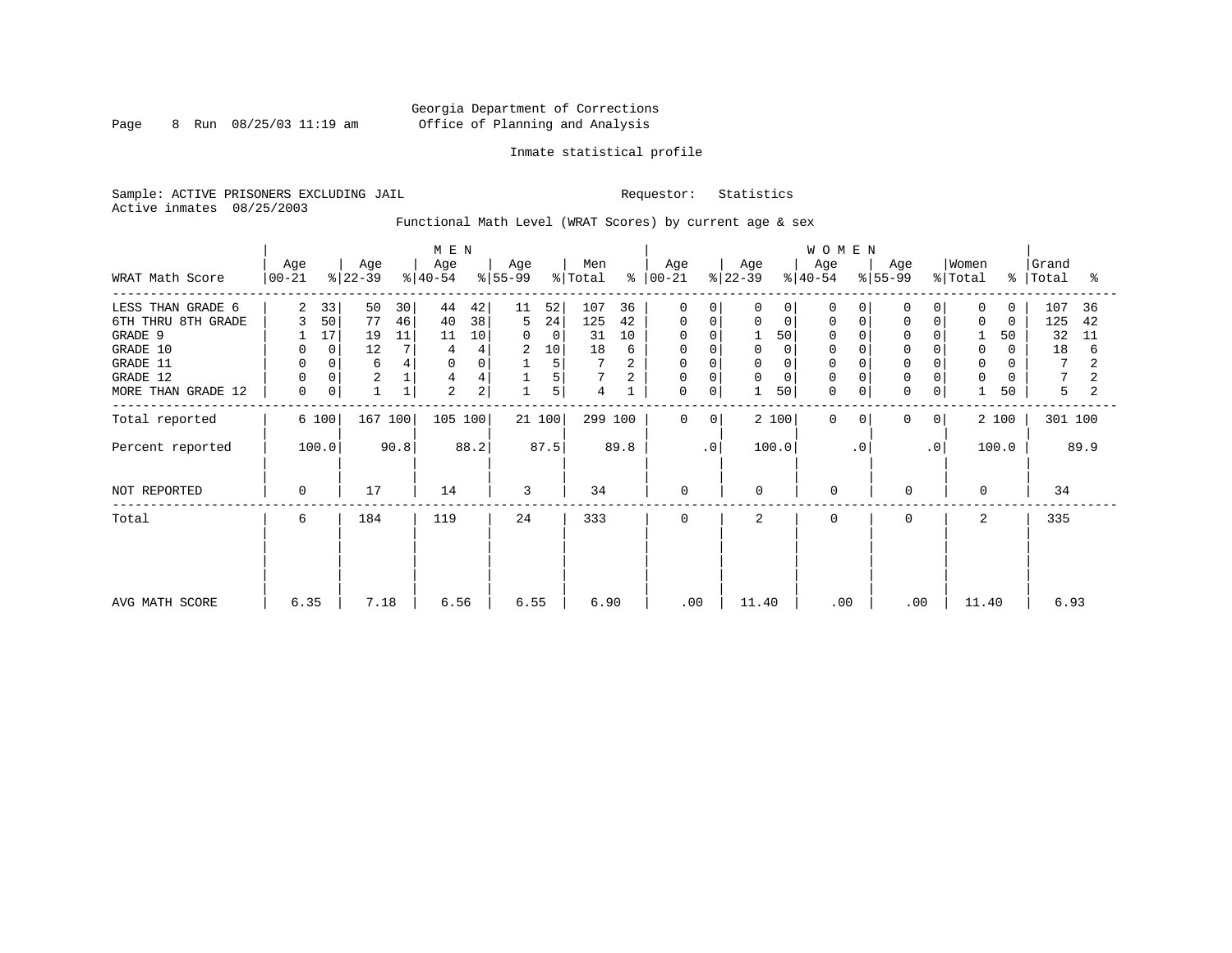Page 9 Run 08/25/03 11:19 am

# Inmate statistical profile

Sample: ACTIVE PRISONERS EXCLUDING JAIL Requestor: Statistics Active inmates 08/25/2003

Functional Spelling Level (WRAT Scores) by current age & sex

|                     |                  |             |                  |      | M E N            |      |                  |             |                |            |                  |                |                  |          | WOMEN            |           |                  |                |                              |          |                    |      |
|---------------------|------------------|-------------|------------------|------|------------------|------|------------------|-------------|----------------|------------|------------------|----------------|------------------|----------|------------------|-----------|------------------|----------------|------------------------------|----------|--------------------|------|
| WRAT Spelling Score | Age<br>$ 00-21 $ |             | Age<br>$ 22-39 $ |      | Age<br>$ 40-54 $ |      | Age<br>$ 55-99 $ |             | Men<br>% Total | $\epsilon$ | Age<br>$ 00-21 $ |                | Age<br>$ 22-39 $ |          | Age<br>$ 40-54 $ |           | Age<br>$ 55-99 $ |                | Women<br>$\frac{1}{2}$ Total |          | Grand<br>%   Total | ႜ    |
| LESS THAN GRADE 6   |                  | 17          | 54               | 32   | 48               | 46   | 11               | 52          | 114            | 38         | 0                | 0              | 0                | 0        | $\Omega$         |           | $\Omega$         |                | $\Omega$                     | $\Omega$ | 114                | 38   |
| 6TH THRU 8TH GRADE  | 4                | 67          | 50               | 30   | 28               | 27   | 6                | 29          | 88             | 29         | 0                | 0              |                  | 50       | $\Omega$         |           | $\mathbf 0$      | 0              |                              | 50       | 89                 | 30   |
| GRADE 9             |                  | 17          | 18               | 11   |                  | 5    |                  | 5           | 25             |            |                  |                | $\Omega$         | $\Omega$ | $\Omega$         |           | $\Omega$         |                | 0                            | 0        | 25                 | 8    |
| GRADE 10            | 0                | $\mathbf 0$ | 13               | 8    |                  | 5    | 0                | $\mathbf 0$ | 18             |            | 0                |                | 0                |          |                  |           | $\mathbf 0$      |                | 0                            | 0        | 18                 |      |
| GRADE 11            | $\mathbf 0$      | 0           | 8                | 5    |                  | 5    |                  | 5           | 14             |            | <sup>0</sup>     |                | $\mathbf 0$      |          |                  |           | $\Omega$         |                | $\Omega$                     |          | 14                 |      |
| GRADE 12            | $\mathbf 0$      | 0           | 14               | 8    |                  |      |                  | 5           | 22             |            | 0                | $\Omega$       | 0                | $\Omega$ | $\Omega$         |           | $\mathbf 0$      | 0              | 0                            | O        | 22                 |      |
| MORE THAN GRADE 12  | 0                | 0           | 10               | 6    | 7                | 7    |                  | 5           | 18             | 6          | 0                | 0              |                  | 50       | $\mathbf 0$      | 0         | 0                | $\overline{0}$ |                              | 50       | 19                 | 6    |
| Total reported      |                  | 6 100       | 167 100          |      | 105 100          |      |                  | 21100       | 299 100        |            | $\mathbf 0$      | 0 <sup>1</sup> |                  | 2 100    | $\Omega$         | 0         | $\mathbf 0$      | 0 <sup>1</sup> |                              | 2 100    | 301 100            |      |
| Percent reported    |                  | 100.0       |                  | 90.8 |                  | 88.2 |                  | 87.5        |                | 89.8       |                  | $\cdot$ 0      |                  | 100.0    |                  | $\cdot$ 0 |                  | $\cdot$ 0      |                              | 100.0    |                    | 89.9 |
| NOT REPORTED        | 0                |             | 17               |      | 14               |      | 3                |             | 34             |            | 0                |                | $\mathbf 0$      |          | $\mathbf 0$      |           | 0                |                | $\Omega$                     |          | 34                 |      |
| Total               | 6                |             | 184              |      | 119              |      | 24               |             | 333            |            | 0                |                | 2                |          | $\Omega$         |           | 0                |                | 2                            |          | 335                |      |
|                     |                  |             |                  |      |                  |      |                  |             |                |            |                  |                |                  |          |                  |           |                  |                |                              |          |                    |      |
| AVG SPELLING SCORE  | 7.30             |             | 7.73             |      | 6.59             |      | 6.47             |             | 7.23           |            |                  | .00            | 9.70             |          | .00              |           | .00              |                | 9.70                         |          | 7.25               |      |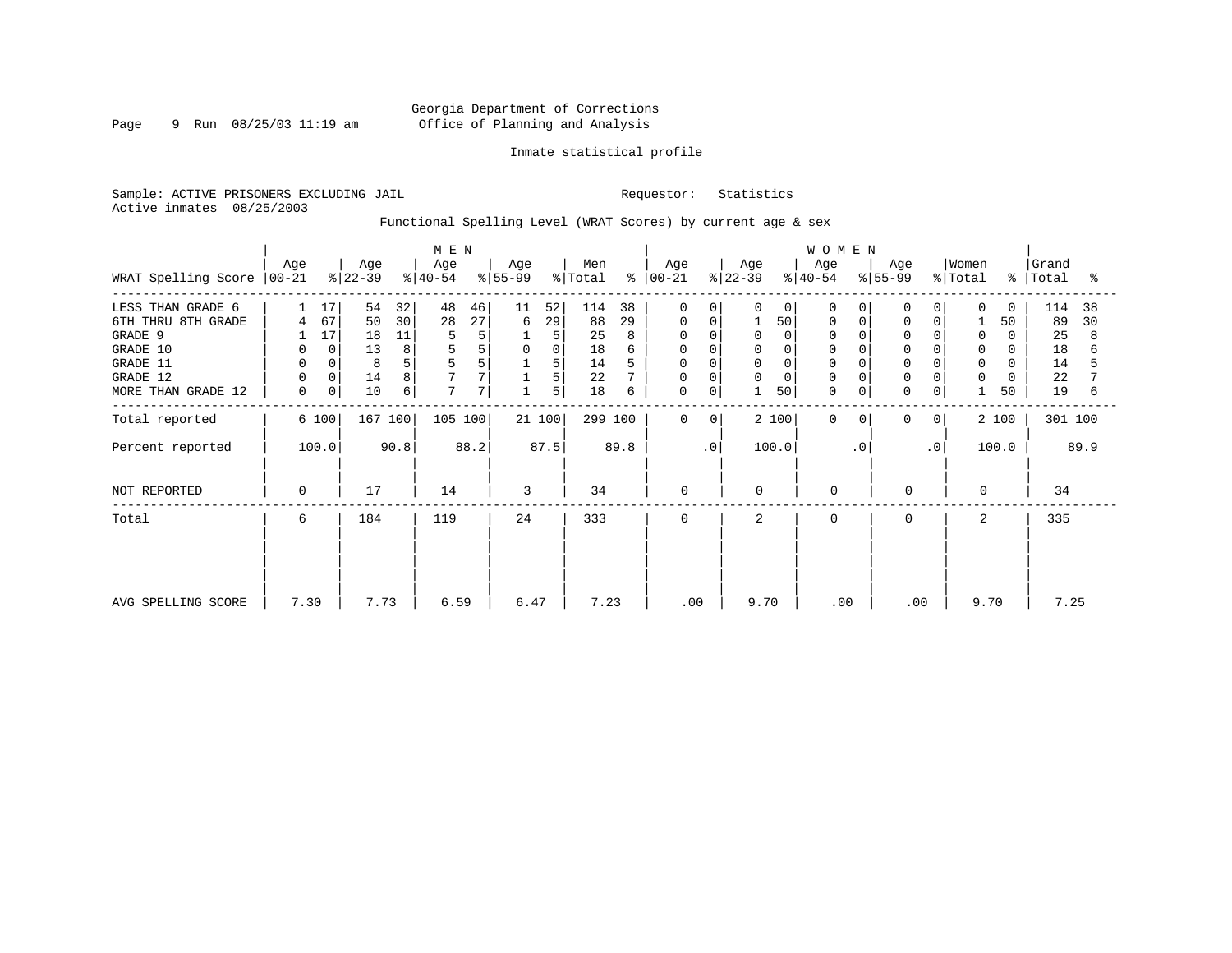Page 10 Run 08/25/03 11:19 am

# Inmate statistical profile

Sample: ACTIVE PRISONERS EXCLUDING JAIL Requestor: Statistics Active inmates 08/25/2003

# Self-Rpt Guardian Status To Age 16 by current age & sex

| Guardian Status                                                                                                                                     | Age<br>$00 - 21$ |                                | Age<br>$ 22-39 $                                                           |                    | M E N<br>Age<br>$ 40-54 $    |                                   | Age<br>$ 55-99$                                 |                                                       | Men<br>% Total                                                                             |                                   | Age<br>$8   00 - 21$           |                                            | Age<br>$ 22-39 $ |                             | WOMEN<br>Age<br>$ 40-54 $ |                 | Age<br>$8 55-99$ |                                                                                    | Women<br>% Total                                                                      | ႜ              | Grand<br>Total                                         | ႜ        |
|-----------------------------------------------------------------------------------------------------------------------------------------------------|------------------|--------------------------------|----------------------------------------------------------------------------|--------------------|------------------------------|-----------------------------------|-------------------------------------------------|-------------------------------------------------------|--------------------------------------------------------------------------------------------|-----------------------------------|--------------------------------|--------------------------------------------|------------------|-----------------------------|---------------------------|-----------------|------------------|------------------------------------------------------------------------------------|---------------------------------------------------------------------------------------|----------------|--------------------------------------------------------|----------|
| ORPHANAGE<br>FATHER ONLY<br>FTR MTR HD<br>MOTHER ONLY<br>MTR FTR HD<br>OTH FEMALE<br>OTH MALE<br>STEP-PARNTS<br>FOSTER HOME<br>GRAND PRNTS<br>OTHER | 3                | 0<br>17<br>50<br>17<br>17<br>0 | <sup>0</sup><br>6<br>15<br>71<br>51<br>6<br>$\overline{c}$<br>6<br>11<br>8 | 39<br>28<br>6<br>4 | O<br>2<br>б<br>45<br>49<br>O | 0<br>2<br>5<br>38<br>42<br>6<br>3 | $\Omega$<br>2<br>5<br>10<br>2<br>$\overline{2}$ | O<br>0<br>8<br>21<br>42<br>8<br>0<br>8<br>4<br>4<br>4 | $\Omega$<br>8<br>23<br>122<br>113<br>12<br>$\overline{2}$<br>9<br>$\mathbf{r}$<br>20<br>13 | 2<br>37<br>34<br>4<br>2<br>6<br>4 | $\Omega$<br>$\Omega$<br>0<br>0 | $\Omega$<br>$\Omega$<br>$\Omega$<br>0<br>0 | 0<br>U<br>0<br>0 | $\Omega$<br>0<br>2 100<br>0 | O<br>0<br>O<br>0          | C<br>C<br>0     | U                | <sup>0</sup><br>0<br>$\Omega$<br>$\Omega$<br>$\Omega$<br>$\Omega$<br>$\Omega$<br>0 | $\Omega$<br>0<br>$\Omega$<br>$\Omega$<br>$\overline{2}$<br>O<br>O<br>0<br>0<br>0<br>0 | 100            | U<br>8<br>23<br>122<br>115<br>12<br>2<br>9<br>20<br>13 | 37<br>35 |
| Total reported<br>Percent reported<br>NOT RPTD                                                                                                      |                  | 6 100<br>100.0                 | 181 100<br>3                                                               | 98.4               | 118 100                      | 99.2                              | $\Omega$                                        | 24 100<br>100.0                                       | 329 100<br>4                                                                               | 98.8                              | $\Omega$<br>$\Omega$           | $\Omega$<br>$\cdot$ 0                      | U                | 2 100<br>100.0              | $\Omega$<br>$\Omega$      | $\Omega$<br>. 0 | 0<br>$\Omega$    | $\Omega$<br>$\cdot$ 0                                                              | $\Omega$                                                                              | 2 100<br>100.0 | 331 100<br>4                                           | 98.8     |
| Total                                                                                                                                               | 6                |                                | 184                                                                        |                    | 119                          |                                   | 24                                              |                                                       | 333                                                                                        |                                   | 0                              |                                            | 2                |                             | $\mathbf 0$               |                 | $\Omega$         |                                                                                    | 2                                                                                     |                | 335                                                    |          |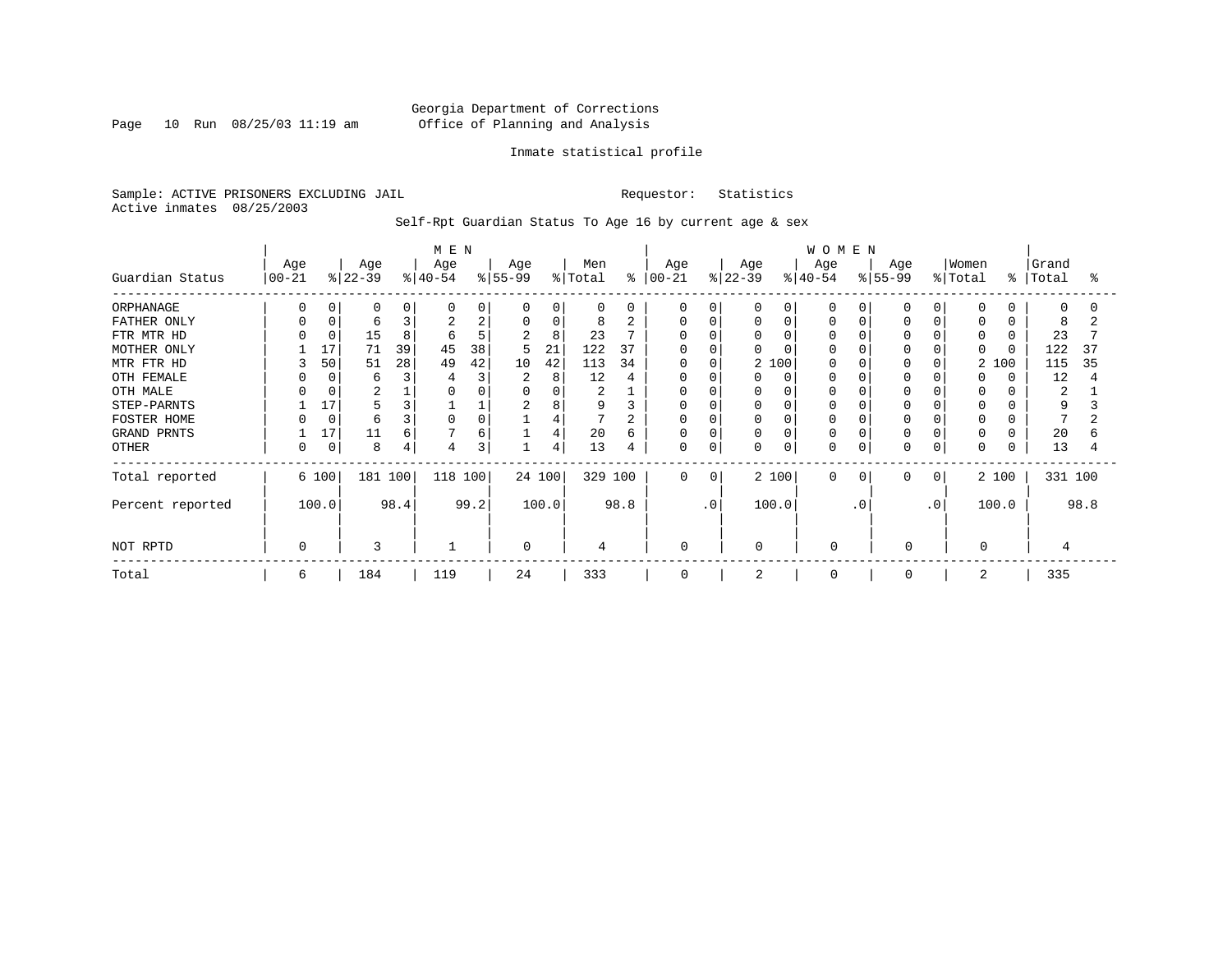# Georgia Department of Corrections Page 11 Run 08/25/03 11:19 am Office of Planning and Analysis

# Inmate statistical profile

Sample: ACTIVE PRISONERS EXCLUDING JAIL Requestor: Statistics Active inmates 08/25/2003

Self-Rpt Employment Status Before Prison by current age & sex

|                  |                    |       |                 |      | M E N            |          |                  |        |                |          |                   |              |                  |       | <b>WOMEN</b>     |           |                  |              |                  |          |                |      |
|------------------|--------------------|-------|-----------------|------|------------------|----------|------------------|--------|----------------|----------|-------------------|--------------|------------------|-------|------------------|-----------|------------------|--------------|------------------|----------|----------------|------|
| Employment       | Age<br>$ 00 - 21 $ |       | Age<br>$ 22-39$ |      | Age<br>$ 40-54 $ |          | Age<br>$ 55-99 $ |        | Men<br>% Total | ႜ        | Age<br>$ 00 - 21$ |              | Age<br>$ 22-39 $ |       | Age<br>$ 40-54 $ |           | Age<br>$ 55-99 $ |              | Women<br>% Total | ွေ       | Grand<br>Total | °    |
| FULL TIME        |                    | 20    | 83              | 48   | 69               | 66       | 15               | 65     | 168            | 55       | $\mathbf 0$       | 0            |                  | 2 100 | $\Omega$         |           | $\Omega$         | $\Omega$     |                  | 2 100    | 170            | 56   |
| PART TIME        |                    | 0     | 12              |      |                  | 3        | $\mathbf{0}$     | 0      | 15             | 5        | 0                 | 0            | 0                | 0     | 0                |           | $\mathbf 0$      | 0            | 0                | $\Omega$ | 15             | 5    |
| UNEMPL < 6M      |                    | 20    | 21              | 12   | 10               | 10       |                  | 4      | 33             | 11       | 0                 | $\Omega$     | 0                |       |                  |           | 0                |              | 0                |          | 33             | 11   |
| UNEMPL > 6M      |                    | 0     | 32              | 19   | 16               | 15       |                  | 4      | 49             | 16       | $\Omega$          | $\Omega$     | 0                |       | $\Omega$         |           | $\Omega$         |              | $\Omega$         |          | 49             | 16   |
| NEVER WORKD      | 3                  | 60    | 20              | 12   |                  |          |                  | 4      | 25             | 8        | $\Omega$          | $\mathsf{C}$ | 0                |       |                  |           | $\Omega$         |              | $\Omega$         |          | 25             | 8    |
| <b>STUDENT</b>   |                    | 0     |                 |      | $\Omega$         | $\Omega$ | 0                | 0      |                | $\Omega$ | 0                 | 0            | 0                |       | $\Omega$         |           | 0                |              | $\Omega$         |          |                |      |
| INCAPABLE        |                    |       |                 | 2    | 5                | 5        | 5                | 22     | 13             | 4        | 0                 | C            |                  |       | $\mathbf 0$      |           |                  |              | 0                |          | 13             |      |
| OTHER            | 0                  | 0     |                 | 0    | 0                | $\Omega$ | $\Omega$         | 0      | 0              | $\Omega$ | $\mathbf 0$       | 0            | 0                |       | $\Omega$         |           | $\Omega$         | 0            | $\Omega$         |          | $\Omega$       |      |
| Total reported   |                    | 5 100 | 172 100         |      | 104 100          |          |                  | 23 100 | 304 100        |          | 0                 | 0            |                  | 2 100 | $\mathbf 0$      | 0         | 0                | $\mathbf{0}$ |                  | 2 100    | 306 100        |      |
| Percent reported |                    | 83.3  |                 | 93.5 |                  | 87.4     |                  | 95.8   |                | 91.3     |                   | $\cdot$ 0    |                  | 100.0 |                  | $\cdot$ 0 |                  | $\cdot$ 0    |                  | 100.0    |                | 91.3 |
| NOT RPTD         |                    |       | 12              |      | 15               |          |                  |        | 29             |          | $\mathbf 0$       |              | $\Omega$         |       | $\mathbf 0$      |           |                  |              | $\Omega$         |          | 29             |      |
| Total            | 6                  |       | 184             |      | 119              |          | 24               |        | 333            |          | 0                 |              | $\overline{2}$   |       | $\mathbf 0$      |           | 0                |              | 2                |          | 335            |      |

\* NOTE: THE FIELD LABELD "OTHER" WAS CORRECTED IN APRIL 1989; INMATES CODED "PRE-OTIS NOT REPORTED" NOW HAVE BEEN REMOVED FROM THIS FIELD AND IDENTIFIED AS "NOT REPORTED".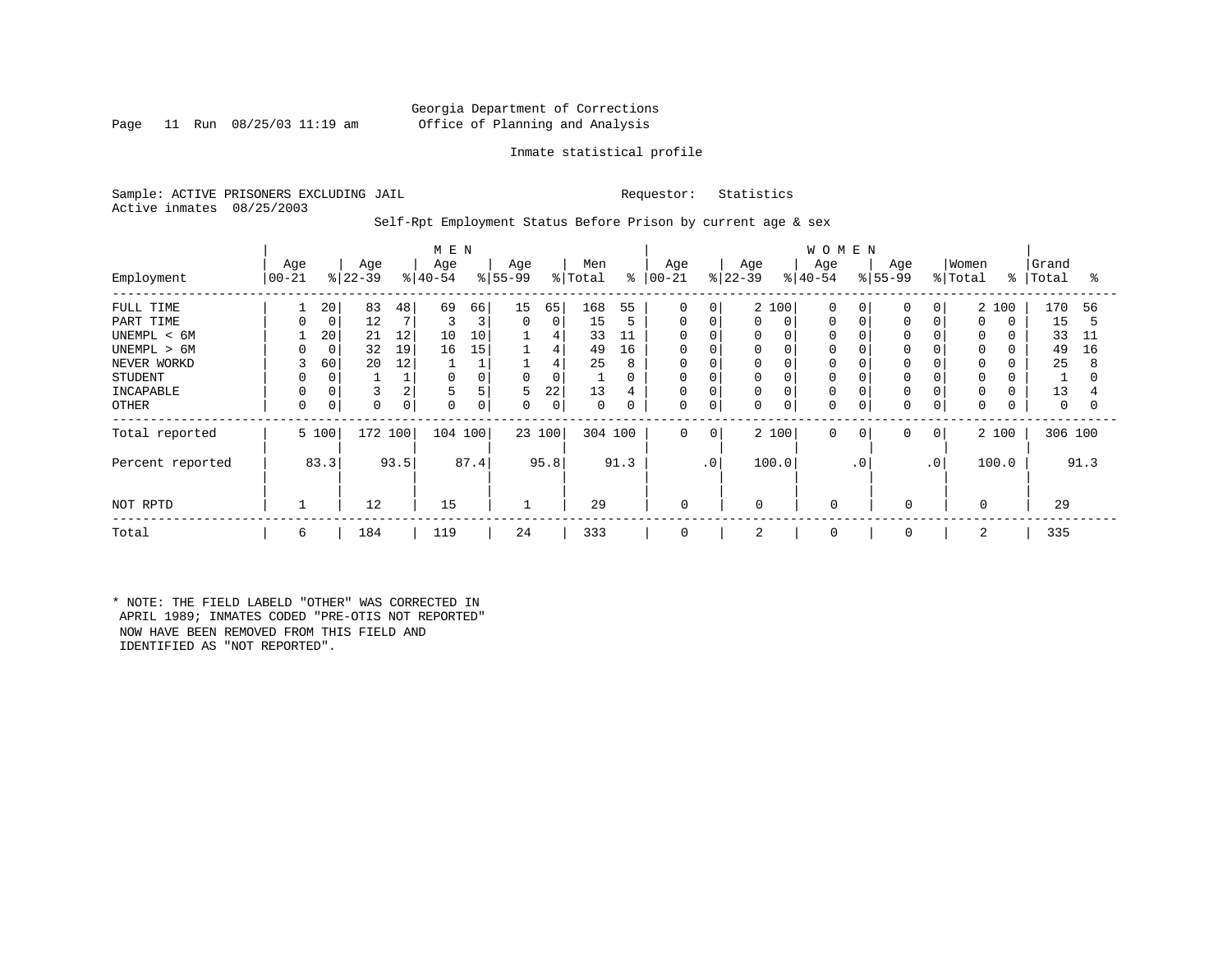Page 12 Run 08/25/03 11:19 am

# Inmate statistical profile

Sample: ACTIVE PRISONERS EXCLUDING JAIL Requestor: Statistics Active inmates 08/25/2003

Self-Rpt Marital Status At Admission by current age & sex

|                                                                                     |                                  |                                                            |                               | M E N                          |                                |                             |                                     |                                                  |                                     |                                                               |                            |                  |                                             | <b>WOMEN</b>                                            |                |                    |                             |                                           |                |                                                   |                           |
|-------------------------------------------------------------------------------------|----------------------------------|------------------------------------------------------------|-------------------------------|--------------------------------|--------------------------------|-----------------------------|-------------------------------------|--------------------------------------------------|-------------------------------------|---------------------------------------------------------------|----------------------------|------------------|---------------------------------------------|---------------------------------------------------------|----------------|--------------------|-----------------------------|-------------------------------------------|----------------|---------------------------------------------------|---------------------------|
| Marital Status                                                                      | Age<br>$ 00-21 $                 | Age<br>$8 22-39$                                           |                               | Age<br>$ 40-54 $               |                                | Age<br>$8 55-99$            |                                     | Men<br>% Total                                   | ៖                                   | Age<br>$ 00 - 21$                                             |                            | Age<br>$8 22-39$ |                                             | Age<br>$ 40-54$                                         |                | Age<br>$8155 - 99$ |                             | Women<br>% Total                          | $\frac{8}{6}$  | Grand<br>Total                                    | °≈                        |
| SINGLE<br>MARRIED<br>SEPARATED<br>DIVORCED<br>WIDOWED<br>COMMON LAW<br><b>OTHER</b> | 6 100<br>0<br>$\Omega$<br>0<br>0 | 131<br>18<br>0<br>3<br>$\overline{2}$<br>21<br>0<br>0<br>0 | 72<br>10<br>∠<br>4<br>12<br>0 | 48<br>15<br>8<br>27<br>12<br>0 | 41<br>13<br>23<br>6<br>10<br>0 | 3<br>12<br>0<br>4<br>4<br>0 | 13<br>50<br>0<br>17<br>4<br>17<br>0 | 188<br>45<br>11<br>38<br>10<br>37<br>$\mathbf 0$ | 57<br>14<br>3<br>12<br>3<br>11<br>0 | $\mathbf 0$<br>0<br>$\mathbf 0$<br>0<br>0<br>$\mathbf 0$<br>0 | 0<br>0<br>0<br>0<br>O<br>0 | 0<br>0<br>0<br>0 | 50<br>0<br>0<br>0<br>50<br>$\mathbf 0$<br>0 | $\Omega$<br>0<br>0<br>0<br>0<br>$\mathbf 0$<br>$\Omega$ |                |                    | 0<br>0                      | 0<br>$\mathbf 0$<br>0<br>$\mathbf 0$<br>0 | 50<br>0<br>50  | 189<br>45<br>11<br>38<br>11<br>37<br>$\mathbf{0}$ | 57<br>14<br>3<br>11<br>11 |
| Total reported<br>Percent reported                                                  | 6 100<br>100.0                   |                                                            | 182 100<br>98.9               | 117                            | 100<br>98.3                    |                             | 24 100<br>100.0                     | 329                                              | 100<br>98.8                         | $\mathbf 0$                                                   | 0<br>$\cdot$ 0             |                  | 2 100<br>100.0                              | $\mathbf 0$                                             | 0<br>$\cdot$ 0 | 0                  | $\overline{0}$<br>$\cdot$ 0 |                                           | 2 100<br>100.0 | 331 100                                           | 98.8                      |
| NOT RPTD                                                                            | 0                                | 2                                                          |                               | 2                              |                                | $\mathbf 0$                 |                                     | 4                                                |                                     | $\mathbf 0$                                                   |                            | $\mathbf 0$      |                                             | $\mathbf 0$                                             |                | $\mathbf 0$        |                             | $\mathbf 0$                               |                | 4                                                 |                           |
| Total                                                                               | 6                                | 184                                                        |                               | 119                            |                                | 24                          |                                     | 333                                              |                                     | 0                                                             |                            | 2                |                                             | 0                                                       |                | 0                  |                             | 2                                         |                | 335                                               |                           |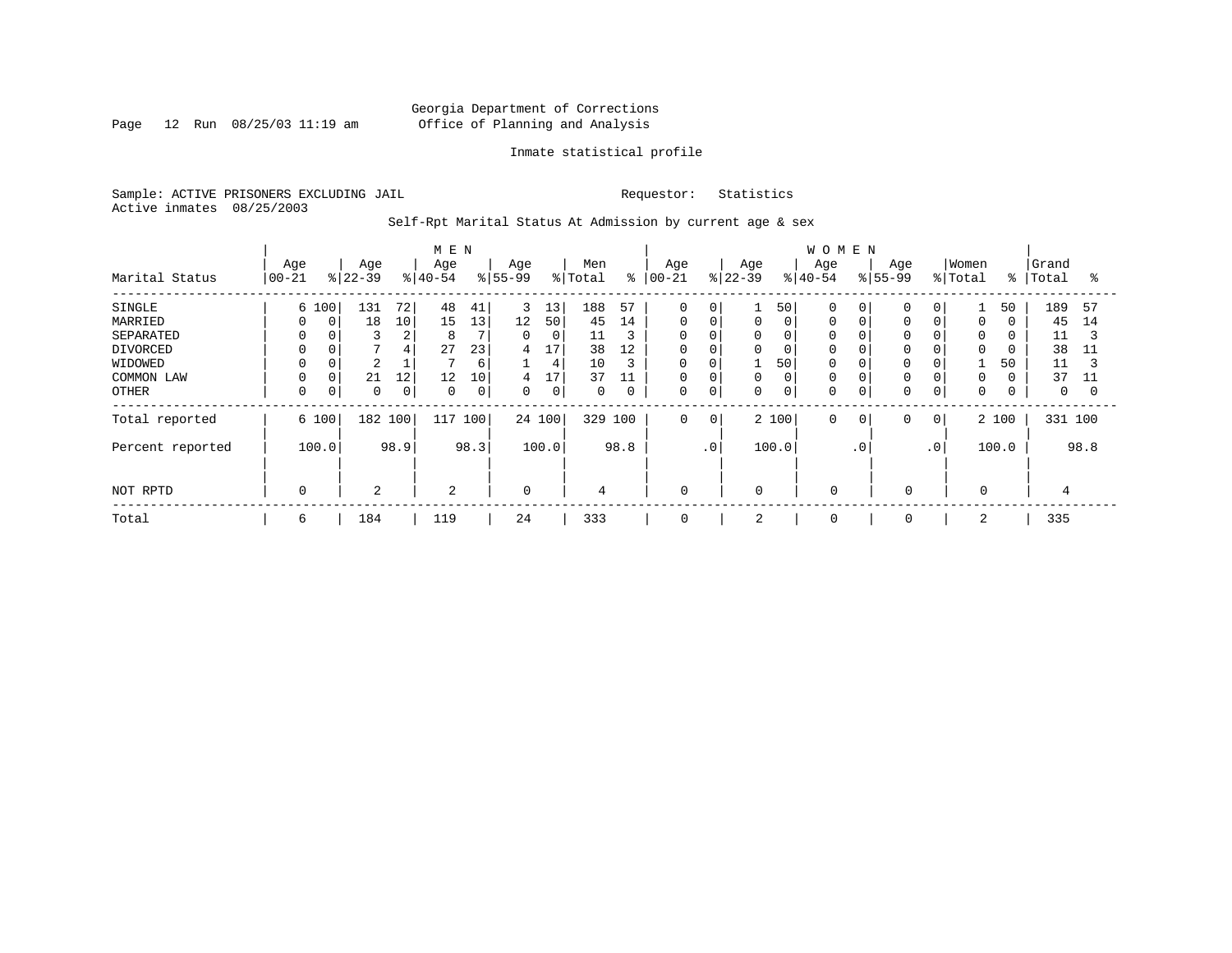# Georgia Department of Corrections Page 13 Run 08/25/03 11:19 am Office of Planning and Analysis

# Inmate statistical profile

Sample: ACTIVE PRISONERS EXCLUDING JAIL Requestor: Statistics Active inmates 08/25/2003

# Self-Rpt Number Of Children At Admission by current age & sex

|                      |                  |                |                  |             | M E N            |        |                  |        |                |               |                  |             |                  |                | <b>WOMEN</b>     |           |                  |             |                  |               |                |      |
|----------------------|------------------|----------------|------------------|-------------|------------------|--------|------------------|--------|----------------|---------------|------------------|-------------|------------------|----------------|------------------|-----------|------------------|-------------|------------------|---------------|----------------|------|
| Number Of Children   | Age<br>$ 00-21 $ |                | Age<br>$ 22-39 $ |             | Age<br>$ 40-54 $ |        | Age<br>$ 55-99 $ |        | Men<br>% Total | $\frac{8}{6}$ | Age<br>$ 00-21 $ |             | Age<br>$ 22-39 $ |                | Age<br>$ 40-54 $ |           | Age<br>$ 55-99 $ |             | Women<br>% Total | $\frac{8}{3}$ | Grand<br>Total | °≈   |
|                      |                  |                |                  |             |                  |        |                  |        |                |               |                  |             |                  |                |                  |           |                  |             |                  |               |                |      |
| NO CHILDREN          | 0                | 0              |                  | 1           | 0                | 0      | $\Omega$         | 0      |                | 0             | $\Omega$         | $\Omega$    | 0                | $\overline{0}$ | $\Omega$         |           | $\Omega$         | 0           | $\mathbf 0$      | 0             |                |      |
| ONE CHILD            | 2                | 50             | 49               | 46          | 27               | 33     |                  | 32     | 85             | 40            | 0                | 0           | 0                | 0              | 0                |           | $\Omega$         | 0           | $\Omega$         | $\Omega$      | 85             | 39   |
| TWO CHILDREN         | 2                | 50             | 29               | 27          | 25               | 30     | 5                | 23     | 61             | 28            |                  | $\Omega$    | 1 100            |                | 0                |           |                  |             |                  | 100           | 62             | 29   |
| THREE CHILDREN       | 0                | $\overline{0}$ | 15               | 14          | 19               | 23     | 4                | 18     | 38             | 18            | 0                | 0           | $\Omega$         | $\Omega$       | $\mathbf 0$      |           | $\Omega$         |             | 0                | $\Omega$      | 38             | 18   |
| FOUR CHILDREN        | $\mathbf 0$      |                | 8                | 8           |                  | 5      | 2                | 9      | 14             |               | 0                |             | 0                |                | $\Omega$         |           |                  |             | 0                | $\Omega$      | 14             | 6    |
| FIVE CHILDREN        | 0                |                | 3                | 3           | 4                | 5      | $\overline{c}$   | 9      | 9              |               | 0                | $\Omega$    | 0                | 0              | $\Omega$         |           | $\Omega$         |             | 0                |               | 9              |      |
| MORE THAN 5 CHILDREN | $\mathsf{O}$     | 0              |                  | $\mathbf 1$ | 4                | 5      | 2                | 9      | 7              | 3             | 0                | $\mathbf 0$ | 0                | 0              | $\Omega$         | 0         | $\mathbf 0$      | $\mathbf 0$ | $\mathbf 0$      | 0             | 7              |      |
| Total reported       |                  | 4 100          | 106 100          |             |                  | 83 100 |                  | 22 100 | 215 100        |               | $\mathbf 0$      | 0           | 1100             |                | $\Omega$         | $\Omega$  | 0                | 0           |                  | 1 100         | 216 100        |      |
| Percent reported     |                  | 66.7           |                  | 57.6        |                  | 69.7   |                  | 91.7   |                | 64.6          |                  | $\cdot$ 0   |                  | 50.0           |                  | $\cdot$ 0 |                  | $\cdot$ 0   |                  | 50.0          |                | 64.5 |
| NOT REPORTED         | 2                |                | 78               |             | 36               |        | 2                |        | 118            |               | $\mathbf 0$      |             |                  |                | $\mathbf 0$      |           | 0                |             | $\mathbf{1}$     |               | 119            |      |
| Total                | 6                |                | 184              |             | 119              |        | 24               |        | 333            |               | $\mathbf 0$      |             | 2                |                | $\Omega$         |           | $\mathbf 0$      |             | 2                |               | 335            |      |
|                      |                  |                |                  |             |                  |        |                  |        |                |               |                  |             |                  |                |                  |           |                  |             |                  |               |                |      |
|                      |                  |                |                  |             |                  |        |                  |        |                |               |                  |             |                  |                |                  |           |                  |             |                  |               |                |      |
| AVG NUM CHILDREN     | 1.50             |                | 1.93             |             | 2.48             |        | 3.05             |        | 2.25           |               | .00              |             | 2.00             |                | .00              |           | .00              |             | 2.00             |               | 2.25           |      |

\* NOTE: THE FIELD LABLED "NO CHILDREN" WAS CORRECTED IN MARCH 1989: MISSING DATA FOR INMATES STILL IN DIAGNOSTICS NOW HAS BEEN REMOVED FROM THIS FIELD AND IDENTIFIED AS "NOT REPORTED" INFORMATION.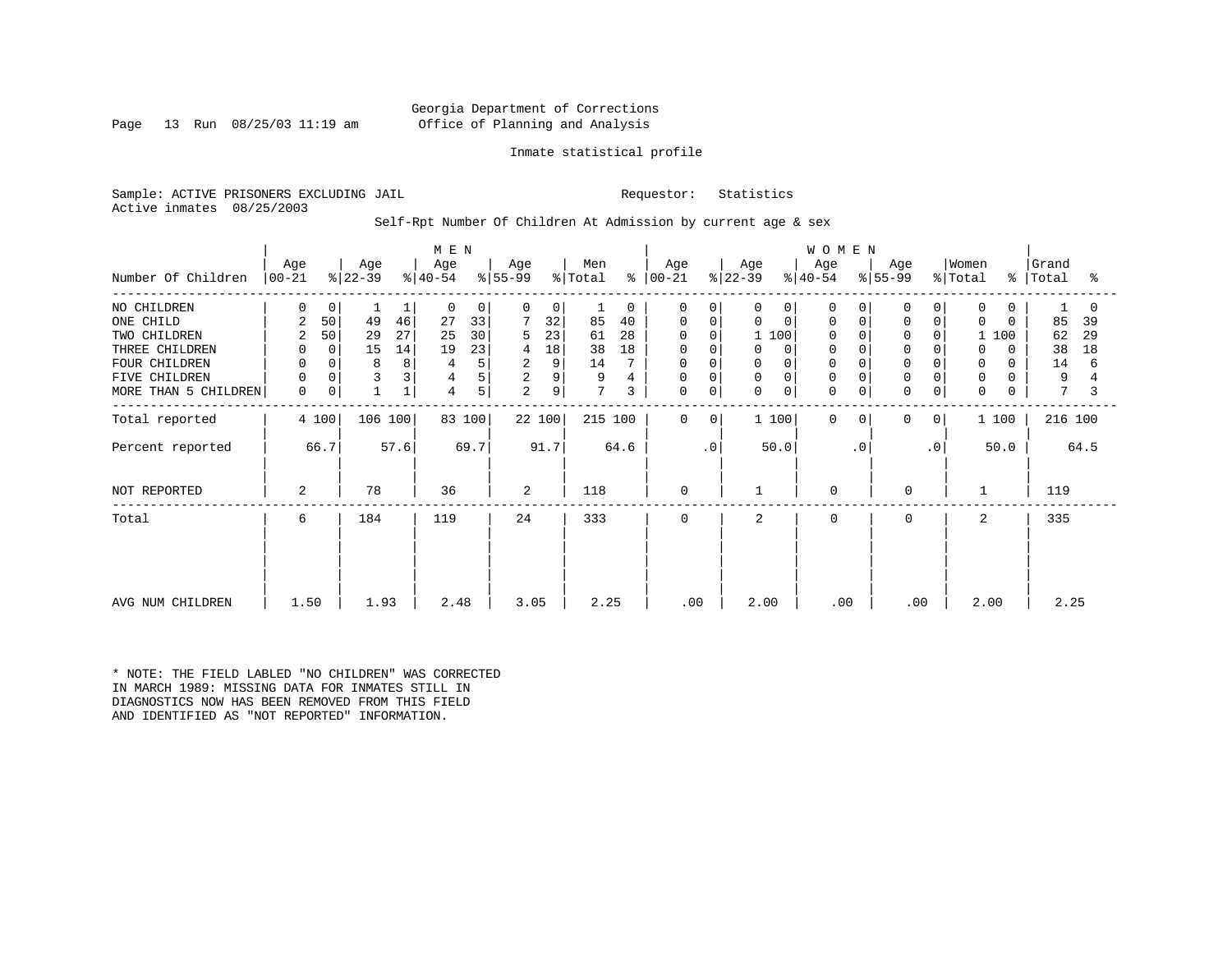Page 14 Run 08/25/03 11:19 am

# Inmate statistical profile

Sample: ACTIVE PRISONERS EXCLUDING JAIL Requestor: Statistics Active inmates 08/25/2003

# Self-Rpt Religious Affiliation by current age & sex

|                  |            |             |                |                | M E N    |             |                |          |          |      |               |             |              |             | <b>WOMEN</b> |             |          |             |          |          |              |      |
|------------------|------------|-------------|----------------|----------------|----------|-------------|----------------|----------|----------|------|---------------|-------------|--------------|-------------|--------------|-------------|----------|-------------|----------|----------|--------------|------|
|                  | Age        |             | Age            |                | Age      |             | Age            |          | Men      |      | Age           |             | Age          |             | Age          |             | Age      |             | Women    |          | Grand        |      |
| Religion         | $ 00 - 21$ |             | $ 22-39$       |                | $ 40-54$ |             | $8 55-99$      |          | % Total  |      | $8   00 - 21$ |             | $ 22-39$     |             | $ 40-54$     |             | $ 55-99$ |             | % Total  | ႜ        | Total        | °    |
| <b>ISLAM</b>     | $\Omega$   | 0           | 16             | 9              |          | 6           | 2              | 8        | 25       | 8    | 0             | 0           |              | 0           | $\Omega$     | 0           | 0        | 0           | 0        | $\Omega$ | 25           | 8    |
| CATHOLIC         |            | 17          | 3              | 2              | 1        | 1           | 0              | 0        | 5        | 2    | 0             | $\mathbf 0$ | 0            | $\mathbf 0$ | $\Omega$     | $\mathbf 0$ | 0        | $\mathbf 0$ | 0        | 0        | 5            | 2    |
| <b>BAPTIST</b>   |            | 17          | 59             | 33             | 66       | 56          | 10             | 42       | 136      | 42   | $\Omega$      | 0           |              | 50          | 0            | $\Omega$    | 0        | $\Omega$    | 1        | 50       | 137          | 42   |
| METHODIST        |            | $\mathbf 0$ | 3              | 2              | $\Omega$ | $\mathbf 0$ | $\overline{2}$ | 8        | 5        | 2    |               | $\mathbf 0$ | $\Omega$     | $\mathbf 0$ | O            | 0           | O        | 0           | 0        | 0        | 5            |      |
| EPISCOPLN        |            | O           | $\Omega$       | $\Omega$       |          | $\Omega$    | 0              | 0        |          | 0    |               | $\Omega$    |              | $\Omega$    |              | $\Omega$    | 0        | $\Omega$    | 0        | $\Omega$ | <sup>0</sup> |      |
| PRESBYTRN        |            | $\Omega$    | $\Omega$       | $\Omega$       |          | U           | $\Omega$       | 0        | 0        | 0    | $\Omega$      | $\Omega$    |              | $\Omega$    | 0            | $\Omega$    | 0        | $\Omega$    | 0        | $\Omega$ | $\Omega$     |      |
| CHC OF GOD       |            | U           |                |                |          |             | $\Omega$       | O        | 2        |      | $\Omega$      | $\Omega$    | <sup>0</sup> | $\Omega$    | N            | $\cap$      | O        | $\Omega$    | O        | $\Omega$ | 2            |      |
| <b>HOLINESS</b>  |            |             | 3              | $\overline{c}$ |          | ζ           | $\overline{2}$ | 8        | 8        | 2    | $\Omega$      | $\Omega$    |              | 50          | U            | $\Omega$    | O        | $\Omega$    | 1        | 50       | 9            |      |
| <b>JEWISH</b>    |            | U           |                |                | ∩        | 0           | $\Omega$       | 0        |          | 0    | <sup>0</sup>  | $\Omega$    | $\Omega$     | $\mathbf 0$ | O            | $\Omega$    | O        | $\Omega$    | $\Omega$ | O        |              | U    |
| ANGLICAN         |            | U           | $\Omega$       |                | n        | U           | 0              | 0        | 0        | 0    | n             | $\Omega$    |              | $\mathbf 0$ |              | $\Omega$    | 0        | O           | $\Omega$ |          | ∩            |      |
| GRK ORTHDX       |            | $\Omega$    | n              |                | $\Omega$ | 0           | $\Omega$       | $\Omega$ | $\Omega$ | 0    | $\Omega$      | $\mathbf 0$ |              | $\mathbf 0$ | O            | O           | O        | $\Omega$    | $\Omega$ | O        | $\Omega$     |      |
| <b>HINDU</b>     |            |             | $\Omega$       |                | C        | 0           | 0              | 0        | 0        | 0    | $\Omega$      | $\mathbf 0$ |              | $\mathbf 0$ | N            | $\Omega$    | O        | 0           | 0        | O        | <sup>0</sup> |      |
| <b>BUDDHIST</b>  |            |             | $\Omega$       | $\Omega$       |          | $\Omega$    | 0              | 0        | 0        | 0    | $\Omega$      | $\Omega$    |              | $\Omega$    |              | $\Omega$    | 0        | 0           | 0        | O        |              |      |
| TAOIST           |            |             | $\Omega$       |                | C        | $\cap$      | $\Omega$       | 0        | 0        | 0    | 0             | $\Omega$    |              | $\Omega$    |              | $\Omega$    | 0        | $\Omega$    | 0        | O        | <sup>0</sup> |      |
| SHINTOIST        |            |             | $\Omega$       | $\cap$         | O        | U           | $\Omega$       | O        | U        | 0    | <sup>0</sup>  | $\Omega$    | ∩            | $\Omega$    | N            | $\cap$      | O        | $\Omega$    | U        | $\Omega$ | n            |      |
| SEVEN D AD       |            |             |                |                |          | 2           | $\Omega$       | $\cap$   | 3        |      | $\Omega$      | $\Omega$    | $\cap$       | $\Omega$    | $\cap$       | $\cap$      | O        | $\Omega$    | 0        | $\Omega$ | 3            |      |
| JEHOVAH WT       |            |             | $\overline{c}$ |                |          |             |                | 4        | 4        |      | <sup>0</sup>  | $\Omega$    | $\Omega$     | $\Omega$    | O            | $\Omega$    | O        | $\Omega$    | $\Omega$ | O        | 4            |      |
| LATR DAY S       |            | O           | $\Omega$       |                | C        | 0           | $\Omega$       | 0        | 0        | 0    | <sup>0</sup>  | $\mathbf 0$ |              | $\mathbf 0$ | Ω            | $\Omega$    | 0        | $\Omega$    | $\Omega$ | 0        | $\Omega$     |      |
| <b>OUAKER</b>    |            | $\Omega$    | $\cap$         |                | $\cap$   | 0           | $\Omega$       | 0        | $\Omega$ | 0    | $\Omega$      | $\Omega$    |              | 0           | O            | $\Omega$    | O        | $\Omega$    | 0        | O        | $\Omega$     | ∩    |
| OTHER PROD       |            | 17          | 27             | 15             | q        | 8           |                | 4        | 38       | 12   | $\Omega$      | $\Omega$    | 0            | $\Omega$    | O            | $\Omega$    | 0        | $\Omega$    | 0        | 0        | 38           | 12   |
| <b>NONE</b>      |            | 17          | 41             | 23             | 19       | 16          | 6              | 25       | 67       | 21   | $\Omega$      | $\Omega$    | $\Omega$     | $\mathbf 0$ | 0            | $\mathbf 0$ | 0        | 0           | 0        | $\Omega$ | 67           | 20   |
| <b>OTHER</b>     | 2          | 33          | 20             | 11             | 9        | 8           | $\Omega$       | 0        | 31       | 10   | $\Omega$      | 0           | 0            | $\mathbf 0$ | $\Omega$     | 0           | 0        | 0           | 0        | 0        | 31           | 9    |
| Total reported   |            | 6 100       | 177            | 100            | 118 100  |             | 24 100         |          | 325 100  |      | $\Omega$      | 0           |              | 2 100       | 0            | 0           | 0        | 0           |          | 2 100    | 327 100      |      |
| Percent reported |            | 100.0       |                | 96.2           |          | 99.2        |                | 100.0    |          | 97.6 |               | $\cdot$ 0   |              | 100.0       |              | . 0         |          | $\cdot$ 0   |          | 100.0    |              | 97.6 |
| NOT RPTD         | $\Omega$   |             | 7              |                | 1        |             | $\Omega$       |          | 8        |      | $\Omega$      |             | 0            |             | $\Omega$     |             | $\Omega$ |             | $\Omega$ |          | 8            |      |
| Total            | 6          |             | 184            |                | 119      |             | 24             |          | 333      |      | 0             |             | 2            |             | 0            |             | 0        |             | 2        |          | 335          |      |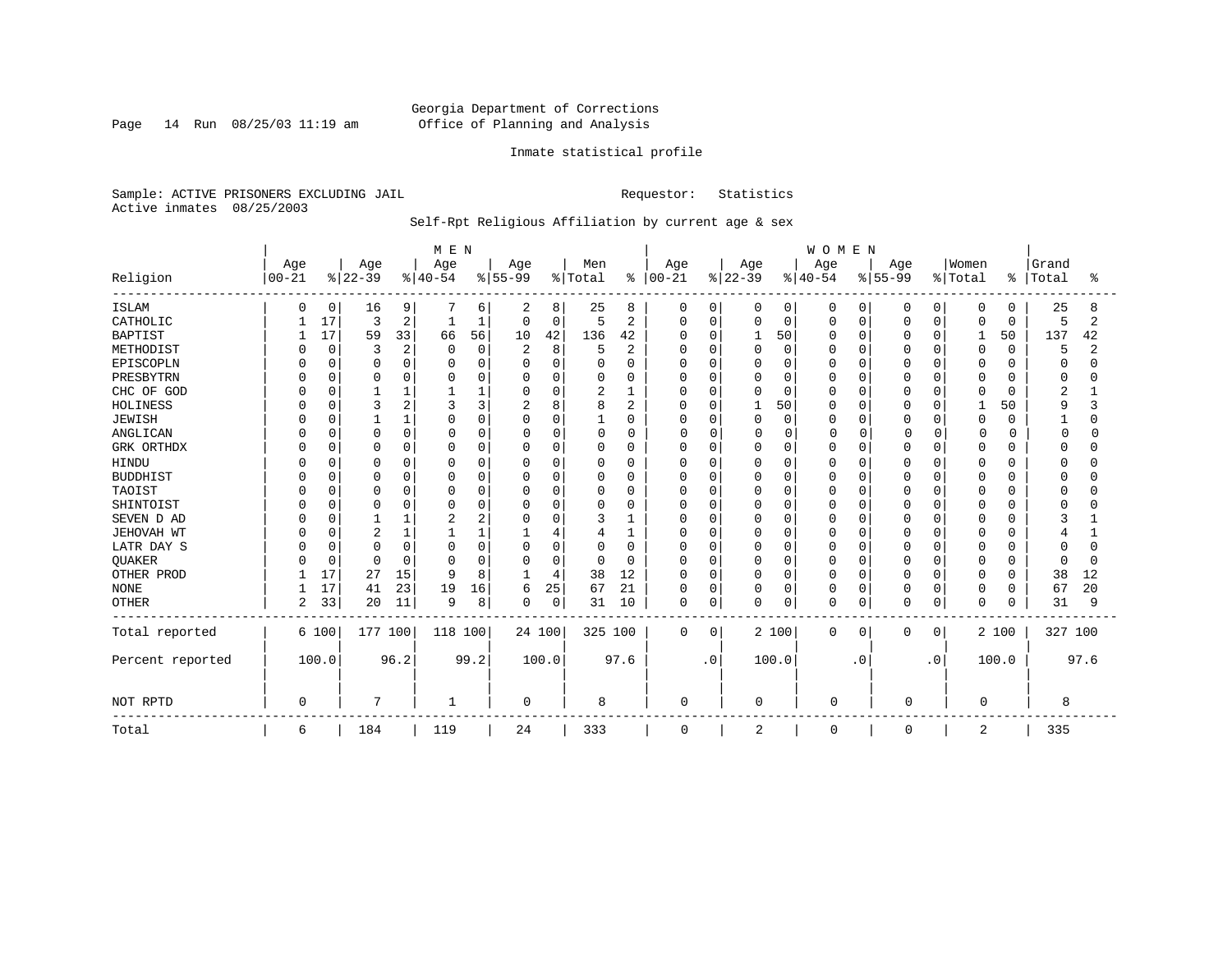# Georgia Department of Corrections Page 15 Run 08/25/03 11:19 am Office of Planning and Analysis

### Inmate statistical profile

Sample: ACTIVE PRISONERS EXCLUDING JAIL **Requestor:** Statistics Active inmates 08/25/2003

Self-Rpt Family Behavior Patterns \* by current age & sex

|                  |                |             |           |      | M E N        |      |                |        |         |          |             |           |           |          | <b>WOMEN</b> |             |           |                 |          |          |         |      |
|------------------|----------------|-------------|-----------|------|--------------|------|----------------|--------|---------|----------|-------------|-----------|-----------|----------|--------------|-------------|-----------|-----------------|----------|----------|---------|------|
|                  | Age            |             | Age       |      | Age          |      | Age            |        | Men     |          | Age         |           | Age       |          | Age          |             | Age       |                 | Women    |          | Grand   |      |
| Family Behavior  | $00 - 21$      |             | $ 22-39 $ |      | $ 40-54 $    |      | $ 55-99$       |        | % Total | ႜ        | $00 - 21$   |           | $ 22-39 $ |          | $ 40-54$     |             | $ 55-99 $ |                 | % Total  | ွေ       | Total   | ႜ    |
| CRIMINLTY        |                | 25          | 54        | 19   | 42           | 26   | 5              | 20     | 105     | 22       | $\Omega$    | $\Omega$  |           | 17       | $\Omega$     | $\Omega$    | $\Omega$  | $\Omega$        |          | 17       | 106     | 22   |
| ALCOHOLISM       |                | 19          | 40        | 14   | 26           | 16   | 3              | 12     | 72      | 15       | $\Omega$    | $\Omega$  |           | 17       | $\Omega$     |             | $\Omega$  | $\Omega$        |          | 17       | 73      | 15   |
| DRUG ABUSE       | 2              | 13          | 26        | 9    | 13           | 8    |                | 4      | 42      | 9        | 0           | O         |           | 17       |              |             |           |                 |          | 17       | 43      | 9    |
| DOMINERING       |                |             |           | 0    |              |      | 0              | 0      |         | 0        | 0           |           |           | 17       |              |             |           |                 |          |          | 2       | 0    |
| MIGRANT          |                |             |           |      |              | 2    | 0              | 0      | 6       |          | 0           | 0         | 0         | $\Omega$ |              |             | $\Omega$  |                 | $\Omega$ | 0        | 6       |      |
| INFL BTGS        |                | 6           | 12        | 4    | 6            |      | $\overline{2}$ | 8      | 21      | 4        | 0           | 0         | 0         |          |              |             |           |                 | $\Omega$ |          | 21      |      |
| PERMISSIVE       |                |             |           | 0    | <sup>0</sup> | 0    | $\Omega$       | 0      |         | $\Omega$ | $\Omega$    | $\Omega$  |           | 17       | $\Omega$     |             | $\Omega$  |                 |          |          | 2       | O    |
| FATH ABSNT       |                | 25          | 104       | 37   | 54           | 34   | 11             | 44     | 173     | 36       | $\Omega$    | $\Omega$  | $\Omega$  |          |              |             | 0         |                 | $\Omega$ | $\Omega$ | 173     | 36   |
| MOTH ABSNT       | $\overline{c}$ | 13          | 33        | 12   | 14           | 9    | 3              | 12     | 52      | 11       | $\Omega$    | $\Omega$  | $\Omega$  |          | $\Omega$     |             |           |                 | $\Omega$ |          | 52      | 11   |
| NONE             | 0              | $\mathbf 0$ | 4         |      | 3            | 2    | 0              | 0      |         |          | 0           | 0         |           | 17       | $\Omega$     |             | 0         | 0               |          | 17       | 8       |      |
| Total reported   | 16 100         |             | 278 100   |      | 161 100      |      |                | 25 100 | 480 100 |          | $\mathbf 0$ | 0         |           | 6 100    | $\mathbf 0$  | $\mathbf 0$ | 0         | 0 <sup>1</sup>  |          | 6 100    | 486 100 |      |
| Percent reported |                | 100.0       |           | 77.2 |              | 75.6 |                | 66.7   |         | 76.3     |             | $\cdot$ 0 |           | 100.0    |              | $\cdot$ 0   |           | .0 <sup>°</sup> |          | 100.0    |         | 76.4 |
| <b>OTHER</b>     | $\Omega$       |             | 42        |      | 29           |      | 8              |        | 79      |          | 0           |           | $\Omega$  |          | $\Omega$     |             | 0         |                 | $\Omega$ |          | 79      |      |
| Total            | 6              |             | 184       |      | 119          |      | 24             |        | 333     |          | 0           |           | 2         |          | $\mathbf 0$  |             | 0         |                 | 2        |          | 335     |      |

\* NOTE: SINCE THERE CAN BE UP TO FIVE BEHAVIOR CODES PER INMATE, THE NUMBER OF CASES REPORTED IN THE DETAIL LINES AND THE TOTAL REPORTED LINE MAY EXCEED THE TOTAL NUMBER OF CASES. IN SHORT, THIS TABLE COUNTS THE NUMBER OF BEHAVIOR PROBLEMS, NOT INMATES.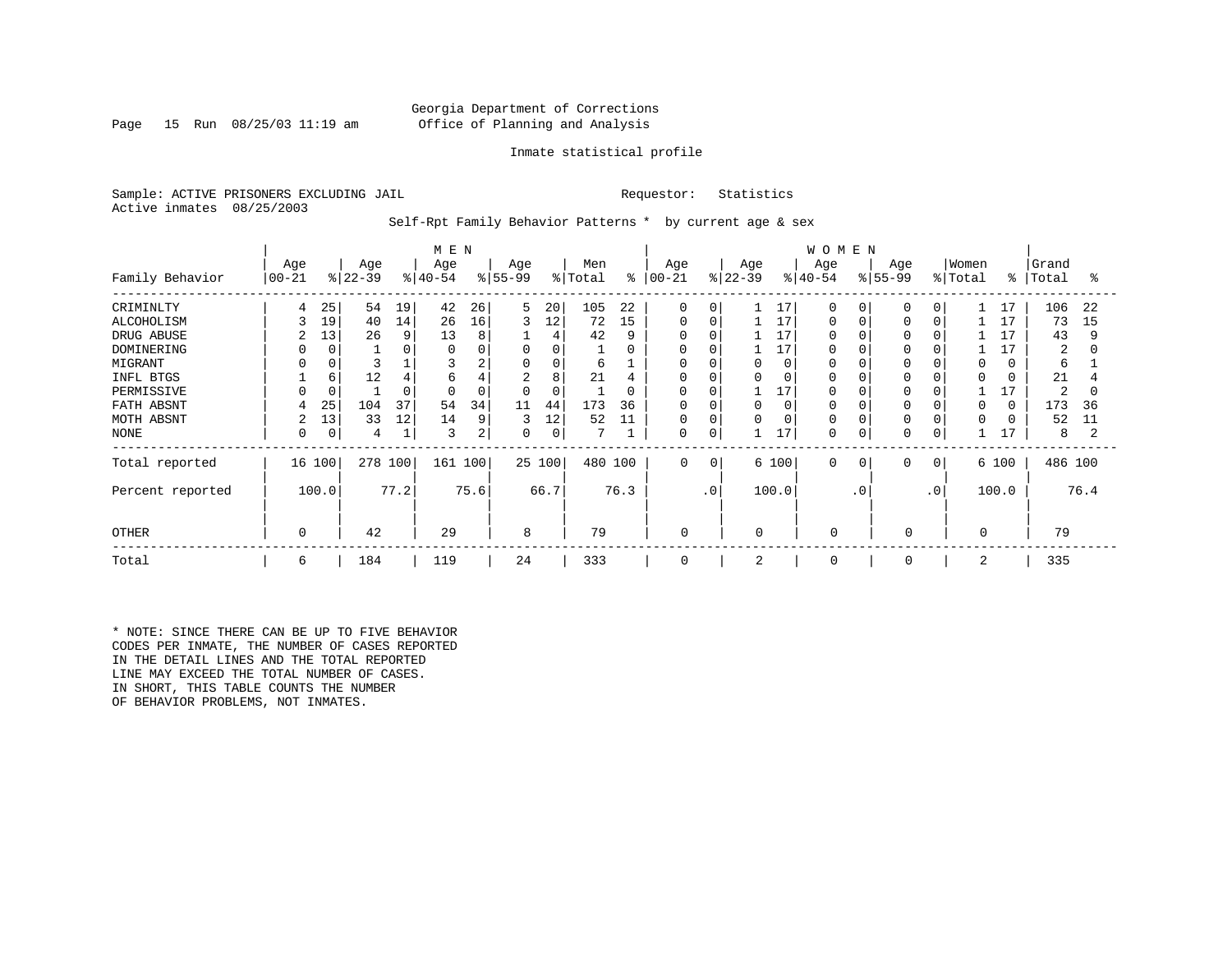# Georgia Department of Corrections Page 16 Run 08/25/03 11:19 am Office of Planning and Analysis

### Inmate statistical profile

Sample: ACTIVE PRISONERS EXCLUDING JAIL **Requestor:** Statistics Active inmates 08/25/2003

# Inmate Diagnostic Behavior Problem \* by current age & sex

|                    | M E N             |          |                  |      |                  |        |                 |             |                |      |                      |             |                  |          | WOMEN            |             |                  |              |                  |          |                |      |
|--------------------|-------------------|----------|------------------|------|------------------|--------|-----------------|-------------|----------------|------|----------------------|-------------|------------------|----------|------------------|-------------|------------------|--------------|------------------|----------|----------------|------|
| Diagnostic Problem | Age<br>$ 00 - 21$ |          | Age<br>$ 22-39 $ |      | Age<br>$ 40-54 $ |        | Age<br>$ 55-99$ |             | Men<br>% Total |      | Age<br>$8   00 - 21$ |             | Age<br>$ 22-39 $ |          | Age<br>$ 40-54 $ |             | Age<br>$ 55-99 $ |              | Women<br>% Total | ႜ        | Grand<br>Total | °≈   |
|                    |                   |          |                  |      |                  |        |                 |             |                |      |                      |             |                  |          |                  |             |                  |              |                  |          |                |      |
| <b>ALCOHOLIC</b>   |                   | 6        | 11               | 2    | 8                | 3      | 3               |             | 23             | 3    | 0                    | 0           |                  | 25       | $\Omega$         | 0           | 0                | 0            | 1                | 25       | 24             | 3    |
| <b>ALCOH ABSE</b>  |                   | 6        | 42               | 10   | 29               | 11     | 3               | 7           | 75             | 10   | 0                    | 0           | $\Omega$         | 0        |                  | 0           | O                | $\Omega$     | 0                | $\Omega$ | 75             | 10   |
| DRUG EXP           |                   | 19       | 58               | 13   | 36               | 13     | 6               | 13          | 103            | 13   | O                    | O           |                  | 0        |                  | $\Omega$    |                  | $\Omega$     | $\Omega$         | $\Omega$ | 103            | 13   |
| DRUG ABSE          |                   | 13       | 74               | 17   | 43               | 16     | 3               |             | 122            | 16   | O                    | O           |                  | 25       |                  | $\Omega$    |                  | $\Omega$     |                  | 25       | 123            | 16   |
| NARC ADDCT         |                   | $\Omega$ | 6                |      |                  |        | $\Omega$        | $\Omega$    | 9              |      | O                    | O           |                  | $\Omega$ |                  | $\Omega$    | O                | $\Omega$     | $\Omega$         | $\Omega$ | 9              |      |
| EPILEPTIC          |                   | $\Omega$ |                  |      |                  |        | $\Omega$        | $\Omega$    | 6              |      | 0                    | O           |                  | $\Omega$ |                  | $\Omega$    |                  | $\Omega$     | 0                | O        | 6              |      |
| MANIPULTVE         |                   | 13       | 45               | 10   | 21               | 8      | 3               | 7           | 71             | 9    |                      | O           |                  | $\Omega$ |                  | $\Omega$    |                  | $\cap$       | 0                | $\Omega$ | 71             | 9    |
| ASSAULTIVE         | 6                 | 38       | 147              | 33   | 94               | 34     | 18              | 40          | 265            | 34   | $\Omega$             | O           | $\overline{c}$   | 50       |                  | $\Omega$    | $\Omega$         | $\Omega$     | $\overline{2}$   | 50       | 267            | 34   |
| ESCPE TEND         |                   | $\Omega$ | 18               |      | 17               | 6      | 4               | 9           | 39             | 5    | 0                    | 0           |                  | 0        |                  | $\Omega$    |                  | $\cap$       | 0                | $\Omega$ | 39             |      |
| SUICIDAL           |                   |          | 16               |      |                  |        | $\overline{2}$  | 4           | 23             | 3    | O                    | $\Omega$    |                  | $\Omega$ |                  | $\Omega$    |                  |              | <sup>0</sup>     |          | 23             |      |
| WITHDRAWN          |                   |          | 2                |      |                  |        | $\Omega$        | $\Omega$    | $\overline{c}$ | U    | O                    | O           |                  | $\Omega$ |                  | $\Omega$    |                  | $\cap$       | 0                |          | 2              |      |
| PR RLTY CT         |                   |          |                  |      | 2                |        | 0               | 0           | 6              |      | 0                    | 0           |                  | 0        |                  | $\Omega$    | 0                | <sup>0</sup> | 0                |          | 6              |      |
| HOMOSEXUAL         |                   | 6        | $\Omega$         |      |                  | $\cap$ | $\Omega$        | 0           | 2              | O    | <sup>0</sup>         | 0           |                  | $\Omega$ |                  | $\Omega$    | O                | $\cap$       | $\Omega$         | U        |                |      |
| <b>NONE</b>        |                   |          | 3                |      |                  |        |                 | 2           | 5              |      | 0                    | 0           |                  | $\Omega$ |                  | $\Omega$    | 0                | $\Omega$     | $\Omega$         | O        | 5              |      |
| <b>OTHER</b>       |                   |          |                  | 2    | 9                | 3      | $\Omega$        | $\mathbf 0$ | 16             |      | 0                    | 0           | <sup>0</sup>     | 0        |                  | $\mathbf 0$ | <sup>0</sup>     | $\Omega$     | 0                | 0        | 16             |      |
| NOT RPTD           | O                 | $\Omega$ | 5                |      | 3                |        | $\overline{c}$  | 4           | 10             |      | $\Omega$             | 0           |                  | 0        | n                | $\mathbf 0$ |                  | $\Omega$     | $\Omega$         | 0        | 10             |      |
| Total reported     | 16 100            |          | 442 100          |      | 275 100          |        |                 | 45 100      | 778 100        |      | $\mathbf 0$          | $\mathbf 0$ |                  | 4 100    | 0                | 0           | $\Omega$         | $\Omega$     |                  | 4 100    | 782 100        |      |
| Percent reported   |                   | 100.0    |                  | 99.5 |                  | 100.0  |                 | 100.0       |                | 99.7 |                      | $\cdot$ 0   |                  | 100.0    |                  | $\cdot$ 0   |                  | $\cdot$ 0    |                  | 100.0    |                | 99.7 |
| <b>UNKNOWN</b>     | $\Omega$          |          |                  |      | $\Omega$         |        | 0               |             |                |      | $\mathbf 0$          |             | 0                |          | 0                |             | 0                |              | 0                |          |                |      |
| Total              | 6                 |          | 184              |      | 119              |        | 24              |             | 333            |      | 0                    |             | 2                |          | 0                |             | 0                |              | 2                |          | 335            |      |

\* NOTE: SINCE THERE CAN BE UP TO FIVE BEHAVIOR CODES PER INMATE, THE NUMBER OF CASES REPORTED IN THE DETAIL LINES AND THE TOTAL REPORTED LINE MAY EXCEED THE TOTAL NUMBER OF CASES. IN SHORT, THIS TABLE COUNTS THE NUMBER OF BEHAVIOR PROBLEMS, NOT INMATES.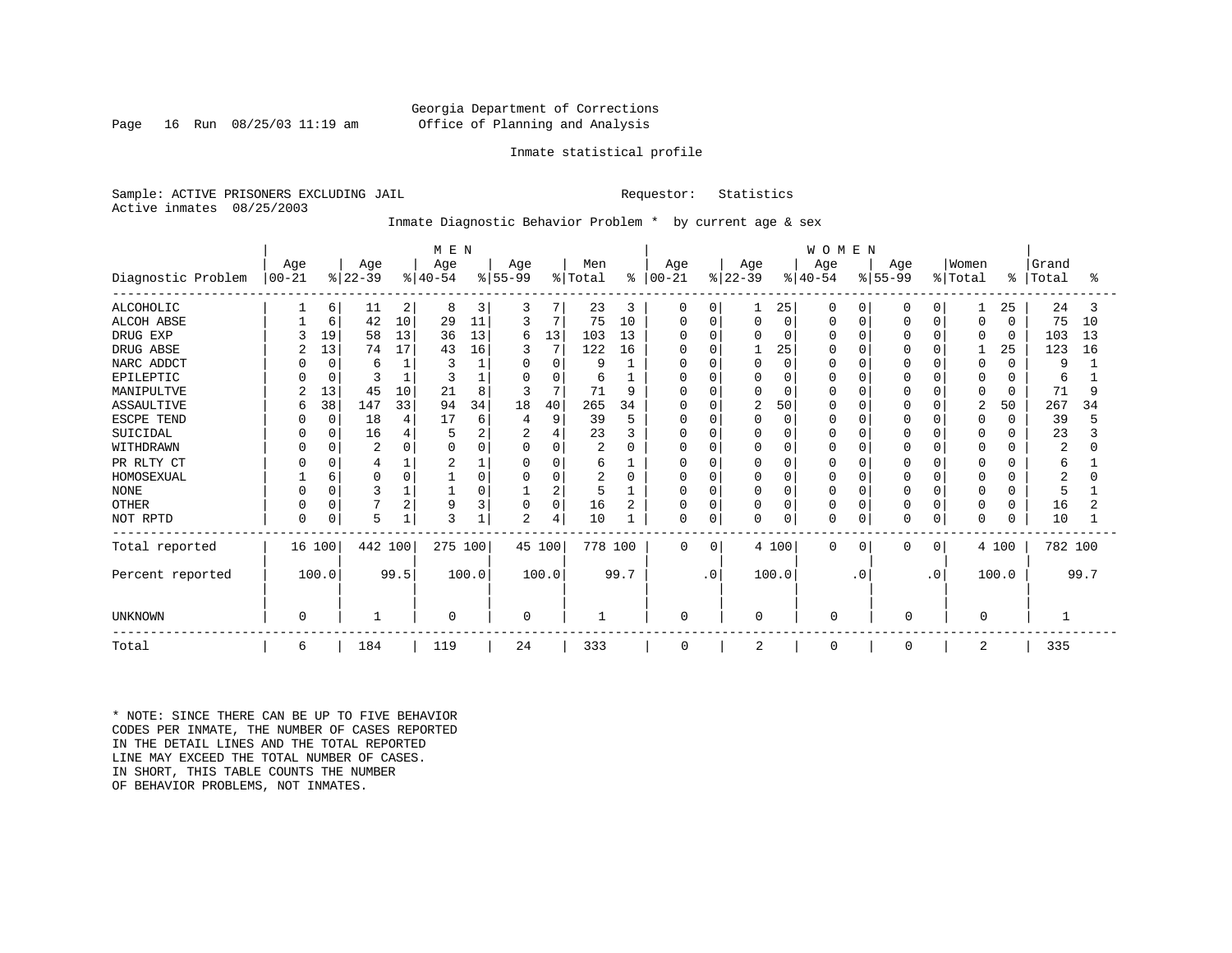Page 17 Run 08/25/03 11:19 am

# Inmate statistical profile

Sample: ACTIVE PRISONERS EXCLUDING JAIL Requestor: Statistics Active inmates 08/25/2003

Physical Profile (General Condition) by current age & sex

|                      |                  |             |                  |                | M E N            |       |                    |       |                |      |                 |                |                  |             | <b>WOMEN</b>     |                |             |                |                  |          |                |      |
|----------------------|------------------|-------------|------------------|----------------|------------------|-------|--------------------|-------|----------------|------|-----------------|----------------|------------------|-------------|------------------|----------------|-------------|----------------|------------------|----------|----------------|------|
| Physical Profile     | Age<br>$00 - 21$ |             | Age<br>$ 22-39 $ |                | Age<br>$8 40-54$ |       | Age<br>$8155 - 99$ |       | Men<br>% Total | ៖    | Age<br>$ 00-21$ |                | Age<br>$ 22-39 $ |             | Age<br>$8 40-54$ | $8155 - 99$    | Aqe         |                | Women<br>% Total | ႜႜ       | Grand<br>Total | °≈   |
|                      |                  |             |                  |                |                  |       |                    |       |                |      |                 |                |                  |             |                  |                |             |                |                  |          |                |      |
| NO LIMITATION        | 5.               | 83          | 138              | 76             | 54               | 45    | 8                  | 33    | 205            | 62   | $\mathbf 0$     | $\overline{0}$ | 2 100            |             | 0                | 0              | $\Omega$    | 0 <sup>1</sup> | 2 100            |          | 207            | 62   |
| DEFECT NO MAJOR LIMT |                  | 17          | 22               | 12             | 38               | 32    | 10 <sup>°</sup>    | 42    | 71             | 22   | $\mathbf 0$     | 0              | 0                | $\Omega$    | $\mathbf 0$      | $\Omega$       | $\Omega$    | $\Omega$       | $\Omega$         | $\Omega$ | 71             | -21  |
| DEFECT MAJOR LIMIT   | 0                | 0           | 21               | 12             | 26               | 22    | 4                  | 17    | 51             | 15   | $\mathbf 0$     | 0              | 0                | 0           | 0                |                | $\Omega$    | 0              | 0                |          | 51             | 15   |
| VERY MAJOR DEFECT    | $\Omega$         | $\mathbf 0$ | $\Omega$         | 0 <sup>1</sup> |                  | 1     | $\overline{2}$     | 8     | 3              |      | $\mathbf 0$     | $\mathbf{0}$   | $\Omega$         | $\mathbf 0$ | $\Omega$         | 0              | $\Omega$    | $\overline{0}$ | $\mathbf 0$      |          | 3              |      |
| Total reported       |                  | 6 100       | 181 100          |                | 119              | 100   | 24 100             |       | 330 100        |      | $\mathbf 0$     | $\mathbf 0$    | 2 100            |             | 0                | 0 <sub>1</sub> | 0           | $\mathbf{0}$   | 2 100            |          | 332 100        |      |
| Percent reported     |                  | 100.0       |                  | 98.4           |                  | 100.0 |                    | 100.0 |                | 99.1 |                 | $\cdot$ 0      | 100.0            |             |                  | $\cdot$ 0      |             | $\cdot$ 0      | 100.0            |          |                | 99.1 |
| NOT REPORTED         | $\mathbf 0$      |             | 3                |                | $\mathbf 0$      |       | $\mathbf 0$        |       | 3              |      | $\mathbf 0$     |                | $\mathbf 0$      |             | $\Omega$         |                | $\mathbf 0$ |                | $\mathbf 0$      |          |                |      |
| Total                | 6                |             | 184              |                | 119              |       | 24                 |       | 333            |      | 0               |                | 2                |             | $\mathbf 0$      |                | $\mathbf 0$ |                | 2                |          | 335            |      |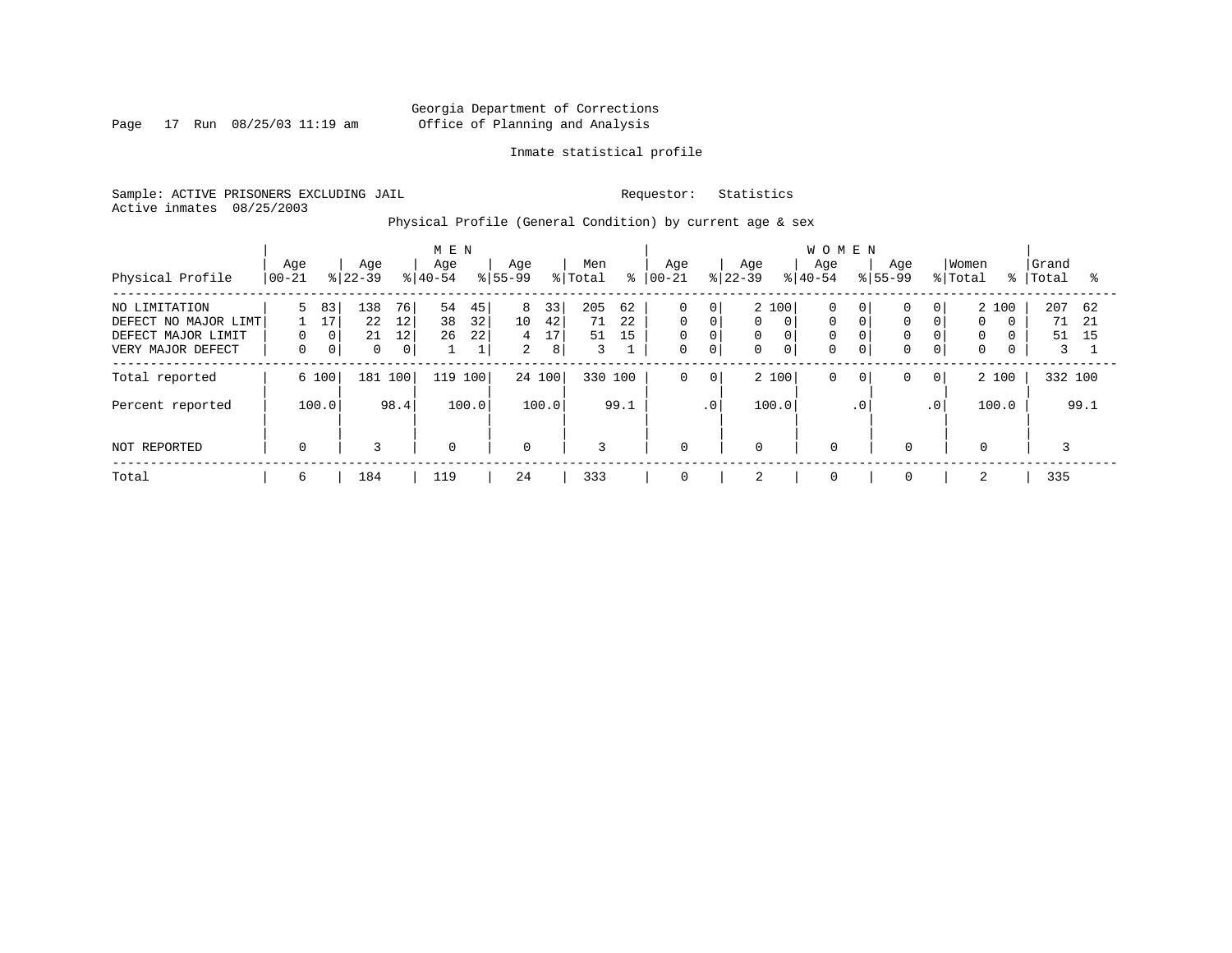# Georgia Department of Corrections Page 18 Run 08/25/03 11:19 am Office of Planning and Analysis

# Inmate statistical profile

Sample: ACTIVE PRISONERS EXCLUDING JAIL Requestor: Statistics Active inmates 08/25/2003

Security Status by current age & sex

|                  |                 |       |                  |       | M E N            |             |                 |        |                 |       |                      |             |                  |             | <b>WOMEN</b>     |           |                  |             |                  |       |                |                |
|------------------|-----------------|-------|------------------|-------|------------------|-------------|-----------------|--------|-----------------|-------|----------------------|-------------|------------------|-------------|------------------|-----------|------------------|-------------|------------------|-------|----------------|----------------|
| Security         | Age<br>$ 00-21$ |       | Age<br>$8 22-39$ |       | Age<br>$ 40-54 $ |             | Age<br>$ 55-99$ |        | Men<br>% Total  |       | Age<br>$8   00 - 21$ |             | Age<br>$ 22-39 $ |             | Age<br>$8 40-54$ |           | Age<br>$ 55-99 $ |             | Women<br>% Total | ిం    | Grand<br>Total | °              |
| DIAG INCOM       | $\Omega$        | 0     | $\mathbf 0$      | 0     | $\Omega$         | $\mathbf 0$ | $\mathbf 0$     | 0      | $\mathbf 0$     | 0     | 0                    | 0           | 0                | 0           | 0                |           | $\Omega$         | $\Omega$    | $\mathbf 0$      |       | $\mathbf 0$    | $\Omega$       |
| WRK RELEAS       |                 | 0     | $\mathbf 0$      | 0     | $\Omega$         | $\mathbf 0$ | 0               | 0      | $\mathbf 0$     | 0     | 0                    | $\mathbf 0$ | 0                | $\mathsf 0$ | 0                |           | $\Omega$         | $\Omega$    | 0                |       | 0              | $\Omega$       |
| TRUSTY           |                 |       |                  |       | $\Omega$         |             | $\mathbf 0$     | 0      | $\Omega$        | 0     | 0                    |             | 0                | $\Omega$    | 0                |           |                  |             | $\Omega$         |       | $\Omega$       |                |
| MINIMUM          |                 |       | $\mathbf 0$      |       | 2                | 2           | 0               | 0      | 2               |       | 0                    |             |                  | 50          | 0                |           | $\Omega$         |             |                  | 50    |                |                |
| MEDIUM           |                 |       | 61               | 33    | 50               | 42          | 15              | 63     | 126             | 38    | 0                    |             |                  | 0           | 0                |           |                  |             | $\Omega$         |       | 126            | 38             |
| CLOSE            | 5               | 83    | 106              | 58    | 64               | 54          |                 | 29     | 182             | 55    | 0                    | 0           | 0                | 0           | $\mathbf 0$      |           | $\Omega$         |             | $\Omega$         |       | 182            | 54             |
| MAXIMUM          |                 | 0     | 12               |       | 2                | 2           | 2               | 8      | 16              | 5     | 0                    | $\mathbf 0$ |                  | 50          | $\mathbf 0$      |           | $\Omega$         |             |                  | 50    | 17             | 5              |
| DIAGNOSTIC       |                 | 17    | 5                | 3     |                  |             | 0               | 0      | $7\phantom{.0}$ | 2     | $\mathbf 0$          | 0           | 0                | $\mathbf 0$ | 0                |           | $\Omega$         | $\mathbf 0$ | $\mathbf 0$      |       | 7              | $\overline{c}$ |
| Total reported   |                 | 6 100 | 184 100          |       | 119              | 100         |                 | 24 100 | 333 100         |       | $\mathbf 0$          | 0           |                  | 2 100       | $\mathbf 0$      | 0         | 0                | 0           |                  | 2 100 | 335 100        |                |
| Percent reported |                 | 100.0 |                  | 100.0 |                  | 100.0       |                 | 100.0  |                 | 100.0 |                      | $\cdot$ 0   |                  | 100.0       |                  | $\cdot$ 0 |                  | $\cdot$ 0   |                  | 100.0 |                | 100.0          |
| NOT RPTD         | $\Omega$        |       | $\mathbf 0$      |       | $\mathbf 0$      |             | $\mathbf 0$     |        | $\mathbf{0}$    |       | 0                    |             | $\Omega$         |             | $\Omega$         |           | $\mathbf 0$      |             | 0                |       |                |                |
| Total            | 6               |       | 184              |       | 119              |             | 24              |        | 333             |       | 0                    |             | 2                |             | 0                |           | 0                |             | 2                |       | 335            |                |

\* NOTE: BEGINNING IN JULY 1987, THE FACILITIES DIVISION NO LONGER CODED INMATES AS BEING WORK RELEASE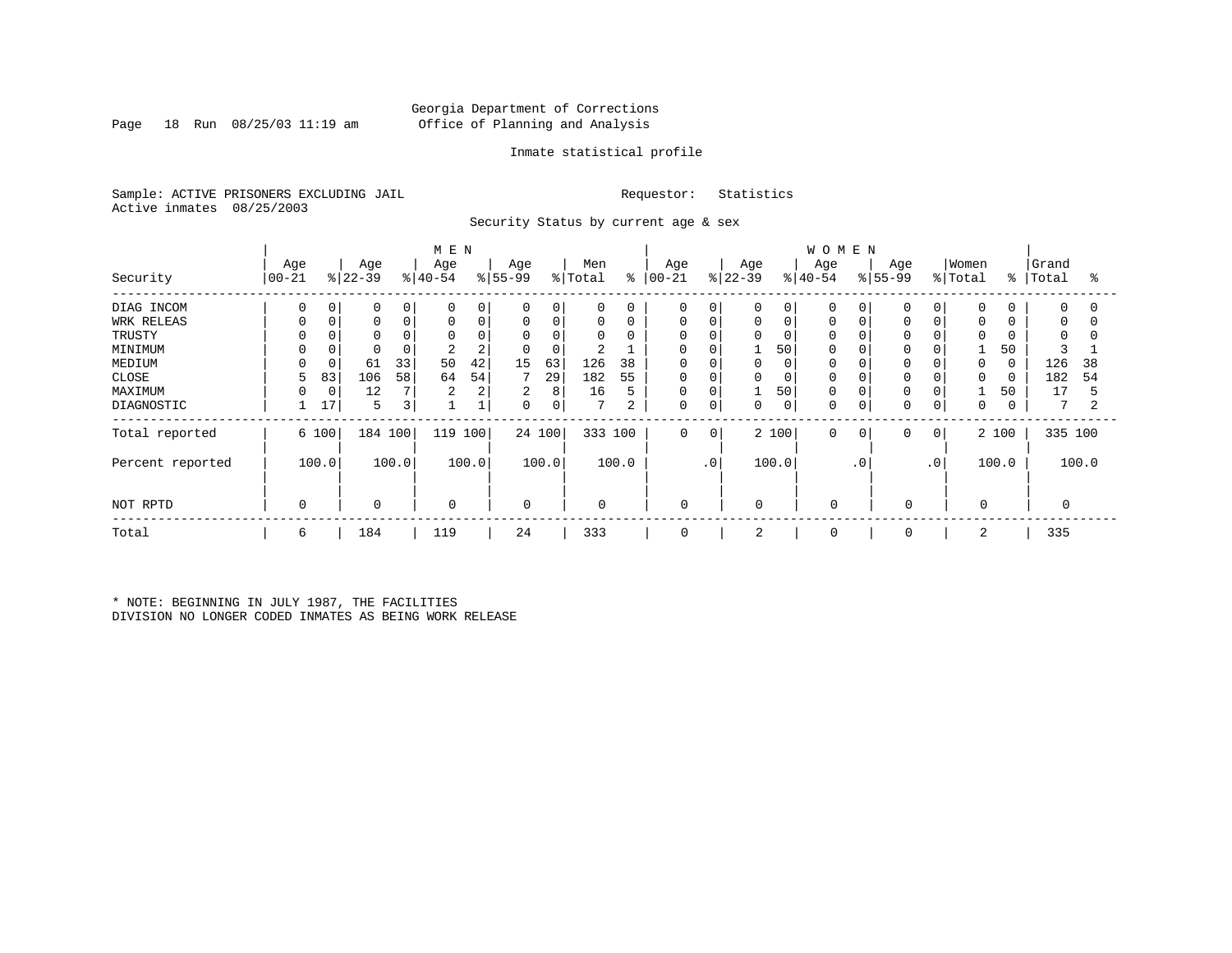Page 19 Run 08/25/03 11:19 am

# Inmate statistical profile

Sample: ACTIVE PRISONERS EXCLUDING JAIL Requestor: Statistics Active inmates 08/25/2003

Number Of Sentences by current age & sex

|                             |                |    |           |       | M E N     |       |           |        |         |         |               |           |           |             | WOMEN       |           |             |           |          |          |           |       |
|-----------------------------|----------------|----|-----------|-------|-----------|-------|-----------|--------|---------|---------|---------------|-----------|-----------|-------------|-------------|-----------|-------------|-----------|----------|----------|-----------|-------|
|                             | Age            |    | Age       |       | Age       |       | Age       |        | Men     |         | Age           |           | Age       |             | Age         |           | Age         |           | Women    |          | Grand     |       |
| Number Of Sentences   00-21 |                |    | $ 22-39 $ |       | $ 40-54 $ |       | $ 55-99 $ |        | % Total |         | $8   00 - 21$ |           | $ 22-39 $ |             | $ 40-54 $   |           | $8 55-99$   |           | % Total  |          | %   Total | ್ಠಿ   |
| $_{\rm ONE}$                | 0              | 0  | 20        | 11    | 22        | 18    | 4         | 17     | 46      | 14      | 0             |           | 0         | 0           | $\Omega$    | 0         | 0           | 0         | $\Omega$ | $\Omega$ | 46        | 14    |
| TWO                         | $\overline{a}$ | 33 | 33        | 18    | 24        | 20    | 6         | 25     | 65      | 20      | 0             | 0         |           | 50          | $\mathbf 0$ |           | $\mathbf 0$ | 0         |          | 50       | 66        | 20    |
| THREE                       | 2              | 33 | 33        | 18    | 22        | 18    | 4         | 17     | 61      | 18      | 0             |           | 0         |             | 0           |           | $\mathbf 0$ |           | 0        | 0        | 61        | 18    |
| <b>FOUR</b>                 | 0              | 0  | 21        | 11    | 18        | 15    |           | 4      | 40      | 12      | 0             |           | $\Omega$  |             | $\Omega$    |           | $\Omega$    |           | $\Omega$ | 0        | 40        | 12    |
| <b>FIVE</b>                 | 0              | 0  | 18        | 10    |           | 6     | 3         | 13     | 28      | 8       | 0             |           | 1         | 50          |             |           | $\Omega$    |           |          | 50       | 29        | 9     |
| MORE THAN FIVE              | 2              | 33 | 59        | 32    | 26        | 22    | 6         | 25     | 93      | 28      | 0             | 0         | 0         | $\mathbf 0$ | $\mathbf 0$ | 0         | $\Omega$    | 0         | 0        | 0        | 93        | 28    |
| Total reported              | 6 100          |    | 184 100   |       | 119 100   |       |           | 24 100 |         | 333 100 | $\Omega$      | 0         |           | 2 100       | $\Omega$    | $\Omega$  | $\Omega$    | $\circ$   |          | 2 100    | 335 100   |       |
| Percent reported            | 100.0          |    |           | 100.0 |           | 100.0 |           | 100.0  |         | 100.0   |               | $\cdot$ 0 |           | 100.0       |             | $\cdot$ 0 |             | $\cdot$ 0 |          | 100.0    |           | 100.0 |
| NOT REPORTED                | 0              |    | 0         |       | 0         |       | 0         |        | 0       |         | $\mathbf 0$   |           | 0         |             | $\Omega$    |           | 0           |           | $\Omega$ |          | 0         |       |
| Total                       | 6              |    | 184       |       | 119       |       | 24        |        | 333     |         | $\Omega$      |           | 2         |             | $\Omega$    |           | $\Omega$    |           | 2        |          | 335       |       |
|                             |                |    |           |       |           |       |           |        |         |         |               |           |           |             |             |           |             |           |          |          |           |       |
|                             |                |    |           |       |           |       |           |        |         |         |               |           |           |             |             |           |             |           |          |          |           |       |
| AVG NUM SENTENCES           | 4.33           |    | 4.85      |       | 4.12      |       | 4.54      |        | 4.56    |         | .00           |           | 3.50      |             | .00         |           | .00         |           | 3.50     |          | 4.55      |       |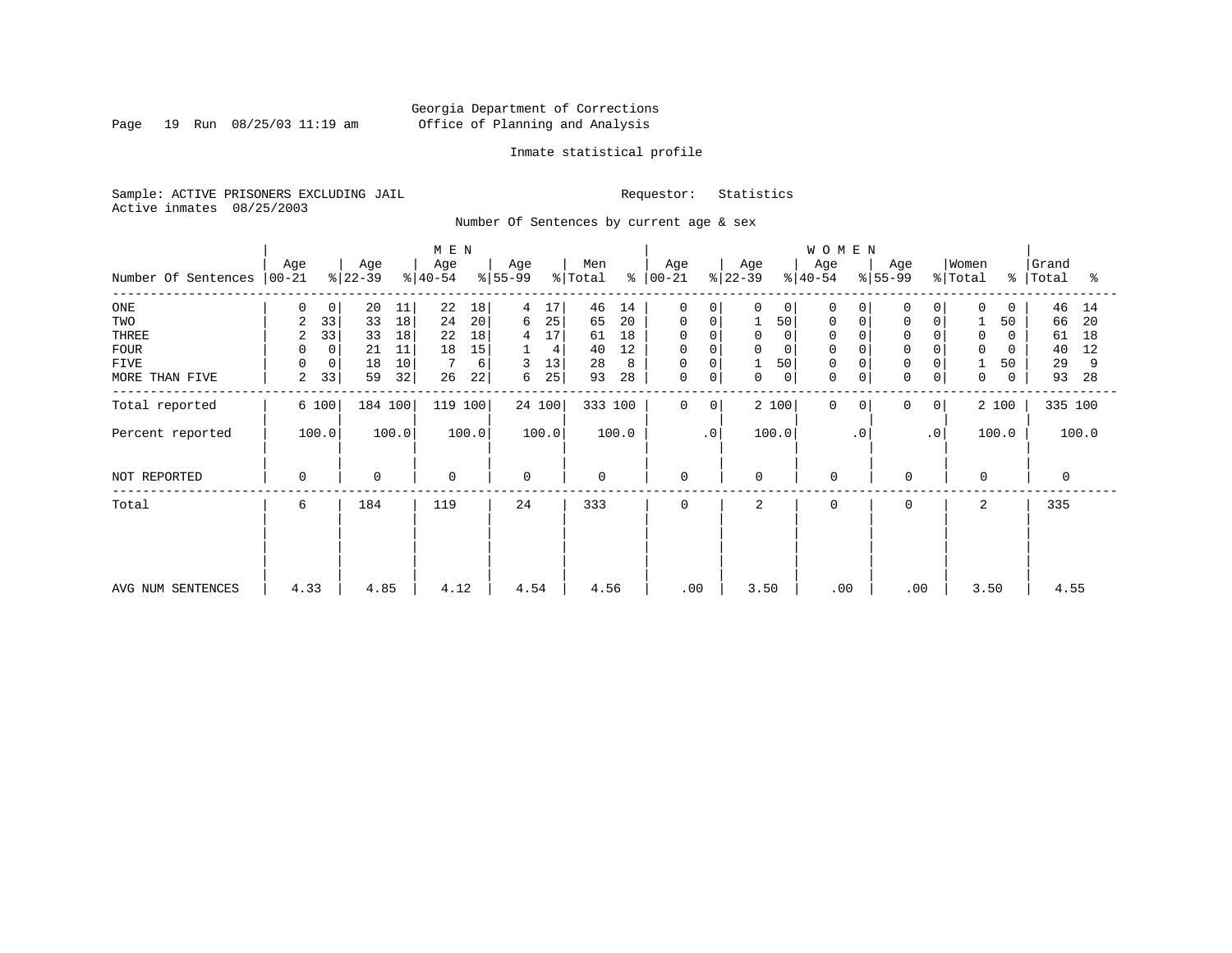Page 20 Run 08/25/03 11:19 am

# Inmate statistical profile

Sample: ACTIVE PRISONERS EXCLUDING JAIL Requestor: Statistics Active inmates 08/25/2003

Number Of Disciplinaries by current age & sex

|                  |                      |                      | M E N                        |                  |                     |                      |                  | WOMEN                         |                      |                         |                         |
|------------------|----------------------|----------------------|------------------------------|------------------|---------------------|----------------------|------------------|-------------------------------|----------------------|-------------------------|-------------------------|
| Disciplinaries   | Age<br>$00 - 21$     | Age<br>$ 22-39 $     | Age<br>$ 55-99$<br>$ 40-54 $ | Age              | Men<br>% Total<br>⊱ | Age<br>$ 00-21 $     | Age<br>$ 22-39 $ | Age<br>$8 55-99$<br>$ 40-54 $ | Age                  | Women<br>% Total        | Grand<br>%   Total<br>ႜ |
| ZERO             | $\overline{2}$<br>33 | 35<br>19             | 38<br>32                     | 7<br>29          | 82<br>25            | 0<br>$\Omega$        | $\Omega$<br>0    | $\Omega$<br>0                 | $\Omega$<br>$\Omega$ | 0<br>$\Omega$           | 82<br>24                |
| ONE              | 33<br>$\overline{2}$ | 21<br>11             | 13<br>16                     | 25<br>6          | 14<br>45            | 0<br>0               | 0<br>0           | 0<br>0                        | 0                    | 0<br>0                  | 45<br>13                |
| TWO              | 0                    | 7 <sub>1</sub><br>12 | 8                            | 17<br>4          | 25<br>8             | $\Omega$<br>$\Omega$ | $\Omega$<br>O    | $\Omega$                      |                      | $\mathbf 0$<br>0        | 25                      |
| THREE            | 0                    | 15<br>8              | 11                           | 13               | 29                  | 0                    | 0                | $\Omega$                      |                      | 0                       | 29                      |
| <b>FOUR</b>      | $\mathbf 0$          | 8<br>15              | 13<br>15                     | 4                | 31<br>9             | 0                    | 50               | $\Omega$                      |                      | 50                      | 32<br>10                |
| <b>FIVE</b>      | 17                   | 11<br>6              | 4<br>5                       | 0<br>$\mathbf 0$ | 17<br>5             | 0<br>$\Omega$        | 0<br>$\Omega$    | $\Omega$                      |                      | $\mathbf 0$<br>$\Omega$ | 17<br>5                 |
| MORE THAN FIVE   | 17                   | 75<br>41             | 25<br>21                     | 13<br>3          | 104<br>31           | 0<br>0               | 50               | $\mathbf 0$<br>$\mathbf 0$    | $\mathbf 0$<br>0     | 50                      | 105<br>31               |
| Total reported   | 6 100                | 184 100              | 119 100                      | 24 100           | 333 100             | $\mathbf 0$<br>0     | 2 100            | $\mathbf 0$<br>$\Omega$       | 0<br>0               | 2 100                   | 335 100                 |
| Percent reported | 100.0                | 100.0                | 100.0                        | 100.0            | 100.0               | $\cdot$ 0            | 100.0            | $\cdot$ 0                     | $\cdot$ 0            | 100.0                   | 100.0                   |
| NOT REPORTED     | $\mathbf 0$          | $\mathbf 0$          | 0                            | $\mathbf 0$      | $\mathbf 0$         | $\mathbf 0$          | $\mathbf 0$      | $\mathbf 0$                   | $\mathbf 0$          | $\mathbf 0$             | $\mathbf 0$             |
| Total            | 6                    | 184                  | 119                          | 24               | 333                 | $\mathbf 0$          | 2                | $\mathbf 0$                   | 0                    | 2                       | 335                     |
|                  |                      |                      |                              |                  |                     |                      |                  |                               |                      |                         |                         |
|                  |                      |                      |                              |                  |                     |                      |                  |                               |                      |                         |                         |
| AVG NUM DISCIP   | 2.50                 | 8.12                 | 3.76                         | 2.29             | 6.04                | .00                  | 15.50            | .00                           | .00                  | 15.50                   | 6.10                    |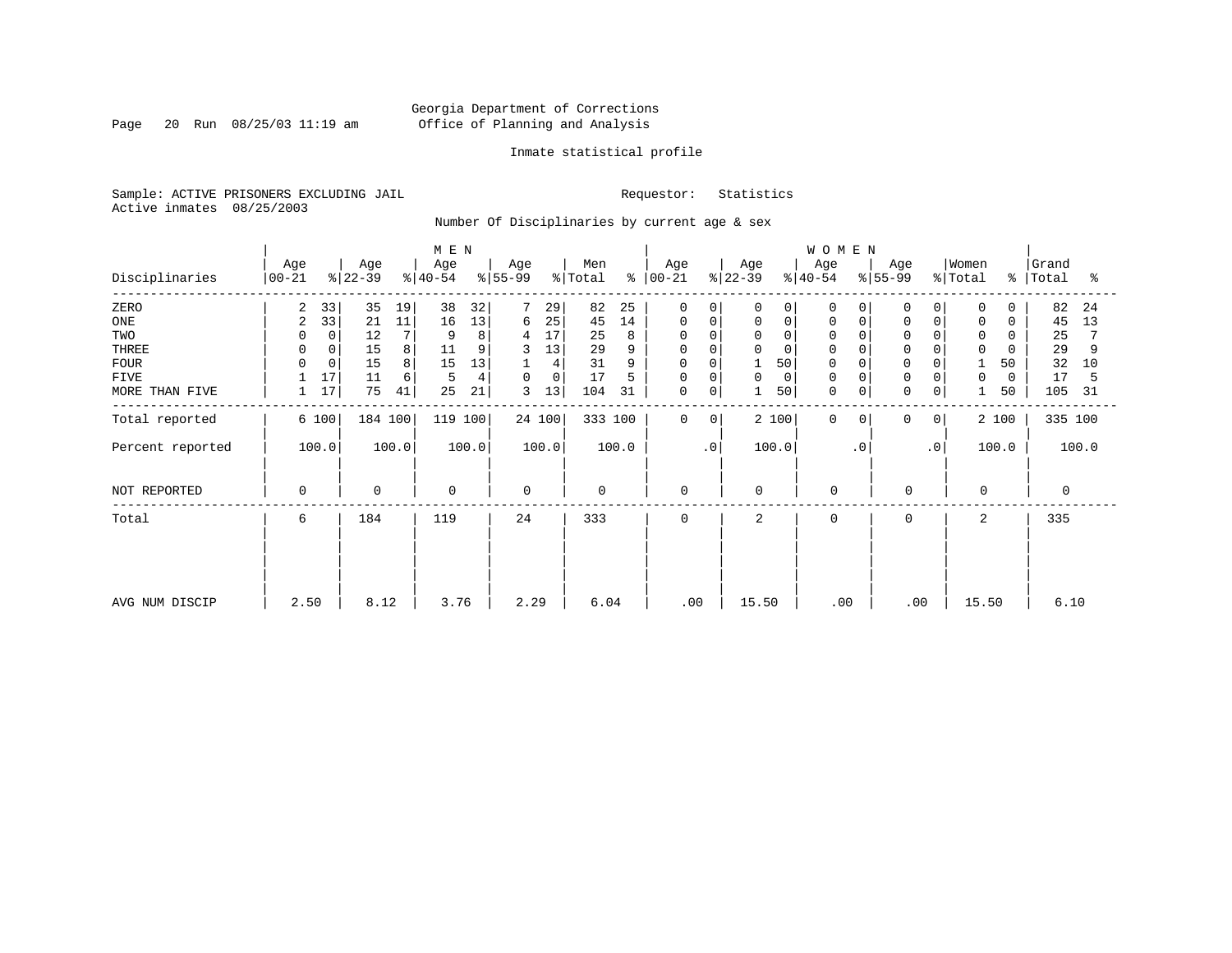Page 21 Run 08/25/03 11:19 am

# Inmate statistical profile

Sample: ACTIVE PRISONERS EXCLUDING JAIL Requestor: Statistics Active inmates 08/25/2003

Number Of Escapes by current age & sex

|                  |                  |                 | M E N            |                  |                  |                               |                  | WOMEN                |                         |                         |                          |
|------------------|------------------|-----------------|------------------|------------------|------------------|-------------------------------|------------------|----------------------|-------------------------|-------------------------|--------------------------|
| Escapes          | Age<br>$00 - 21$ | Age<br>$ 22-39$ | Age<br>$ 40-54 $ | Age<br>$ 55-99$  | Men<br>% Total   | Age<br>$8   00 - 21$          | Age<br>$ 22-39 $ | Age<br>$ 40-54 $     | Age<br>$ 55-99 $        | Women<br>% Total        | Grand<br>%   Total<br>°≈ |
| ZERO             | 6 100            | 183<br>99       | 119 100          | 24 100           | 332 100          | $\mathbf 0$<br>0              | 2 100            | 0<br>0               | 0<br>$\Omega$           | 2 100                   | 334 100                  |
| ONE              | 0<br>$\Omega$    |                 | 0<br>0           | 0<br>$\mathbf 0$ | 0                | 0<br>0                        | 0<br>0           | 0<br>0               |                         | $\mathbf 0$<br>$\Omega$ | 1<br>0                   |
| TWO              | 0<br>$\Omega$    | $\Omega$        | $\Omega$         | 0<br>0           | 0<br>0           | 0<br>$\Omega$                 | $\Omega$<br>0    | 0                    |                         | 0                       | 0                        |
| THREE            | 0                | $\Omega$        | $\Omega$         | 0<br>0           | 0<br>0           | 0<br>$\Omega$                 | 0<br>0           | 0                    |                         | $\mathbf 0$             | 0                        |
| <b>FOUR</b>      | $\Omega$         |                 | $\Omega$         | 0<br>$\mathbf 0$ | $\mathbf 0$      | 0                             | $\mathbf 0$<br>0 | $\Omega$             |                         | $\mathbf 0$             | 0                        |
| FIVE             | 0<br>$\Omega$    | $\Omega$        | 0<br>$\Omega$    | $\mathbf 0$<br>0 | 0<br>0           | 0<br>0                        | 0<br>0           | 0                    |                         | $\mathbf 0$             | 0                        |
| MORE THAN FIVE   | 0<br>$\mathbf 0$ | 0<br>0          | 0<br>0           | 0<br>0           | $\mathbf 0$<br>0 | 0<br>0                        | $\mathbf 0$<br>0 | $\mathbf 0$<br>0     | $\mathbf 0$<br>$\Omega$ | $\mathbf 0$             | 0                        |
| Total reported   | 6 100            | 184 100         | 119 100          | 24 100           | 333 100          | $\mathbf 0$<br>$\overline{0}$ | 2 100            | $\Omega$<br>$\Omega$ | 0<br>0                  | 2 100                   | 335 100                  |
| Percent reported | 100.0            | 100.0           | 100.0            | 100.0            | 100.0            | $\cdot$ 0                     | 100.0            | $\cdot$ 0            | $\cdot$ 0               | 100.0                   | 100.0                    |
| NOT REPORTED     | 0                | $\mathbf 0$     | $\mathbf 0$      | $\mathbf 0$      | $\mathbf 0$      | $\mathbf 0$                   | 0                | $\mathbf 0$          | $\mathbf 0$             | 0                       | 0                        |
| Total            | 6                | 184             | 119              | 24               | 333              | $\mathbf 0$                   | 2                | 0                    | 0                       | 2                       | 335                      |
|                  |                  |                 |                  |                  |                  |                               |                  |                      |                         |                         |                          |
|                  |                  |                 |                  |                  |                  |                               |                  |                      |                         |                         |                          |
| AVG NUM ESCAPES  | .00              | .01             | .00              | .00              | .00              | .00                           | .00              | .00                  | .00                     | .00                     | .00                      |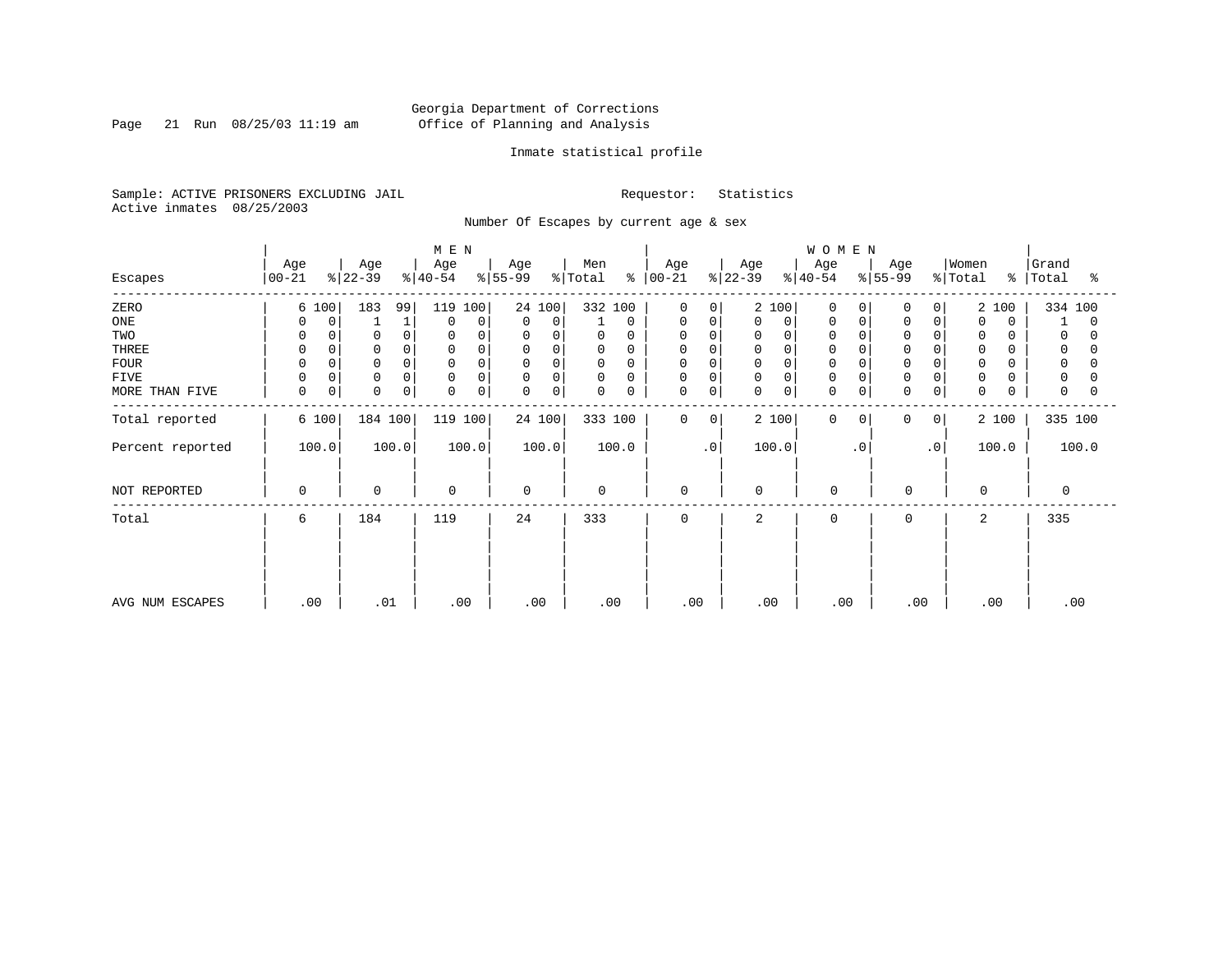# Georgia Department of Corrections Page 22 Run 08/25/03 11:19 am Office of Planning and Analysis

#### Inmate statistical profile

Sample: ACTIVE PRISONERS EXCLUDING JAIL **Requestor:** Statistics Active inmates 08/25/2003

### Number Of Prior Georgia Incarcerations \* by current age & sex

|                            |                  |                  | M E N            |                                    |                     |                            |                  | W O M E N                    |                         |                         |                     |
|----------------------------|------------------|------------------|------------------|------------------------------------|---------------------|----------------------------|------------------|------------------------------|-------------------------|-------------------------|---------------------|
| Prior Incarcerations 00-21 | Age              | Age<br>$ 22-39 $ | Age<br>$ 40-54 $ | Age<br>$ 55-99 $                   | Men<br>% Total<br>៖ | Age<br>$00 - 21$           | Age<br>$ 22-39 $ | Age<br>$ 40-54$<br>$ 55-99 $ | Age<br>% Total          | Women<br>$\frac{8}{6}$  | Grand<br>Total<br>ႜ |
| ZERO                       | 6 100            | 103<br>56        | 35<br>42         | 12<br>50                           | 163<br>49           | $\mathbf 0$<br>$\Omega$    | 2 100            | $\Omega$                     | <sup>0</sup><br>0       | 2 100                   | 165<br>49           |
| ONE                        | $\mathbf 0$<br>0 | 39<br>21         | 21<br>25         | 21<br>5                            | 69<br>21            | 0<br>0                     | 0<br>0           | 0<br>0                       | 0<br>O                  | $\mathbf 0$<br>$\Omega$ | 69<br>21            |
| TWO                        |                  | 17<br>9          | 13<br>16         | 2<br>8                             | 35<br>11            | $\Omega$                   | 0                | $\Omega$                     |                         | $\mathbf 0$             | 35<br>10            |
| THREE                      | 0<br>$\Omega$    | 16<br>9          | 13<br>11         | 3<br>13                            | 32<br>10            | $\mathbf 0$<br>$\mathbf 0$ | $\Omega$<br>0    | 0                            | $\mathbf 0$<br>$\Omega$ | $\mathbf 0$<br>$\Omega$ | 32<br>10            |
| <b>FOUR</b>                | $\Omega$         | 4                | 11<br>13         | 4                                  | 21<br>6             | 0<br>0                     | $\mathbf 0$      | $\Omega$                     |                         | 0<br>0                  | 21<br>6             |
| FIVE                       | $\Omega$         |                  | 6                | $\mathsf{O}\xspace$<br>$\mathsf 0$ | 8<br>2              | $\Omega$<br>0              | 0                | $\mathbf 0$                  |                         | $\mathbf 0$             | 8                   |
| MORE THAN FIVE             | 0<br>0           |                  | 3<br>3           | 4                                  | 5<br>2              | 0<br>$\mathbf 0$           | 0<br>0           | $\mathbf 0$<br>$\mathbf 0$   | 0<br>0                  | $\mathbf 0$<br>0        | 5                   |
| Total reported             | 6 100            | 184 100          | 119 100          | 24 100                             | 333 100             | $\mathbf 0$<br>0           | 2 100            | $\Omega$<br>$\Omega$         | $\Omega$<br>0           | 2 100                   | 335 100             |
| Percent reported           | 100.0            | 100.0            | 100.0            | 100.0                              | 100.0               | $\cdot$ 0                  | 100.0            | $\cdot$ 0                    | $\cdot$ 0               | 100.0                   | 100.0               |
| NOT REPORTED               | 0                | $\mathbf 0$      | $\mathbf 0$      | $\Omega$                           | $\mathbf 0$         | $\mathbf 0$                | $\Omega$         | $\mathbf 0$                  | $\mathbf 0$             | $\Omega$                | $\Omega$            |
| Total                      | 6                | 184              | 119              | 24                                 | 333                 | $\mathbf 0$                | $\overline{a}$   | $\Omega$                     | $\Omega$                | 2                       | 335                 |
|                            |                  |                  |                  |                                    |                     |                            |                  |                              |                         |                         |                     |
|                            |                  |                  |                  |                                    |                     |                            |                  |                              |                         |                         |                     |
| AVG # INCARCERATIONS       | .00              | .88              | 1.72             | 1.17                               | 1.18                | .00                        | .00              | .00                          | .00                     | .00                     | 1.18                |

\* This data counts a parole revocation on an existing sentenCE AS A prior incarceration. Also, this data counts, for any cohort of inmates, the total number of Georgia incarcerations the inmate has had during his entire criminal career. For example, if an inmate was admitted to prison first in FY72, and then re-admitted in FY79 and FY85, he had two prior incarcerations before the FY85 admission. This inmate's records show two prior incarcerations in all three of his records since he has had two prior incarcerations in his criminal career. If the cohort of FY72 admissions is selected for analysis, two prior incarcerations will be listed for this inmate even though in FY72, he had no prior incarcerations.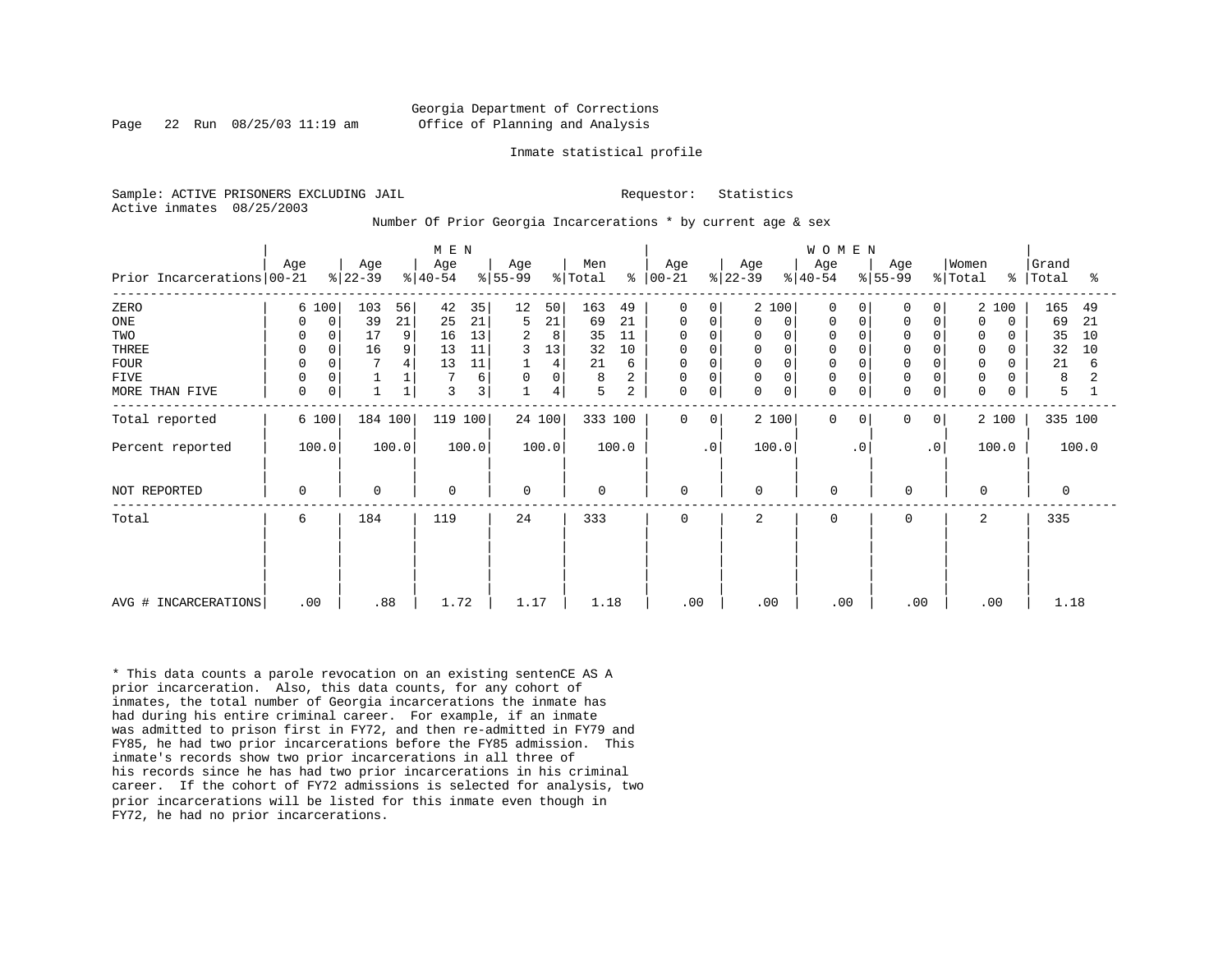Page 23 Run 08/25/03 11:19 am

# Inmate statistical profile

Sample: ACTIVE PRISONERS EXCLUDING JAIL Requestor: Statistics Active inmates 08/25/2003

Number Of Transfers by current age & sex

|                   |                    |                 | M E N            |                  |                |                         |                         | WOMEN                |                         |                              |                         |
|-------------------|--------------------|-----------------|------------------|------------------|----------------|-------------------------|-------------------------|----------------------|-------------------------|------------------------------|-------------------------|
| Transfers         | Age<br>$ 00 - 21 $ | Age<br>$ 22-39$ | Age<br>$ 40-54 $ | Age<br>$ 55-99 $ | Men<br>% Total | Age<br>$8   00 - 21$    | Age<br>$ 22-39 $        | Age<br>$ 40-54 $     | Age<br>$ 55-99 $        | Women<br>$\frac{1}{2}$ Total | Grand<br>%   Total<br>ႜ |
| ZERO              | 17                 | 4               | 3<br>3           | 0<br>0           | 11<br>3        | 0<br>$\Omega$           | 50                      | 0<br>0               | 0<br>$\Omega$           | 50                           | 12                      |
| ONE               | 50<br>3            | 78<br>42        | 41<br>49         | 11<br>46         | 141<br>42      | $\mathbf 0$<br>0        | 50                      | $\mathbf 0$<br>0     | $\mathbf 0$<br>$\Omega$ | 50                           | 142<br>42               |
| TWO               | $\Omega$           | 22<br>41        | 29<br>24         | 25<br>6          | 76<br>23       | $\mathbf 0$<br>$\Omega$ | $\Omega$                | 0                    |                         | 0                            | 76<br>23                |
| THREE             | 17                 | 28<br>15        | 20<br>24         | 13<br>3          | 17<br>56       | 0<br>$\Omega$           | 0                       | 0                    |                         | $\mathbf 0$                  | 56<br>17                |
| <b>FOUR</b>       | 17                 | 10<br>5         | 5<br>4           | 17<br>4          | 20<br>6        | $\mathbf 0$             | 0                       | $\Omega$             |                         | $\mathbf 0$                  | 20<br>6                 |
| FIVE              | 0<br>0             | 8               |                  | 0<br>0           | 11             | 0<br>0                  | $\Omega$<br>0           | 0                    | $\Omega$                | 0                            | 11                      |
| MORE THAN FIVE    | 0<br>0             | 12<br>7         | 5<br>6           | 0<br>0           | 18<br>5        | 0<br>0                  | $\mathbf 0$<br>0        | 0<br>0               | 0<br>0                  | $\mathbf 0$                  | 18<br>5                 |
| Total reported    | 6 100              | 184 100         | 119 100          | 24 100           | 333 100        | $\mathbf 0$             | 2 100<br>$\overline{0}$ | $\Omega$<br>$\Omega$ | 0<br>$\overline{0}$     | 2 100                        | 335 100                 |
| Percent reported  | 100.0              | 100.0           | 100.0            | 100.0            | 100.0          | $\cdot$ 0               | 100.0                   | $\cdot$ 0            | $\cdot$ 0               | 100.0                        | 100.0                   |
| NOT REPORTED      | 0                  | $\mathbf 0$     | $\mathbf 0$      | $\Omega$         | $\mathbf 0$    | $\mathbf 0$             | 0                       | $\mathbf 0$          | 0                       | $\Omega$                     | 0                       |
| Total             | 6                  | 184             | 119              | 24               | 333            | 0                       | 2                       | $\Omega$             | $\Omega$                | 2                            | 335                     |
|                   |                    |                 |                  |                  |                |                         |                         |                      |                         |                              |                         |
|                   |                    |                 |                  |                  |                |                         |                         |                      |                         |                              |                         |
| AVG NUM TRANSFERS | 1.67               | 2.22            | 2.13             | 2.00             | 2.17           | .00                     | .50                     | .00                  | .00                     | .50                          | 2.16                    |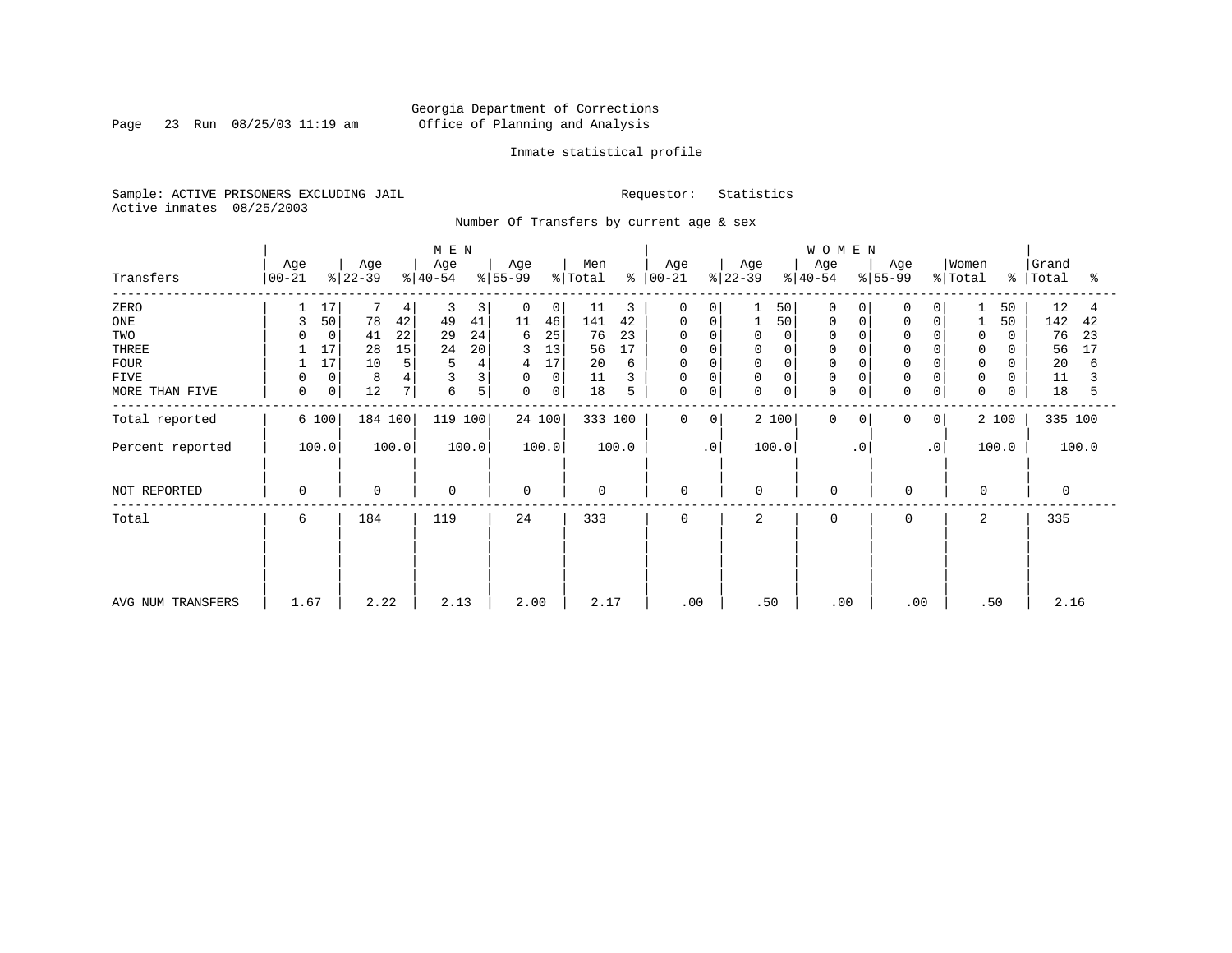Page 24 Run 08/25/03 11:19 am

# Inmate statistical profile

Sample: ACTIVE PRISONERS EXCLUDING JAIL Requestor: Statistics Active inmates 08/25/2003

County Of Conviction by current age & sex

|                                |          |             |                |                | M E N          |                |              |                |                |                |            |             |          |              | WOMEN       |          |          |             |                |             |                |              |
|--------------------------------|----------|-------------|----------------|----------------|----------------|----------------|--------------|----------------|----------------|----------------|------------|-------------|----------|--------------|-------------|----------|----------|-------------|----------------|-------------|----------------|--------------|
|                                | Age      |             | Age            |                | Age            |                | Age          |                | Men            |                | Age        |             | Age      |              | Age         |          | Age      |             | Women          |             | Grand          |              |
| County Of Conviction 00-21     |          |             | $8 22-39$      |                | $ 40-54$       |                | $8 55-99$    |                | % Total        | ႜ              | $ 00 - 21$ |             | $ 22-39$ |              | $ 40-54$    |          | $ 55-99$ |             | % Total        | နွ          | Total          | ႜ            |
| Appling                        | 0        | 0           | 1              | $\mathbf{1}$   | 1              | 1              | 0            | 0              | 2              | 1              | 0          | 0           | 0        | 0            | 0           | 0        | 0        | $\mathbf 0$ | 0              | 0           | 2              | 1            |
| Atkinson                       | O        | $\mathsf 0$ | $\mathsf 0$    | 0              | $\Omega$       | 0              | $\mathbf{1}$ | $\,4$          | $\mathbf{1}$   | $\mathbf 0$    | 0          | $\mathbf 0$ | 0        | $\mathsf{O}$ | $\mathbf 0$ | 0        | $\Omega$ | 0           | $\mathsf 0$    | $\mathbf 0$ | $\mathbf{1}$   | $\Omega$     |
| Bacon                          | O        | $\mathbf 0$ | $\mathbf 0$    | 0              | 1              | $1\,$          | $\Omega$     | $\mathbf 0$    | 1              | $\mathbf 0$    | $\Omega$   | $\mathbf 0$ | 0        | $\mathbf 0$  | $\mathbf 0$ | 0        | $\Omega$ | $\Omega$    | $\mathbf 0$    | 0           | $\mathbf{1}$   | O            |
| Baldwin                        | U        | 0           | $\mathbf{1}$   | $\mathbf 1$    | 3              | 3              | $\Omega$     | $\mathbf 0$    | 4              | $\mathbf{1}$   | 0          | $\mathbf 0$ | 0        | $\mathbf 0$  | $\mathbf 0$ | $\Omega$ | $\Omega$ | $\Omega$    | $\Omega$       | $\Omega$    | 4              |              |
| Banks                          | Ω        | 0           | $\Omega$       | 0              | $\Omega$       | $\Omega$       | $\mathbf{1}$ | 4              | 1              | $\Omega$       | 0          | $\mathbf 0$ | 0        | $\Omega$     | $\Omega$    | $\Omega$ | $\Omega$ | U           | $\Omega$       | $\cap$      | $\mathbf{1}$   | $\cap$       |
| Barrow                         |          | 0           | $\overline{2}$ | 1              | $\Omega$       | $\mathsf 0$    |              | $\overline{4}$ | 3              | $\mathbf{1}$   | 0          | $\mathbf 0$ | 0        | $\mathbf 0$  | $\mathbf 0$ | $\Omega$ | $\Omega$ | $\Omega$    | $\Omega$       | $\Omega$    | 3              |              |
| Bartow                         |          | 0           | 0              | 0              | 2              | $\overline{c}$ | $\mathbf 0$  | 0              | 2              | $\mathbf{1}$   | 0          | $\mathbf 0$ | 0        | $\mathbf 0$  | 0           | 0        | $\Omega$ | 0           | $\mathbf 0$    | $\Omega$    | $\overline{a}$ |              |
| Ben Hill                       | O        | 0           | $\mathbf{1}$   | 1              | $\Omega$       | $\mathbf 0$    | $\mathbf 0$  | $\mathbf 0$    | 1              | $\mathbf 0$    | $\Omega$   | $\mathbf 0$ | 0        | $\mathbf 0$  | $\mathbf 0$ | 0        | $\Omega$ | 0           | $\Omega$       | 0           | $\mathbf{1}$   | $\Omega$     |
| Berrien                        | Ω        | 0           | 1              | 1              | $\Omega$       | $\mathbf 0$    | $\Omega$     | $\mathbf 0$    | 1              | 0              | 0          | 0           | 0        | 0            | $\mathbf 0$ | $\Omega$ | $\Omega$ | 0           | 0              | 0           | 1              | U            |
| <b>Bibb</b>                    | 0        | 0           | 7              | 4              | 3              | 3              | 2            | 8              | 12             | $\overline{4}$ | $\Omega$   | $\mathbf 0$ | 0        | $\mathbf 0$  | $\mathbf 0$ | $\Omega$ | $\Omega$ | $\Omega$    | $\Omega$       | $\mathbf 0$ | 12             | 4            |
| Bleckley                       | 0        | $\Omega$    | $\mathbf{1}$   | 1              | $\Omega$       | 0              | $\Omega$     | $\mathbf 0$    | $\mathbf{1}$   | $\Omega$       | $\Omega$   | $\mathbf 0$ | $\Omega$ | $\Omega$     | $\mathbf 0$ | $\Omega$ | $\Omega$ | $\Omega$    | $\Omega$       | $\Omega$    | $\mathbf{1}$   | O            |
| Brantley                       | 0        | 0           | $\mathbf 0$    | 0              |                | $1\,$          | $\Omega$     | 0              | 1              | 0              | 0          | $\mathbf 0$ | 0        | $\mathbf 0$  | $\mathbf 0$ | $\Omega$ | $\Omega$ | $\Omega$    | $\Omega$       | O           | 1              | O            |
| Brooks                         |          | 0           | 0              | 0              |                | $1\,$          | $\Omega$     | $\mathsf 0$    | 1              | $\mathbf 0$    | 0          | $\mathbf 0$ | 0        | $\mathbf 0$  | $\mathbf 0$ | 0        | $\Omega$ | 0           | $\overline{0}$ | $\Omega$    | $\mathbf 1$    | 0            |
| Bulloch                        |          | 0           | $\mathbf{1}$   | 1              | $\Omega$       | $\mathsf 0$    | $\Omega$     | $\Omega$       | $\mathbf{1}$   | $\mathbf 0$    | 0          | $\mathbf 0$ | 0        | $\mathbf 0$  | $\mathbf 0$ | 0        | $\Omega$ | 0           | $\mathbf 0$    | $\Omega$    | $\mathbf{1}$   | U            |
| <b>Burke</b>                   | O        | 0           | 3              | 2              | 2              | $\overline{2}$ | $\Omega$     | 0              | 5              | 2              | 0          | 0           | 0        | 0            | $\mathbf 0$ | 0        | $\Omega$ | 0           | 0              | 0           | 5              |              |
| <b>Butts</b>                   | Ω        | 0           | $\mathbf{1}$   | $\mathbf 1$    |                | $\mathbf{1}$   | 1            | $\overline{4}$ | 3              | $\mathbf{1}$   | 0          | 0           | 0        | $\mathbf 0$  | $\mathbf 0$ | $\Omega$ | $\Omega$ | 0           | $\Omega$       | $\Omega$    | 3              |              |
| Camden                         | 0        | 0           | $\Omega$       | 0              |                | $1\,$          | $\Omega$     | $\Omega$       | $\mathbf{1}$   | $\Omega$       | $\Omega$   | $\mathbf 0$ | 0        | $\Omega$     | $\Omega$    | $\Omega$ | $\Omega$ | $\Omega$    | $\Omega$       | $\Omega$    | $\mathbf{1}$   | $\Omega$     |
| Carroll                        | 0        | $\mathbf 0$ | $\overline{2}$ | $\mathbf 1$    | $\Omega$       | $\mathbf 0$    | $\Omega$     | $\mathbf 0$    | 2              | $\mathbf{1}$   | $\Omega$   | $\mathbf 0$ | 0        | $\mathbf 0$  | $\mathbf 0$ | $\Omega$ | $\Omega$ | $\Omega$    | $\mathbf 0$    | $\Omega$    | $\overline{2}$ | 1            |
| Catoosa                        |          | $\mathbf 0$ | $\Omega$       | 0              |                | $\mathbf 1$    | $\mathbf{1}$ | 4              | 2              | $\mathbf{1}$   | $\Omega$   | $\mathbf 0$ | 0        | $\mathbf 0$  | $\mathbf 0$ | 0        | $\Omega$ | $\mathbf 0$ | $\Omega$       | 0           | $\overline{2}$ |              |
| Chatham                        | O        | 0           | 7              | 4              | ζ              | 3              | $\mathbf{1}$ | 4              | 11             | 3              | $\Omega$   | $\mathbf 0$ | 0        | $\mathbf 0$  | $\mathbf 0$ | $\Omega$ | $\Omega$ | $\Omega$    | $\mathbf 0$    | $\Omega$    | 11             | ς            |
| Chattooga                      | Ω        | 0           | 1              | 1              | $\Omega$       | $\mathsf 0$    | $\Omega$     | $\mathsf 0$    | $\mathbf{1}$   | $\mathbf 0$    | 0          | $\mathbf 0$ | 0        | $\Omega$     | $\mathbf 0$ | $\Omega$ | $\Omega$ | O           | $\Omega$       | $\Omega$    | $\mathbf{1}$   | O            |
| Cherokee                       | U        | 0           | $\mathbf{1}$   | 1              |                | $1\,$          | $\Omega$     | $\mathbf 0$    | 2              | 1              | 0          | $\mathbf 0$ | 0        | $\Omega$     | $\mathbf 0$ | $\Omega$ | $\Omega$ | O           | $\mathbf 0$    | $\Omega$    | $\overline{a}$ |              |
| Clarke                         |          | $\mathbf 0$ | 5              | 3              | 6              | 5              | $\mathbf 0$  | $\mathbf 0$    | 11             | 3              | $\Omega$   | $\mathbf 0$ | 0        | $\mathbf 0$  | $\mathbf 0$ | $\Omega$ | $\Omega$ | $\Omega$    | $\mathbf 0$    | $\mathbf 0$ | 11             | 3            |
| Clayton                        | 0        | $\mathbf 0$ | 8              | $\overline{4}$ | $\overline{c}$ | $\overline{c}$ |              | $\overline{4}$ | 11             | 3              | $\Omega$   | $\mathbf 0$ | 0        | $\Omega$     | $\mathbf 0$ | $\Omega$ | $\Omega$ | $\Omega$    | $\Omega$       | $\Omega$    | 11             | ς            |
| Cobb                           |          | 17          | 5              | 3              | 3              | 3              | $\mathbf{1}$ | 4              | 10             | 3              | $\Omega$   | $\mathbf 0$ | 0        | $\mathbf 0$  | $\mathbf 0$ | 0        | $\Omega$ | 0           | $\Omega$       | $\mathbf 0$ | 10             | 3            |
| Coffee                         | Ω        | $\mathbf 0$ | $\mathbf{1}$   | 1              | $\mathbf{1}$   | $1\,$          | $\Omega$     | $\mathbf 0$    | $\overline{2}$ | $\mathbf{1}$   | $\Omega$   | $\mathbf 0$ | $\Omega$ | $\mathbf 0$  | $\mathbf 0$ | 0        | $\Omega$ | $\Omega$    | $\Omega$       | $\Omega$    | $\overline{2}$ | $\mathbf{1}$ |
| Colquit                        | U        | 0           | $\mathbf{1}$   | 1              | $\overline{2}$ | $\overline{c}$ | $\Omega$     | $\mathbf 0$    | 3              | $\mathbf{1}$   | 0          | $\mathbf 0$ | 0        | $\mathbf 0$  | $\mathbf 0$ | $\Omega$ | $\Omega$ | O           | $\Omega$       | $\Omega$    | 3              |              |
| Columbia                       | U        | 0           | $\overline{1}$ | 1              | 2              | 2              | $\Omega$     | $\mathbf 0$    | 3              | $\mathbf{1}$   | 0          | $\mathbf 0$ | $\Omega$ | $\Omega$     | $\mathbf 0$ | $\Omega$ | $\cap$   | O           | $\Omega$       | $\Omega$    | 3              |              |
| Cook                           | U        | 0           | $\overline{2}$ | $\mathbf 1$    | $\Omega$       | $\mathbf 0$    | $\Omega$     | $\Omega$       | 2              | $\mathbf{1}$   | 0          | $\mathbf 0$ | 0        | $\mathbf 0$  | $\mathbf 0$ | $\Omega$ | $\Omega$ | $\Omega$    | $\Omega$       | $\Omega$    | $\overline{2}$ | 1            |
| Coweta                         |          | $\mathsf 0$ | $\overline{c}$ | 1              | $\Omega$       | $\mathsf 0$    | $\Omega$     | $\mathsf 0$    | 2              | $\mathbf{1}$   | 0          | $\mathbf 0$ | 0        | $\mathbf 0$  | $\mathbf 0$ | 0        | $\Omega$ | 0           | $\mathbf 0$    | $\Omega$    | $\overline{c}$ |              |
| Crisp                          | Ω        | 0           | $\mathbf 0$    | 0              |                | $1\,$          | $\Omega$     | $\mathbf 0$    | $\mathbf{1}$   | $\mathbf 0$    | 0          | $\mathbf 0$ | 0        | $\mathbf 0$  | $\mathbf 0$ | 0        | $\Omega$ | $\mathbf 0$ | $\mathbf 0$    | $\Omega$    | $\mathbf{1}$   | O            |
| Dade                           | $\Omega$ | $\mathbf 0$ | $\mathbf{1}$   | 1              | $\Omega$       | $\mathbf 0$    | 0            | $\mathbf 0$    | 1              | 0              | 0          | $\mathbf 0$ | 0        | $\mathbf 0$  | $\mathbf 0$ | 0        | $\Omega$ | 0           | $\mathbf 0$    | 0           | $\mathbf{1}$   | O            |
| Decatur                        | U        | 0           | $\mathbf 0$    | 0              |                | $\mathbf{1}$   | $\Omega$     | $\mathbf 0$    | 1              | 0              | 0          | $\mathbf 0$ | 0        | $\mathbf 0$  | $\mathbf 0$ | 0        | $\Omega$ | 0           | $\Omega$       | 0           | $\mathbf{1}$   |              |
| DeKalb                         | 0        | 0           | 16             | 9              | 7              | 6              | 2            | 8              | 25             | 8              | $\Omega$   | $\mathbf 0$ | 0        | $\Omega$     | $\Omega$    | 0        | $\Omega$ | $\Omega$    | $\Omega$       | $\Omega$    | 25             |              |
| Dodge                          | 0        | 0           | $\mathbf{1}$   | 1              | $\Omega$       | 0              | $\Omega$     | $\mathbf 0$    | 1              | 0              | 0          | $\mathbf 0$ | 0        | $\mathbf 0$  | $\mathbf 0$ | 0        | $\Omega$ | 0           | $\mathbf 0$    | $\Omega$    | 1              | $\Omega$     |
| Dougherty<br>----------------- | 1        | 17          | 5              | 3              | 2              | $\overline{c}$ |              | 4              | 9              | 3              | 0          | 0           | 0        | 0            | $\mathbf 0$ | 0        | 0        | 0           | $\mathbf 0$    | $\Omega$    | 9              | 3            |

(continued)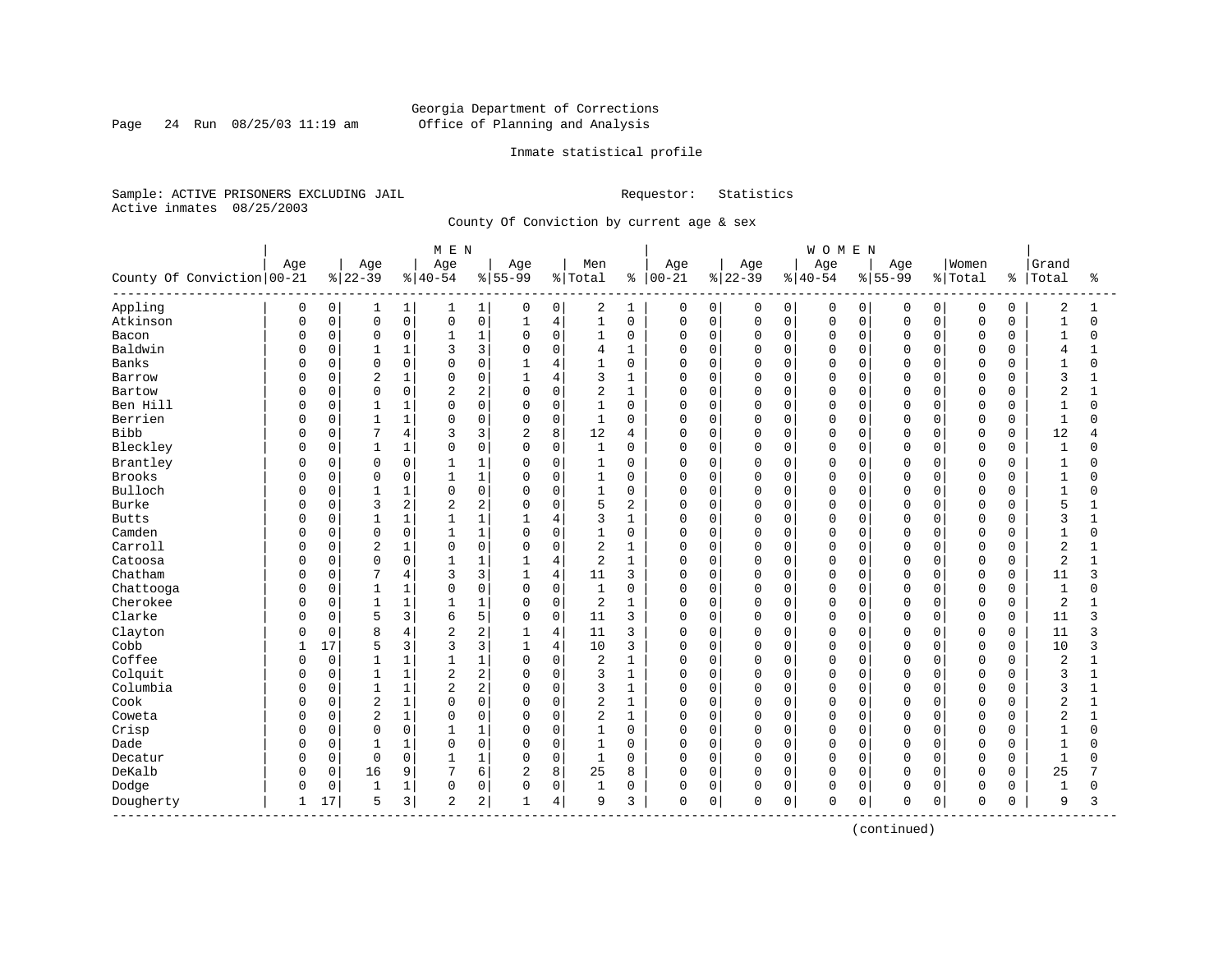# Georgia Department of Corrections Page 25 Run 08/25/03 11:19 am Office of Planning and Analysis

# Inmate statistical profile

Sample: ACTIVE PRISONERS EXCLUDING JAIL Requestor: Statistics Active inmates 08/25/2003

County Of Conviction by current age & sex (continued)

|                                     |              |             |                |                | M E N          |                |                |                |                |                |             |          |             |             | WOMEN       |             |             |             |                |               |                |              |
|-------------------------------------|--------------|-------------|----------------|----------------|----------------|----------------|----------------|----------------|----------------|----------------|-------------|----------|-------------|-------------|-------------|-------------|-------------|-------------|----------------|---------------|----------------|--------------|
|                                     | Age          |             | Age            |                | Age            |                | Age            |                | Men            |                | Age         |          | Age         |             | Age         |             | Age         |             | Women          |               | Grand          |              |
| County Of Conviction 00-21          |              |             | $ 22-39$       |                | $8 40-54$      |                | $8 55-99$      |                | % Total        | ႜ              | $ 00 - 21$  |          | $8 22-39$   |             | $8 40-54$   |             | $8155 - 99$ |             | % Total        | $\frac{8}{6}$ | Total          | ిక           |
| Douglas                             | 0            | 0           | 8              | 4              | 3              | 3              | 0              | $\mathbf{0}$   | 11             | 3              | 0           | 0        | 0           | 0           | 0           | 0           | 0           | 0           | 0              | 0             | 11             | 3            |
| Elbert                              | <sup>0</sup> | 0           | $\Omega$       | $\mathsf 0$    | $\Omega$       | $\mathsf 0$    | $\mathbf{1}$   | 4              | $\mathbf{1}$   | $\mathbf 0$    | $\mathbf 0$ | 0        | $\Omega$    | $\mathbf 0$ | $\Omega$    | $\Omega$    | $\mathbf 0$ | $\Omega$    | $\mathbf 0$    | 0             | $\mathbf{1}$   | $\Omega$     |
| Emanuel                             | O            | 0           | 1              | $\mathbf 1$    | $\Omega$       | $\Omega$       | $\mathbf 0$    | $\Omega$       | $\mathbf{1}$   | $\mathbf 0$    | $\Omega$    | $\Omega$ | $\Omega$    | $\Omega$    | $\Omega$    | $\Omega$    | $\Omega$    | $\Omega$    | $\mathbf 0$    | $\Omega$      | $\mathbf{1}$   | $\Omega$     |
| Fayette                             | O            | $\mathbf 0$ | 0              | $\mathbf 0$    |                | $\mathbf{1}$   |                | 4              | 2              | 1              | $\mathbf 0$ | $\Omega$ | $\Omega$    | $\Omega$    | $\Omega$    | $\Omega$    | $\Omega$    | $\Omega$    | $\mathbf 0$    | O             | $\overline{2}$ |              |
| Floyd                               |              | 0           | 3              | 2              |                | $\mathbf{1}$   | $\overline{0}$ | $\Omega$       | 4              | $\mathbf{1}$   | 0           | 0        | $\Omega$    | $\mathbf 0$ | $\Omega$    | $\Omega$    | $\Omega$    | $\Omega$    | $\overline{0}$ | 0             | 4              | $\mathbf{1}$ |
| Forsyth                             |              | $\mathbf 0$ | $\Omega$       | $\mathbf 0$    |                | $\mathbf{1}$   | $\Omega$       | $\Omega$       | 1              | $\mathbf 0$    | $\mathbf 0$ | 0        | $\Omega$    | $\Omega$    | $\Omega$    | $\Omega$    | $\Omega$    | $\Omega$    | $\mathbf 0$    | $\Omega$      | $\mathbf{1}$   | $\Omega$     |
| Franklin                            | U            | $\mathbf 0$ |                | 1              | $\Omega$       | $\Omega$       | $\mathbf 0$    | $\Omega$       | 1              | 0              | $\mathbf 0$ | 0        | $\Omega$    | $\Omega$    | $\Omega$    | $\Omega$    | $\Omega$    | $\Omega$    | $\mathbf 0$    | $\Omega$      | -1             | $\Omega$     |
| Fulton                              |              | 17          | 17             | 9              | 13             | 11             | 2              | 8              | 33             | 10             | $\mathbf 0$ | $\Omega$ | $\Omega$    | $\Omega$    | $\Omega$    | $\Omega$    | $\Omega$    | $\Omega$    | $\mathbf 0$    | $\Omega$      | 33             | 10           |
| Gilmer                              | U            | $\mathbf 0$ |                | 1              | $\Omega$       | $\Omega$       | $\Omega$       | $\Omega$       | $\mathbf{1}$   | $\mathbf 0$    | $\Omega$    | $\Omega$ | $\Omega$    | $\Omega$    | $\Omega$    | $\Omega$    | $\Omega$    | $\Omega$    | $\mathbf 0$    | $\Omega$      | $\mathbf{1}$   | $\Omega$     |
| Glynn                               | O            | $\mathbf 0$ | 6              | 3              | 3              | 3              | $\mathbf{1}$   | $\overline{4}$ | 10             | 3              | $\Omega$    | $\Omega$ | $\Omega$    | $\Omega$    | $\Omega$    | $\Omega$    | $\Omega$    | $\Omega$    | $\Omega$       | $\Omega$      | 10             | 3            |
| Gordon                              | O            | $\mathbf 0$ | $\Omega$       | $\mathbf 0$    | $\Omega$       | $\mathbf 0$    | 1              | $\overline{4}$ | 1              | 0              | $\Omega$    | 0        | $\Omega$    | $\mathbf 0$ | $\Omega$    | $\mathbf 0$ | 0           | $\Omega$    | $\mathbf 0$    | O             | $\mathbf{1}$   | 0            |
| Greene                              | 0            | $\mathbf 0$ |                | 1              | 0              | $\mathbf 0$    | $\Omega$       | $\Omega$       | 1              | 0              | 0           | $\Omega$ | $\Omega$    | $\Omega$    | $\Omega$    | $\Omega$    | 0           | $\Omega$    | $\Omega$       | U             | $\mathbf{1}$   | 0            |
| Gwinnett                            |              | 0           | 2              | $\mathbf 1$    |                | $\mathbf{1}$   | 0              | $\mathbf 0$    | 3              | $\mathbf{1}$   | 0           | 0        | $\Omega$    | $\mathbf 0$ | $\Omega$    | 0           | $\Omega$    | $\Omega$    | $\mathbf 0$    | 0             | 3              |              |
| Habersham                           | <sup>0</sup> | $\mathbf 0$ | $\Omega$       | $\mathbf 0$    | $\mathbf{1}$   | $\mathbf{1}$   | $\Omega$       | $\Omega$       | 1              | $\mathbf 0$    | $\mathbf 0$ | 0        | $\Omega$    | $\Omega$    | $\Omega$    | $\Omega$    | $\Omega$    | $\Omega$    | $\Omega$       | $\Omega$      | $\mathbf{1}$   | $\Omega$     |
| Hall                                | <sup>0</sup> | $\mathbf 0$ | 3              | $\overline{2}$ |                | $\mathbf{1}$   | 0              | $\Omega$       | 4              | 1              | $\mathbf 0$ | 0        | $\Omega$    | $\Omega$    | $\Omega$    | $\Omega$    | $\Omega$    | $\Omega$    | 0              | 0             | 4              |              |
| Harris                              | O            | $\mathbf 0$ |                | $\mathbf{1}$   | $\Omega$       | $\mathbf 0$    | 0              | $\Omega$       | 1              | $\mathbf 0$    | $\mathbf 0$ | $\Omega$ | $\Omega$    | $\Omega$    | $\Omega$    | $\Omega$    | $\Omega$    |             | $\mathbf 0$    |               | 1              | O            |
| Hart                                | U            | $\mathbf 0$ | $\overline{2}$ | 1              | $\overline{2}$ | $\overline{2}$ | $\Omega$       | $\Omega$       | 4              | $\mathbf{1}$   | $\Omega$    | 0        | $\Omega$    | $\Omega$    | $\Omega$    | $\Omega$    | $\Omega$    | $\cap$      | $\mathbf 0$    | U             | $\overline{4}$ | 1            |
| Henry                               |              | $\Omega$    | 4              | $\overline{2}$ | $\Omega$       | $\Omega$       | $\mathbf 0$    | $\Omega$       | 4              | 1              | $\Omega$    | $\Omega$ | $\Omega$    | $\Omega$    | $\Omega$    | $\Omega$    | $\Omega$    | $\Omega$    | $\mathbf 0$    | $\Omega$      | 4              | 1            |
| Houston                             | U            | $\mathbf 0$ | $\sqrt{2}$     | $\mathbf 1$    | 5              | $\overline{4}$ | 0              | $\mathbf 0$    | 7              | $\overline{2}$ | 0           | 0        | $\mathbf 0$ | $\mathbf 0$ | $\Omega$    | $\mathbf 0$ | $\Omega$    | $\Omega$    | $\mathbf 0$    | 0             | 7              | 2            |
| Jackson                             |              | 17          | $\overline{c}$ | $\mathbf 1$    | $\overline{2}$ | $\overline{2}$ | 0              | $\mathbf 0$    | 5              | $\overline{2}$ | $\Omega$    | 0        | $\Omega$    | $\mathbf 0$ | $\Omega$    | $\Omega$    | $\Omega$    | $\Omega$    | $\mathbf 0$    | 0             | 5              | 1            |
| Jasper                              | <sup>0</sup> | $\mathbf 0$ | 1              | $\mathbf 1$    | 0              | $\Omega$       | $\Omega$       | $\Omega$       | 1              | $\mathbf 0$    | $\Omega$    | 0        | $\Omega$    | $\Omega$    | $\Omega$    | $\Omega$    | $\Omega$    | $\Omega$    | $\Omega$       | $\Omega$      | $\mathbf{1}$   | $\Omega$     |
| Jeff Davis                          | O            | $\mathbf 0$ |                | 1              | $\Omega$       | $\mathbf 0$    | 0              | 0              | 1              | 0              | $\mathbf 0$ | 0        | $\Omega$    | $\mathbf 0$ | $\Omega$    | 0           | $\Omega$    | $\Omega$    | 0              | 0             | 1              | 0            |
| Jones                               | O            | $\mathsf 0$ |                | $\mathbf 1$    | $\Omega$       | $\mathsf 0$    | $\mathbf 0$    | $\Omega$       | 1              | $\mathbf 0$    | $\mathbf 0$ | 0        | $\Omega$    | $\mathbf 0$ | $\Omega$    | $\Omega$    | $\Omega$    | $\Omega$    | $\mathbf 0$    |               | $\mathbf{1}$   | O            |
| Laurens                             | O            | $\mathbf 0$ |                | 1              | $\Omega$       | $\mathbf 0$    | 0              | $\Omega$       | 1              | 0              | $\mathbf 0$ | $\Omega$ | $\Omega$    | $\mathbf 0$ | $\Omega$    | $\Omega$    | 0           | $\Omega$    | 0              |               | 1              | O            |
| Lee                                 | U            | $\Omega$    | $\mathbf{1}$   | 1              | $\Omega$       | $\Omega$       | $\Omega$       | $\Omega$       | $\mathbf{1}$   | $\mathbf 0$    | $\Omega$    | $\Omega$ | $\Omega$    | $\Omega$    | $\Omega$    | $\Omega$    | $\Omega$    | $\Omega$    | $\Omega$       | U             | $\mathbf{1}$   | $\Omega$     |
| Liberty                             |              | $\Omega$    |                | 1              |                | $\mathbf{1}$   | $\Omega$       | $\Omega$       | 2              | 1              | $\Omega$    | $\Omega$ | $\Omega$    | $\Omega$    | $\Omega$    | $\Omega$    | $\Omega$    | $\Omega$    | $\Omega$       | $\Omega$      | 2              |              |
| Long                                | U            | $\mathbf 0$ | 3              | $\overline{c}$ | $\Omega$       | $\mathbf 0$    | $\mathbf 0$    | $\mathbf 0$    | 3              | $\mathbf{1}$   | $\mathbf 0$ | 0        | $\Omega$    | $\mathbf 0$ | $\Omega$    | $\Omega$    | $\Omega$    | $\Omega$    | $\mathbf 0$    | O             | 3              | 1            |
| Lowndes                             |              | 0           |                | $\mathbf{1}$   |                | $\mathbf{1}$   | 0              | $\mathbf 0$    | 2              | $\mathbf{1}$   | $\Omega$    | 0        | $\Omega$    | $\mathbf 0$ | $\Omega$    | $\Omega$    | $\Omega$    | $\Omega$    | $\overline{0}$ | 0             | $\overline{2}$ | $\mathbf{1}$ |
| Madison                             | <sup>0</sup> | $\mathbf 0$ | 1              | 1              | $\Omega$       | $\Omega$       | $\Omega$       | $\Omega$       | 1              | $\mathbf 0$    | $\mathbf 0$ | 0        | $\Omega$    | $\Omega$    | $\Omega$    | $\Omega$    | $\Omega$    | $\Omega$    | $\mathbf 0$    | $\Omega$      | 1              | $\Omega$     |
| Marion                              | <sup>0</sup> | $\mathbf 0$ |                | $\mathbf{1}$   | $\Omega$       | $\mathbf 0$    | 0              | 0              | 1              | 0              | $\mathbf 0$ | 0        | $\Omega$    | $\mathbf 0$ | $\Omega$    | $\Omega$    | 0           | $\Omega$    | $\mathbf 0$    | O             | $\mathbf{1}$   | 0            |
| McIntosh                            | O            | $\mathsf 0$ |                | 1              | $\Omega$       | $\mathbf 0$    | 0              | $\Omega$       | 1              | 0              | $\mathbf 0$ | 0        | $\Omega$    | $\Omega$    | $\Omega$    | $\Omega$    | $\Omega$    | $\Omega$    | $\mathbf 0$    |               | $\mathbf{1}$   | O            |
| Miller                              | <sup>0</sup> | $\Omega$    | $\mathbf{1}$   | 1              | $\Omega$       | $\Omega$       | $\Omega$       | $\Omega$       | $\mathbf{1}$   | $\Omega$       | $\Omega$    | $\Omega$ | $\Omega$    | $\Omega$    | $\Omega$    | $\Omega$    | $\Omega$    | $\Omega$    | $\Omega$       | $\cap$        | $\mathbf{1}$   | $\Omega$     |
| Monroe                              | 0            | $\Omega$    | $\Omega$       | $\mathbf 0$    | $\overline{c}$ | $\overline{2}$ | $\Omega$       | $\Omega$       | $\overline{a}$ | $\mathbf{1}$   | $\Omega$    | $\Omega$ | $\Omega$    | $\Omega$    | $\Omega$    | $\Omega$    | $\Omega$    | $\Omega$    | $\mathbf 0$    | $\Omega$      | $\overline{2}$ |              |
| Muscogee                            | 0            | $\mathsf 0$ | 5              | 3              | 5              | $\overline{4}$ | $\mathbf 0$    | $\mathsf 0$    | 10             | 3              | 0           | 0        | $\Omega$    | $\mathbf 0$ | $\Omega$    | $\mathbf 0$ | 0           | $\mathbf 0$ | 0              | O             | 10             | 3            |
| Newton<br>------------------------- | $\Omega$     | 0           |                | 1              | $\Omega$       | $\mathbf 0$    | $\Omega$       | 0              | $\mathbf{1}$   | $\mathbf 0$    | 0           | 0        | $\Omega$    | 0           | $\mathbf 0$ | 0           | $\mathbf 0$ | 0           | $\mathbf 0$    | 0             | $\mathbf{1}$   | 0            |

(continued)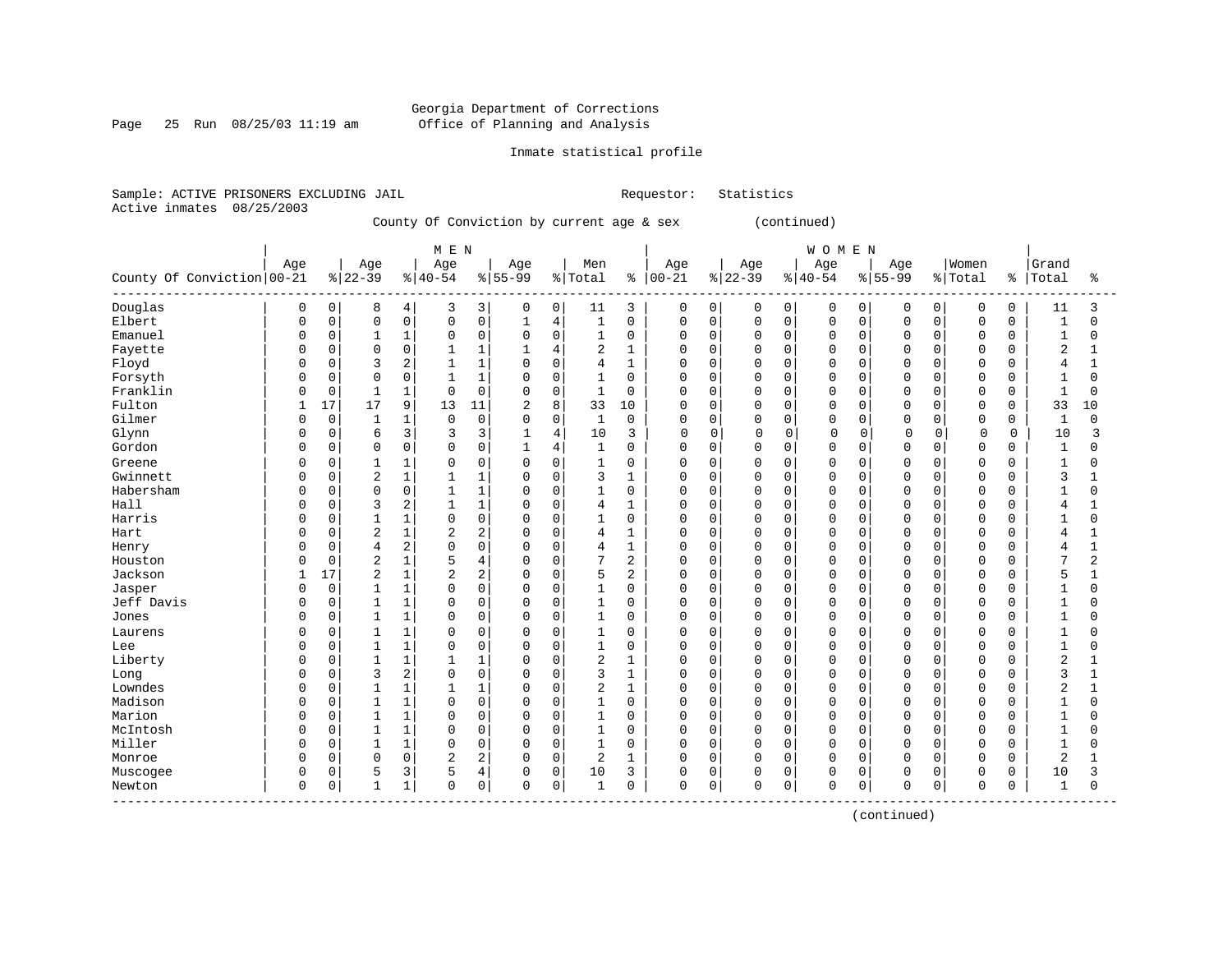Page 26 Run 08/25/03 11:19 am

# Inmate statistical profile

Sample: ACTIVE PRISONERS EXCLUDING JAIL Requestor: Statistics Active inmates 08/25/2003

County Of Conviction by current age & sex (continued)

|                            |              |             |                |                | M E N        |                |              |                |                |                |             |             |             |             | <b>WOMEN</b> |             |             |           |              |          |                |                |
|----------------------------|--------------|-------------|----------------|----------------|--------------|----------------|--------------|----------------|----------------|----------------|-------------|-------------|-------------|-------------|--------------|-------------|-------------|-----------|--------------|----------|----------------|----------------|
|                            | Age          |             | Age            |                | Age          |                | Age          |                | Men            |                | Age         |             | Age         |             | Age          |             | Age         |           | Women        |          | Grand          |                |
| County Of Conviction 00-21 |              |             | $ 22-39$       |                | $8 40-54$    |                | $8 55-99$    |                | % Total        | နွ             | $ 00-21$    |             | $ 22-39$    |             | $8140 - 54$  |             | $8 55-99$   |           | % Total      | ႜ        | Total          | ႜ              |
| Oglethorpe                 | 0            | 0           | 0              | 0              | 1            | 1              | 0            | 0              | 1              | 0              | 0           | 0           | 0           | 0           | 0            | 0           | 0           | 0         | 0            | 0        |                | 0              |
| Paulding                   | <sup>0</sup> | $\mathsf 0$ | $\Omega$       | $\mathbf 0$    | $\mathbf{1}$ | $\mathbf{1}$   | $\Omega$     | $\mathsf{O}$   | $1\,$          | $\mathbf 0$    | $\mathbf 0$ | $\mathbf 0$ | $\mathbf 0$ | $\mathbf 0$ | $\mathbf 0$  | $\mathbf 0$ | $\Omega$    | 0         | $\mathbf 0$  | $\Omega$ | $\mathbf{1}$   | $\Omega$       |
| Pierce                     | 0            | $\mathbf 0$ | $\Omega$       | $\mathbf 0$    | 1            | $\mathbf{1}$   | 0            | 0              | 1              | $\mathbf 0$    | 0           | 0           | 0           | $\Omega$    | $\mathbf 0$  | $\Omega$    | $\Omega$    | $\Omega$  | 0            | $\Omega$ | 1              | 0              |
| Pike                       | O            | $\mathbf 0$ |                | 1              | 1            | $\mathbf{1}$   | 1            | $\overline{4}$ | 3              | 1              | $\Omega$    | $\mathbf 0$ | $\Omega$    | $\Omega$    | $\mathbf 0$  | $\mathbf 0$ | $\Omega$    | $\Omega$  | $\mathbf 0$  | $\Omega$ | 3              | $\mathbf{1}$   |
| Pulaski                    |              | $\mathbf 0$ |                | $\mathbf 1$    | $\Omega$     | $\Omega$       | 0            | $\mathbf 0$    | $\mathbf{1}$   | $\Omega$       | $\Omega$    | 0           | $\Omega$    | $\Omega$    | $\mathbf 0$  | $\Omega$    | $\Omega$    | $\Omega$  | $\Omega$     | $\Omega$ | 1              | 0              |
| Putnam                     | U            | $\mathbf 0$ | 3              | 2              | 1            | 1              | 0            | $\mathbf 0$    | 4              | 1              | $\Omega$    | 0           | $\Omega$    | $\Omega$    | $\mathbf 0$  | $\mathbf 0$ | $\cap$      | $\Omega$  | $\Omega$     | 0        | 4              | $\mathbf{1}$   |
| Rabun                      | U            | $\mathbf 0$ |                | $\mathbf{1}$   | $\Omega$     | $\mathbf 0$    | 0            | 0              | $\mathbf{1}$   | 0              | 0           | 0           | 0           | $\Omega$    | $\mathbf 0$  | $\Omega$    | $\Omega$    | $\Omega$  | $\Omega$     | $\Omega$ | 1              | O              |
| Randolph                   | U            | 0           |                | 1              | $\Omega$     | $\mathbf 0$    | 0            | $\mathbf 0$    | $\mathbf{1}$   | $\Omega$       | $\Omega$    | 0           | $\Omega$    | $\Omega$    | $\mathbf 0$  | $\Omega$    | $\Omega$    | 0         | $\mathbf 0$  | $\Omega$ | $\mathbf{1}$   | $\cap$         |
| Richmond                   |              | 17          | 7              | 4              | 5            | 4              | $\mathbf{1}$ | 4              | 14             | 4              | 0           | 0           | 1           | 50          | $\Omega$     | $\Omega$    | $\Omega$    | $\Omega$  | 1            | 50       | 15             | 4              |
| Rockdale                   | U            | $\mathbf 0$ | 3              | 2              |              | $\mathbf{1}$   | $\Omega$     | $\mathbf 0$    | $\overline{4}$ | 1              | $\Omega$    | 0           | $\mathbf 0$ | $\Omega$    | $\mathbf 0$  | $\mathbf 0$ | $\Omega$    | $\Omega$  | $\mathbf 0$  | $\Omega$ | 4              | $\mathbf{1}$   |
| Spalding                   |              | $\mathbf 0$ | 3              | $\overline{c}$ | 2            | $\overline{2}$ | 0            | $\mathbf 0$    | 5              | $\overline{c}$ | 0           | 0           | 0           | 0           | $\mathbf 0$  | $\mathbf 0$ | 0           | 0         | 0            | $\Omega$ | 5              | $\mathbf{1}$   |
| Sumter                     |              | $\mathbf 0$ | $\Omega$       | 0              |              | $\mathbf{1}$   | 0            | $\mathbf 0$    | 1              | 0              | 0           | 0           | 0           | 0           | $\mathbf 0$  | $\mathbf 0$ | C           | 0         | 0            | 0        | 1              | 0              |
| Terrell                    | <sup>0</sup> | $\mathbf 0$ | $\Omega$       | $\mathbf 0$    | 1            | $\mathbf{1}$   | $\Omega$     | $\mathbf 0$    | 1              | $\mathbf 0$    | $\Omega$    | $\mathbf 0$ | $\Omega$    | $\Omega$    | $\mathbf 0$  | $\Omega$    | $\Omega$    | $\Omega$  | $\mathbf 0$  | $\Omega$ | $\mathbf{1}$   | $\Omega$       |
| Thomas                     | U            | $\mathbf 0$ |                | 1              |              | $\mathbf{1}$   | 0            | $\mathbf 0$    | 2              | 1              | 0           | 0           | $\Omega$    | $\Omega$    | $\mathbf 0$  | 0           | $\Omega$    | 0         | 0            | 0        | $\overline{2}$ | 1              |
| Tift                       | O            | $\mathbf 0$ | $\Omega$       | $\mathbf 0$    |              | $\mathbf{1}$   |              | $\overline{4}$ | 2              | $\mathbf{1}$   | $\Omega$    | $\mathbf 0$ | $\Omega$    | $\Omega$    | $\mathbf 0$  | $\mathbf 0$ | $\Omega$    | $\Omega$  | 0            | $\Omega$ | $\overline{2}$ | 1              |
| Toombs                     | U            | $\mathbf 0$ | $\overline{2}$ | 1              | $\mathbf{1}$ | $\mathbf{1}$   | $\Omega$     | $\mathbf 0$    | 3              | $\mathbf{1}$   | $\Omega$    | 0           | $\Omega$    | $\Omega$    | $\mathbf 0$  | $\Omega$    | $\Omega$    | $\Omega$  | 0            | $\cap$   | 3              | $\mathbf{1}$   |
| Towns                      | O            | $\mathbf 0$ |                | 1              | $\Omega$     | $\Omega$       | 0            | $\mathbf 0$    | $\mathbf{1}$   | $\Omega$       | $\Omega$    | $\mathbf 0$ | $\Omega$    | $\Omega$    | $\mathbf 0$  | $\Omega$    | $\Omega$    | $\Omega$  | $\Omega$     | $\Omega$ |                | $\Omega$       |
| Troup                      | U            | $\mathsf 0$ | $\Omega$       | $\mathsf 0$    | 1            | $\mathbf{1}$   | 0            | $\mathsf 0$    | 1              | $\Omega$       | $\Omega$    | 0           | $\mathbf 0$ | 0           | $\mathbf 0$  | $\mathbf 0$ | $\Omega$    | 0         | $\mathbf 0$  | $\Omega$ | 1              | 0              |
| Union                      | <sup>0</sup> | $\mathbf 0$ | $\Omega$       | 0              |              | $\mathbf{1}$   | 0            | $\mathbf 0$    | $\mathbf{1}$   | $\Omega$       | $\Omega$    | $\mathbf 0$ | $\Omega$    | $\Omega$    | $\mathbf 0$  | $\Omega$    | $\Omega$    | $\Omega$  | $\Omega$     | $\Omega$ | $\mathbf{1}$   | $\Omega$       |
| Upson                      | U            | 0           | $\Omega$       | $\mathbf 0$    | 1            | $\mathbf{1}$   | 0            | $\mathbf 0$    | 1              | 0              | $\Omega$    | 0           | 0           | $\Omega$    | $\mathbf 0$  | 0           | $\Omega$    | 0         | $\Omega$     | 0        | 1              | O              |
| Walker                     | <sup>0</sup> | $\mathbf 0$ | $\overline{2}$ | 1              | $\Omega$     | $\mathbf 0$    | 0            | $\Omega$       | 2              | 1              | $\Omega$    | 0           |             | 50          | $\Omega$     | $\Omega$    | $\Omega$    | $\Omega$  | $\mathbf{1}$ | 50       | 3              | 1              |
| Walton                     | U            | 0           | $\Omega$       | $\mathbf 0$    | 2            | $\overline{2}$ | 0            | $\mathbf 0$    | 2              | $\mathbf{1}$   | $\Omega$    | 0           | $\Omega$    | $\Omega$    | $\mathbf 0$  | 0           | $\Omega$    | $\Omega$  | $\mathbf 0$  | $\Omega$ | $\overline{2}$ | $\mathbf{1}$   |
| Ware                       | O            | $\Omega$    | 3              | $\overline{2}$ | 3            | 3              | $\Omega$     | $\Omega$       | 6              | $\overline{a}$ | 0           | $\Omega$    | $\Omega$    | $\Omega$    | $\Omega$     | $\Omega$    | $\Omega$    | $\Omega$  | $\Omega$     | $\Omega$ | 6              | $\overline{a}$ |
| Washington                 | 1            | 17          | 1              | 1              | $\Omega$     | $\Omega$       | 0            | $\Omega$       | 2              | $\mathbf{1}$   | $\Omega$    | $\Omega$    | $\Omega$    | $\Omega$    | $\Omega$     | $\Omega$    | $\Omega$    | $\Omega$  | $\Omega$     | $\Omega$ | $\overline{c}$ | $\mathbf{1}$   |
| Wayne                      | O            | $\mathsf 0$ |                | 1              | $\Omega$     | $\mathsf 0$    | 0            | $\mathbf 0$    | $\mathbf{1}$   | $\mathbf 0$    | $\mathbf 0$ | $\mathbf 0$ | $\mathbf 0$ | $\Omega$    | $\mathbf 0$  | $\mathbf 0$ | $\Omega$    | $\Omega$  | $\mathbf 0$  | $\Omega$ |                | $\Omega$       |
| Whitfield                  | 0            | $\mathsf 0$ | $\Omega$       | $\mathbf 0$    | 2            | $\overline{c}$ | 2            | 8              | 4              | 1              | $\Omega$    | 0           | $\mathbf 0$ | $\Omega$    | $\mathbf 0$  | $\mathbf 0$ | $\Omega$    | 0         | 0            | $\Omega$ | 4              | 1              |
| Wilkes                     | 0            | $\mathsf 0$ | 1              | 1              | $\Omega$     | 0              | $\Omega$     | $\mathbf 0$    | $\mathbf 1$    | $\mathbf 0$    | $\mathbf 0$ | 0           | $\mathbf 0$ | $\mathbf 0$ | $\Omega$     | 0           | $\Omega$    | 0         | $\mathbf 0$  | 0        | $\mathbf{1}$   | $\Omega$       |
| Total reported             |              | 6 100       | 184 100        |                | 119 100      |                | 24 100       |                | 333 100        |                | $\mathbf 0$ | $\mathbf 0$ |             | 2 100       | $\mathbf 0$  | $\mathbf 0$ | $\mathbf 0$ | 0         |              | 2 100    | 335 100        |                |
| Percent reported           |              | 100.0       |                | 100.0          | 100.0        |                | 100.0        |                | 100.0          |                |             | $\cdot$ 0   |             | 100.0       |              | $\cdot$ 0   |             | $\cdot$ 0 |              | 100.0    |                | 100.0          |
| Not reported               | 0            |             | 0              |                | 0            |                | 0            |                | $\mathbf 0$    |                | 0           |             | 0           |             | 0            |             | 0           |           | 0            |          | 0              |                |
| Total                      | 6            |             | 184            |                | 119          |                | 24           |                | 333            |                | $\mathbf 0$ |             | 2           |             | $\Omega$     |             | $\mathbf 0$ |           | 2            |          | 335            |                |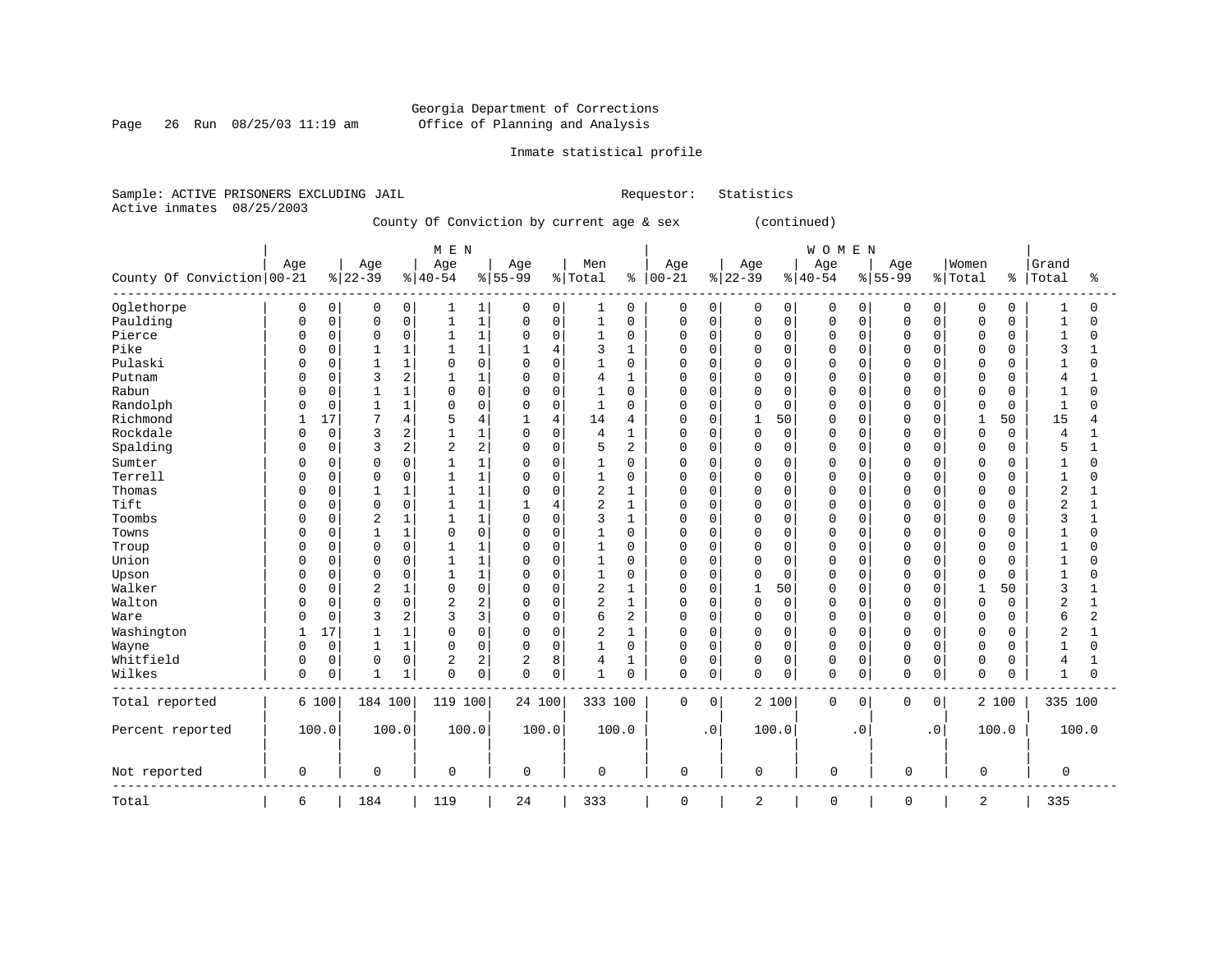# Georgia Department of Corrections Page 27 Run 08/25/03 11:19 am Office of Planning and Analysis

# Inmate statistical profile

Sample: ACTIVE PRISONERS EXCLUDING JAIL Requestor: Statistics Active inmates 08/25/2003

Circ Of Conviction by current age & sex

| Age<br>Age<br>Women<br>Grand<br>Age<br>Age<br>Age<br>Men<br>Age<br>Age<br>Age<br>Circ Of Conviction<br>$00 - 21$<br>$ 22-39$<br>$8 40-54$<br>$8 55-99$<br>% Total<br>$ 00 - 21$<br>$ 22-39$<br>$ 40-54$<br>$8 55-99$<br>% Total<br>Total<br>ႜ<br>နွ<br>ႜ<br>Alapaha<br>$\mathbf 0$<br>2<br>0<br>$\mathbf 0$<br>0<br>$\overline{0}$<br>0<br>3<br>0<br>4<br>4<br>1<br>0<br>0<br>0<br>0<br>0<br>0<br>0<br>4<br>1<br>1<br>$\mathbf 1$<br>2<br>$\mathsf 0$<br>$\mathbf 1$<br>Alcovy<br>$\mathbf 0$<br>$\mathbf{1}$<br>$\overline{2}$<br>$\mathbf 0$<br>3<br>0<br>$\mathbf 0$<br>$\mathsf 0$<br>$\mathbf 0$<br>$\mathbf 0$<br>$\overline{0}$<br>3<br>0<br>$\mathbf 0$<br>0<br>$\mathbf 0$<br>$\mathbf{1}$<br>C<br>9<br>17<br>17<br>8<br>33<br>Atlanta<br>13<br>11<br>2<br>33<br>10<br>0<br>$\mathbf 0$<br>0<br>$\mathbf 0$<br>$\mathbf 0$<br>$\Omega$<br>$\mathbf 0$<br>10<br>0<br>$\Omega$<br>0<br>1<br>Atlantic<br>$\mathbf 0$<br>5<br>3<br>$\mathbf{1}$<br>$\mathbf 0$<br>2<br>$\mathbf{1}$<br>6<br>$\mathbf 0$<br>$\Omega$<br>$\mathbf 0$<br>$\mathbf 0$<br>$\Omega$<br>$\Omega$<br>$\Omega$<br>6<br>$\overline{2}$<br>$\Omega$<br>U<br>$\Omega$<br>$\Omega$<br>C<br>17<br>6<br>8<br>23<br>Augusta<br>11<br>9<br>$\overline{4}$<br>22<br>7<br>$\mathbf 0$<br>$\mathbf{1}$<br>50<br>$\mathbf{1}$<br>50<br>1<br>U<br>U<br>$\Omega$<br>U<br>U<br>$\mathbf 0$<br>$\mathbf 0$<br>1<br>Blue Ridge<br>$\mathbf{1}$<br>1<br>$\mathbf 0$<br>2<br>$\mathbf{1}$<br>$\mathbf 0$<br>0<br>$\mathbf 0$<br>0<br>$\mathbf 0$<br>$\Omega$<br>$\overline{2}$<br>0<br>0<br>$\Omega$<br>0<br>1<br>C<br>5<br>Brunswick<br>15<br>15<br>$\mathbf 0$<br>9<br>4<br>$\mathbf{1}$<br>4<br>5<br>$\mathbf 0$<br>$\mathbf 0$<br>0<br>0<br>$\mathbf 0$<br>0<br>0<br>$\Omega$<br>0<br>0<br>4<br>C<br>Chattahoochee<br>7<br>$\mathbf 0$<br>12<br>12<br>0<br>4<br>5<br>$\Omega$<br>4<br>0<br>$\mathbf 0$<br>0<br>O<br>$\Omega$<br>$\Omega$<br>$\Omega$<br>4<br>0<br>0<br>0<br>C<br>Cherokee<br>$\overline{2}$<br>$\overline{4}$<br>3<br>0<br>3<br>$\mathbf 0$<br>0<br>0<br>$\Omega$<br>2<br>1<br>0<br>0<br>0<br>$\Omega$<br>$\Omega$<br>O<br>$\Omega$<br>0<br>2<br>Clayton<br>8<br>$\overline{4}$<br>11<br>$\mathbf 0$<br>$\mathbf 0$<br>$\Omega$<br>11<br>0<br>4<br>$\mathbf{1}$<br>3<br>0<br>$\Omega$<br>$\Omega$<br>$\Omega$<br>$\Omega$<br>$\Omega$<br>$\mathbf 0$<br>ς<br>3<br>17<br>3<br>4<br>Cobb<br>5<br>10<br>$\mathbf 0$<br>$\Omega$<br>$\Omega$<br>10<br>3<br>$\mathbf{1}$<br>3<br>0<br>$\Omega$<br>$\Omega$<br>$\Omega$<br>$\Omega$<br>$\Omega$<br>$\Omega$<br>ς<br>2<br>8<br>$\mathbf 0$<br>0<br>$\Omega$<br>$\overline{2}$<br>2<br>$\mathbf{1}$<br>$\mathbf 0$<br>$\Omega$<br>0<br>0<br>Conasauga<br>4<br>0<br>0<br>$\Omega$<br>$\Omega$<br>$\Omega$<br>4<br>$\Omega$<br>С<br>Cordele<br>$\mathbf 0$<br>1<br>$\mathsf 0$<br>$\overline{2}$<br>$\mathbf{1}$<br>$\mathbf 0$<br>$\Omega$<br>$\overline{c}$<br>$\mathbf{1}$<br>1<br>$\Omega$<br>0<br>0<br>0<br>0<br>$\mathbf 0$<br>0<br>$\Omega$<br>$\Omega$<br>2<br>1<br>$\mathbf 0$<br>2<br>5<br>Coweta<br>0<br>$\overline{4}$<br>1<br>5<br>0<br>$\mathbf 0$<br>$\Omega$<br>0<br>$\Omega$<br>$\Omega$<br>0<br>$\Omega$<br>$\Omega$<br>O<br>$\Omega$<br>Dougherty<br>3<br>2<br>17<br>5<br>$\overline{4}$<br>9<br>3<br>$\mathbf 0$<br>0<br>9<br>0<br>0<br>0<br>$\Omega$<br>$\Omega$<br>O<br>$\Omega$<br>0<br>3<br>Dublin<br>$\mathbf 0$<br>1<br>0<br>$\mathbf 0$<br>$\mathbf 0$<br>$\Omega$<br>$\mathbf{1}$<br>$\Omega$<br>$\Omega$<br>$\mathbf{1}$<br>0<br>0<br>0<br>0<br>$\Omega$<br>$\Omega$<br>$\Omega$<br>O<br>0<br>$\mathbf{1}$<br>7<br>3<br>$\overline{4}$<br>$\Omega$<br>4<br>11<br>$\Omega$<br>0<br>$\Omega$<br>Eastern<br>3<br>$\mathbf{1}$<br>3<br>0<br>$\Omega$<br>$\Omega$<br>$\Omega$<br>$\Omega$<br>0<br>$\Omega$<br>11<br>3<br>2<br>$\mathbf 0$<br>Flint<br>$\Omega$<br>$\mathbf 0$<br>$\overline{4}$<br>0<br>$\Omega$<br>$\overline{4}$<br>$\mathbf{1}$<br>0<br>0<br>$\Omega$<br>0<br>$\Omega$<br>$\Omega$<br>0<br>$\Omega$<br>$\Omega$<br>4<br>$\Omega$<br>C<br>Griffin<br>2<br>$\overline{c}$<br>8<br>3<br>$\mathbf 0$<br>0<br>$\Omega$<br>4<br>11<br>O<br>$\Omega$<br>$\Omega$<br>$\Omega$<br>$\Omega$<br>0<br>$\Omega$<br>$\Omega$<br>11<br>4<br>3<br>C<br>$\overline{2}$<br>$\mathbf{1}$<br>$\mathbf 0$<br>3<br>Gwinnett<br>$\Omega$<br>$\mathbf{1}$<br>$\mathbf{1}$<br>$\Omega$<br>3<br>$\mathbf 1$<br>O<br>$\mathbf 0$<br>$\Omega$<br>$\Omega$<br>0<br>$\Omega$<br>$\Omega$<br>$\Omega$<br>$\Omega$<br>C<br>0<br>$\mathbf{1}$<br>Houston<br>2<br>1<br>$\mathbf 0$<br>2<br>$\Omega$<br>7<br>$\overline{2}$<br>0<br>5<br>4<br>7<br>0<br>$\mathbf 0$<br>$\mathbf 0$<br>$\Omega$<br>$\Omega$<br>$\Omega$<br>0<br>$\Omega$<br>O<br>$\Omega$<br>2<br>$\overline{4}$<br>$\mathbf 0$<br>$\mathbf{1}$<br>7<br>Lookout Mountain<br>$\Omega$<br>$\overline{4}$<br>$\mathbf{1}$<br>1<br>$\mathbf{1}$<br>6<br>2<br>O<br>50<br>$\Omega$<br>$\Omega$<br>$\Omega$<br>$\cap$<br>1<br>50<br>$\overline{2}$<br>C<br>3<br>7<br>4<br>$\overline{2}$<br>8<br>0<br>3<br>12<br>$\mathbf 0$<br>$\Omega$<br>$\mathbf 0$<br>$\mathbf 0$<br>$\Omega$<br>$\mathbf 0$<br>$\Omega$<br>12<br>Macon<br>4<br>0<br>$\Omega$<br>0<br>4<br>C<br>Middle<br>2<br>$\mathbf 0$<br>17<br>1<br>$\overline{2}$<br>$\mathbf 0$<br>$\Omega$<br>6<br>0<br>$\Omega$<br>0<br>$\Omega$<br>0<br>6<br>2<br>0<br>$\Omega$<br>$\Omega$<br>$\Omega$<br>4<br>1<br>Mountain<br>$\mathbf 0$<br>$\mathbf{1}$<br>$\mathbf 1$<br>$\mathsf 0$<br>$\overline{2}$<br>$\mathbf{1}$<br>$\mathbf 0$<br>$\Omega$<br>$\Omega$<br>$\overline{2}$<br>$\Omega$<br>0<br>$\Omega$<br>0<br>0<br>$\Omega$<br>0<br>$\Omega$<br>С<br>2<br>Northeastern<br>$\Omega$<br>3<br>$\mathbf{1}$<br>1<br>$\Omega$<br>$\mathbf{1}$<br>$\mathbf 0$<br>$\Omega$<br>O<br>$\Omega$<br>$\Omega$<br>$\Omega$<br>$\Omega$<br>$\Omega$<br>$\overline{4}$<br>$\Omega$<br>4<br>$\Omega$<br>0<br>$\mathbf{1}$<br>2<br>Northern<br>3<br>$\overline{4}$<br>$\Omega$<br>8<br>2<br>$\mathbf 0$<br>0<br>$\Omega$<br>8<br>$\overline{2}$<br>4<br>0<br>0<br>0<br>$\Omega$<br>$\Omega$<br>O<br>$\Omega$<br>C<br>Ocmulgee<br>7<br>4<br>3<br>$\mathbf 0$<br>$\Omega$<br>11<br>3<br>O<br>$\mathbf 0$<br>$\Omega$<br>$\Omega$<br>$\mathbf 0$<br>$\Omega$<br>11<br>ς<br>$\Omega$<br>$\Omega$<br><sup>0</sup><br>U<br>$\Omega$<br>4<br>3<br>2<br>$\Omega$<br>$\mathbf 0$<br>Oconee<br>$\Omega$<br>$\Omega$<br>3<br>$\mathbf{1}$<br>$\mathbf 0$<br>$\Omega$<br>$\Omega$<br>0<br>$\Omega$<br>$\Omega$<br>3<br>0<br>$\Omega$<br>$\Omega$<br>$\Omega$<br>U<br>C<br>Ogeechee<br>1<br>$\Omega$<br>$\mathsf 0$<br>0<br>$\mathbf{1}$<br>$\mathbf 0$<br>$\mathbf 0$<br>$\Omega$<br>0<br>0<br>$\mathbf 0$<br>$\Omega$<br>$\Omega$<br>1<br>0<br>0<br>$\Omega$<br>0<br>$\Omega$<br>1<br>O<br>C<br>$\overline{2}$<br>Pataula<br>$\mathbf 1$<br>$\mathbf 0$<br>3<br>0<br>$\mathbf{1}$<br>1<br>0<br>3<br>1<br>0<br>$\Omega$<br>0<br>$\Omega$<br>$\mathbf 0$<br>$\Omega$<br>0<br>$\Omega$<br>$\Omega$<br>$\Omega$<br>Piedmont<br>2<br>2<br>8<br>17<br>$\overline{c}$<br>2<br>9<br>3<br>$\mathbf 0$<br>$\mathbf 0$<br>9<br>0<br>0<br>0<br>0<br>$\Omega$<br>0<br>$\Omega$<br>3<br>4<br>$\Omega$<br>2<br>$\mathbf 0$<br>$\mathbf 0$<br>3<br>1<br>$\mathbf 0$<br>0<br>$\mathbf 0$<br>$\Omega$<br>$\Omega$<br>1<br>0<br>0<br>$\Omega$<br>$\Omega$<br>O<br>4<br>Rome<br>4<br>$\Omega$<br>C<br>South Georgia<br>0<br>$\Omega$<br>0<br>1<br>$\mathbf 0$<br>$\Omega$<br>$\mathbf{1}$<br>$\Omega$<br>$\mathbf{1}$<br>$\Omega$<br>0<br>$\mathbf 0$<br>$\Omega$<br>$\Omega$<br>$\Omega$<br>$\Omega$<br>0<br>$\Omega$<br>$\mathbf{1}$<br>$\Omega$<br>$\Omega$<br>C<br>Southern<br>2<br>4<br>$\mathbf 0$<br>0<br>3<br>8<br>2<br>$\mathbf 0$<br>0<br>$\mathbf 0$<br>0<br>8<br>2<br>5<br>$\Omega$<br>0<br>0<br>$\Omega$<br>$\Omega$<br>$\Omega$<br>C<br>O<br>$\mathsf 0$<br>Southwestern<br>0<br>1<br>1<br>$\overline{2}$<br>0<br>$\mathbf 0$<br>0<br>$\mathbf 0$<br>0<br>$\mathbf 0$<br>2<br>0<br>$\mathbf{1}$<br>1<br>1<br>0<br>0<br>$\Omega$<br>$\Omega$<br>O |  |  | MEN |  |  |  |  | <b>WOMEN</b> |  |  |  |  |
|--------------------------------------------------------------------------------------------------------------------------------------------------------------------------------------------------------------------------------------------------------------------------------------------------------------------------------------------------------------------------------------------------------------------------------------------------------------------------------------------------------------------------------------------------------------------------------------------------------------------------------------------------------------------------------------------------------------------------------------------------------------------------------------------------------------------------------------------------------------------------------------------------------------------------------------------------------------------------------------------------------------------------------------------------------------------------------------------------------------------------------------------------------------------------------------------------------------------------------------------------------------------------------------------------------------------------------------------------------------------------------------------------------------------------------------------------------------------------------------------------------------------------------------------------------------------------------------------------------------------------------------------------------------------------------------------------------------------------------------------------------------------------------------------------------------------------------------------------------------------------------------------------------------------------------------------------------------------------------------------------------------------------------------------------------------------------------------------------------------------------------------------------------------------------------------------------------------------------------------------------------------------------------------------------------------------------------------------------------------------------------------------------------------------------------------------------------------------------------------------------------------------------------------------------------------------------------------------------------------------------------------------------------------------------------------------------------------------------------------------------------------------------------------------------------------------------------------------------------------------------------------------------------------------------------------------------------------------------------------------------------------------------------------------------------------------------------------------------------------------------------------------------------------------------------------------------------------------------------------------------------------------------------------------------------------------------------------------------------------------------------------------------------------------------------------------------------------------------------------------------------------------------------------------------------------------------------------------------------------------------------------------------------------------------------------------------------------------------------------------------------------------------------------------------------------------------------------------------------------------------------------------------------------------------------------------------------------------------------------------------------------------------------------------------------------------------------------------------------------------------------------------------------------------------------------------------------------------------------------------------------------------------------------------------------------------------------------------------------------------------------------------------------------------------------------------------------------------------------------------------------------------------------------------------------------------------------------------------------------------------------------------------------------------------------------------------------------------------------------------------------------------------------------------------------------------------------------------------------------------------------------------------------------------------------------------------------------------------------------------------------------------------------------------------------------------------------------------------------------------------------------------------------------------------------------------------------------------------------------------------------------------------------------------------------------------------------------------------------------------------------------------------------------------------------------------------------------------------------------------------------------------------------------------------------------------------------------------------------------------------------------------------------------------------------------------------------------------------------------------------------------------------------------------------------------------------------------------------------------------------------------------------------------------------------------------------------------------------------------------------------------------------------------------------------------------------------------------------------------------------------------------------------------------------------------------------------------------------------------------------------------------------------------------------------------------------------------------------------------------------------------------------------------------------------------------------------------------------------------------------------------------------------------------------------------------------------------------------------------------------------------------------------------------------------------------------------------------------------------------------------------------------------------------------------------------------------------------------------------------------------------------------------------------------------------------------------------------------------------------------------------------------------------------------------------------------------------------------------------------------------------------------------------------------------------------------------------------------------------------------------------------------------------------------------------------------------------------------------------------------------------------------------------------------------------------------------------------------------------------------------------------------------------------------------------------------------------------------------------------------------------------------------------------------------------------------------------------------------------------------------------------------------------------------------------------------------------------------------------------------------------------------------------------------------------------------------------|--|--|-----|--|--|--|--|--------------|--|--|--|--|
|                                                                                                                                                                                                                                                                                                                                                                                                                                                                                                                                                                                                                                                                                                                                                                                                                                                                                                                                                                                                                                                                                                                                                                                                                                                                                                                                                                                                                                                                                                                                                                                                                                                                                                                                                                                                                                                                                                                                                                                                                                                                                                                                                                                                                                                                                                                                                                                                                                                                                                                                                                                                                                                                                                                                                                                                                                                                                                                                                                                                                                                                                                                                                                                                                                                                                                                                                                                                                                                                                                                                                                                                                                                                                                                                                                                                                                                                                                                                                                                                                                                                                                                                                                                                                                                                                                                                                                                                                                                                                                                                                                                                                                                                                                                                                                                                                                                                                                                                                                                                                                                                                                                                                                                                                                                                                                                                                                                                                                                                                                                                                                                                                                                                                                                                                                                                                                                                                                                                                                                                                                                                                                                                                                                                                                                                                                                                                                                                                                                                                                                                                                                                                                                                                                                                                                                                                                                                                                                                                                                                                                                                                                                                                                                                                                                                                                                                                                                                                                                                                                                                                                                                                                                                                                                                                                                                                                                                                                                                                              |  |  |     |  |  |  |  |              |  |  |  |  |
|                                                                                                                                                                                                                                                                                                                                                                                                                                                                                                                                                                                                                                                                                                                                                                                                                                                                                                                                                                                                                                                                                                                                                                                                                                                                                                                                                                                                                                                                                                                                                                                                                                                                                                                                                                                                                                                                                                                                                                                                                                                                                                                                                                                                                                                                                                                                                                                                                                                                                                                                                                                                                                                                                                                                                                                                                                                                                                                                                                                                                                                                                                                                                                                                                                                                                                                                                                                                                                                                                                                                                                                                                                                                                                                                                                                                                                                                                                                                                                                                                                                                                                                                                                                                                                                                                                                                                                                                                                                                                                                                                                                                                                                                                                                                                                                                                                                                                                                                                                                                                                                                                                                                                                                                                                                                                                                                                                                                                                                                                                                                                                                                                                                                                                                                                                                                                                                                                                                                                                                                                                                                                                                                                                                                                                                                                                                                                                                                                                                                                                                                                                                                                                                                                                                                                                                                                                                                                                                                                                                                                                                                                                                                                                                                                                                                                                                                                                                                                                                                                                                                                                                                                                                                                                                                                                                                                                                                                                                                                              |  |  |     |  |  |  |  |              |  |  |  |  |
|                                                                                                                                                                                                                                                                                                                                                                                                                                                                                                                                                                                                                                                                                                                                                                                                                                                                                                                                                                                                                                                                                                                                                                                                                                                                                                                                                                                                                                                                                                                                                                                                                                                                                                                                                                                                                                                                                                                                                                                                                                                                                                                                                                                                                                                                                                                                                                                                                                                                                                                                                                                                                                                                                                                                                                                                                                                                                                                                                                                                                                                                                                                                                                                                                                                                                                                                                                                                                                                                                                                                                                                                                                                                                                                                                                                                                                                                                                                                                                                                                                                                                                                                                                                                                                                                                                                                                                                                                                                                                                                                                                                                                                                                                                                                                                                                                                                                                                                                                                                                                                                                                                                                                                                                                                                                                                                                                                                                                                                                                                                                                                                                                                                                                                                                                                                                                                                                                                                                                                                                                                                                                                                                                                                                                                                                                                                                                                                                                                                                                                                                                                                                                                                                                                                                                                                                                                                                                                                                                                                                                                                                                                                                                                                                                                                                                                                                                                                                                                                                                                                                                                                                                                                                                                                                                                                                                                                                                                                                                              |  |  |     |  |  |  |  |              |  |  |  |  |
|                                                                                                                                                                                                                                                                                                                                                                                                                                                                                                                                                                                                                                                                                                                                                                                                                                                                                                                                                                                                                                                                                                                                                                                                                                                                                                                                                                                                                                                                                                                                                                                                                                                                                                                                                                                                                                                                                                                                                                                                                                                                                                                                                                                                                                                                                                                                                                                                                                                                                                                                                                                                                                                                                                                                                                                                                                                                                                                                                                                                                                                                                                                                                                                                                                                                                                                                                                                                                                                                                                                                                                                                                                                                                                                                                                                                                                                                                                                                                                                                                                                                                                                                                                                                                                                                                                                                                                                                                                                                                                                                                                                                                                                                                                                                                                                                                                                                                                                                                                                                                                                                                                                                                                                                                                                                                                                                                                                                                                                                                                                                                                                                                                                                                                                                                                                                                                                                                                                                                                                                                                                                                                                                                                                                                                                                                                                                                                                                                                                                                                                                                                                                                                                                                                                                                                                                                                                                                                                                                                                                                                                                                                                                                                                                                                                                                                                                                                                                                                                                                                                                                                                                                                                                                                                                                                                                                                                                                                                                                              |  |  |     |  |  |  |  |              |  |  |  |  |
|                                                                                                                                                                                                                                                                                                                                                                                                                                                                                                                                                                                                                                                                                                                                                                                                                                                                                                                                                                                                                                                                                                                                                                                                                                                                                                                                                                                                                                                                                                                                                                                                                                                                                                                                                                                                                                                                                                                                                                                                                                                                                                                                                                                                                                                                                                                                                                                                                                                                                                                                                                                                                                                                                                                                                                                                                                                                                                                                                                                                                                                                                                                                                                                                                                                                                                                                                                                                                                                                                                                                                                                                                                                                                                                                                                                                                                                                                                                                                                                                                                                                                                                                                                                                                                                                                                                                                                                                                                                                                                                                                                                                                                                                                                                                                                                                                                                                                                                                                                                                                                                                                                                                                                                                                                                                                                                                                                                                                                                                                                                                                                                                                                                                                                                                                                                                                                                                                                                                                                                                                                                                                                                                                                                                                                                                                                                                                                                                                                                                                                                                                                                                                                                                                                                                                                                                                                                                                                                                                                                                                                                                                                                                                                                                                                                                                                                                                                                                                                                                                                                                                                                                                                                                                                                                                                                                                                                                                                                                                              |  |  |     |  |  |  |  |              |  |  |  |  |
|                                                                                                                                                                                                                                                                                                                                                                                                                                                                                                                                                                                                                                                                                                                                                                                                                                                                                                                                                                                                                                                                                                                                                                                                                                                                                                                                                                                                                                                                                                                                                                                                                                                                                                                                                                                                                                                                                                                                                                                                                                                                                                                                                                                                                                                                                                                                                                                                                                                                                                                                                                                                                                                                                                                                                                                                                                                                                                                                                                                                                                                                                                                                                                                                                                                                                                                                                                                                                                                                                                                                                                                                                                                                                                                                                                                                                                                                                                                                                                                                                                                                                                                                                                                                                                                                                                                                                                                                                                                                                                                                                                                                                                                                                                                                                                                                                                                                                                                                                                                                                                                                                                                                                                                                                                                                                                                                                                                                                                                                                                                                                                                                                                                                                                                                                                                                                                                                                                                                                                                                                                                                                                                                                                                                                                                                                                                                                                                                                                                                                                                                                                                                                                                                                                                                                                                                                                                                                                                                                                                                                                                                                                                                                                                                                                                                                                                                                                                                                                                                                                                                                                                                                                                                                                                                                                                                                                                                                                                                                              |  |  |     |  |  |  |  |              |  |  |  |  |
|                                                                                                                                                                                                                                                                                                                                                                                                                                                                                                                                                                                                                                                                                                                                                                                                                                                                                                                                                                                                                                                                                                                                                                                                                                                                                                                                                                                                                                                                                                                                                                                                                                                                                                                                                                                                                                                                                                                                                                                                                                                                                                                                                                                                                                                                                                                                                                                                                                                                                                                                                                                                                                                                                                                                                                                                                                                                                                                                                                                                                                                                                                                                                                                                                                                                                                                                                                                                                                                                                                                                                                                                                                                                                                                                                                                                                                                                                                                                                                                                                                                                                                                                                                                                                                                                                                                                                                                                                                                                                                                                                                                                                                                                                                                                                                                                                                                                                                                                                                                                                                                                                                                                                                                                                                                                                                                                                                                                                                                                                                                                                                                                                                                                                                                                                                                                                                                                                                                                                                                                                                                                                                                                                                                                                                                                                                                                                                                                                                                                                                                                                                                                                                                                                                                                                                                                                                                                                                                                                                                                                                                                                                                                                                                                                                                                                                                                                                                                                                                                                                                                                                                                                                                                                                                                                                                                                                                                                                                                                              |  |  |     |  |  |  |  |              |  |  |  |  |
|                                                                                                                                                                                                                                                                                                                                                                                                                                                                                                                                                                                                                                                                                                                                                                                                                                                                                                                                                                                                                                                                                                                                                                                                                                                                                                                                                                                                                                                                                                                                                                                                                                                                                                                                                                                                                                                                                                                                                                                                                                                                                                                                                                                                                                                                                                                                                                                                                                                                                                                                                                                                                                                                                                                                                                                                                                                                                                                                                                                                                                                                                                                                                                                                                                                                                                                                                                                                                                                                                                                                                                                                                                                                                                                                                                                                                                                                                                                                                                                                                                                                                                                                                                                                                                                                                                                                                                                                                                                                                                                                                                                                                                                                                                                                                                                                                                                                                                                                                                                                                                                                                                                                                                                                                                                                                                                                                                                                                                                                                                                                                                                                                                                                                                                                                                                                                                                                                                                                                                                                                                                                                                                                                                                                                                                                                                                                                                                                                                                                                                                                                                                                                                                                                                                                                                                                                                                                                                                                                                                                                                                                                                                                                                                                                                                                                                                                                                                                                                                                                                                                                                                                                                                                                                                                                                                                                                                                                                                                                              |  |  |     |  |  |  |  |              |  |  |  |  |
|                                                                                                                                                                                                                                                                                                                                                                                                                                                                                                                                                                                                                                                                                                                                                                                                                                                                                                                                                                                                                                                                                                                                                                                                                                                                                                                                                                                                                                                                                                                                                                                                                                                                                                                                                                                                                                                                                                                                                                                                                                                                                                                                                                                                                                                                                                                                                                                                                                                                                                                                                                                                                                                                                                                                                                                                                                                                                                                                                                                                                                                                                                                                                                                                                                                                                                                                                                                                                                                                                                                                                                                                                                                                                                                                                                                                                                                                                                                                                                                                                                                                                                                                                                                                                                                                                                                                                                                                                                                                                                                                                                                                                                                                                                                                                                                                                                                                                                                                                                                                                                                                                                                                                                                                                                                                                                                                                                                                                                                                                                                                                                                                                                                                                                                                                                                                                                                                                                                                                                                                                                                                                                                                                                                                                                                                                                                                                                                                                                                                                                                                                                                                                                                                                                                                                                                                                                                                                                                                                                                                                                                                                                                                                                                                                                                                                                                                                                                                                                                                                                                                                                                                                                                                                                                                                                                                                                                                                                                                                              |  |  |     |  |  |  |  |              |  |  |  |  |
|                                                                                                                                                                                                                                                                                                                                                                                                                                                                                                                                                                                                                                                                                                                                                                                                                                                                                                                                                                                                                                                                                                                                                                                                                                                                                                                                                                                                                                                                                                                                                                                                                                                                                                                                                                                                                                                                                                                                                                                                                                                                                                                                                                                                                                                                                                                                                                                                                                                                                                                                                                                                                                                                                                                                                                                                                                                                                                                                                                                                                                                                                                                                                                                                                                                                                                                                                                                                                                                                                                                                                                                                                                                                                                                                                                                                                                                                                                                                                                                                                                                                                                                                                                                                                                                                                                                                                                                                                                                                                                                                                                                                                                                                                                                                                                                                                                                                                                                                                                                                                                                                                                                                                                                                                                                                                                                                                                                                                                                                                                                                                                                                                                                                                                                                                                                                                                                                                                                                                                                                                                                                                                                                                                                                                                                                                                                                                                                                                                                                                                                                                                                                                                                                                                                                                                                                                                                                                                                                                                                                                                                                                                                                                                                                                                                                                                                                                                                                                                                                                                                                                                                                                                                                                                                                                                                                                                                                                                                                                              |  |  |     |  |  |  |  |              |  |  |  |  |
|                                                                                                                                                                                                                                                                                                                                                                                                                                                                                                                                                                                                                                                                                                                                                                                                                                                                                                                                                                                                                                                                                                                                                                                                                                                                                                                                                                                                                                                                                                                                                                                                                                                                                                                                                                                                                                                                                                                                                                                                                                                                                                                                                                                                                                                                                                                                                                                                                                                                                                                                                                                                                                                                                                                                                                                                                                                                                                                                                                                                                                                                                                                                                                                                                                                                                                                                                                                                                                                                                                                                                                                                                                                                                                                                                                                                                                                                                                                                                                                                                                                                                                                                                                                                                                                                                                                                                                                                                                                                                                                                                                                                                                                                                                                                                                                                                                                                                                                                                                                                                                                                                                                                                                                                                                                                                                                                                                                                                                                                                                                                                                                                                                                                                                                                                                                                                                                                                                                                                                                                                                                                                                                                                                                                                                                                                                                                                                                                                                                                                                                                                                                                                                                                                                                                                                                                                                                                                                                                                                                                                                                                                                                                                                                                                                                                                                                                                                                                                                                                                                                                                                                                                                                                                                                                                                                                                                                                                                                                                              |  |  |     |  |  |  |  |              |  |  |  |  |
|                                                                                                                                                                                                                                                                                                                                                                                                                                                                                                                                                                                                                                                                                                                                                                                                                                                                                                                                                                                                                                                                                                                                                                                                                                                                                                                                                                                                                                                                                                                                                                                                                                                                                                                                                                                                                                                                                                                                                                                                                                                                                                                                                                                                                                                                                                                                                                                                                                                                                                                                                                                                                                                                                                                                                                                                                                                                                                                                                                                                                                                                                                                                                                                                                                                                                                                                                                                                                                                                                                                                                                                                                                                                                                                                                                                                                                                                                                                                                                                                                                                                                                                                                                                                                                                                                                                                                                                                                                                                                                                                                                                                                                                                                                                                                                                                                                                                                                                                                                                                                                                                                                                                                                                                                                                                                                                                                                                                                                                                                                                                                                                                                                                                                                                                                                                                                                                                                                                                                                                                                                                                                                                                                                                                                                                                                                                                                                                                                                                                                                                                                                                                                                                                                                                                                                                                                                                                                                                                                                                                                                                                                                                                                                                                                                                                                                                                                                                                                                                                                                                                                                                                                                                                                                                                                                                                                                                                                                                                                              |  |  |     |  |  |  |  |              |  |  |  |  |
|                                                                                                                                                                                                                                                                                                                                                                                                                                                                                                                                                                                                                                                                                                                                                                                                                                                                                                                                                                                                                                                                                                                                                                                                                                                                                                                                                                                                                                                                                                                                                                                                                                                                                                                                                                                                                                                                                                                                                                                                                                                                                                                                                                                                                                                                                                                                                                                                                                                                                                                                                                                                                                                                                                                                                                                                                                                                                                                                                                                                                                                                                                                                                                                                                                                                                                                                                                                                                                                                                                                                                                                                                                                                                                                                                                                                                                                                                                                                                                                                                                                                                                                                                                                                                                                                                                                                                                                                                                                                                                                                                                                                                                                                                                                                                                                                                                                                                                                                                                                                                                                                                                                                                                                                                                                                                                                                                                                                                                                                                                                                                                                                                                                                                                                                                                                                                                                                                                                                                                                                                                                                                                                                                                                                                                                                                                                                                                                                                                                                                                                                                                                                                                                                                                                                                                                                                                                                                                                                                                                                                                                                                                                                                                                                                                                                                                                                                                                                                                                                                                                                                                                                                                                                                                                                                                                                                                                                                                                                                              |  |  |     |  |  |  |  |              |  |  |  |  |
|                                                                                                                                                                                                                                                                                                                                                                                                                                                                                                                                                                                                                                                                                                                                                                                                                                                                                                                                                                                                                                                                                                                                                                                                                                                                                                                                                                                                                                                                                                                                                                                                                                                                                                                                                                                                                                                                                                                                                                                                                                                                                                                                                                                                                                                                                                                                                                                                                                                                                                                                                                                                                                                                                                                                                                                                                                                                                                                                                                                                                                                                                                                                                                                                                                                                                                                                                                                                                                                                                                                                                                                                                                                                                                                                                                                                                                                                                                                                                                                                                                                                                                                                                                                                                                                                                                                                                                                                                                                                                                                                                                                                                                                                                                                                                                                                                                                                                                                                                                                                                                                                                                                                                                                                                                                                                                                                                                                                                                                                                                                                                                                                                                                                                                                                                                                                                                                                                                                                                                                                                                                                                                                                                                                                                                                                                                                                                                                                                                                                                                                                                                                                                                                                                                                                                                                                                                                                                                                                                                                                                                                                                                                                                                                                                                                                                                                                                                                                                                                                                                                                                                                                                                                                                                                                                                                                                                                                                                                                                              |  |  |     |  |  |  |  |              |  |  |  |  |
|                                                                                                                                                                                                                                                                                                                                                                                                                                                                                                                                                                                                                                                                                                                                                                                                                                                                                                                                                                                                                                                                                                                                                                                                                                                                                                                                                                                                                                                                                                                                                                                                                                                                                                                                                                                                                                                                                                                                                                                                                                                                                                                                                                                                                                                                                                                                                                                                                                                                                                                                                                                                                                                                                                                                                                                                                                                                                                                                                                                                                                                                                                                                                                                                                                                                                                                                                                                                                                                                                                                                                                                                                                                                                                                                                                                                                                                                                                                                                                                                                                                                                                                                                                                                                                                                                                                                                                                                                                                                                                                                                                                                                                                                                                                                                                                                                                                                                                                                                                                                                                                                                                                                                                                                                                                                                                                                                                                                                                                                                                                                                                                                                                                                                                                                                                                                                                                                                                                                                                                                                                                                                                                                                                                                                                                                                                                                                                                                                                                                                                                                                                                                                                                                                                                                                                                                                                                                                                                                                                                                                                                                                                                                                                                                                                                                                                                                                                                                                                                                                                                                                                                                                                                                                                                                                                                                                                                                                                                                                              |  |  |     |  |  |  |  |              |  |  |  |  |
|                                                                                                                                                                                                                                                                                                                                                                                                                                                                                                                                                                                                                                                                                                                                                                                                                                                                                                                                                                                                                                                                                                                                                                                                                                                                                                                                                                                                                                                                                                                                                                                                                                                                                                                                                                                                                                                                                                                                                                                                                                                                                                                                                                                                                                                                                                                                                                                                                                                                                                                                                                                                                                                                                                                                                                                                                                                                                                                                                                                                                                                                                                                                                                                                                                                                                                                                                                                                                                                                                                                                                                                                                                                                                                                                                                                                                                                                                                                                                                                                                                                                                                                                                                                                                                                                                                                                                                                                                                                                                                                                                                                                                                                                                                                                                                                                                                                                                                                                                                                                                                                                                                                                                                                                                                                                                                                                                                                                                                                                                                                                                                                                                                                                                                                                                                                                                                                                                                                                                                                                                                                                                                                                                                                                                                                                                                                                                                                                                                                                                                                                                                                                                                                                                                                                                                                                                                                                                                                                                                                                                                                                                                                                                                                                                                                                                                                                                                                                                                                                                                                                                                                                                                                                                                                                                                                                                                                                                                                                                              |  |  |     |  |  |  |  |              |  |  |  |  |
|                                                                                                                                                                                                                                                                                                                                                                                                                                                                                                                                                                                                                                                                                                                                                                                                                                                                                                                                                                                                                                                                                                                                                                                                                                                                                                                                                                                                                                                                                                                                                                                                                                                                                                                                                                                                                                                                                                                                                                                                                                                                                                                                                                                                                                                                                                                                                                                                                                                                                                                                                                                                                                                                                                                                                                                                                                                                                                                                                                                                                                                                                                                                                                                                                                                                                                                                                                                                                                                                                                                                                                                                                                                                                                                                                                                                                                                                                                                                                                                                                                                                                                                                                                                                                                                                                                                                                                                                                                                                                                                                                                                                                                                                                                                                                                                                                                                                                                                                                                                                                                                                                                                                                                                                                                                                                                                                                                                                                                                                                                                                                                                                                                                                                                                                                                                                                                                                                                                                                                                                                                                                                                                                                                                                                                                                                                                                                                                                                                                                                                                                                                                                                                                                                                                                                                                                                                                                                                                                                                                                                                                                                                                                                                                                                                                                                                                                                                                                                                                                                                                                                                                                                                                                                                                                                                                                                                                                                                                                                              |  |  |     |  |  |  |  |              |  |  |  |  |
|                                                                                                                                                                                                                                                                                                                                                                                                                                                                                                                                                                                                                                                                                                                                                                                                                                                                                                                                                                                                                                                                                                                                                                                                                                                                                                                                                                                                                                                                                                                                                                                                                                                                                                                                                                                                                                                                                                                                                                                                                                                                                                                                                                                                                                                                                                                                                                                                                                                                                                                                                                                                                                                                                                                                                                                                                                                                                                                                                                                                                                                                                                                                                                                                                                                                                                                                                                                                                                                                                                                                                                                                                                                                                                                                                                                                                                                                                                                                                                                                                                                                                                                                                                                                                                                                                                                                                                                                                                                                                                                                                                                                                                                                                                                                                                                                                                                                                                                                                                                                                                                                                                                                                                                                                                                                                                                                                                                                                                                                                                                                                                                                                                                                                                                                                                                                                                                                                                                                                                                                                                                                                                                                                                                                                                                                                                                                                                                                                                                                                                                                                                                                                                                                                                                                                                                                                                                                                                                                                                                                                                                                                                                                                                                                                                                                                                                                                                                                                                                                                                                                                                                                                                                                                                                                                                                                                                                                                                                                                              |  |  |     |  |  |  |  |              |  |  |  |  |
|                                                                                                                                                                                                                                                                                                                                                                                                                                                                                                                                                                                                                                                                                                                                                                                                                                                                                                                                                                                                                                                                                                                                                                                                                                                                                                                                                                                                                                                                                                                                                                                                                                                                                                                                                                                                                                                                                                                                                                                                                                                                                                                                                                                                                                                                                                                                                                                                                                                                                                                                                                                                                                                                                                                                                                                                                                                                                                                                                                                                                                                                                                                                                                                                                                                                                                                                                                                                                                                                                                                                                                                                                                                                                                                                                                                                                                                                                                                                                                                                                                                                                                                                                                                                                                                                                                                                                                                                                                                                                                                                                                                                                                                                                                                                                                                                                                                                                                                                                                                                                                                                                                                                                                                                                                                                                                                                                                                                                                                                                                                                                                                                                                                                                                                                                                                                                                                                                                                                                                                                                                                                                                                                                                                                                                                                                                                                                                                                                                                                                                                                                                                                                                                                                                                                                                                                                                                                                                                                                                                                                                                                                                                                                                                                                                                                                                                                                                                                                                                                                                                                                                                                                                                                                                                                                                                                                                                                                                                                                              |  |  |     |  |  |  |  |              |  |  |  |  |
|                                                                                                                                                                                                                                                                                                                                                                                                                                                                                                                                                                                                                                                                                                                                                                                                                                                                                                                                                                                                                                                                                                                                                                                                                                                                                                                                                                                                                                                                                                                                                                                                                                                                                                                                                                                                                                                                                                                                                                                                                                                                                                                                                                                                                                                                                                                                                                                                                                                                                                                                                                                                                                                                                                                                                                                                                                                                                                                                                                                                                                                                                                                                                                                                                                                                                                                                                                                                                                                                                                                                                                                                                                                                                                                                                                                                                                                                                                                                                                                                                                                                                                                                                                                                                                                                                                                                                                                                                                                                                                                                                                                                                                                                                                                                                                                                                                                                                                                                                                                                                                                                                                                                                                                                                                                                                                                                                                                                                                                                                                                                                                                                                                                                                                                                                                                                                                                                                                                                                                                                                                                                                                                                                                                                                                                                                                                                                                                                                                                                                                                                                                                                                                                                                                                                                                                                                                                                                                                                                                                                                                                                                                                                                                                                                                                                                                                                                                                                                                                                                                                                                                                                                                                                                                                                                                                                                                                                                                                                                              |  |  |     |  |  |  |  |              |  |  |  |  |
|                                                                                                                                                                                                                                                                                                                                                                                                                                                                                                                                                                                                                                                                                                                                                                                                                                                                                                                                                                                                                                                                                                                                                                                                                                                                                                                                                                                                                                                                                                                                                                                                                                                                                                                                                                                                                                                                                                                                                                                                                                                                                                                                                                                                                                                                                                                                                                                                                                                                                                                                                                                                                                                                                                                                                                                                                                                                                                                                                                                                                                                                                                                                                                                                                                                                                                                                                                                                                                                                                                                                                                                                                                                                                                                                                                                                                                                                                                                                                                                                                                                                                                                                                                                                                                                                                                                                                                                                                                                                                                                                                                                                                                                                                                                                                                                                                                                                                                                                                                                                                                                                                                                                                                                                                                                                                                                                                                                                                                                                                                                                                                                                                                                                                                                                                                                                                                                                                                                                                                                                                                                                                                                                                                                                                                                                                                                                                                                                                                                                                                                                                                                                                                                                                                                                                                                                                                                                                                                                                                                                                                                                                                                                                                                                                                                                                                                                                                                                                                                                                                                                                                                                                                                                                                                                                                                                                                                                                                                                                              |  |  |     |  |  |  |  |              |  |  |  |  |
|                                                                                                                                                                                                                                                                                                                                                                                                                                                                                                                                                                                                                                                                                                                                                                                                                                                                                                                                                                                                                                                                                                                                                                                                                                                                                                                                                                                                                                                                                                                                                                                                                                                                                                                                                                                                                                                                                                                                                                                                                                                                                                                                                                                                                                                                                                                                                                                                                                                                                                                                                                                                                                                                                                                                                                                                                                                                                                                                                                                                                                                                                                                                                                                                                                                                                                                                                                                                                                                                                                                                                                                                                                                                                                                                                                                                                                                                                                                                                                                                                                                                                                                                                                                                                                                                                                                                                                                                                                                                                                                                                                                                                                                                                                                                                                                                                                                                                                                                                                                                                                                                                                                                                                                                                                                                                                                                                                                                                                                                                                                                                                                                                                                                                                                                                                                                                                                                                                                                                                                                                                                                                                                                                                                                                                                                                                                                                                                                                                                                                                                                                                                                                                                                                                                                                                                                                                                                                                                                                                                                                                                                                                                                                                                                                                                                                                                                                                                                                                                                                                                                                                                                                                                                                                                                                                                                                                                                                                                                                              |  |  |     |  |  |  |  |              |  |  |  |  |
|                                                                                                                                                                                                                                                                                                                                                                                                                                                                                                                                                                                                                                                                                                                                                                                                                                                                                                                                                                                                                                                                                                                                                                                                                                                                                                                                                                                                                                                                                                                                                                                                                                                                                                                                                                                                                                                                                                                                                                                                                                                                                                                                                                                                                                                                                                                                                                                                                                                                                                                                                                                                                                                                                                                                                                                                                                                                                                                                                                                                                                                                                                                                                                                                                                                                                                                                                                                                                                                                                                                                                                                                                                                                                                                                                                                                                                                                                                                                                                                                                                                                                                                                                                                                                                                                                                                                                                                                                                                                                                                                                                                                                                                                                                                                                                                                                                                                                                                                                                                                                                                                                                                                                                                                                                                                                                                                                                                                                                                                                                                                                                                                                                                                                                                                                                                                                                                                                                                                                                                                                                                                                                                                                                                                                                                                                                                                                                                                                                                                                                                                                                                                                                                                                                                                                                                                                                                                                                                                                                                                                                                                                                                                                                                                                                                                                                                                                                                                                                                                                                                                                                                                                                                                                                                                                                                                                                                                                                                                                              |  |  |     |  |  |  |  |              |  |  |  |  |
|                                                                                                                                                                                                                                                                                                                                                                                                                                                                                                                                                                                                                                                                                                                                                                                                                                                                                                                                                                                                                                                                                                                                                                                                                                                                                                                                                                                                                                                                                                                                                                                                                                                                                                                                                                                                                                                                                                                                                                                                                                                                                                                                                                                                                                                                                                                                                                                                                                                                                                                                                                                                                                                                                                                                                                                                                                                                                                                                                                                                                                                                                                                                                                                                                                                                                                                                                                                                                                                                                                                                                                                                                                                                                                                                                                                                                                                                                                                                                                                                                                                                                                                                                                                                                                                                                                                                                                                                                                                                                                                                                                                                                                                                                                                                                                                                                                                                                                                                                                                                                                                                                                                                                                                                                                                                                                                                                                                                                                                                                                                                                                                                                                                                                                                                                                                                                                                                                                                                                                                                                                                                                                                                                                                                                                                                                                                                                                                                                                                                                                                                                                                                                                                                                                                                                                                                                                                                                                                                                                                                                                                                                                                                                                                                                                                                                                                                                                                                                                                                                                                                                                                                                                                                                                                                                                                                                                                                                                                                                              |  |  |     |  |  |  |  |              |  |  |  |  |
|                                                                                                                                                                                                                                                                                                                                                                                                                                                                                                                                                                                                                                                                                                                                                                                                                                                                                                                                                                                                                                                                                                                                                                                                                                                                                                                                                                                                                                                                                                                                                                                                                                                                                                                                                                                                                                                                                                                                                                                                                                                                                                                                                                                                                                                                                                                                                                                                                                                                                                                                                                                                                                                                                                                                                                                                                                                                                                                                                                                                                                                                                                                                                                                                                                                                                                                                                                                                                                                                                                                                                                                                                                                                                                                                                                                                                                                                                                                                                                                                                                                                                                                                                                                                                                                                                                                                                                                                                                                                                                                                                                                                                                                                                                                                                                                                                                                                                                                                                                                                                                                                                                                                                                                                                                                                                                                                                                                                                                                                                                                                                                                                                                                                                                                                                                                                                                                                                                                                                                                                                                                                                                                                                                                                                                                                                                                                                                                                                                                                                                                                                                                                                                                                                                                                                                                                                                                                                                                                                                                                                                                                                                                                                                                                                                                                                                                                                                                                                                                                                                                                                                                                                                                                                                                                                                                                                                                                                                                                                              |  |  |     |  |  |  |  |              |  |  |  |  |
|                                                                                                                                                                                                                                                                                                                                                                                                                                                                                                                                                                                                                                                                                                                                                                                                                                                                                                                                                                                                                                                                                                                                                                                                                                                                                                                                                                                                                                                                                                                                                                                                                                                                                                                                                                                                                                                                                                                                                                                                                                                                                                                                                                                                                                                                                                                                                                                                                                                                                                                                                                                                                                                                                                                                                                                                                                                                                                                                                                                                                                                                                                                                                                                                                                                                                                                                                                                                                                                                                                                                                                                                                                                                                                                                                                                                                                                                                                                                                                                                                                                                                                                                                                                                                                                                                                                                                                                                                                                                                                                                                                                                                                                                                                                                                                                                                                                                                                                                                                                                                                                                                                                                                                                                                                                                                                                                                                                                                                                                                                                                                                                                                                                                                                                                                                                                                                                                                                                                                                                                                                                                                                                                                                                                                                                                                                                                                                                                                                                                                                                                                                                                                                                                                                                                                                                                                                                                                                                                                                                                                                                                                                                                                                                                                                                                                                                                                                                                                                                                                                                                                                                                                                                                                                                                                                                                                                                                                                                                                              |  |  |     |  |  |  |  |              |  |  |  |  |
|                                                                                                                                                                                                                                                                                                                                                                                                                                                                                                                                                                                                                                                                                                                                                                                                                                                                                                                                                                                                                                                                                                                                                                                                                                                                                                                                                                                                                                                                                                                                                                                                                                                                                                                                                                                                                                                                                                                                                                                                                                                                                                                                                                                                                                                                                                                                                                                                                                                                                                                                                                                                                                                                                                                                                                                                                                                                                                                                                                                                                                                                                                                                                                                                                                                                                                                                                                                                                                                                                                                                                                                                                                                                                                                                                                                                                                                                                                                                                                                                                                                                                                                                                                                                                                                                                                                                                                                                                                                                                                                                                                                                                                                                                                                                                                                                                                                                                                                                                                                                                                                                                                                                                                                                                                                                                                                                                                                                                                                                                                                                                                                                                                                                                                                                                                                                                                                                                                                                                                                                                                                                                                                                                                                                                                                                                                                                                                                                                                                                                                                                                                                                                                                                                                                                                                                                                                                                                                                                                                                                                                                                                                                                                                                                                                                                                                                                                                                                                                                                                                                                                                                                                                                                                                                                                                                                                                                                                                                                                              |  |  |     |  |  |  |  |              |  |  |  |  |
|                                                                                                                                                                                                                                                                                                                                                                                                                                                                                                                                                                                                                                                                                                                                                                                                                                                                                                                                                                                                                                                                                                                                                                                                                                                                                                                                                                                                                                                                                                                                                                                                                                                                                                                                                                                                                                                                                                                                                                                                                                                                                                                                                                                                                                                                                                                                                                                                                                                                                                                                                                                                                                                                                                                                                                                                                                                                                                                                                                                                                                                                                                                                                                                                                                                                                                                                                                                                                                                                                                                                                                                                                                                                                                                                                                                                                                                                                                                                                                                                                                                                                                                                                                                                                                                                                                                                                                                                                                                                                                                                                                                                                                                                                                                                                                                                                                                                                                                                                                                                                                                                                                                                                                                                                                                                                                                                                                                                                                                                                                                                                                                                                                                                                                                                                                                                                                                                                                                                                                                                                                                                                                                                                                                                                                                                                                                                                                                                                                                                                                                                                                                                                                                                                                                                                                                                                                                                                                                                                                                                                                                                                                                                                                                                                                                                                                                                                                                                                                                                                                                                                                                                                                                                                                                                                                                                                                                                                                                                                              |  |  |     |  |  |  |  |              |  |  |  |  |
|                                                                                                                                                                                                                                                                                                                                                                                                                                                                                                                                                                                                                                                                                                                                                                                                                                                                                                                                                                                                                                                                                                                                                                                                                                                                                                                                                                                                                                                                                                                                                                                                                                                                                                                                                                                                                                                                                                                                                                                                                                                                                                                                                                                                                                                                                                                                                                                                                                                                                                                                                                                                                                                                                                                                                                                                                                                                                                                                                                                                                                                                                                                                                                                                                                                                                                                                                                                                                                                                                                                                                                                                                                                                                                                                                                                                                                                                                                                                                                                                                                                                                                                                                                                                                                                                                                                                                                                                                                                                                                                                                                                                                                                                                                                                                                                                                                                                                                                                                                                                                                                                                                                                                                                                                                                                                                                                                                                                                                                                                                                                                                                                                                                                                                                                                                                                                                                                                                                                                                                                                                                                                                                                                                                                                                                                                                                                                                                                                                                                                                                                                                                                                                                                                                                                                                                                                                                                                                                                                                                                                                                                                                                                                                                                                                                                                                                                                                                                                                                                                                                                                                                                                                                                                                                                                                                                                                                                                                                                                              |  |  |     |  |  |  |  |              |  |  |  |  |
|                                                                                                                                                                                                                                                                                                                                                                                                                                                                                                                                                                                                                                                                                                                                                                                                                                                                                                                                                                                                                                                                                                                                                                                                                                                                                                                                                                                                                                                                                                                                                                                                                                                                                                                                                                                                                                                                                                                                                                                                                                                                                                                                                                                                                                                                                                                                                                                                                                                                                                                                                                                                                                                                                                                                                                                                                                                                                                                                                                                                                                                                                                                                                                                                                                                                                                                                                                                                                                                                                                                                                                                                                                                                                                                                                                                                                                                                                                                                                                                                                                                                                                                                                                                                                                                                                                                                                                                                                                                                                                                                                                                                                                                                                                                                                                                                                                                                                                                                                                                                                                                                                                                                                                                                                                                                                                                                                                                                                                                                                                                                                                                                                                                                                                                                                                                                                                                                                                                                                                                                                                                                                                                                                                                                                                                                                                                                                                                                                                                                                                                                                                                                                                                                                                                                                                                                                                                                                                                                                                                                                                                                                                                                                                                                                                                                                                                                                                                                                                                                                                                                                                                                                                                                                                                                                                                                                                                                                                                                                              |  |  |     |  |  |  |  |              |  |  |  |  |
|                                                                                                                                                                                                                                                                                                                                                                                                                                                                                                                                                                                                                                                                                                                                                                                                                                                                                                                                                                                                                                                                                                                                                                                                                                                                                                                                                                                                                                                                                                                                                                                                                                                                                                                                                                                                                                                                                                                                                                                                                                                                                                                                                                                                                                                                                                                                                                                                                                                                                                                                                                                                                                                                                                                                                                                                                                                                                                                                                                                                                                                                                                                                                                                                                                                                                                                                                                                                                                                                                                                                                                                                                                                                                                                                                                                                                                                                                                                                                                                                                                                                                                                                                                                                                                                                                                                                                                                                                                                                                                                                                                                                                                                                                                                                                                                                                                                                                                                                                                                                                                                                                                                                                                                                                                                                                                                                                                                                                                                                                                                                                                                                                                                                                                                                                                                                                                                                                                                                                                                                                                                                                                                                                                                                                                                                                                                                                                                                                                                                                                                                                                                                                                                                                                                                                                                                                                                                                                                                                                                                                                                                                                                                                                                                                                                                                                                                                                                                                                                                                                                                                                                                                                                                                                                                                                                                                                                                                                                                                              |  |  |     |  |  |  |  |              |  |  |  |  |
|                                                                                                                                                                                                                                                                                                                                                                                                                                                                                                                                                                                                                                                                                                                                                                                                                                                                                                                                                                                                                                                                                                                                                                                                                                                                                                                                                                                                                                                                                                                                                                                                                                                                                                                                                                                                                                                                                                                                                                                                                                                                                                                                                                                                                                                                                                                                                                                                                                                                                                                                                                                                                                                                                                                                                                                                                                                                                                                                                                                                                                                                                                                                                                                                                                                                                                                                                                                                                                                                                                                                                                                                                                                                                                                                                                                                                                                                                                                                                                                                                                                                                                                                                                                                                                                                                                                                                                                                                                                                                                                                                                                                                                                                                                                                                                                                                                                                                                                                                                                                                                                                                                                                                                                                                                                                                                                                                                                                                                                                                                                                                                                                                                                                                                                                                                                                                                                                                                                                                                                                                                                                                                                                                                                                                                                                                                                                                                                                                                                                                                                                                                                                                                                                                                                                                                                                                                                                                                                                                                                                                                                                                                                                                                                                                                                                                                                                                                                                                                                                                                                                                                                                                                                                                                                                                                                                                                                                                                                                                              |  |  |     |  |  |  |  |              |  |  |  |  |
|                                                                                                                                                                                                                                                                                                                                                                                                                                                                                                                                                                                                                                                                                                                                                                                                                                                                                                                                                                                                                                                                                                                                                                                                                                                                                                                                                                                                                                                                                                                                                                                                                                                                                                                                                                                                                                                                                                                                                                                                                                                                                                                                                                                                                                                                                                                                                                                                                                                                                                                                                                                                                                                                                                                                                                                                                                                                                                                                                                                                                                                                                                                                                                                                                                                                                                                                                                                                                                                                                                                                                                                                                                                                                                                                                                                                                                                                                                                                                                                                                                                                                                                                                                                                                                                                                                                                                                                                                                                                                                                                                                                                                                                                                                                                                                                                                                                                                                                                                                                                                                                                                                                                                                                                                                                                                                                                                                                                                                                                                                                                                                                                                                                                                                                                                                                                                                                                                                                                                                                                                                                                                                                                                                                                                                                                                                                                                                                                                                                                                                                                                                                                                                                                                                                                                                                                                                                                                                                                                                                                                                                                                                                                                                                                                                                                                                                                                                                                                                                                                                                                                                                                                                                                                                                                                                                                                                                                                                                                                              |  |  |     |  |  |  |  |              |  |  |  |  |
|                                                                                                                                                                                                                                                                                                                                                                                                                                                                                                                                                                                                                                                                                                                                                                                                                                                                                                                                                                                                                                                                                                                                                                                                                                                                                                                                                                                                                                                                                                                                                                                                                                                                                                                                                                                                                                                                                                                                                                                                                                                                                                                                                                                                                                                                                                                                                                                                                                                                                                                                                                                                                                                                                                                                                                                                                                                                                                                                                                                                                                                                                                                                                                                                                                                                                                                                                                                                                                                                                                                                                                                                                                                                                                                                                                                                                                                                                                                                                                                                                                                                                                                                                                                                                                                                                                                                                                                                                                                                                                                                                                                                                                                                                                                                                                                                                                                                                                                                                                                                                                                                                                                                                                                                                                                                                                                                                                                                                                                                                                                                                                                                                                                                                                                                                                                                                                                                                                                                                                                                                                                                                                                                                                                                                                                                                                                                                                                                                                                                                                                                                                                                                                                                                                                                                                                                                                                                                                                                                                                                                                                                                                                                                                                                                                                                                                                                                                                                                                                                                                                                                                                                                                                                                                                                                                                                                                                                                                                                                              |  |  |     |  |  |  |  |              |  |  |  |  |
|                                                                                                                                                                                                                                                                                                                                                                                                                                                                                                                                                                                                                                                                                                                                                                                                                                                                                                                                                                                                                                                                                                                                                                                                                                                                                                                                                                                                                                                                                                                                                                                                                                                                                                                                                                                                                                                                                                                                                                                                                                                                                                                                                                                                                                                                                                                                                                                                                                                                                                                                                                                                                                                                                                                                                                                                                                                                                                                                                                                                                                                                                                                                                                                                                                                                                                                                                                                                                                                                                                                                                                                                                                                                                                                                                                                                                                                                                                                                                                                                                                                                                                                                                                                                                                                                                                                                                                                                                                                                                                                                                                                                                                                                                                                                                                                                                                                                                                                                                                                                                                                                                                                                                                                                                                                                                                                                                                                                                                                                                                                                                                                                                                                                                                                                                                                                                                                                                                                                                                                                                                                                                                                                                                                                                                                                                                                                                                                                                                                                                                                                                                                                                                                                                                                                                                                                                                                                                                                                                                                                                                                                                                                                                                                                                                                                                                                                                                                                                                                                                                                                                                                                                                                                                                                                                                                                                                                                                                                                                              |  |  |     |  |  |  |  |              |  |  |  |  |
|                                                                                                                                                                                                                                                                                                                                                                                                                                                                                                                                                                                                                                                                                                                                                                                                                                                                                                                                                                                                                                                                                                                                                                                                                                                                                                                                                                                                                                                                                                                                                                                                                                                                                                                                                                                                                                                                                                                                                                                                                                                                                                                                                                                                                                                                                                                                                                                                                                                                                                                                                                                                                                                                                                                                                                                                                                                                                                                                                                                                                                                                                                                                                                                                                                                                                                                                                                                                                                                                                                                                                                                                                                                                                                                                                                                                                                                                                                                                                                                                                                                                                                                                                                                                                                                                                                                                                                                                                                                                                                                                                                                                                                                                                                                                                                                                                                                                                                                                                                                                                                                                                                                                                                                                                                                                                                                                                                                                                                                                                                                                                                                                                                                                                                                                                                                                                                                                                                                                                                                                                                                                                                                                                                                                                                                                                                                                                                                                                                                                                                                                                                                                                                                                                                                                                                                                                                                                                                                                                                                                                                                                                                                                                                                                                                                                                                                                                                                                                                                                                                                                                                                                                                                                                                                                                                                                                                                                                                                                                              |  |  |     |  |  |  |  |              |  |  |  |  |
|                                                                                                                                                                                                                                                                                                                                                                                                                                                                                                                                                                                                                                                                                                                                                                                                                                                                                                                                                                                                                                                                                                                                                                                                                                                                                                                                                                                                                                                                                                                                                                                                                                                                                                                                                                                                                                                                                                                                                                                                                                                                                                                                                                                                                                                                                                                                                                                                                                                                                                                                                                                                                                                                                                                                                                                                                                                                                                                                                                                                                                                                                                                                                                                                                                                                                                                                                                                                                                                                                                                                                                                                                                                                                                                                                                                                                                                                                                                                                                                                                                                                                                                                                                                                                                                                                                                                                                                                                                                                                                                                                                                                                                                                                                                                                                                                                                                                                                                                                                                                                                                                                                                                                                                                                                                                                                                                                                                                                                                                                                                                                                                                                                                                                                                                                                                                                                                                                                                                                                                                                                                                                                                                                                                                                                                                                                                                                                                                                                                                                                                                                                                                                                                                                                                                                                                                                                                                                                                                                                                                                                                                                                                                                                                                                                                                                                                                                                                                                                                                                                                                                                                                                                                                                                                                                                                                                                                                                                                                                              |  |  |     |  |  |  |  |              |  |  |  |  |
|                                                                                                                                                                                                                                                                                                                                                                                                                                                                                                                                                                                                                                                                                                                                                                                                                                                                                                                                                                                                                                                                                                                                                                                                                                                                                                                                                                                                                                                                                                                                                                                                                                                                                                                                                                                                                                                                                                                                                                                                                                                                                                                                                                                                                                                                                                                                                                                                                                                                                                                                                                                                                                                                                                                                                                                                                                                                                                                                                                                                                                                                                                                                                                                                                                                                                                                                                                                                                                                                                                                                                                                                                                                                                                                                                                                                                                                                                                                                                                                                                                                                                                                                                                                                                                                                                                                                                                                                                                                                                                                                                                                                                                                                                                                                                                                                                                                                                                                                                                                                                                                                                                                                                                                                                                                                                                                                                                                                                                                                                                                                                                                                                                                                                                                                                                                                                                                                                                                                                                                                                                                                                                                                                                                                                                                                                                                                                                                                                                                                                                                                                                                                                                                                                                                                                                                                                                                                                                                                                                                                                                                                                                                                                                                                                                                                                                                                                                                                                                                                                                                                                                                                                                                                                                                                                                                                                                                                                                                                                              |  |  |     |  |  |  |  |              |  |  |  |  |

(continued)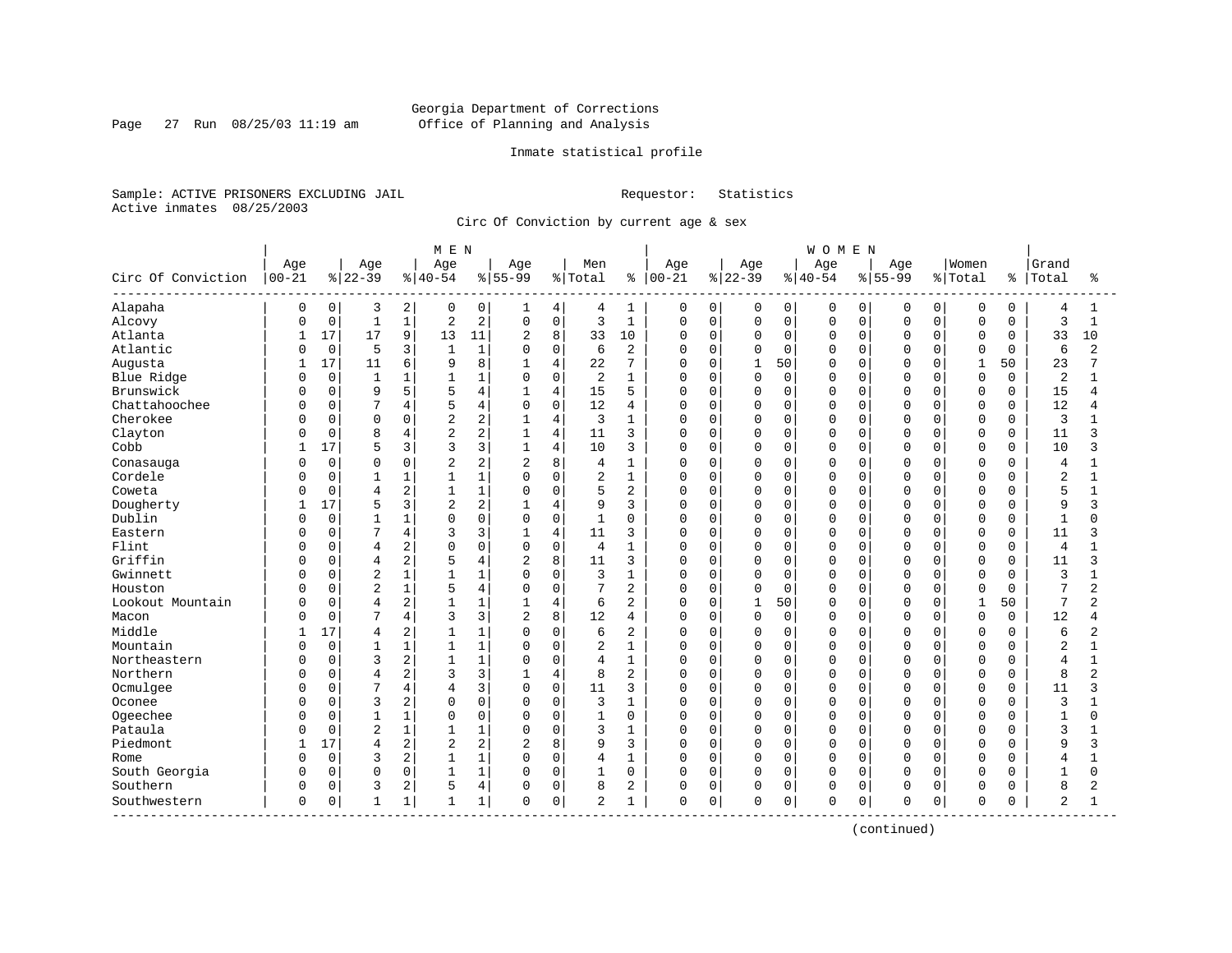Page 28 Run 08/25/03 11:19 am

# Inmate statistical profile

Sample: ACTIVE PRISONERS EXCLUDING JAIL Requestor: Statistics Active inmates 08/25/2003

Circ Of Conviction by current age & sex (continued)

| Circ Of Conviction                                                                                                                    | Age<br>$00 - 21$    | $ 22-39 $        | Age                                                                         | M E N<br>Age<br>$ 40-54$ | $8 55-99$   | Age                                                                                        | Men<br>% Total                           | နွ             | Age<br>$ 00 - 21$           |                       | Age<br>$ 22-39 $                                                                    |                    | W O M E N<br>Age<br>$ 40-54 $                                                    |                       | Age<br>$ 55-99 $     |                       | Women<br>% Total                                                                                                                   | $\approx$      | Grand<br>Total                              | °    |
|---------------------------------------------------------------------------------------------------------------------------------------|---------------------|------------------|-----------------------------------------------------------------------------|--------------------------|-------------|--------------------------------------------------------------------------------------------|------------------------------------------|----------------|-----------------------------|-----------------------|-------------------------------------------------------------------------------------|--------------------|----------------------------------------------------------------------------------|-----------------------|----------------------|-----------------------|------------------------------------------------------------------------------------------------------------------------------------|----------------|---------------------------------------------|------|
| Stone Mountain<br>Tifton<br>Toombs<br>Waycross<br>Western<br>Rockdale<br>Douglas<br>Appalachian<br>Enotah<br>Forsyth-Bell<br>Towaliga | 0<br>0<br>0         | 0<br>0<br>0<br>0 | 16<br>9<br>0<br>0<br>$\overline{2}$<br>4<br>3<br>2<br>8<br>0<br>$\mathbf 0$ | 6<br>3                   | 6<br>6<br>3 | 8<br>$\overline{2}$<br>4<br>$\Omega$<br>0<br>0<br>$\Omega$<br>0<br>0<br>$\Omega$<br>0<br>4 | 25<br>2<br>11<br>11<br>4<br>11<br>2<br>5 | $\overline{2}$ | U<br>U<br>0<br>0            | $\Omega$<br>0<br>0    | <sup>0</sup><br>0<br>0<br>0<br>$\Omega$<br>0<br>$\Omega$<br>0<br>$\Omega$<br>0<br>0 | $\Omega$<br>0<br>0 | $\Omega$<br>$\Omega$<br>$\Omega$<br>$\Omega$<br>$\Omega$<br>$\Omega$<br>$\Omega$ | $\Omega$              | $\Omega$             |                       | $\Omega$<br>$\mathbf 0$<br>$\Omega$<br>$\Omega$<br>$\Omega$<br>$\Omega$<br>$\Omega$<br>0<br>$\Omega$<br>$\mathbf 0$<br>$\mathbf 0$ |                | 25<br>$\overline{2}$<br>11<br>11<br>11<br>5 |      |
| Total reported<br>Percent reported<br>Not reported                                                                                    | 6 100<br>100.0<br>0 |                  | 184 100<br>100.0<br>$\Omega$                                                | 118 100                  | 99.2        | 24 100<br>100.0<br>$\Omega$                                                                | 332 100                                  | 99.7           | $\mathbf 0$<br>$\mathbf{0}$ | $\Omega$<br>$\cdot$ 0 | $\mathbf 0$                                                                         | 2 100<br>100.0     | $\Omega$<br>$\mathbf 0$                                                          | $\Omega$<br>$\cdot$ 0 | $\Omega$<br>$\Omega$ | $\Omega$<br>$\cdot$ 0 | 0                                                                                                                                  | 2 100<br>100.0 | 334 100                                     | 99.7 |
| Total                                                                                                                                 | 6                   |                  | 184                                                                         | 119                      |             | 24                                                                                         | 333                                      |                | $\Omega$                    |                       | 2                                                                                   |                    | $\overline{0}$                                                                   |                       | $\Omega$             |                       | $\overline{2}$                                                                                                                     |                | 335                                         |      |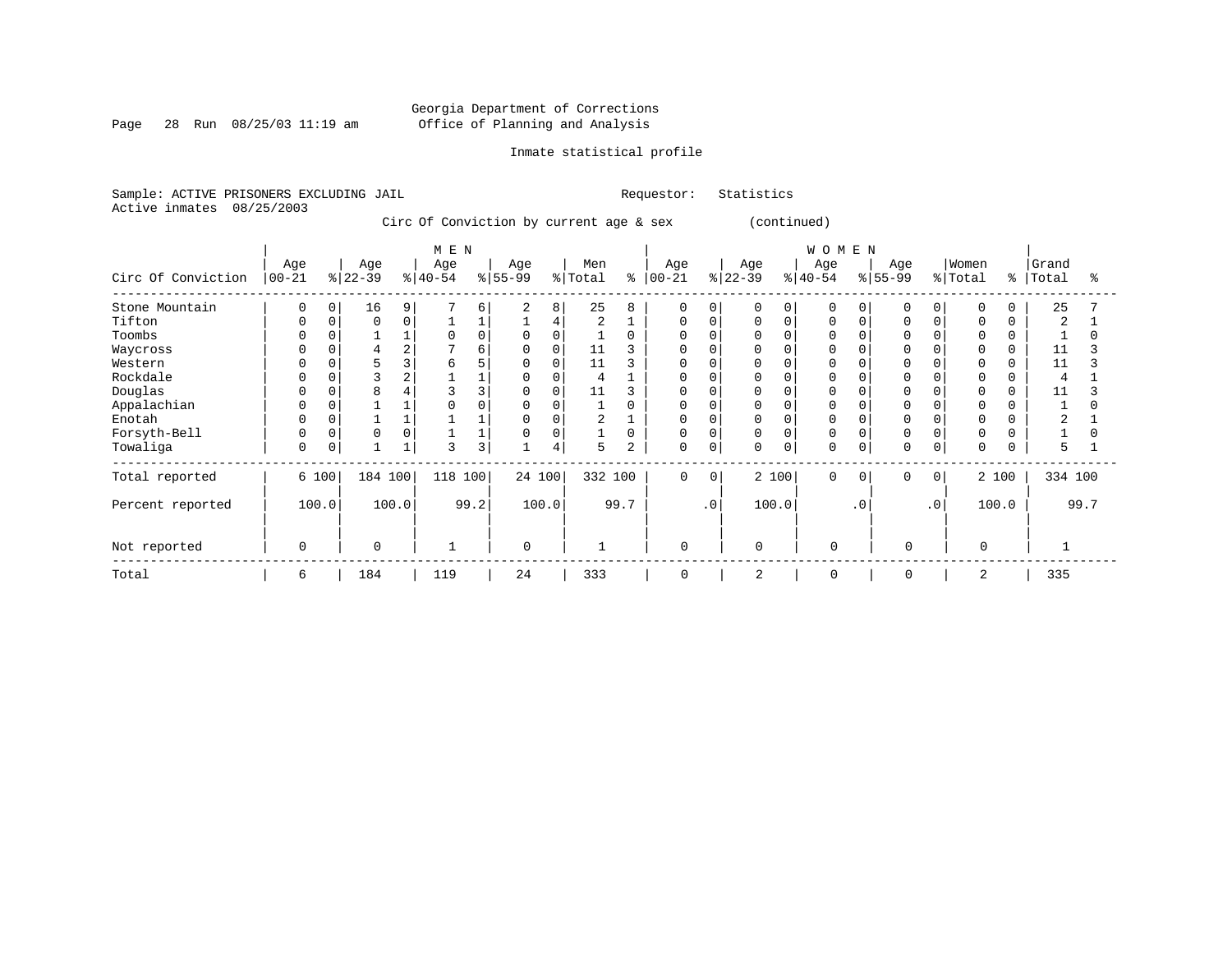# Georgia Department of Corrections Page 29 Run  $08/25/03$  11:19 am Office of Planning and Analysis

# Inmate statistical profile

Sample: ACTIVE PRISONERS EXCLUDING JAIL Requestor: Statistics Active inmates 08/25/2003

Home County by current age & sex

|                          |             |             |                |              | M E N          |                |              |             |              |                |            |             |          |              | <b>WOMEN</b> |          |             |             |                |             |                |                |
|--------------------------|-------------|-------------|----------------|--------------|----------------|----------------|--------------|-------------|--------------|----------------|------------|-------------|----------|--------------|--------------|----------|-------------|-------------|----------------|-------------|----------------|----------------|
|                          | Age         |             | Age            |              | Age            |                | Age          |             | Men          |                | Age        |             | Age      |              | Age          |          | Age         |             | Women          |             | Grand          |                |
| Home County<br>--------- | $00 - 21$   |             | $ 22-39$       |              | $ 40-54$       |                | $8 55-99$    |             | % Total      | ႜ              | $ 00 - 21$ |             | $ 22-39$ |              | $8 40-54$    |          | $8155 - 99$ |             | % Total        | န္          | Total          | ႜ              |
| Appling                  | $\mathbf 0$ | 0           | 1              | $\mathbf{1}$ | 1              | 1              | 0            | 0           | 2            | 1              | 0          | $\mathbf 0$ | 0        | 0            | 0            | 0        | 0           | $\mathbf 0$ | $\mathbf 0$    | $\mathbf 0$ | $\overline{2}$ | 1              |
| Atkinson                 | $\Omega$    | $\mathsf 0$ | $\mathsf 0$    | 0            | 0              | $\mathsf 0$    |              | 6           | $\mathbf{1}$ | $\mathsf 0$    | 0          | $\mathbf 0$ | 0        | $\mathsf{O}$ | $\mathsf 0$  | 0        | $\mathbf 0$ | $\mathbf 0$ | $\mathsf 0$    | $\mathbf 0$ | $\mathbf{1}$   | $\mathbf 0$    |
| Baldwin                  | O           | $\mathbf 0$ | $\mathbf{1}$   | 1            | $\overline{2}$ | $\overline{c}$ | $\mathbf 0$  | $\mathbf 0$ | 3            | $\mathbf{1}$   | $\Omega$   | $\mathbf 0$ | 0        | $\mathbf 0$  | $\mathbf 0$  | 0        | $\Omega$    | 0           | $\mathsf 0$    | $\Omega$    | 3              | $\mathbf{1}$   |
| Barrow                   | $\Omega$    | $\mathbf 0$ | $\overline{2}$ | 1            | $\Omega$       | $\mathbf 0$    | $\mathbf{1}$ | 6           | 3            | $\mathbf{1}$   | 0          | $\mathbf 0$ | 0        | $\mathbf 0$  | $\mathbf 0$  | 0        | $\Omega$    | $\Omega$    | $\mathbf 0$    | 0           | 3              | -1             |
| Bartow                   | O           | 0           | $\mathbf 0$    | 0            | κ              | 3              | $\Omega$     | $\mathbf 0$ | 3            | $\mathbf{1}$   | $\Omega$   | $\mathbf 0$ | 0        | $\Omega$     | $\mathbf 0$  | $\Omega$ | $\Omega$    | $\Omega$    | $\Omega$       | $\Omega$    | 3              |                |
| Ben Hill                 | O           | 0           | $\overline{1}$ | $\mathbf 1$  | $\Omega$       | $\Omega$       | $\Omega$     | $\Omega$    | 1            | $\Omega$       | 0          | $\Omega$    | 0        | $\Omega$     | $\Omega$     | $\Omega$ | $\Omega$    | $\Omega$    | $\Omega$       | $\Omega$    | $\mathbf{1}$   | $\Omega$       |
| <b>Bibb</b>              | U           | $\mathbf 0$ | 3              | 2            | 2              | $\overline{c}$ |              | 6           | 6            | $\overline{2}$ | 0          | $\mathbf 0$ | 0        | $\Omega$     | $\mathbf 0$  | $\Omega$ | $\Omega$    | $\Omega$    | $\mathbf 0$    | $\Omega$    | 6              | 2              |
| Bleckley                 | Ω           | $\mathbf 0$ | $\overline{2}$ | $\mathbf{1}$ | $\mathbf{1}$   | $1\,$          | $\mathbf 0$  | $\mathbf 0$ | 3            | $\mathbf{1}$   | $\Omega$   | $\mathbf 0$ | 0        | $\mathbf 0$  | $\mathbf 0$  | 0        | $\Omega$    | 0           | $\Omega$       | $\Omega$    | 3              | $\mathbf{1}$   |
| <b>Brooks</b>            | $\Omega$    | 0           | $\mathbf{1}$   | 1            | $\Omega$       | $\mathbf 0$    | $\Omega$     | $\mathbf 0$ | 1            | $\mathbf 0$    | $\Omega$   | $\mathbf 0$ | 0        | $\mathbf 0$  | $\mathbf 0$  | 0        | $\Omega$    | $\Omega$    | $\mathbf 0$    | $\Omega$    | $\mathbf 1$    | $\Omega$       |
| Bulloch                  | O           | 0           | $\overline{1}$ | 1            | $\Omega$       | $\mathsf 0$    | $\Omega$     | $\mathbf 0$ | 1            | $\mathbf 0$    | $\Omega$   | $\mathbf 0$ | 0        | $\mathbf 0$  | $\mathbf 0$  | $\Omega$ | $\Omega$    | $\Omega$    | $\Omega$       | $\Omega$    | $\mathbf{1}$   |                |
| <b>Burke</b>             | O           | 0           | $\overline{2}$ | $\mathbf 1$  |                | $1\,$          | $\Omega$     | $\mathbf 0$ | 3            | $\mathbf{1}$   | $\Omega$   | $\mathbf 0$ | 0        | $\Omega$     | $\mathbf 0$  | $\Omega$ | $\Omega$    | $\Omega$    | $\Omega$       | $\cap$      | 3              |                |
| <b>Butts</b>             | O           | 0           | 0              | 0            | 0              | $\mathbf 0$    | $\mathbf{1}$ | 6           | 1            | 0              | 0          | 0           | 0        | $\Omega$     | 0            | $\Omega$ | $\Omega$    | O           | $\Omega$       | $\Omega$    | 1              | U              |
| Camden                   | O           | $\mathbf 0$ | $\mathbf 0$    | 0            | 1              | $\mathbf{1}$   | $\mathbf 0$  | $\mathbf 0$ | 1            | 0              | 0          | $\mathbf 0$ | 0        | $\mathbf 0$  | $\mathbf 0$  | $\Omega$ | $\Omega$    | $\Omega$    | $\mathbf 0$    | $\Omega$    | $\mathbf{1}$   | $\Omega$       |
| Carroll                  | 0           | $\mathbf 0$ | 2              | 1            | $\Omega$       | $\mathbf 0$    | $\Omega$     | $\mathbf 0$ | 2            | $\mathbf{1}$   | 0          | $\mathbf 0$ | 0        | $\mathbf 0$  | $\mathbf 0$  | 0        | $\Omega$    | 0           | $\mathbf 0$    | $\Omega$    | $\overline{a}$ |                |
| Catoosa                  | U           | 0           | $\mathbf 0$    | 0            | 1              | $1\,$          | $\Omega$     | $\mathbf 0$ | 1            | $\mathbf 0$    | 0          | $\mathbf 0$ | 0        | $\mathbf 0$  | $\mathbf 0$  | 0        | $\Omega$    | O           | $\Omega$       | 0           | $\mathbf{1}$   | $\cap$         |
| Chatham                  | O           | 0           | 8              | 5            | 5              | 5              |              | 6           | 14           | 5              | 0          | 0           | 0        | 0            | $\mathbf 0$  | $\Omega$ | 0           | O           | $\Omega$       | 0           | 14             |                |
| Chattooga                | O           | 0           | $\mathbf{1}$   | 1            | $\Omega$       | $\mathbf 0$    | $\Omega$     | $\mathbf 0$ | 1            | 0              | 0          | 0           | 0        | $\Omega$     | $\mathbf 0$  | $\Omega$ | $\Omega$    | O           | $\Omega$       | $\Omega$    | $\mathbf{1}$   | U              |
| Cherokee                 | O           | $\mathbf 0$ | $\mathbf{1}$   | 1            | 1              | $\mathbf{1}$   | $\Omega$     | $\mathbf 0$ | 2            | $\mathbf{1}$   | 0          | $\mathbf 0$ | 0        | $\mathbf 0$  | $\mathbf 0$  | $\Omega$ | $\Omega$    | $\Omega$    | $\mathbf 0$    | $\Omega$    | $\overline{2}$ |                |
| Clarke                   |             | $\mathbf 0$ | 5              | 3            | 4              | $\overline{4}$ | $\Omega$     | $\mathbf 0$ | 9            | 3              | 0          | $\mathbf 0$ | 0        | $\mathbf 0$  | $\mathbf 0$  | 0        | $\Omega$    | 0           | $\overline{0}$ | 0           | 9              | 3              |
| Clayton                  |             | $\mathbf 0$ | 5              | 3            | $\mathbf{1}$   | $1\,$          | 1            | 6           | 7            | 2              | 0          | $\mathbf 0$ | 0        | $\mathbf 0$  | $\Omega$     | 0        | $\Omega$    | O           | $\mathbf 0$    | $\Omega$    | 7              | 2              |
| Cobb                     | 1           | 17          | 4              | 3            | 3              | 3              | $\mathbf{1}$ | 6           | 9            | 3              | 0          | $\mathbf 0$ | 0        | $\mathbf 0$  | $\mathbf 0$  | 0        | $\Omega$    | $\Omega$    | 0              | $\Omega$    | 9              | 3              |
| Coffee                   | O           | $\mathbf 0$ | 0              | 0            |                | $\mathbf{1}$   | $\Omega$     | $\mathbf 0$ | 1            | $\mathbf 0$    | 0          | 0           | 0        | $\mathbf 0$  | $\mathbf 0$  | 0        | $\Omega$    | O           | $\Omega$       | $\Omega$    | $\mathbf{1}$   | $\Omega$       |
| Colquit                  | O           | $\mathbf 0$ | $\mathbf 0$    | 0            | 2              | $\overline{c}$ | $\Omega$     | 0           | 2            | $\mathbf{1}$   | 0          | $\mathbf 0$ | 0        | $\mathbf 0$  | $\mathbf 0$  | $\Omega$ | $\Omega$    | $\Omega$    | $\Omega$       | $\Omega$    | $\overline{2}$ | 1              |
| Columbia                 | U           | 0           | $\Omega$       | $\Omega$     | $\Omega$       | $\Omega$       | -1           | 6           | $\mathbf{1}$ | $\Omega$       | $\Omega$   | $\Omega$    | O        | $\Omega$     | $\Omega$     | $\Omega$ | $\Omega$    | $\Omega$    | $\Omega$       | $\Omega$    | $\mathbf{1}$   | $\Omega$       |
| Cook                     |             | $\mathbf 0$ | $\mathbf{1}$   | 1            | $\Omega$       | $\mathbf 0$    | $\mathbf 0$  | $\mathbf 0$ | $\mathbf{1}$ | $\mathbf 0$    | $\Omega$   | $\mathbf 0$ | 0        | $\mathbf 0$  | $\mathbf 0$  | 0        | $\Omega$    | $\Omega$    | $\Omega$       | $\Omega$    | $\mathbf{1}$   | O              |
| Coweta                   | Ω           | $\mathbf 0$ | $\mathbf{1}$   | 1            | $\Omega$       | $\mathbf 0$    | $\Omega$     | $\mathbf 0$ | $\mathbf{1}$ | $\mathbf 0$    | $\Omega$   | $\mathbf 0$ | 0        | $\Omega$     | $\mathbf 0$  | 0        | $\Omega$    | $\Omega$    | $\Omega$       | $\Omega$    | $\mathbf{1}$   | O              |
| Crisp                    | O           | $\mathbf 0$ | $\mathbf 0$    | 0            |                | $\mathbf{1}$   | $\Omega$     | $\mathbf 0$ | $\mathbf{1}$ | $\mathbf 0$    | $\Omega$   | $\mathbf 0$ | 0        | $\mathbf 0$  | $\mathbf 0$  | 0        | $\Omega$    | $\Omega$    | $\mathbf 0$    | $\Omega$    | $\mathbf{1}$   | O              |
| Decatur                  | O           | $\mathbf 0$ | $\Omega$       | 0            | $\overline{a}$ | $\overline{c}$ | $\Omega$     | $\mathbf 0$ | 2            | $\mathbf{1}$   | $\Omega$   | $\mathbf 0$ | 0        | $\Omega$     | $\mathbf 0$  | $\Omega$ | $\Omega$    | $\Omega$    | $\Omega$       | $\Omega$    | $\overline{2}$ |                |
| DeKalb                   | U           | $\Omega$    | 19             | 12           | 3              | 3              | $\Omega$     | $\Omega$    | 22           | 8              | $\Omega$   | $\Omega$    | 0        | $\Omega$     | $\Omega$     | $\Omega$ | $\Omega$    | $\Omega$    | $\Omega$       | $\Omega$    | 22             | 8              |
| Dougherty                | 1           | 17          | 3              | 2            | 2              | $\overline{c}$ |              | 6           | 7            | $\overline{2}$ | 0          | $\mathbf 0$ | 0        | $\mathbf 0$  | $\mathbf 0$  | $\Omega$ | $\Omega$    | $\Omega$    | $\mathbf 0$    | $\Omega$    | 7              | 2              |
| Douglas                  | U           | $\mathbf 0$ | 3              | 2            | $\overline{2}$ | $\overline{c}$ | $\Omega$     | $\mathbf 0$ | 5            | $\overline{2}$ | $\Omega$   | $\mathbf 0$ | 0        | $\mathbf 0$  | $\mathbf 0$  | 0        | $\Omega$    | $\Omega$    | $\Omega$       | $\Omega$    | 5              | $\overline{a}$ |
| Elbert                   | U           | $\mathbf 0$ | $\mathbf 0$    | 0            | $\Omega$       | $\mathbf 0$    | $\mathbf{1}$ | 6           | $\mathbf{1}$ | $\mathbf 0$    | $\Omega$   | $\mathbf 0$ | 0        | $\mathbf 0$  | $\mathbf 0$  | 0        | $\Omega$    | $\Omega$    | $\mathbf 0$    | $\Omega$    | $\mathbf{1}$   | $\Omega$       |
| Fayette                  | U           | 0           | $\mathbf 0$    | 0            |                | $1\,$          |              | 6           | 2            | $\mathbf{1}$   | $\Omega$   | $\mathbf 0$ | 0        | $\mathbf 0$  | $\mathbf 0$  | $\Omega$ | $\Omega$    | $\Omega$    | $\Omega$       | $\Omega$    | $\overline{2}$ |                |
| Floyd                    | U           | $\mathbf 0$ | 3              | 2            | $\Omega$       | $\mathbf 0$    | $\Omega$     | $\mathbf 0$ | 3            | $\mathbf{1}$   | $\Omega$   | $\mathbf 0$ | 0        | $\Omega$     | $\Omega$     | 0        | $\Omega$    | $\Omega$    | $\Omega$       | $\Omega$    | 3              | $\mathbf{1}$   |
| Franklin                 | U           | $\mathsf 0$ | $\overline{2}$ | $\mathbf{1}$ | $\Omega$       | $\mathbf 0$    | $\Omega$     | $\mathbf 0$ | 2            | $\mathbf{1}$   | 0          | $\mathbf 0$ | 0        | $\mathbf 0$  | $\mathbf 0$  | 0        | $\Omega$    | 0           | $\mathbf 0$    | 0           | 2              | 1              |
| Fulton                   | 1           | 17          | 24             | 15           | 16             | 15             | 2            | 11          | 43           | 15             | 0          | 0           | 0        | 0            | $\mathbf 0$  | 0        | 0           | 0           | $\mathbf 0$    | 0           | 43             | 15             |

(continued)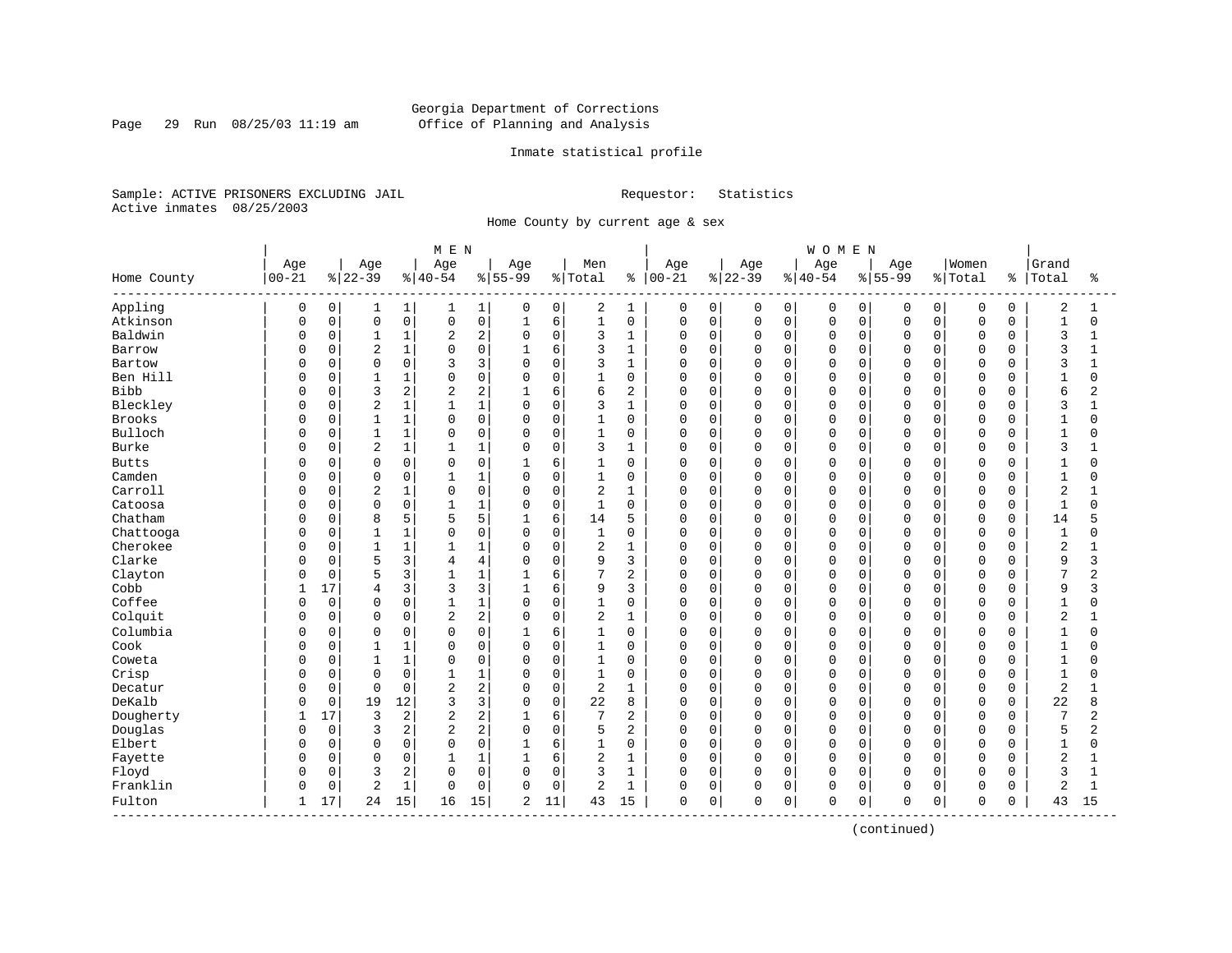Page 30 Run 08/25/03 11:19 am

# Inmate statistical profile

Sample: ACTIVE PRISONERS EXCLUDING JAIL Requestor: Statistics Active inmates 08/25/2003

Home County by current age & sex (continued)

|                           |              |             |                |              | M E N          |                |              |             |                |                |             |             |             |          | <b>WOMEN</b> |             |           |             |             |             |                |              |
|---------------------------|--------------|-------------|----------------|--------------|----------------|----------------|--------------|-------------|----------------|----------------|-------------|-------------|-------------|----------|--------------|-------------|-----------|-------------|-------------|-------------|----------------|--------------|
|                           | Age          |             | Age            |              | Age            |                | Age          |             | Men            |                | Age         |             | Age         |          | Age          |             | Age       |             | Women       |             | Grand          |              |
| Home County<br>---------- | $ 00 - 21$   |             | $ 22-39$       |              | $ 40-54$       |                | $8 55-99$    |             | % Total        | ႜ              | $ 00 - 21$  |             | $ 22-39$    |          | $ 40-54$     |             | $8 55-99$ |             | % Total     | ႜ           | Total          | ႜ            |
| Gilmer                    | 0            | 0           |                | 1            | 0              | 0              | 0            | 0           | 1              | 0              | 0           | 0           | 0           | 0        | 0            | 0           | 0         | 0           | 0           | $\mathbf 0$ |                | $\Omega$     |
| Glynn                     | $\Omega$     | $\mathsf 0$ | 4              | 3            |                | $\mathbf{1}$   | 1            | 6           | 6              | $\overline{2}$ | $\mathbf 0$ | 0           | 0           | 0        | $\mathbf 0$  | 0           | $\Omega$  | $\Omega$    | $\mathbf 0$ | $\Omega$    | 6              | 2            |
| Gordon                    | $\Omega$     | $\Omega$    | $\Omega$       | $\mathbf 0$  | 1              | $\mathbf{1}$   | $\mathbf{1}$ | 6           | 2              | $\mathbf{1}$   | $\Omega$    | $\Omega$    | $\mathbf 0$ | $\Omega$ | $\Omega$     | $\Omega$    | $\Omega$  | $\Omega$    | $\Omega$    | $\Omega$    | $\overline{a}$ | $\mathbf 1$  |
| Greene                    | <sup>0</sup> | $\mathbf 0$ |                | $\mathbf{1}$ | $\Omega$       | $\mathbf 0$    | $\mathbf 0$  | $\Omega$    | $\mathbf{1}$   | $\mathbf 0$    | 0           | $\Omega$    | 0           | $\Omega$ | $\Omega$     | $\Omega$    | $\Omega$  | $\Omega$    | $\Omega$    | $\Omega$    | $\mathbf{1}$   | 0            |
| Gwinnett                  | <sup>0</sup> | $\mathbf 0$ |                | 1            | 3              | 3              | $\mathbf 0$  | $\Omega$    | 4              | $\mathbf{1}$   | O           | $\mathbf 0$ | $\Omega$    | $\Omega$ | $\Omega$     | $\Omega$    | $\Omega$  | $\Omega$    | $\Omega$    | $\Omega$    | 4              |              |
| Habersham                 |              | 0           | $\Omega$       | $\mathsf 0$  |                | $\mathbf{1}$   | 0            | $\Omega$    |                | $\mathbf 0$    | 0           | $\mathbf 0$ | 0           | 0        | $\Omega$     | 0           | $\Omega$  | $\Omega$    | $\Omega$    | $\Omega$    | $\mathbf{1}$   | $\Omega$     |
| Hall                      |              | $\mathbf 0$ | 3              | 2            | 2              | $\overline{2}$ | $\Omega$     | $\Omega$    | 5              | $\overline{c}$ | O           | $\mathbf 0$ | $\mathbf 0$ | $\Omega$ | $\Omega$     | 0           | $\cap$    | $\Omega$    | $\Omega$    | $\Omega$    | 5              | 2            |
| Hancock                   | $\Omega$     | $\mathbf 0$ | $\Omega$       | $\mathbf 0$  | 2              | 2              | $\mathbf 0$  | $\Omega$    | 2              | $\mathbf{1}$   | 0           | $\mathbf 0$ | 0           | $\Omega$ | $\Omega$     | 0           | $\Omega$  | $\Omega$    | $\Omega$    | $\Omega$    | 2              |              |
| Harris                    | n            | 0           |                | 0            |                | $\mathbf{1}$   | 0            | $\Omega$    |                | $\mathbf 0$    | O           | 0           | 0           | $\Omega$ | $\Omega$     | 0           | $\Omega$  | $\Omega$    | $\Omega$    | $\Omega$    | $\mathbf{1}$   | O            |
| Hart                      | <sup>0</sup> | 0           |                | 1            |                | $\mathbf{1}$   | $\Omega$     | $\Omega$    | 2              | $\mathbf{1}$   | $\Omega$    | $\Omega$    | $\Omega$    | $\Omega$ | $\Omega$     | $\Omega$    | $\Omega$  | $\Omega$    | $\Omega$    | $\Omega$    | $\overline{2}$ |              |
| Henry                     | n            | $\mathbf 0$ | 2              | 1            |                | $\mathbf{1}$   | $\Omega$     | $\Omega$    | 3              | 1              | O           | $\Omega$    | $\mathbf 0$ | $\Omega$ | $\Omega$     | $\Omega$    | $\cap$    | $\Omega$    | $\Omega$    | $\Omega$    | 3              |              |
| Houston                   | <sup>0</sup> | $\Omega$    | 2              | 1            | 3              | 3              | $\Omega$     | $\Omega$    | 5              | $\overline{2}$ | U           | $\Omega$    | 0           | $\Omega$ | $\Omega$     | $\Omega$    | $\Omega$  | $\Omega$    | $\Omega$    | O           | 5              | 2            |
| Jackson                   | 1            | 17          | $\Omega$       | $\Omega$     | $\mathbf{1}$   | $\mathbf{1}$   | $\mathbf{1}$ | 6           | 3              | $\mathbf{1}$   | O           | $\Omega$    | $\Omega$    | $\Omega$ | $\Omega$     | $\Omega$    | $\Omega$  | $\Omega$    | $\Omega$    | $\Omega$    | 3              |              |
| Jeff Davis                | $\Omega$     | $\mathbf 0$ |                | 1            | $\Omega$       | $\mathbf 0$    | $\Omega$     | $\Omega$    | 1              | $\Omega$       | U           | 0           | $\Omega$    | $\Omega$ | $\Omega$     | $\Omega$    | $\Omega$  | $\Omega$    | $\Omega$    | $\Omega$    |                | O            |
| Jenkins                   |              | $\mathbf 0$ | 2              | $\mathbf{1}$ | O              | $\mathbf 0$    | $\Omega$     | $\Omega$    | $\overline{2}$ | 1              | U           | $\mathbf 0$ | $\Omega$    | $\Omega$ | $\Omega$     | 0           | $\Omega$  | $\Omega$    | $\Omega$    | $\Omega$    | $\overline{2}$ |              |
| Laurens                   |              | $\mathbf 0$ | 2              | $\mathbf 1$  | 0              | $\mathbf 0$    | 0            | $\Omega$    | 2              | 1              | U           | 0           | 0           | $\Omega$ | $\Omega$     | 0           | $\Omega$  | $\Omega$    | $\Omega$    | $\Omega$    | $\overline{2}$ |              |
| Liberty                   | $\Omega$     | $\mathbf 0$ | $\overline{2}$ | $\mathbf{1}$ | $\overline{c}$ | $\overline{2}$ | $\Omega$     | $\Omega$    | 4              | 1              | U           | 0           | 0           | $\Omega$ | $\Omega$     | $\Omega$    | $\Omega$  | $\Omega$    | $\Omega$    | $\Omega$    | 4              | $\mathbf{1}$ |
| Lincoln                   | $\Omega$     | $\mathbf 0$ |                | 1            | O              | $\mathbf 0$    | $\Omega$     | $\Omega$    |                | $\mathbf 0$    | U           | 0           | 0           | $\Omega$ | $\Omega$     | 0           | $\Omega$  | $\Omega$    | $\Omega$    | $\Omega$    |                | O            |
| Long                      | <sup>0</sup> | $\mathbf 0$ |                | 1            | $\Omega$       | $\mathbf 0$    | 0            | $\Omega$    | 1              | 0              | $\Omega$    | 0           | 0           | $\Omega$ | $\mathbf 0$  | $\Omega$    | $\Omega$  | $\Omega$    | $\Omega$    | $\Omega$    | $\mathbf{1}$   |              |
| Lowndes                   | <sup>0</sup> | $\mathbf 0$ | $\mathbf{1}$   | 1            |                | $\mathbf{1}$   | $\Omega$     | $\Omega$    | $\overline{2}$ | 1              | $\Omega$    | $\Omega$    | 0           | $\Omega$ | $\Omega$     | $\Omega$    | $\Omega$  | $\Omega$    | $\Omega$    | $\Omega$    | $\overline{2}$ |              |
| Marion                    | $\Omega$     | $\mathbf 0$ | $\mathbf{1}$   | 1            | $\mathbf 0$    | $\Omega$       | $\Omega$     | $\Omega$    | $\mathbf{1}$   | $\Omega$       | $\Omega$    | $\Omega$    | $\Omega$    | $\Omega$ | $\mathbf 0$  | $\mathbf 0$ | $\Omega$  | $\Omega$    | $\Omega$    | 0           | $\mathbf{1}$   | $\Omega$     |
| McDuffie                  | <sup>0</sup> | $\mathbf 0$ | $\mathbf 0$    | $\mathbf 0$  | 1              | $\mathbf{1}$   | $\Omega$     | $\mathbf 0$ | 1              | $\Omega$       | 0           | $\mathbf 0$ | $\Omega$    | $\Omega$ | $\Omega$     | $\Omega$    | $\Omega$  | $\Omega$    | $\Omega$    | $\Omega$    | $\mathbf{1}$   | O            |
| McIntosh                  | $\Omega$     | 0           | 2              | 1            | $\Omega$       | $\mathsf 0$    | $\Omega$     | $\mathbf 0$ | 2              | $\mathbf{1}$   | 0           | $\mathbf 0$ | 0           | 0        | $\mathbf 0$  | 0           | $\Omega$  | $\mathbf 0$ | $\Omega$    | $\Omega$    | $\overline{2}$ |              |
| Miller                    |              | $\mathbf 0$ |                | 1            | 0              | $\mathbf 0$    | 0            | $\mathbf 0$ | $\mathbf{1}$   | $\mathbf 0$    | 0           | $\mathbf 0$ | 0           | $\Omega$ | $\Omega$     | 0           | 0         | $\Omega$    | $\Omega$    | 0           | $\mathbf{1}$   |              |
| Mitchell                  |              | $\mathbf 0$ |                | 1            | 0              | $\mathbf 0$    | $\Omega$     | $\Omega$    | $\mathbf{1}$   | $\mathbf 0$    | 0           | $\mathbf 0$ | $\mathbf 0$ | $\Omega$ | $\Omega$     | 0           | $\Omega$  | $\Omega$    | $\Omega$    | $\Omega$    | $\mathbf{1}$   | 0            |
| Monroe                    | n            | $\mathbf 0$ | $\Omega$       | $\mathbf 0$  |                | $\mathbf{1}$   | $\Omega$     | $\Omega$    | $\mathbf{1}$   | $\Omega$       | $\Omega$    | $\mathbf 0$ | $\mathbf 0$ | $\Omega$ | $\Omega$     | 0           | $\Omega$  | $\Omega$    | $\Omega$    | $\Omega$    | $\mathbf{1}$   | O            |
| Morgan                    | n            | $\mathbf 0$ |                | 1            | $\Omega$       | $\mathbf 0$    | $\Omega$     | $\Omega$    | 1              | 0              | 0           | 0           | 0           | $\Omega$ | $\Omega$     | 0           | $\Omega$  | $\Omega$    | $\Omega$    | 0           |                | O            |
| Muscogee                  | <sup>0</sup> | $\mathbf 0$ |                | 3            | 4              | $\overline{4}$ | $\Omega$     | $\Omega$    | 9              | 3              | O           | $\Omega$    | $\Omega$    | $\Omega$ | $\Omega$     | $\Omega$    | $\Omega$  | $\Omega$    | $\Omega$    | O           | 9              | 3            |
| Newton                    | $\Omega$     | $\mathbf 0$ |                | 1            | $\Omega$       | $\Omega$       | $\Omega$     | $\Omega$    |                | $\mathbf 0$    | $\Omega$    | $\Omega$    | 0           | $\Omega$ | $\Omega$     | $\Omega$    | $\Omega$  | $\Omega$    | $\Omega$    | $\Omega$    |                | O            |
| Oglethorpe                | $\Omega$     | $\Omega$    | $\mathbf{1}$   | $\mathbf 1$  | $\Omega$       | $\Omega$       | 1            | 6           | 2              | 1              | U           | $\Omega$    | $\Omega$    | $\Omega$ | $\Omega$     | $\Omega$    | $\Omega$  | $\Omega$    | $\Omega$    | $\Omega$    | $\overline{a}$ |              |
| Paulding                  | <sup>0</sup> | $\mathbf 0$ | $\Omega$       | $\mathbf 0$  |                | $\mathbf{1}$   | $\mathbf 0$  | $\Omega$    | $\mathbf{1}$   | $\Omega$       | 0           | 0           | 0           | $\Omega$ | $\Omega$     | $\Omega$    | $\Omega$  | $\Omega$    | $\Omega$    | $\Omega$    | $\mathbf{1}$   | O            |
| Pierce                    | <sup>0</sup> | $\mathbf 0$ | $\Omega$       | $\mathsf 0$  | $\mathbf{1}$   | $\mathbf{1}$   | $\Omega$     | $\Omega$    | 1              | $\mathbf 0$    | U           | $\mathbf 0$ | $\Omega$    | $\Omega$ | $\Omega$     | 0           | $\Omega$  | $\Omega$    | $\Omega$    | $\Omega$    | $\mathbf{1}$   | O            |
| Pike                      | $\Omega$     | 0           |                | 1            |                | $\mathbf{1}$   | 0            | $\Omega$    | $\overline{2}$ | 1              | 0           | 0           | $\Omega$    | $\Omega$ | $\Omega$     | 0           | $\Omega$  | 0           | $\mathbf 0$ | $\Omega$    | $\overline{2}$ |              |
| Putnam                    | $\Omega$     | 0           |                | 1            | 1              | 1              | 0            | $\Omega$    | 2              | 1              | 0           | 0           | 0           | 0        | $\Omega$     | 0           | $\Omega$  | 0           | $\Omega$    | $\Omega$    | 2              |              |
| Rabun                     | $\Omega$     | 0           |                | 1            | $\Omega$       | $\mathbf 0$    | 0            | 0           | 1              | $\mathbf 0$    | $\mathbf 0$ | $\Omega$    | 0           | 0        | $\Omega$     | 0           | $\Omega$  | 0           | $\Omega$    | $\Omega$    | $\mathbf{1}$   | $\Omega$     |

(continued)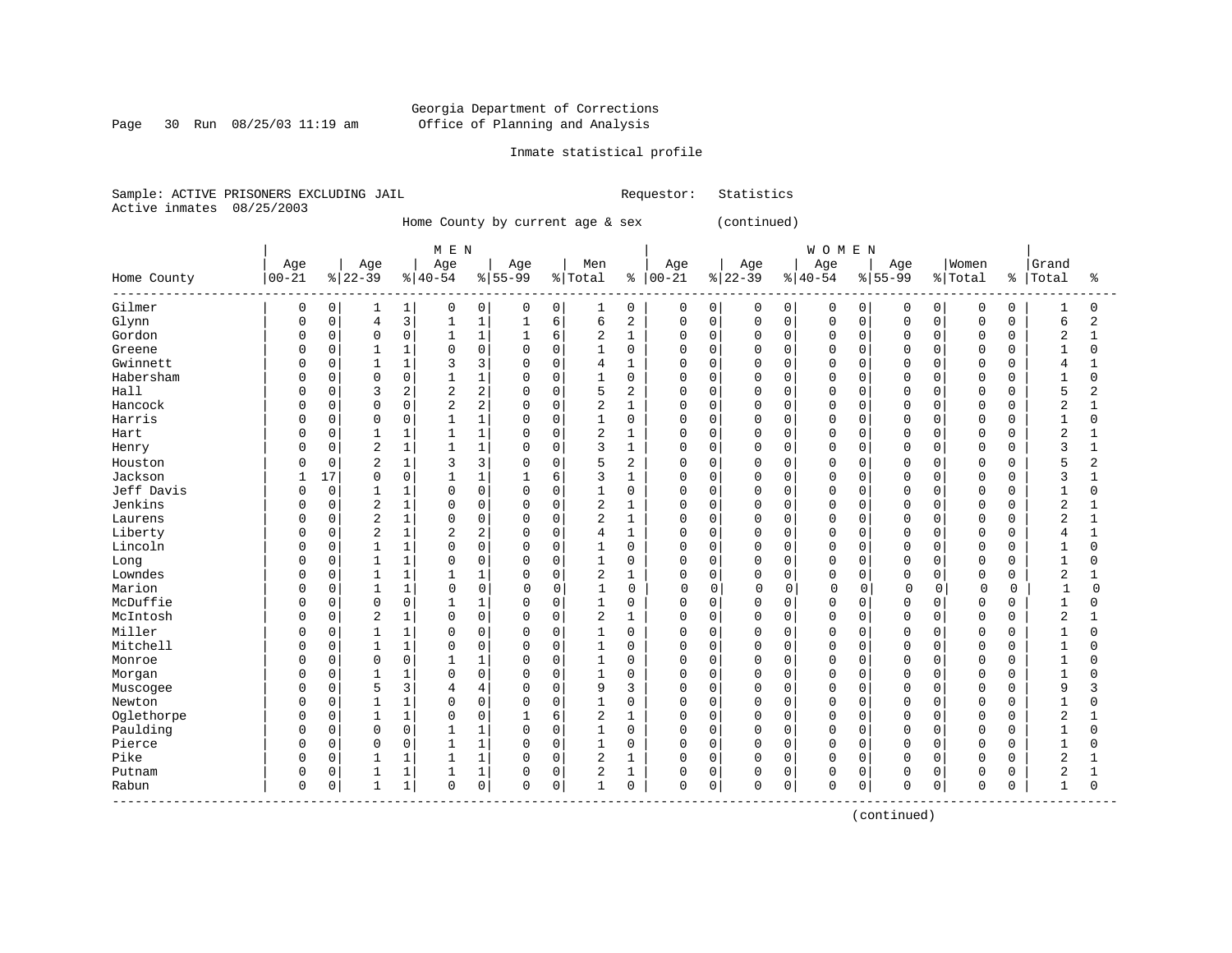Page 31 Run 08/25/03 11:19 am

# Inmate statistical profile

Sample: ACTIVE PRISONERS EXCLUDING JAIL Requestor: Statistics Active inmates 08/25/2003

Home County by current age & sex (continued)

|                  |             |             |                |                | M E N    |                |          |             |                |              |             |           |                |          | WOMEN       |           |             |             |             |               |                |          |
|------------------|-------------|-------------|----------------|----------------|----------|----------------|----------|-------------|----------------|--------------|-------------|-----------|----------------|----------|-------------|-----------|-------------|-------------|-------------|---------------|----------------|----------|
|                  | Age         |             | Age            |                | Age      |                | Age      |             | Men            |              | Age         |           | Age            |          | Age         |           | Age         |             | Women       |               | Grand          |          |
| Home County      | $ 00 - 21 $ |             | $ 22-39$       |                | $ 40-54$ |                | $ 55-99$ |             | % Total        | ి            | $ 00-21 $   |           | $ 22-39$       |          | $8 40-54$   |           | $8 55-99$   |             | % Total     | $\frac{8}{6}$ | Total          | ిక       |
| Randolph         | 0           | 0           |                | 1              |          | 1              | 0        | 0           | 2              |              | 0           | 0         | 0              | 0        | $\Omega$    | 0         | 0           | 0           | $\mathbf 0$ | $\Omega$      | 2              |          |
| Richmond         |             | 17          | 5              | 3              | 5        | 5              | $\Omega$ | 0           | 11             | 4            | $\mathbf 0$ | 0         |                | 50       | 0           | 0         | O           | 0           | 1           | 50            | 12             |          |
| Rockdale         |             | $\Omega$    | <sup>0</sup>   | $\mathbf 0$    |          | $\mathbf{1}$   | $\Omega$ | $\Omega$    | $\mathbf{1}$   | $\Omega$     | U           | $\Omega$  | $\Omega$       | $\Omega$ | $\Omega$    | $\Omega$  | $\cap$      | $\Omega$    | $\Omega$    | $\Omega$      | -1             | $\Omega$ |
| Seminole         |             | $\Omega$    |                | $1\,$          |          | $\Omega$       | $\Omega$ | $\Omega$    | $\mathbf{1}$   | $\Omega$     | U           | $\Omega$  | <sup>0</sup>   | $\Omega$ | $\Omega$    | $\cap$    |             | $\Omega$    | $\Omega$    |               |                | U        |
| Spalding         | U           | $\Omega$    | $\overline{2}$ | $\mathbf 1$    |          |                |          | $\Omega$    | 4              |              | O           | 0         | 0              | $\Omega$ | $\Omega$    | O         |             |             | $\Omega$    |               |                |          |
| Stephens         | U           | 0           | <sup>0</sup>   | 0              |          |                |          | $\Omega$    |                | $\Omega$     | U           | $\Omega$  | 0              | $\Omega$ | $\Omega$    | O         |             | 0           | $\Omega$    | U             |                | O        |
| Sumter           |             | U           | O              | $\mathbf 0$    |          |                | O        | $\mathbf 0$ |                | $\Omega$     | U           | O         | 0              | 0        | $\Omega$    | O         |             | $\Omega$    | $\Omega$    |               |                |          |
| Tattnall         |             | U           |                | $\mathbf{1}$   |          | $\Omega$       | 0        | $\Omega$    |                | $\Omega$     | U           | $\Omega$  | 0              | 0        | $\Omega$    | U         |             | $\Omega$    | $\Omega$    |               |                | N        |
| Thomas           | U           | U           |                | $\mathbf{1}$   |          |                | $\Omega$ | $\Omega$    | 2              |              | U           | O         | 0              | $\Omega$ | $\Omega$    | U         |             | $\Omega$    | $\Omega$    |               | 2              |          |
| Tift             | O           | 0           | $\Omega$       | $\mathsf 0$    |          |                |          | 6           | 2              |              | U           | O         | 0              | $\Omega$ | $\Omega$    | O         |             | $\Omega$    | 0           |               | ◠              |          |
| Toombs           | U           | 0           | 2              | $\mathbf 1$    |          | 1              | $\Omega$ | $\Omega$    | 3              |              | U           | $\Omega$  | 0              | $\Omega$ | $\Omega$    | $\Omega$  | $\cap$      | $\Omega$    | $\Omega$    | O             | 3              |          |
| Troup            |             | 0           |                | $1\,$          |          | $\Omega$       |          | $\Omega$    |                | $\Omega$     | 0           | $\Omega$  | 0              | 0        | $\Omega$    | $\Omega$  |             | $\Omega$    | 0           |               |                | O        |
| Union            |             | $\Omega$    | U              | $\mathbf 0$    |          |                | $\Omega$ | $\Omega$    |                | $\Omega$     | U           | $\Omega$  | 0              | $\Omega$ | $\cap$      | $\cap$    |             | $\Omega$    | $\Omega$    | ∩             |                | U        |
| Upson            | O           | 0           | $\Omega$       | 0              |          |                |          | $\Omega$    |                | $\Omega$     | U           | $\Omega$  | 0              | 0        | $\Omega$    | $\Omega$  |             | $\Omega$    | $\Omega$    |               |                | O        |
| Walker           |             | 0           | 2              | $\mathbf{1}$   |          | $\Omega$       |          | $\Omega$    | $\overline{2}$ |              | 0           | $\Omega$  |                | 50       | $\Omega$    | O         |             |             |             | 50            |                |          |
| Walton           |             | $\Omega$    | <sup>0</sup>   | 0              |          | $\overline{2}$ | O        | $\Omega$    | 2              | 1            | U           | O         | 0              | 0        | $\Omega$    | O         |             | $\Omega$    | $\mathbf 0$ | O             | 2              |          |
| Ware             |             | $\Omega$    | 3              | $\overline{2}$ |          | $\mathbf{1}$   |          | $\mathbf 0$ | 4              |              | U           | $\Omega$  | 0              | $\Omega$ | $\Omega$    | O         |             | $\Omega$    | $\Omega$    |               |                |          |
| Washington       | 1           | 17          |                | $\mathbf{1}$   |          | $\Omega$       | $\Omega$ | $\Omega$    | 2              | $\mathbf{1}$ | O           | O         | $\Omega$       | $\Omega$ | $\Omega$    | $\Omega$  |             | $\Omega$    | $\Omega$    | ∩             | 2              |          |
| Wayne            | U           | $\mathbf 0$ | $\overline{2}$ | $\mathbf 1$    |          | $\Omega$       | $\Omega$ | $\mathbf 0$ | $\overline{2}$ |              | $\mathbf 0$ | 0         | $\mathbf 0$    | 0        | $\Omega$    | 0         | n           | $\mathbf 0$ | $\mathbf 0$ |               | $\overline{2}$ |          |
| Whitfield        | 0           | 0           | 0              | $\mathsf 0$    |          | 1              | 0        | $\Omega$    |                | $\Omega$     | 0           | $\Omega$  | 0              | 0        | $\Omega$    | 0         | 0           | $\mathbf 0$ | 0           |               |                | O        |
| Wilkinson        | 0           | 0           | 1              | $1\,$          | $\Omega$ | $\mathsf 0$    | $\Omega$ | $\mathbf 0$ | $\mathbf{1}$   | $\Omega$     | $\mathbf 0$ | 0         | $\Omega$       | 0        | $\Omega$    | 0         | $\mathbf 0$ | 0           | $\mathbf 0$ | O             | $\mathbf{1}$   | O        |
| Total reported   |             | 6 100       | 160 100        |                | 106 100  |                | 18 100   |             | 290 100        |              | $\mathbf 0$ | 0         |                | 2 100    | 0           | 0         | 0           | 0           |             | 2 100         | 292 100        |          |
| Percent reported |             | 100.0       |                | 87.0           |          | 89.1           |          | 75.0        |                | 87.1         |             | $\cdot$ 0 |                | 100.0    |             | $\cdot$ 0 |             | $\cdot$ 0   |             | 100.0         |                | 87.2     |
| Not reported     | 0           |             | 24             |                | 13       |                | 6        |             | 43             |              | $\mathbf 0$ |           | 0              |          | $\mathbf 0$ |           | $\mathbf 0$ |             | 0           |               | 43             |          |
| Total            | 6           |             | 184            |                | 119      |                | 24       |             | 333            |              | 0           |           | $\overline{c}$ |          | 0           |           | 0           |             | 2           |               | 335            |          |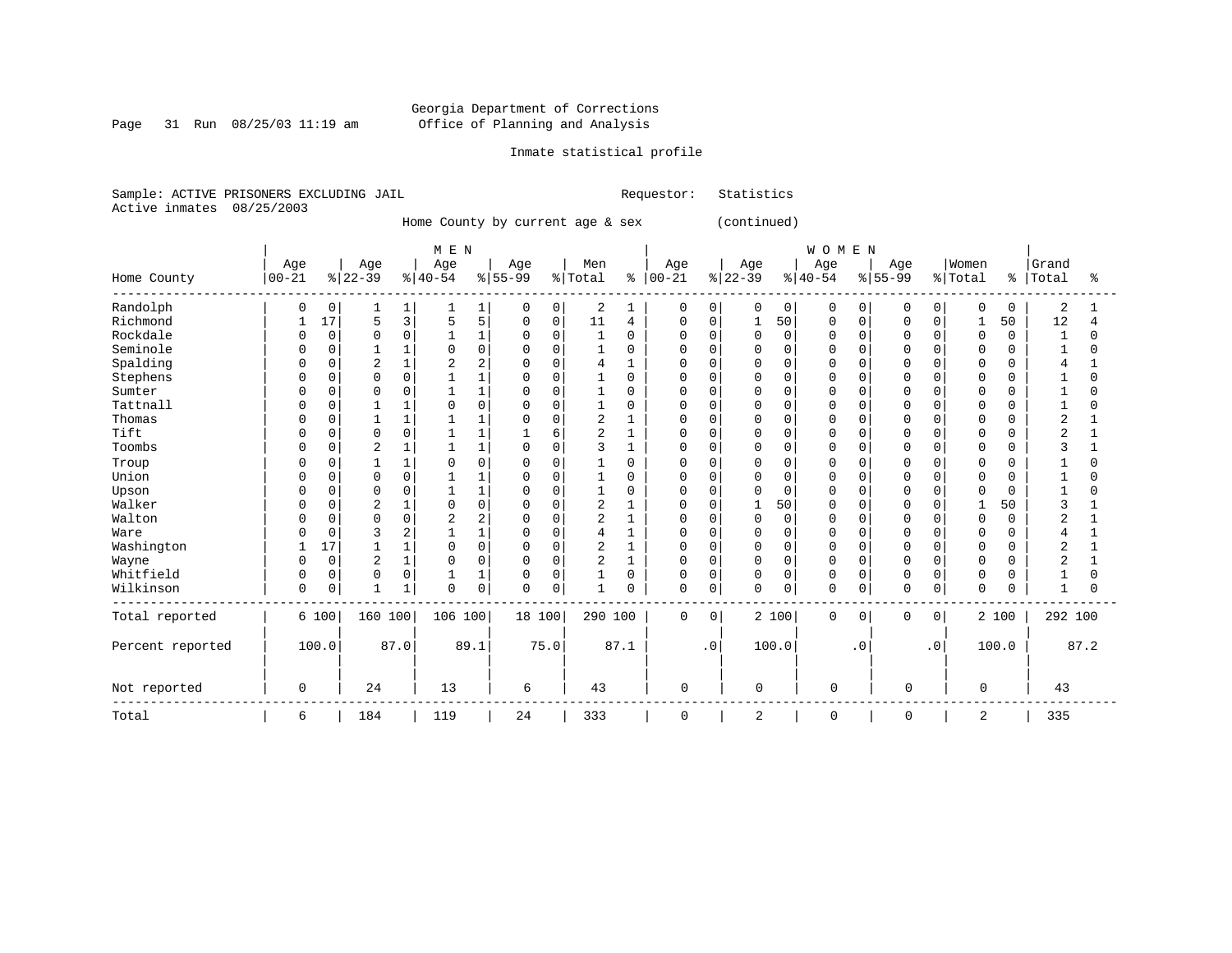# Georgia Department of Corrections<br>Office of Planning and Analysis Inmate statistical profile<br>Requestor: Statistics

Sample: ACTIVE PRISONERS EXCLUDING JAIL

Active inmates 08/25/2003

Page 32 Run 08/25/03 11:19 am

# Prison Sentence In Years by current age & sex

|                                    |                  |                            | M E N                    |                         |                            |                 |                                     | WOMEN                         |                          |                                   |                         |
|------------------------------------|------------------|----------------------------|--------------------------|-------------------------|----------------------------|-----------------|-------------------------------------|-------------------------------|--------------------------|-----------------------------------|-------------------------|
| Sentence In Years<br>- - - - - - - | Age<br>$00 - 21$ | Age<br>$ 22-39$            | Age<br>$8 40-54$         | Age<br>$8155 - 99$      | Men<br>% Total<br>ి        | Age<br>$ 00-21$ | Age<br>$ 22-39 $                    | Age<br>$ 40-54$               | Age<br>$\frac{8}{55-99}$ | Women<br>% Total<br>$\frac{8}{6}$ | Grand<br>Total<br>ႜ     |
| $0 - 1$                            | 0<br>0           | 0<br>0                     | 0<br>0                   | 0<br>0                  | 0<br>0                     | 0               | 0<br>0<br>0                         | 0<br>0                        | 0<br>0                   | 0<br>0                            | 0<br>0                  |
| $1.1 - 2$                          | $\mathsf 0$<br>0 | $\mathbf 0$<br>0           | 0<br>0                   | 0<br>$\mathbf 0$        | 0<br>0                     | 0               | $\Omega$<br>0<br>$\mathbf 0$        | $\mathbf 0$<br>$\mathbf 0$    | 0<br>0                   | 0<br>0                            | $\mathbf 0$<br>$\Omega$ |
| $2.1 - 3$                          | $\mathsf 0$<br>0 | $\mathbf 0$<br>0           | $\mathsf{O}\xspace$<br>0 | 0<br>$\mathbf 0$        | 0<br>0                     | 0               | $\mathbf 0$<br>0<br>$\Omega$        | $\mathbf 0$<br>0              | 0<br>0                   | 0<br>0                            | $\Omega$<br>$\Omega$    |
| $3.1 - 4$                          | $\mathbf 0$<br>0 | $\mathbf 0$<br>$\Omega$    | $\mathbf 0$<br>0         | $\Omega$<br>$\Omega$    | $\mathbf 0$<br>0           | 0               | $\Omega$<br>0<br>$\Omega$           | $\mathbf 0$<br>$\mathbf 0$    | 0<br>$\Omega$            | 0<br>0                            | $\Omega$<br>$\Omega$    |
| $4.1 - 5$                          | $\mathbf 0$<br>U | $\Omega$<br>$\Omega$       | $\mathbf 0$<br>$\Omega$  | $\Omega$<br>$\mathbf 0$ | $\mathbf 0$<br>0           | $\mathbf 0$     | $\mathbf 0$<br>$\Omega$<br>$\Omega$ | $\mathbf 0$<br>$\mathbf 0$    | 0<br>$\Omega$            | 0<br>0                            | $\Omega$<br>$\Omega$    |
| $5.1 - 6$                          | $\mathbf 0$      | $\mathbf 0$<br>$\mathbf 0$ | $\Omega$<br>$\mathbf 0$  | $\Omega$<br>0           | 0<br>0                     | 0               | 0<br>$\mathbf 0$<br>$\Omega$        | $\mathbf 0$<br>0              | 0<br>0                   | 0<br>0                            | $\Omega$<br>$\cap$      |
| $6.1 - 7$                          | 0<br>U           | $\Omega$<br>0              | 0<br>0                   | $\Omega$<br>$\Omega$    | 0<br>0                     | 0               | 0<br>$\Omega$<br>O                  | $\Omega$<br>0                 | 0<br>O                   | 0<br>0                            | $\cap$<br>0             |
| $7.1 - 8$                          | $\mathbf 0$<br>O | $\mathbf 0$<br>$\mathbf 0$ | 0<br>$\mathbf 0$         | 0<br>$\mathbf 0$        | 0<br>0                     | 0               | 0<br>$\Omega$<br>$\Omega$           | $\mathbf 0$<br>0              | 0<br>0                   | 0<br>0                            | $\mathbf 0$<br>$\Omega$ |
| $8.1 - 9$                          | $\mathbf 0$      | $\Omega$<br>$\Omega$       | $\Omega$<br>$\mathbf 0$  | $\Omega$<br>$\Omega$    | $\mathbf 0$<br>$\Omega$    | $\mathbf 0$     | $\mathbf 0$<br>$\Omega$<br>$\Omega$ | $\Omega$<br>0                 | 0<br>$\Omega$            | 0<br>0                            | $\Omega$<br>$\cap$      |
| $9.1 - 10$                         | $\mathbf 0$<br>O | $\mathbf 0$<br>$\Omega$    | $\mathbf 0$<br>$\Omega$  | $\Omega$<br>$\Omega$    | 0<br>0                     | $\mathbf 0$     | 0<br>$\Omega$<br>$\Omega$           | $\mathbf 0$<br>0              | $\Omega$<br>$\Omega$     | 0<br>0                            | $\Omega$<br>$\Omega$    |
| $10.1 - 12$                        | $\mathbf 0$<br>U | 0<br>$\mathbf 0$           | $\mathbf 0$<br>0         | 0<br>$\mathbf 0$        | 0<br>0                     | 0               | 0<br>$\mathbf 0$<br>0               | $\mathbf 0$<br>0              | 0<br>0                   | 0<br>0                            | 0<br>$\Omega$           |
| $12.1 - 15$                        | $\mathbf 0$      | $\mathbf 0$<br>$\Omega$    | $\mathbf 0$<br>0         | 0<br>0                  | $\mathbf 0$<br>0           | 0               | $\mathbf 0$<br>$\Omega$<br>0        | $\Omega$<br>0                 | 0<br>O                   | 0<br>0                            | $\Omega$<br>$\cap$      |
| $15.1 - 20$                        | $\mathbf 0$<br>O | $\mathbf 0$<br>$\Omega$    | $\Omega$<br>$\mathbf 0$  | 0<br>$\mathbf 0$        | 0<br>0                     | $\Omega$        | 0<br>$\Omega$<br>$\Omega$           | $\mathbf 0$<br>0              | 0<br>0                   | 0<br>0                            | $\Omega$<br>$\cap$      |
| 20.1-OVER                          | $\mathbf 0$<br>0 | $\Omega$<br>$\Omega$       | $\mathbf 0$<br>$\Omega$  | 0<br>$\Omega$           | 0<br>0                     | 0               | $\mathbf 0$<br>$\Omega$<br>$\Omega$ | $\mathbf 0$<br>$\mathbf 0$    | $\Omega$<br>$\Omega$     | 0<br>0                            | $\Omega$<br>$\Omega$    |
| LIFE                               | $\mathbf 0$      | $\Omega$<br>$\Omega$       | $\mathbf 0$<br>$\Omega$  | 0<br>$\Omega$           | $\mathsf 0$<br>$\mathbf 0$ | 0               | $\mathbf 0$<br>$\Omega$<br>$\Omega$ | $\circ$<br>0                  | 0<br>$\Omega$            | 0<br>0                            | $\Omega$<br>$\cap$      |
| <b>DEATH</b>                       | $\mathbf 0$      | $\Omega$<br>$\Omega$       | $\Omega$<br>0            | $\Omega$<br>$\Omega$    | $\mathbf 0$<br>$\Omega$    | 0               | $\mathbf 0$<br>$\Omega$<br>$\Omega$ | $\Omega$<br>0                 | $\mathbf 0$<br>$\Omega$  | 0<br>$\Omega$                     | $\Omega$<br>$\Omega$    |
| LIFE W/O PAROLE                    | 100<br>6         | 184<br>100                 | 119<br>100               | 24 100                  | 100<br>333                 | $\mathbf 0$     | 2<br>$\mathbf 0$<br>100             | $\mathbf 0$<br>0              | $\mathbf 0$<br>0         | 2<br>100                          | 335 100                 |
| YOUTHFUL OFFENDERS                 | $\mathbf 0$<br>0 | 0<br>0                     | 0<br>$\overline{0}$      | 0<br>0                  | 0<br>0                     | 0               | 0<br>0<br>0                         | $\mathbf 0$<br>$\overline{0}$ | 0<br>0                   | 0<br>0                            | 0<br>0                  |
| Total reported                     | 6 100            | 184 100                    | 119 100                  | 24 100                  | 333 100                    | $\mathbf 0$     | 2 100<br>0                          | $\mathbf 0$<br>0              | 0<br>0                   | 2 100                             | 335 100                 |
|                                    |                  |                            |                          |                         |                            |                 |                                     |                               |                          |                                   |                         |
| Percent reported                   | 100.0            | 100.0                      | 100.0                    | 100.0                   | 100.0                      |                 | 100.0<br>$\cdot$ 0                  | $\cdot$ 0                     | $\cdot$ 0                | 100.0                             | 100.0                   |
| NOT REPORTED                       | 0                | 0                          | 0                        | 0                       | 0                          | 0               | 0                                   | 0                             | $\mathbf 0$              | 0                                 | 0                       |
| Total                              | 6                | 184                        | 119                      | 24                      | 333                        | $\mathbf 0$     | $\overline{2}$                      | $\mathbf 0$                   | $\mathbf 0$              | 2                                 | 335                     |
| AVG EXCLUDING<br>LIFE, DEATH, YO   | .00              | .00                        | .00                      | .00                     | .00                        | .00             | .00                                 | .00                           | .00                      | .00                               | .00                     |
| AVG INCLUDING<br>LIFE=21, YO=3 YRS | 3.00             | 3.00                       | 3.00                     | 3.00                    | 3.00                       | .00             | 3.00                                | .00                           | .00                      | 3.00                              | 3.00                    |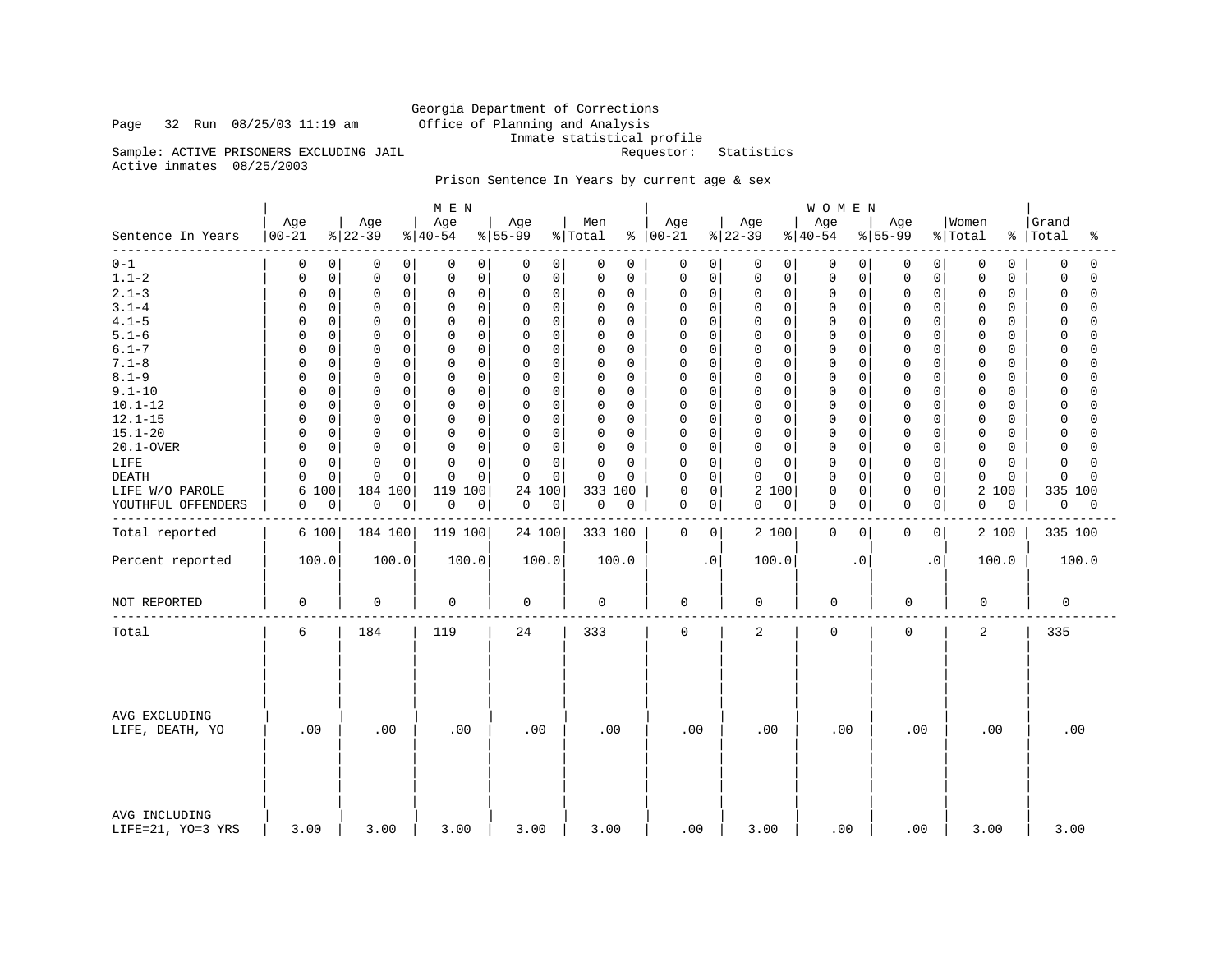Page 33 Run 08/25/03 11:19 am

# Inmate statistical profile

Sample: ACTIVE PRISONERS EXCLUDING JAIL Requestor: Statistics Active inmates 08/25/2003

Probation To Follow Prison by current age & sex

| Prob After Prison                   | Age<br>$00 - 21$                    | Age<br>$ 22-39 $ | M E N<br>Age<br>$ 40-54 $ | Aqe<br>$8155 - 99$<br>% Total            | Men<br>៖       | Aqe<br>$ 00-21 $               | <b>WOMEN</b><br>Age<br>Age<br>$ 22-39 $<br>$8 40-54$ | Aqe<br>$8155 - 99$                                                               | Women<br>  Grand<br>% Total<br>ႜႜႜ<br>Total<br>ႜ |
|-------------------------------------|-------------------------------------|------------------|---------------------------|------------------------------------------|----------------|--------------------------------|------------------------------------------------------|----------------------------------------------------------------------------------|--------------------------------------------------|
| PROBATION TO FOLLOW<br>NO PROBATION | $\Omega$<br>$\overline{0}$<br>6 100 | 8<br>176<br>96   | 9<br>8<br>110<br>92       | $\overline{0}$<br>$\mathbf{0}$<br>24 100 | 5<br>95<br>316 | 0<br> 0 <br> 0 <br>$\mathbf 0$ | 0<br>$\overline{0}$<br>0<br>$\mathbf 0$<br>2 100     | 0 <sup>1</sup><br>0 <sup>1</sup><br>0 <sup>1</sup><br>$\overline{0}$<br>$\Omega$ | 17<br>$\Omega$<br>2 100<br>318<br>95             |
| Total reported                      | 6 100                               | 184 100          | 100<br>119                | 24 100                                   | 333 100        | $\mathbf 0$<br>$\mathsf{O}$    | 2 100<br>0                                           | 0<br>$\overline{0}$<br>$\circ$                                                   | 335 100<br>2 100                                 |
| Percent reported                    | 100.0                               | 100.0            | 100.0                     | 100.0                                    | 100.0          | $\cdot$ 0                      | 100.0                                                | .0 <sup>1</sup><br>$\cdot$ 0                                                     | 100.0<br>100.0                                   |
| NOT REPORTED                        | $\mathbf 0$                         | $\mathbf 0$      | 0                         | $\mathbf 0$                              | $\mathbf 0$    | $\mathbf 0$                    | $\mathbf 0$<br>$\mathbf 0$                           | $\mathbf 0$                                                                      | $\mathbf 0$                                      |
| Total                               | 6                                   | 184              | 119                       | 24                                       | 333            | 0                              | $\mathbf 0$                                          | $\mathbf 0$                                                                      | 335                                              |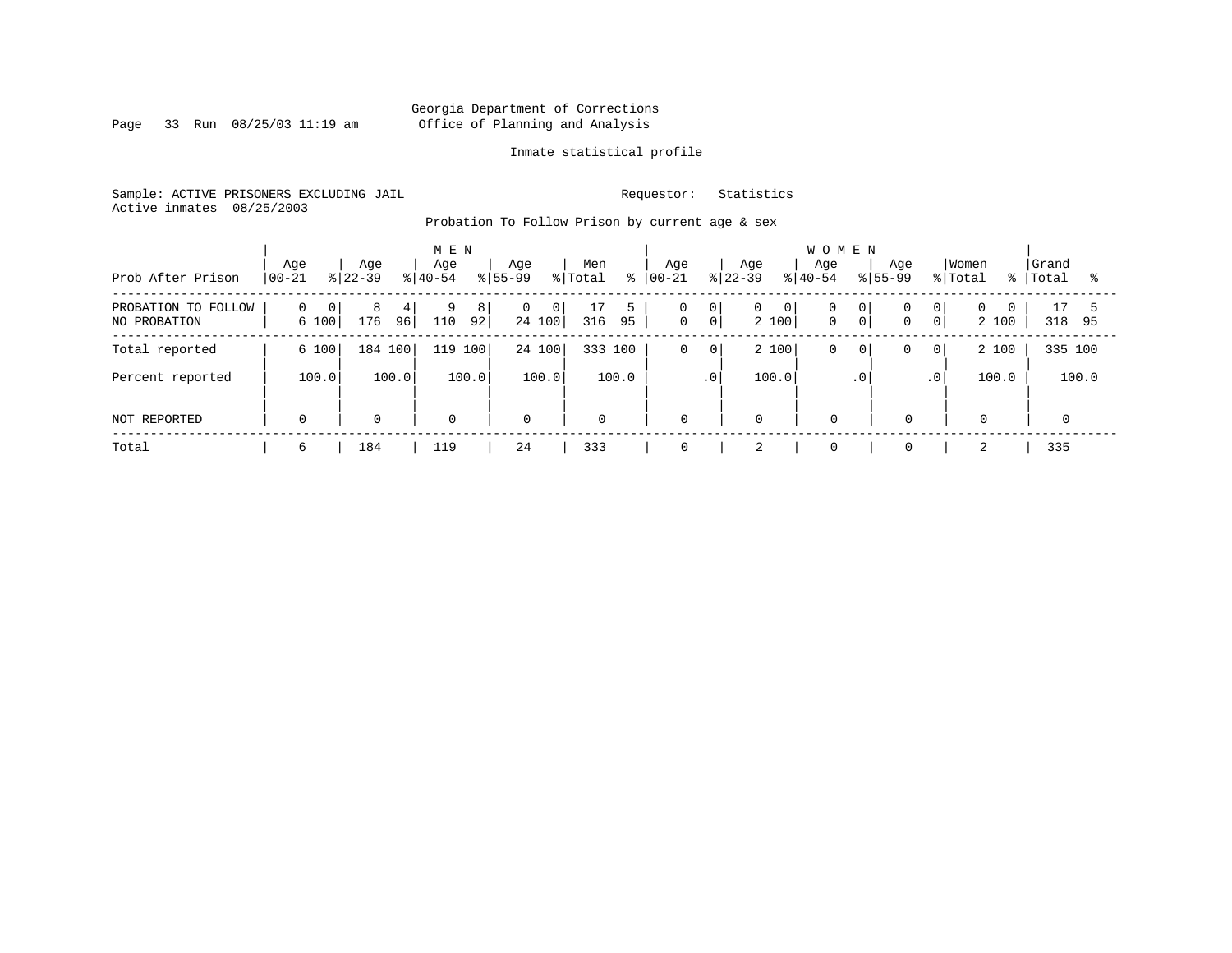Page 34 Run 08/25/03 11:19 am

# Inmate statistical profile

Sample: ACTIVE PRISONERS EXCLUDING JAIL Requestor: Statistics Active inmates 08/25/2003

Admission Type by current age & sex

|                      |              |             |                |          | M E N    |              |           |          |          |                |              |          |              |          | <b>WOMEN</b> |          |           |          |          |              |          |        |
|----------------------|--------------|-------------|----------------|----------|----------|--------------|-----------|----------|----------|----------------|--------------|----------|--------------|----------|--------------|----------|-----------|----------|----------|--------------|----------|--------|
|                      | Age          |             | Age            |          | Age      |              | Age       |          | Men      |                | Age          |          | Age          |          | Age          |          | Age       |          | Women    |              | Grand    |        |
| Admission Type       | $00 - 21$    |             | $ 22-39 $      |          | $ 40-54$ |              | $8 55-99$ |          | % Total  | ⊱              | $ 00 - 21$   |          | $ 22-39 $    |          | $ 40-54$     |          | $8 55-99$ |          | % Total  | ៖            | Total    | °      |
| COMMITTED FROM COURT |              | 17          | 50             | 27       | 34       | 29           | 6         | 25       | 91       | 27             | 0            | 0        |              | 2 100    | O            | 0        | O         | 0        | 2        | 100          | 93       | 28     |
| RETURN APPEAL/BOND   |              | $\mathbf 0$ | $\mathbf 0$    | 0        | $\Omega$ | $\Omega$     | $\Omega$  | $\Omega$ | $\Omega$ | $\Omega$       | <sup>0</sup> | 0        | <sup>0</sup> | 0        | O            | $\Omega$ | $\Omega$  | O        | $\Omega$ | $\Omega$     | $\Omega$ | $\cap$ |
| PAROLE REV/NEW SENT  |              | $\Omega$    | 12             | 7        | 15       | 13           |           | 13       | 30       | 9              | O            | 0        | N            | $\Omega$ | O            | $\Omega$ | $\Omega$  | O        | $\Omega$ | 0            | 30       | 9      |
| PAR REV/NO NEW SENT  |              |             | $\overline{4}$ | 2        |          |              |           | $\Omega$ |          |                |              | $\Omega$ |              | $\Omega$ | $\Omega$     | O        | U         | U        |          |              | 5        |        |
| PROB VIOL/TOTAL REV  |              | $\Omega$    | $\Omega$       | 0        |          | $\Omega$     | $\Omega$  | U        | O        | 0              |              | $\Omega$ | ი            | $\Omega$ | $\Omega$     | O        |           | U        |          | O            |          |        |
| PROB VIOL/PARTIAL    |              | 17          | $\Omega$       | O        |          |              | O         | U        |          |                | N            | $\Omega$ | Ω            | $\Omega$ | O            | O        | U         | U        | ∩        | 0            |          |        |
| ADMIT FM OTHER CUST  |              | $\Omega$    | <sup>0</sup>   | O        |          | $\Omega$     | $\Omega$  | $\Omega$ | O        | $\Omega$       | በ            | $\Omega$ | O            | $\Omega$ | O            | O        | ∩         | U        | ∩        | 0            | Ω        |        |
| SHOCK INCARCERATION  |              | $\Omega$    | $\Omega$       | $\Omega$ |          | O            | O         | $\Omega$ | O        | $\Omega$       | በ            | $\Omega$ | U            | $\Omega$ | O            | O        | ∩         | O        | ∩        | 0            |          |        |
| PROB REV/REMAINDER   |              | $\Omega$    | 5              | 3        |          | 3            | O         | $\Omega$ |          | $\overline{2}$ |              | $\Omega$ | Ω            | $\Omega$ | O            | O        | ∩         | 0        | ∩        | 0            |          |        |
| NEW SENT/PAR REV PND |              | $\Omega$    | $\sqrt{ }$     | $\Omega$ |          | $\mathbf{1}$ | $\Omega$  | $\Omega$ |          | $\Omega$       |              | $\Omega$ | 0            | $\Omega$ | O            | O        | $\cap$    | 0        | $\Omega$ | $\Omega$     |          | ∩      |
| LIFE W/O PAROLE      |              | 67          | 113            | 61       | 64       | 54           | 15        | 63       | 196      | 59             |              | $\Omega$ | 0            | $\Omega$ | 0            | $\Omega$ | $\Omega$  | 0        | $\Omega$ | $\Omega$     | 196      | 59     |
| PAROLE REV BOOT CAMP |              | $\Omega$    | $\Omega$       | $\Omega$ | O        | $\Omega$     | $\Omega$  | $\Omega$ | O        | $\Omega$       | Ω            | $\Omega$ | U            | $\cap$   | O            | $\cap$   | U         | U        | ∩        | 0            | n        | U      |
| PAR REV/RSN UNKNOWN  |              | $\Omega$    | $\Omega$       | $\Omega$ |          | $\Omega$     | $\Omega$  | $\Omega$ | U        | U              | በ            | $\Omega$ | O            | $\cap$   | U            | $\cap$   | U         | U        | $\cap$   | 0            | n        |        |
| PROBATION/PAROLE REV |              | $\cap$      | $\Omega$       | $\Omega$ | O        | $\cap$       | U         | U        | U        | U              | ∩            | $\Omega$ | O            | $\cap$   | U            | $\cap$   | U         | U        | $\cap$   | <sup>n</sup> | n        |        |
| PB PAROLE RESCINDED  |              | U           | $\cap$         | 0        | U        | $\Omega$     | $\cap$    | U        | $\Omega$ | $\cap$         | U            | $\cap$   | $\cap$       |          | $\cap$       |          |           | $\Omega$ | $\Omega$ | U            | ∩        |        |
| PROB REVOC/SPEC COND |              | $\cap$      | $\Omega$       | 0        |          | U            | O         | U        | O        | O              | በ            | $\Omega$ | በ            | $\Omega$ | U            | $\cap$   | $\cap$    | U        | ∩        |              |          |        |
| PAR REV/REVOC CENTER |              | $\Omega$    | $\Omega$       | 0        |          | O            | O         | U        | O        | O              | በ            | $\Omega$ | ი            | $\Omega$ | U            | $\Omega$ | $\cap$    | U        |          | U            |          |        |
| INFORMATION ONLY     |              |             | $\sqrt{ }$     | O        |          | O            |           | U        | O        | O              |              | $\Omega$ |              | $\Omega$ | O            |          |           | U        |          |              |          |        |
| INCOMPLETE SENT PKG  |              |             | $\Omega$       | 0        |          | O            | 0         | U        | O        | 0              | U            | $\Omega$ | ი            | $\Omega$ | O            | O        | $\cap$    | U        |          | n            |          |        |
| HANCOCK REVOC CENTER | n            | $\Omega$    | $\Omega$       | 0        | O        | O            | $\Omega$  | $\Omega$ | O        | $\Omega$       | O            | $\Omega$ | U            | $\Omega$ | O            | $\Omega$ | $\cap$    | U        | $\Omega$ | 0            |          |        |
| WHITWORTH DETENTION  |              | $\Omega$    | $\Omega$       | 0        |          | 0            | $\Omega$  | $\Omega$ | O        | $\Omega$       | U            | $\Omega$ | U            | $\Omega$ | U            | $\Omega$ | $\cap$    | $\Omega$ | $\Omega$ | 0            |          |        |
| DCYS AT RISK         |              | $\Omega$    | $\Omega$       | 0        |          | 0            | O         | 0        | O        | O              | <sup>0</sup> | 0        | 0            | $\Omega$ | U            | 0        | U         | 0        | ∩        | 0            |          |        |
| <b>OTHER</b>         | <sup>0</sup> | 0           | $\Omega$       | 0        | $\cap$   | 0            | 0         | 0        | $\Omega$ | O              | 0            | 0        | <sup>0</sup> | 0        | O            | 0        | $\cap$    | 0        | $\Omega$ | <sup>n</sup> | Ω        |        |
| Total reported       |              | 6 100       | 184 100        |          | 119 100  |              |           | 24 100   | 333 100  |                | 0            | $\Omega$ |              | 2 100    | 0            | 0        | 0         | 0        |          | 2 100        | 335 100  |        |
| Percent reported     |              | 100.0       |                | 100.0    |          | 100.0        |           | 100.0    |          | 100.0          |              | . 0      |              | 100.0    |              | . 0      |           | . 0      |          | 100.0        |          | 100.0  |
| <b>UNKNOWN</b>       | 0            |             | 0              |          | 0        |              | 0         |          | 0        |                | 0            |          | 0            |          | 0            |          | 0         |          | 0        |              | 0        |        |
| Total                | 6            |             | 184            |          | 119      |              | 24        |          | 333      |                | 0            |          | 2            |          | 0            |          | 0         |          | 2        |              | 335      |        |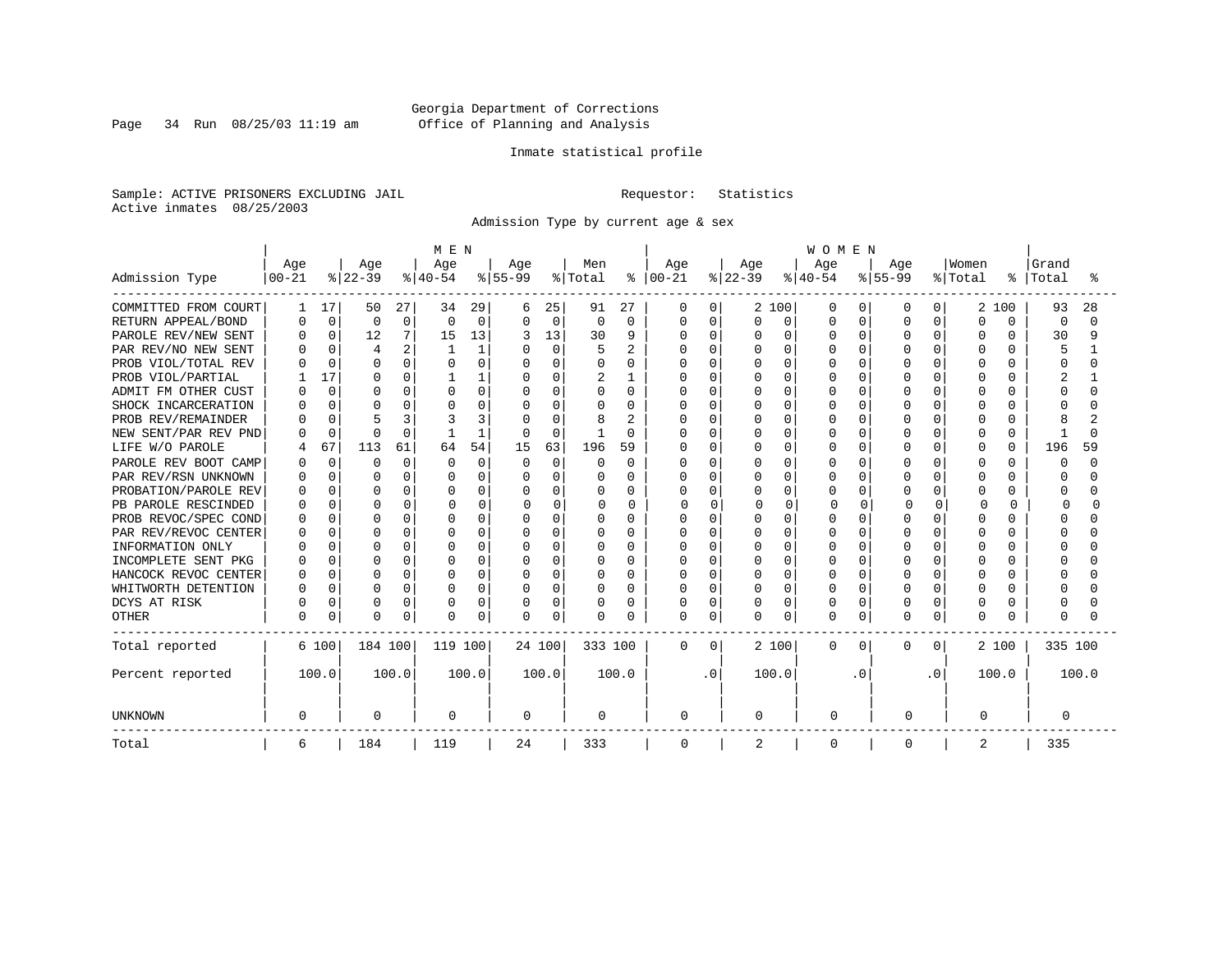Page 35 Run 08/25/03 11:19 am

# Inmate statistical profile

Sample: ACTIVE PRISONERS EXCLUDING JAIL Requestor: Statistics Active inmates 08/25/2003 Release Type by current age & sex

|              |                |  | M E N |                          |  |  |  |  | <b>WOMEN</b> |  |                                                                                          |       |  |
|--------------|----------------|--|-------|--------------------------|--|--|--|--|--------------|--|------------------------------------------------------------------------------------------|-------|--|
| Release Type | Age<br>  00-21 |  |       |                          |  |  |  |  |              |  | Women<br>% Total % Total %                                                               | Grand |  |
| Active       |                |  |       |                          |  |  |  |  |              |  | 6 100   184 100   119 100   24 100   333 100   0 0   2 100   0 0   0 0   2 100   335 100 |       |  |
| Total        |                |  |       | 6   184   119   24   333 |  |  |  |  |              |  | 0   2   0   0   2   335                                                                  |       |  |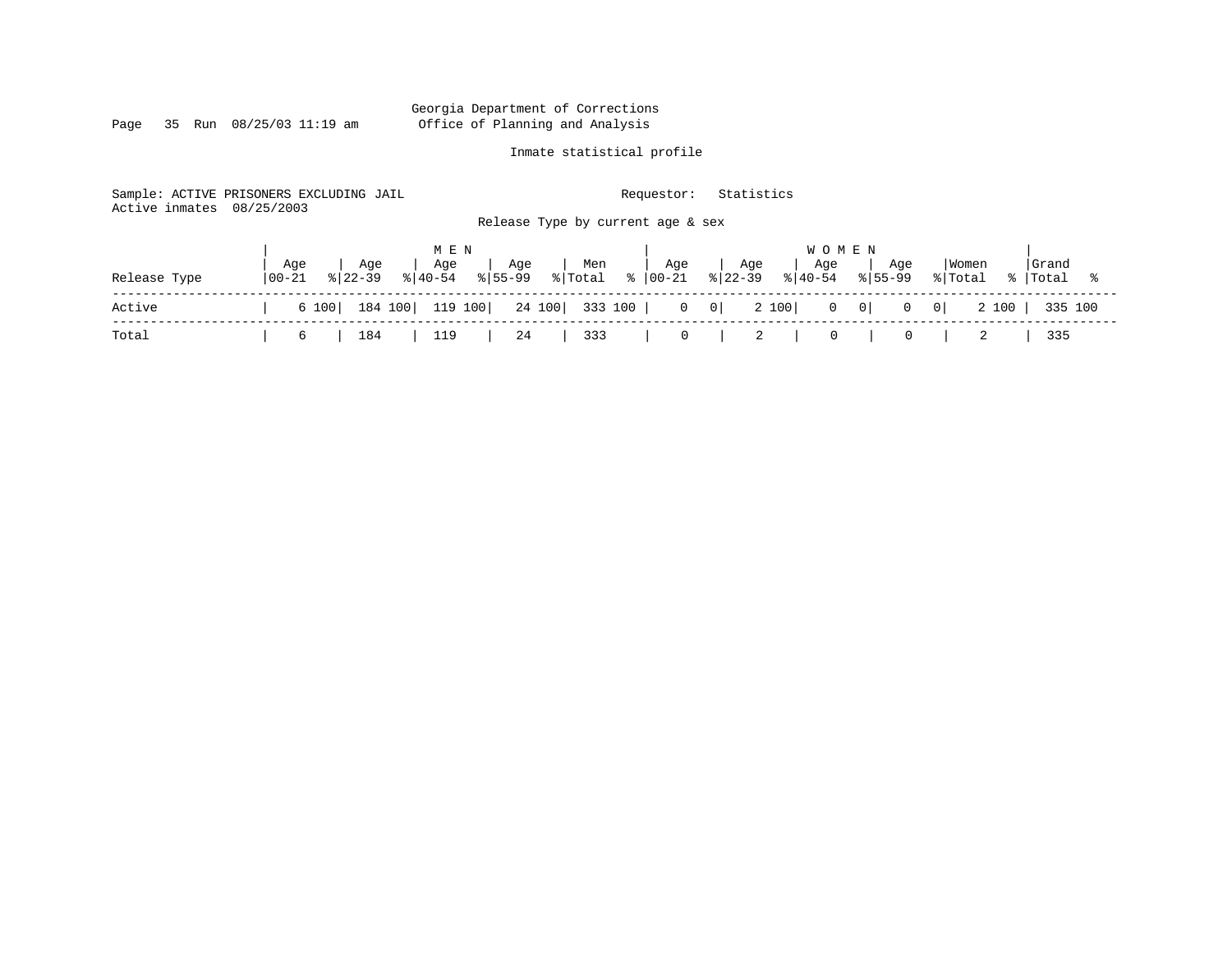Page 36 Run 08/25/03 11:19 am

# Inmate statistical profile

Sample: ACTIVE PRISONERS EXCLUDING JAIL Requestor: Statistics Active inmates 08/25/2003

Inst By Group by current age & sex

|                      |             |             |           |         | M E N    |          |              |          |              |          |             |           |           |             | <b>WOMEN</b> |           |             |                |          |     |           |       |
|----------------------|-------------|-------------|-----------|---------|----------|----------|--------------|----------|--------------|----------|-------------|-----------|-----------|-------------|--------------|-----------|-------------|----------------|----------|-----|-----------|-------|
|                      | Age         |             | Age       |         | Age      |          | Age          |          | Men          |          | Age         |           | Age       |             | Age          |           | Age         |                | Women    |     | Grand     |       |
| Inst By Group        | $ 00 - 21 $ |             | $ 22-39 $ |         | $ 40-54$ |          | $ 55-99 $    |          | % Total      | ွေ       | $ 00 - 21$  |           | $ 22-39 $ |             | $8 40-54$    |           | $ 55-99 $   |                | % Total  |     | %   Total |       |
| County jails         |             | 0           |           |         | $\Omega$ | $\Omega$ | $\mathbf{0}$ | $\Omega$ | $\mathbf 0$  | 0        | 0           |           | O.        | $\Omega$    |              |           |             |                |          |     | $\Omega$  |       |
| Transitional centers | $\Omega$    |             |           |         | $\Omega$ | $\Omega$ | $\mathbf 0$  | $\Omega$ | $\mathbf 0$  | $\Omega$ | 0           |           | 0         | $\Omega$    | 0            |           | $\Omega$    |                |          |     | $\Omega$  |       |
| County camps         |             |             |           |         | $\Omega$ | $\Omega$ | 0            | $\Omega$ | $\mathbf 0$  |          | 0           |           | 0         |             | 0            |           |             |                |          |     | $\Omega$  |       |
| Inmate boot camps    | U           |             |           |         | $\Omega$ | $\Omega$ | $\Omega$     | $\Omega$ | $\mathbf 0$  | O        | 0           |           | 0         |             | 0            |           |             |                |          |     | $\Omega$  |       |
| State prisons        | 6 100       |             | 184       | 100     | 118      | 99       |              | 24 100   | 332 100      |          | 0           |           |           | 2 100       | 0            |           | 0           |                | 2        | 100 | 334 100   |       |
| Private prisons      | 0           | $\Omega$    | 0         | 0       |          |          | $\mathbf{0}$ | 0        |              | $\Omega$ | 0           |           | 0         | $\Omega$    | $\mathbf 0$  |           |             |                |          |     |           |       |
| Other                | $\Omega$    | $\mathbf 0$ | 0         | 0       | $\Omega$ | $\Omega$ | $\mathbf 0$  | 0        | $\mathbf 0$  | $\Omega$ | $\mathbf 0$ | $\Omega$  | 0         | $\mathbf 0$ | 0            |           | $\Omega$    |                | $\Omega$ |     | 0         |       |
| Total reported       | 6 100       |             |           | 184 100 | 119      | 100      |              | 24 100   | 333 100      |          | $\mathbf 0$ | 0         |           | 2 100       | $\mathbf 0$  | $\Omega$  | $\mathbf 0$ | 0 <sup>1</sup> | 2 100    |     | 335 100   |       |
| Percent reported     | 100.0       |             |           | 100.0   |          | 100.0    |              | 100.0    |              | 100.0    |             | $\cdot$ 0 |           | 100.0       |              | $\cdot$ 0 |             | $\cdot$ 0      | 100.0    |     |           | 100.0 |
|                      |             |             |           |         |          |          |              |          |              |          |             |           |           |             |              |           |             |                |          |     |           |       |
| Not reported         | $\Omega$    |             | $\Omega$  |         | 0        |          | $\Omega$     |          | $\mathbf{0}$ |          | $\Omega$    |           | $\Omega$  |             | $\Omega$     |           | $\Omega$    |                | $\Omega$ |     |           |       |
| Total                | 6           |             | 184       |         | 119      |          | 24           |          | 333          |          | 0           |           | 2         |             | $\mathbf{0}$ |           | 0           |                | 2        |     | 335       |       |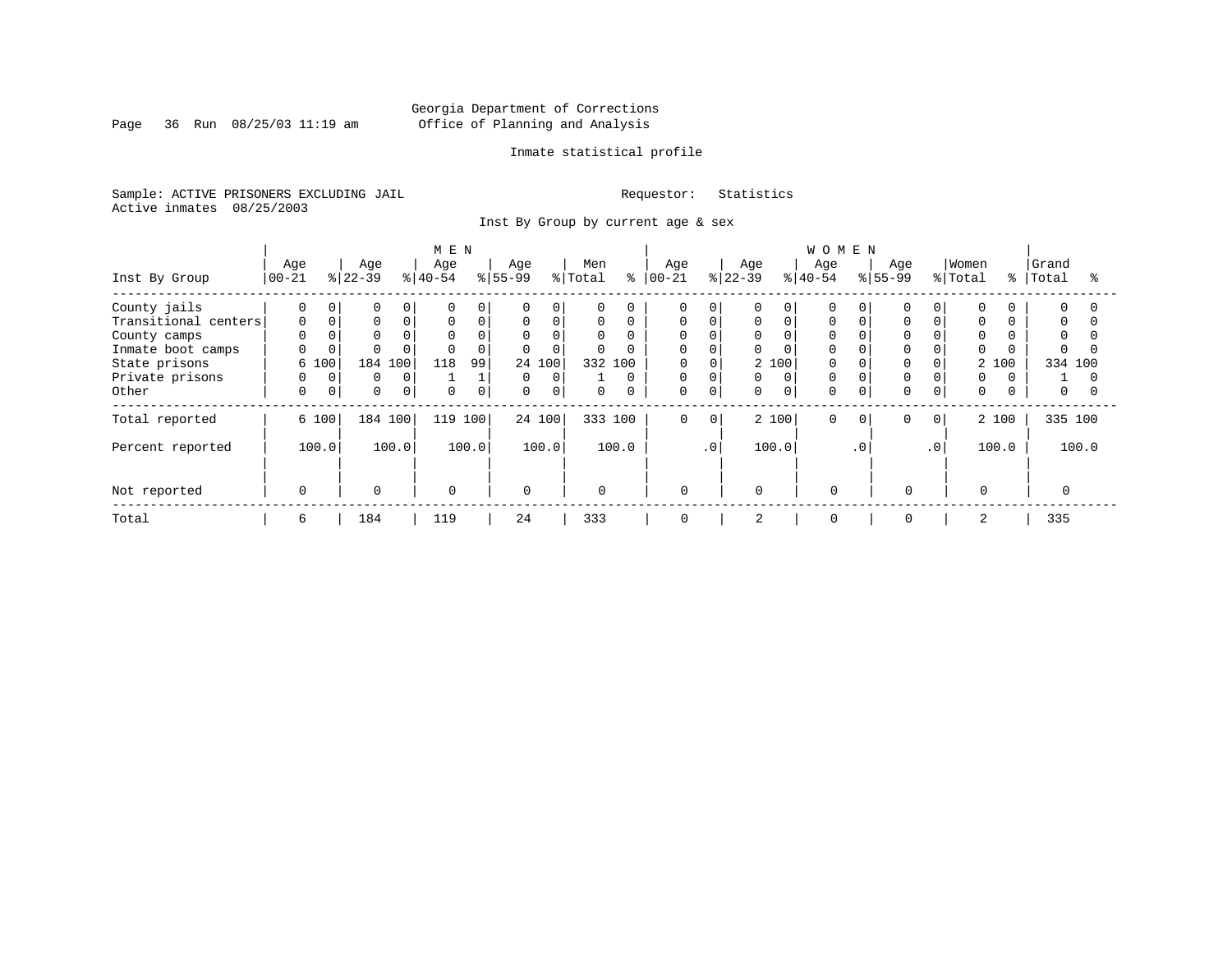Page 37 Run 08/25/03 11:19 am

# Inmate statistical profile

Sample: ACTIVE PRISONERS EXCLUDING JAIL Requestor: Statistics Active inmates 08/25/2003

Institution by current age & sex

|                      | M E N            |             |                  |          |                          |                |                 |          |                |                |                      |              |                  |             | WOMEN            |           |                  |              |                  |              |                |       |
|----------------------|------------------|-------------|------------------|----------|--------------------------|----------------|-----------------|----------|----------------|----------------|----------------------|--------------|------------------|-------------|------------------|-----------|------------------|--------------|------------------|--------------|----------------|-------|
| Institution          | Age<br>$00 - 21$ |             | Age<br>$ 22-39 $ |          | Age<br>$ 40-54 $         |                | Age<br>$ 55-99$ |          | Men<br>% Total |                | Age<br>$8   00 - 21$ |              | Age<br>$ 22-39 $ |             | Age<br>$8 40-54$ |           | Age<br>$ 55-99 $ |              | Women<br>% Total | ႜ            | Grand<br>Total |       |
| Ware Prison          |                  | 17          | 14               | 8        | 13                       | 11             | $\overline{2}$  | 8        | 30             | 9              | $\mathbf 0$          | $\Omega$     | 0                | 0           | $\Omega$         | $\Omega$  | O                | 0            | $\Omega$         | U            | 30             |       |
| Phillips Prison      |                  | $\Omega$    | 6                | ζ        | $\overline{2}$           | 2              | $\Omega$        | 0        | 8              | $\overline{2}$ | 0                    | <sup>n</sup> | U                | $\mathbf 0$ | U                | $\cap$    | U                | <sup>n</sup> | U                |              | 8              |       |
| Arrendale Prison     |                  | 17          | 6                | 3        | $\overline{\mathcal{L}}$ | $\overline{2}$ | $\Omega$        | $\Omega$ | 9              | ζ              | $\cap$               |              |                  | $\Omega$    |                  | $\Omega$  |                  |              | $\cap$           | <sup>n</sup> | 9              |       |
| Georgia State Prison | <sup>0</sup>     | $\Omega$    | 31               | 17       | 16                       | 13             |                 | 21       | 52             | 16             |                      |              |                  | $\Omega$    |                  | $\cap$    |                  |              | $\Omega$         | 0            | 52             | 16    |
| Jackson Prison-Diag  |                  | 17          | 5                | ς        |                          | $\Omega$       | $\Omega$        | $\Omega$ | 6              | $\overline{2}$ |                      |              |                  | $\Omega$    |                  | $\cap$    |                  |              | $\cap$           |              | 6              |       |
| Jackson Prison-Perm  |                  | $\Omega$    | <sup>0</sup>     |          |                          |                | O               | $\Omega$ |                | U              |                      |              |                  | $\Omega$    |                  | n         |                  |              | $\cap$           |              |                |       |
| Coastal Prison       |                  | $\Omega$    |                  |          |                          |                |                 | $\Omega$ |                |                |                      |              |                  | $\Omega$    |                  | ∩         |                  |              | U                |              |                |       |
| Augusta Med Prison   |                  | 17          | 11               | 6        |                          |                | 5               | 21       | 21             | Б              |                      |              |                  | $\Omega$    |                  |           | U                |              | $\cap$           | U            | 21             |       |
| Valdosta Prison      |                  | $\Omega$    | 24               | 13       | 16                       | 13             |                 | 4        | 41             | 12             | 0                    | $\cap$       |                  | $\Omega$    |                  | $\Omega$  | O                | U            | $\Omega$         | $\Omega$     | 41             | 12    |
| Hays Prison          |                  | $\Omega$    | 11               | 6        | 10                       | 8              |                 | 13       | 24             | 7              |                      | $\cap$       | U                | $\Omega$    |                  | ∩         | U                |              | U                | U            | 24             |       |
| Hancock Prison       |                  | $\Omega$    | 10               | 5        | б                        | 5              |                 | $\Omega$ | 16             | 5              |                      |              |                  | $\Omega$    |                  |           |                  |              | U                | 0            | 16             |       |
| Telfair Prison       |                  | 17          | 24               | 13       | 16                       | 13             | <sup>0</sup>    | 0        | 41             | 12             | O                    |              |                  | $\Omega$    |                  | $\cap$    | U                |              | U                | <sup>n</sup> | 41             | 12    |
| Macon Prison         |                  | $\Omega$    | 19               | 10       | 17                       | 14             |                 | 21       | 41             | 12             | O                    |              |                  | $\Omega$    |                  |           | U                |              | U                | 0            | 41             | 12    |
| Smith Prison         |                  | 17          | 20               | 11       | 10                       | 8              |                 | 13       | 34             | 10             | O                    | $\cap$       |                  | $\Omega$    |                  | $\Omega$  | O                | U            | <sup>0</sup>     |              | 34             | 10    |
| Baldwin Prison       |                  | $\Omega$    |                  |          | $\Omega$                 |                | <sup>n</sup>    | $\Omega$ | 1              | $\Omega$       | $\Omega$             | $\cap$       |                  | $\Omega$    |                  | n         | U                |              | ∩                | U            |                |       |
| Metro Womens Prison  |                  |             | $\Omega$         |          | ∩                        |                | U               | 0        | <sup>0</sup>   | U              |                      | $\Omega$     |                  | 50          |                  | $\cap$    |                  |              |                  | 50           |                |       |
| Pulaski Womens Pris  |                  | $\Omega$    | $\Omega$         | $\Omega$ |                          |                | <sup>0</sup>    | 0        | 0              | U              |                      | $\Omega$     |                  | 50          |                  | $\Omega$  |                  |              |                  | 50           |                |       |
| Wheeler Corr Facilty | $\Omega$         | $\mathbf 0$ | $\Omega$         | $\Omega$ |                          |                | $\Omega$        | 0        | $\mathbf{1}$   |                | $\Omega$             | 0            | U                | 0           | U                | 0         | O                |              | $\Omega$         |              |                |       |
| Total reported       |                  | 6 100       | 184 100          |          | 119 100                  |                |                 | 24 100   | 333 100        |                | 0                    | $\Omega$     |                  | 2 100       | O                | $\Omega$  | 0                | $\Omega$     |                  | 2 100        | 335 100        |       |
| Percent reported     |                  | 100.0       |                  | 100.0    |                          | 100.0          |                 | 100.0    |                | 100.0          |                      | $\cdot$ 0    |                  | 100.0       |                  | $\cdot$ 0 |                  | $\cdot$ 0    |                  | 100.0        |                | 100.0 |
| Not Reported         | $\Omega$         |             | $\Omega$         |          | $\Omega$                 |                | $\Omega$        |          | $\Omega$       |                | $\Omega$             |              | U                |             | $\Omega$         |           | $\Omega$         |              | $\Omega$         |              | $\Omega$       |       |
| Total                | 6                |             | 184              |          | 119                      |                | 24              |          | 333            |                | $\Omega$             |              | $\overline{2}$   |             | $\Omega$         |           | $\Omega$         |              | 2                |              | 335            |       |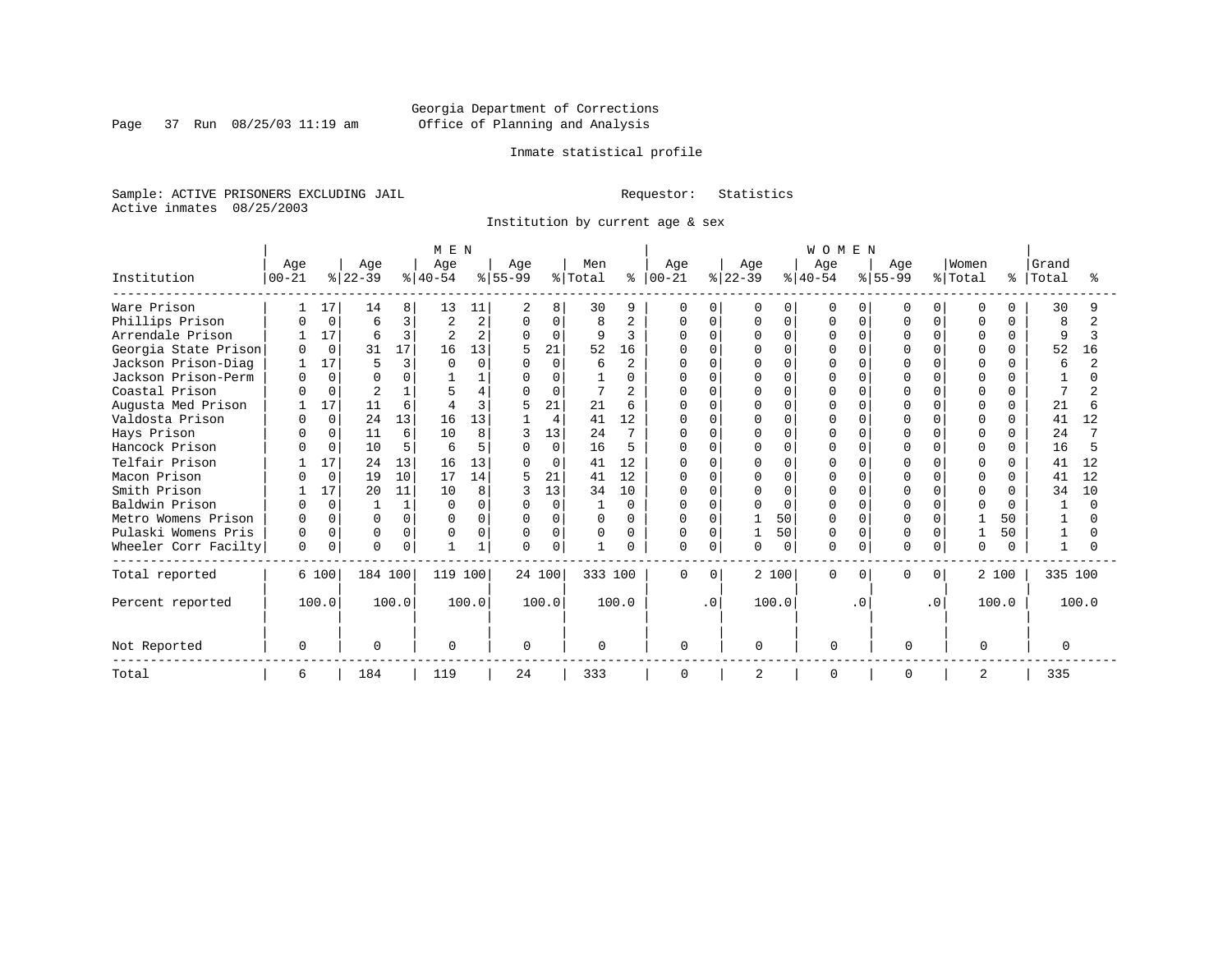Page 38 Run 08/25/03 11:19 am

# Inmate statistical profile

Sample: ACTIVE PRISONERS EXCLUDING JAIL Requestor: Statistics Active inmates 08/25/2003

Misdemeanors And Felonies by current age & sex

| Crime Type            | Age<br>$ 00-21$         | Age<br>$ 22-39 $                      | M E N<br>Age<br>$8 40-54$                 | Age<br>$ 55-99 $                    | Men<br>% Total<br>ႜ | Aqe<br>$ 00 - 21 $                 | Age<br>$8 22-39$                        | <b>WOMEN</b><br>Age<br>$8 40-54$         | Age<br>$8155 - 99$                    | Women<br>% Total<br>- န ၂           | Grand<br>Total<br>°≈   |
|-----------------------|-------------------------|---------------------------------------|-------------------------------------------|-------------------------------------|---------------------|------------------------------------|-----------------------------------------|------------------------------------------|---------------------------------------|-------------------------------------|------------------------|
| MISDEMEANOR<br>FELONY | $\overline{0}$<br>6 100 | $\Omega$<br>0 <sup>1</sup><br>184 100 | $\mathbf{0}$<br>$\overline{0}$<br>119 100 | $\overline{0}$<br>$\circ$<br>24 100 | 0<br>0<br>333 100   | 0<br>$\circ$<br> 0 <br>$\mathbf 0$ | $\overline{0}$<br>$\mathbf{0}$<br>2 100 | 0<br>0 <sup>1</sup><br>$\mathbf 0$<br> 0 | 0 <sup>1</sup><br>$\overline{0}$<br>0 | $\overline{0}$<br>$\Omega$<br>2 100 | $0 \quad 0$<br>335 100 |
| Total reported        | 6 100                   | 184 100                               | 100<br>119                                | 24 100                              | 333 100             | $\mathbf 0$<br>$\mathsf{O}$        | 2 100                                   | $\mathbf 0$<br>$\circ$                   | $\mathbf{0}$<br>0                     | 2 100                               | 335 100                |
| Percent reported      | 100.0                   | 100.0                                 | 100.0                                     | 100.0                               | 100.0               | $\cdot$ 0                          | 100.0                                   | $\cdot$ 0                                | .0 <sup>1</sup>                       | 100.0                               | 100.0                  |
| NOT REPORTED          | $\Omega$                | $\mathbf 0$                           | $\mathbf 0$                               | $\mathbf 0$                         | $\mathbf 0$         | $\mathbf 0$                        | $\mathbf 0$                             | $\Omega$                                 | $\mathbf 0$                           | $\mathbf 0$                         |                        |
| Total                 | 6                       | 184                                   | 119                                       | 24                                  | 333                 | 0                                  | $\bigcap$<br>∠                          | $\mathbf 0$                              | $\mathbf 0$                           | 2                                   | 335                    |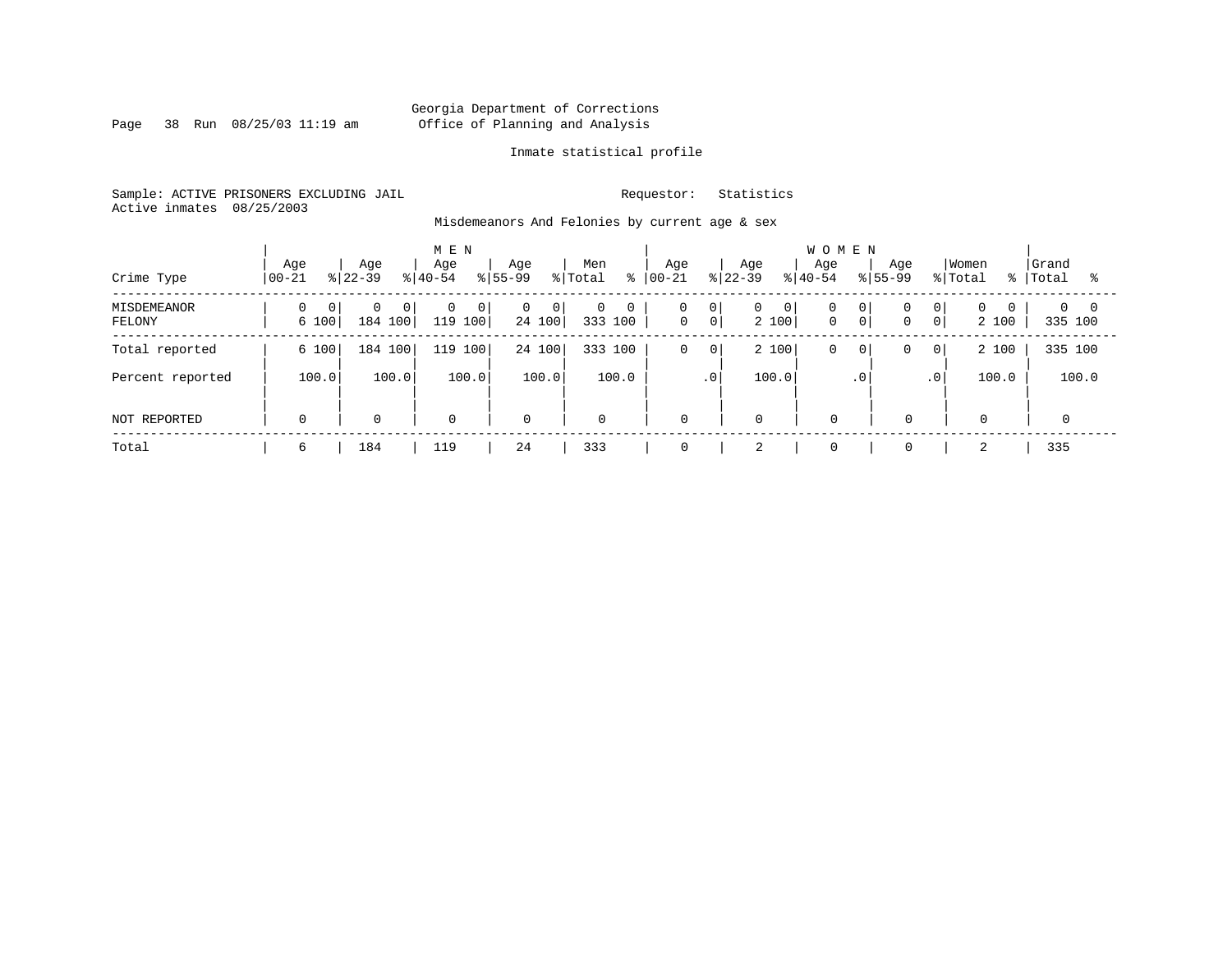Page 39 Run 08/25/03 11:19 am

# Inmate statistical profile

Sample: ACTIVE PRISONERS EXCLUDING JAIL Requestor: Statistics Active inmates 08/25/2003

Crimes By Group by current age & sex

|                      | MEN       |             |              |              |          |              |                |          |          |                | <b>WOMEN</b> |             |          |          |          |           |           |           |          |              |          |          |  |  |
|----------------------|-----------|-------------|--------------|--------------|----------|--------------|----------------|----------|----------|----------------|--------------|-------------|----------|----------|----------|-----------|-----------|-----------|----------|--------------|----------|----------|--|--|
|                      | Age       |             | Age          |              | Age      |              | Age            |          | Men      |                | Age          |             | Age      |          | Age      |           | Age       |           | Women    |              | Grand    |          |  |  |
| Crimes By Group      | $00 - 21$ |             | $ 22-39$     |              | $ 40-54$ |              | $8 55-99$      |          | % Total  | ႜ              | $ 00 - 21$   |             | $ 22-39$ |          | $ 40-54$ |           | $8 55-99$ |           | % Total  | °            | Total    | °        |  |  |
| HOMICIDE             |           | 6 100       | 120          | 65           | 55       | 46           | 13             | 54       | 194      | 58             | 0            | 0           |          | 2 100    | 0        | 0         | 0         | 0         | 2        | 100          | 196      | 59       |  |  |
| ABORTION             | 0         | $\mathbf 0$ | 0            | 0            | 0        | $\mathbf 0$  | $\mathbf 0$    | 0        | $\Omega$ | $\mathbf 0$    | 0            | $\mathbf 0$ | 0        | 0        | 0        | 0         | 0         | 0         | $\Omega$ | 0            | 0        | $\Omega$ |  |  |
| BODILY INJRY&REL OFF | U         | 0           | 16           | 9            | 19       | 16           | $\overline{2}$ | 8        | 37       | 11             | 0            | $\mathbf 0$ | 0        | 0        | 0        | 0         | 0         | 0         | $\Omega$ | 0            | 37       | 11       |  |  |
| ARSON & REL OFF      |           | 0           | $\Omega$     | 0            | 0        | $\mathbf 0$  | 0              | 0        | 0        | $\mathbf 0$    | 0            | $\mathbf 0$ | 0        | 0        | $\Omega$ | 0         | $\Omega$  | O         | $\Omega$ | 0            | 0        | $\cap$   |  |  |
| DAMAGE OF PROPERTY   |           | $\Omega$    | C            | 0            |          | $\Omega$     | $\Omega$       | 0        |          | $\Omega$       | O            | $\Omega$    | U        | $\Omega$ | O        | $\Omega$  | $\Omega$  | U         | $\Omega$ | U            | ∩        |          |  |  |
| BURGLARY & REL OFF   |           | $\Omega$    | 0            | 0            | ı        | $\mathbf{1}$ | 0              | 0        |          | $\Omega$       | 0            | $\mathbf 0$ | 0        | $\Omega$ | $\Omega$ | $\Omega$  | $\Omega$  | 0         | $\Omega$ | $\Omega$     | 1        |          |  |  |
| FORGERY & REL OFF    |           | $\Omega$    | C            | 0            |          | $\mathbf 0$  | 0              | 0        | 0        | $\Omega$       | 0            | $\mathbf 0$ | C        | $\Omega$ | $\Omega$ | $\Omega$  | $\Omega$  | 0         | $\Omega$ | $\Omega$     | $\Omega$ |          |  |  |
| <b>THEFT</b>         |           | $\Omega$    | $\Omega$     | $\Omega$     | $\Omega$ | $\Omega$     | $\Omega$       | $\Omega$ | $\Omega$ | $\Omega$       | Ω            | $\mathbf 0$ | 0        | $\Omega$ | 0        | $\Omega$  | $\Omega$  | 0         | $\Omega$ | O            | $\Omega$ | $\cap$   |  |  |
| <b>ROBBERY</b>       |           | $\Omega$    | 23           | 13           | 21       | 18           |                | 29       | 51       | 15             | 0            | 0           | Ω        | $\Omega$ | $\Omega$ | 0         | $\Omega$  | O         | $\Omega$ | $\Omega$     | 51       | 15       |  |  |
| SEXUAL OFFENSES      |           | $\Omega$    | 19           | 10           | 20       | 17           |                | 8        | 41       | 12             | 0            | 0           | 0        | $\Omega$ | 0        | $\Omega$  | $\Omega$  | O         | $\Omega$ | $\Omega$     | 41       | 12       |  |  |
| OBSCENITY CRIMES     |           | $\Omega$    | $\Omega$     | 0            | $\Omega$ | $\mathbf 0$  | $\Omega$       | 0        | $\Omega$ | $\Omega$       | Ω            | $\mathbf 0$ | U        | $\Omega$ | $\Omega$ | $\Omega$  | $\Omega$  | 0         | $\Omega$ | <sup>0</sup> | $\Omega$ | ∩        |  |  |
| TREASON & REL OFF    |           | $\Omega$    | $\Omega$     | 0            | O        | 0            | 0              | 0        | O        | $\Omega$       | 0            | 0           | 0        | $\Omega$ | O        | 0         | O         | 0         | $\Omega$ | U            | ∩        |          |  |  |
| CRIMES INVOLVNG GOVT |           | 0           | $\Omega$     | 0            |          | 0            | 0              | 0        |          | 0              | Ω            | $\mathbf 0$ | 0        | 0        | $\Omega$ | 0         | 0         | 0         | $\Omega$ | O            | $\Omega$ |          |  |  |
| FALSIFICATIONS       |           | $\Omega$    | $\Omega$     | 0            | O        | 0            | $\Omega$       | 0        |          | 0              | Ω            | 0           | 0        | 0        | O        | $\Omega$  | $\Omega$  | 0         | $\Omega$ | $\Omega$     | $\Omega$ |          |  |  |
| OBSTRUCT LAW ENFORCE |           | $\Omega$    | $\Omega$     | 0            | O        | 0            | $\Omega$       | 0        | 0        | 0              | 0            | 0           | 0        | $\Omega$ | 0        | $\Omega$  | $\Omega$  | O         | $\Omega$ | O            | $\Omega$ |          |  |  |
| DISORDERLY CONDUCT   |           | $\Omega$    | $\bigcap$    | 0            | O        | 0            | $\Omega$       | 0        |          | $\Omega$       | Ω            | 0           | C        | $\Omega$ | O        | $\Omega$  | $\Omega$  | U         | $\Omega$ | $\cap$       | C        |          |  |  |
| GAMBLING & REL OFF   |           | $\Omega$    | $\Omega$     | 0            | O        | 0            | O              | 0        | $\Omega$ | 0              | Ω            | 0           | U        | $\Omega$ | 0        | $\Omega$  | $\Omega$  | 0         | $\Omega$ | U            | ∩        |          |  |  |
| CRUELTY TO CHILDREN  |           | 0           | $\Omega$     | 0            | O        | 0            | $\Omega$       | 0        | 0        | $\mathbf 0$    | Ω            | $\mathbf 0$ | 0        | 0        | 0        | $\Omega$  | $\Omega$  | 0         | $\Omega$ | $\Omega$     | $\Omega$ |          |  |  |
| CRIMES WITH GUNS     |           | $\Omega$    | C            | 0            |          | 0            | $\Omega$       | 0        |          | $\Omega$       | Ω            | 0           | 0        | $\Omega$ | 0        | 0         | $\Omega$  | O         | $\Omega$ | $\Omega$     | $\Omega$ |          |  |  |
| INVASION PRIVACY     |           | 0           | C            | 0            | O        | 0            | $\Omega$       | 0        | $\Omega$ | 0              | Ω            | 0           | 0        | $\Omega$ | 0        | $\Omega$  | $\Omega$  | 0         | $\Omega$ | O            | $\Omega$ |          |  |  |
| <b>RACKETEERING</b>  |           | 0           | C            | 0            |          | 0            | 0              | 0        | 0        | $\mathbf 0$    | Ω            | $\mathbf 0$ | C        | $\Omega$ | 0        | $\Omega$  | $\Omega$  | O         | $\Omega$ | O            | C        |          |  |  |
| DRUG ABUSE OFFENSES  |           | $\Omega$    | 5            | 3            | 3        | 3            | $\Omega$       | 0        | 8        | $\overline{2}$ | Ω            | $\mathbf 0$ | 0        | $\Omega$ | $\Omega$ | 0         | $\Omega$  | 0         | $\Omega$ | U            | 8        |          |  |  |
| DRUG TRAFFICKING     |           | $\Omega$    | $\mathbf{1}$ | $\mathbf{1}$ | O        | $\Omega$     | $\Omega$       | 0        |          | $\Omega$       | 0            | $\mathbf 0$ | 0        | $\Omega$ | 0        | $\Omega$  | $\Omega$  | 0         | $\Omega$ | O            | 1        |          |  |  |
| AUTO CRIMES          |           | $\Omega$    | 0            | 0            | O        | 0            | O              | 0        | 0        | $\Omega$       | 0            | $\mathbf 0$ | 0        | $\Omega$ | 0        | 0         | O         | 0         | 0        | U            | $\Omega$ |          |  |  |
| REVENUE & CONTRABAND |           | 0           | 0            | O            | O        | 0            | 0              | 0        |          | $\Omega$       | 0            | $\mathbf 0$ | 0        | $\Omega$ | 0        | 0         | $\Omega$  | 0         | $\Omega$ | $\Omega$     | $\Omega$ |          |  |  |
| CRIMES OF OTH STATES | U         | 0           | 0            | 0            | O        | 0            | 0              | 0        | $\Omega$ | 0              | Ω            | 0           | 0        | $\Omega$ | O        | 0         | O         | 0         | 0        | $\Omega$     | ∩        |          |  |  |
| MISC. FELONIES       | U         | 0           | 0            | 0            | 0        | 0            | 0              | 0        | 0        | 0              | 0            | 0           | 0        | 0        | 0        | 0         | $\Omega$  | O         | $\Omega$ | 0            | $\Omega$ |          |  |  |
| MISDEMEANORS         | 0         | 0           | C            | 0            | 0        | 0            | 0              | 0        | 0        | 0              | 0            | 0           | 0        | 0        | 0        | 0         | $\Omega$  | 0         | $\Omega$ | O            | $\Omega$ |          |  |  |
| Total reported       |           | 6 100       | 184 100      |              | 119 100  |              |                | 24 100   | 333 100  |                | 0            | 0           |          | 2 100    | 0        | 0         | 0         | 0         |          | 2 100        | 335 100  |          |  |  |
| Percent reported     |           | 100.0       |              | 100.0        |          | 100.0        |                | 100.0    |          | 100.0          |              | $\cdot$ 0   |          | 100.0    |          | $\cdot$ 0 |           | $\cdot$ 0 |          | 100.0        |          | 100.0    |  |  |
| NOT REPORTED         | 0         |             | 0            |              | 0        |              | 0              |          | 0        |                | 0            |             | 0        |          | 0        |           | 0         |           | 0        |              | 0        |          |  |  |
| Total                | 6         |             | 184          |              | 119      |              | 24             |          | 333      |                | $\mathbf 0$  |             | 2        |          | $\Omega$ |           | 0         |           | 2        |              | 335      |          |  |  |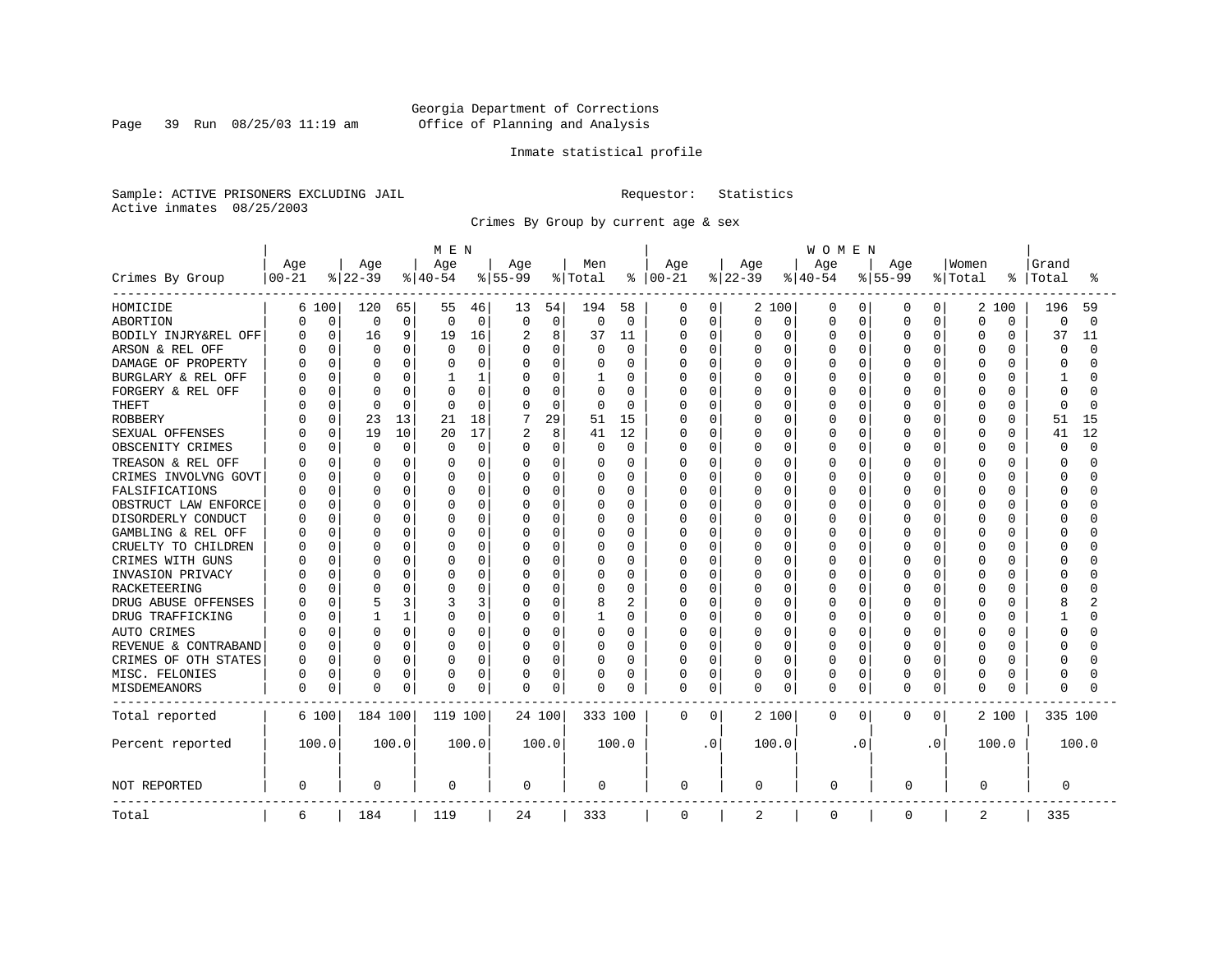Page 40 Run  $08/25/03$  11:19 am

# Inmate statistical profile

Sample: ACTIVE PRISONERS EXCLUDING JAIL Requestor: Statistics Active inmates 08/25/2003

Most Serious Offense by current age & sex

|                                                                                                                                    | M E N |              |                  |      |                  |          |                  |          |                |              | <b>WOMEN</b>         |           |                  |              |                  |              |                  |          |                  |        |                    |        |
|------------------------------------------------------------------------------------------------------------------------------------|-------|--------------|------------------|------|------------------|----------|------------------|----------|----------------|--------------|----------------------|-----------|------------------|--------------|------------------|--------------|------------------|----------|------------------|--------|--------------------|--------|
| Most Serious Offense 00-21                                                                                                         | Age   |              | Age<br>$ 22-39 $ |      | Age<br>$ 40-54 $ |          | Age<br>$ 55-99 $ |          | Men<br>% Total |              | Age<br>$8   00 - 21$ |           | Age<br>$ 22-39 $ |              | Age<br>$ 40-54 $ |              | Age<br>$ 55-99 $ |          | Women<br>% Total |        | Grand<br>%   Total |        |
| NOTE: In the table below, misdemeanors come first, and are in lower-case letters. AFTER THAT COME FELONIES, IN UPPER-CASE LETTERS. |       |              |                  |      |                  |          |                  |          |                |              |                      |           |                  |              |                  |              |                  |          |                  |        |                    |        |
| <b>MURDER</b>                                                                                                                      |       | 6 100        | 120              | 68   | 55               | 50       | 13               | 54       | 194            | 61           | $\Omega$             | $\Omega$  |                  | 2 100        | O                |              | U                |          | 2                | 100    | 196                | 62     |
| KIDNAPPING                                                                                                                         |       | <sup>0</sup> | 16               | 9    | 19               | 17       | 2                | 8        | 37             | 12           | O                    | $\Omega$  | 0                | $\Omega$     |                  | n            |                  |          | n                | $\cap$ | 37                 | 12     |
| <b>BURGLARY</b>                                                                                                                    |       |              | $\Omega$         | 0    |                  |          | $\Omega$         | 0        |                | $\Omega$     | U                    |           |                  | <sup>0</sup> |                  |              |                  |          | $\Omega$         | n      |                    | $\cap$ |
| ARMED ROBBERY                                                                                                                      |       |              | 22               | 13   | 21               | 19       |                  | 29       | 50             | 16           |                      |           |                  | ∩            |                  |              |                  |          |                  | 0      | 50                 | 16     |
| HIJACKING MOTOR VEHI                                                                                                               |       |              |                  |      |                  | $\Omega$ | $\Omega$         | $\Omega$ |                | <sup>0</sup> |                      |           |                  |              |                  |              |                  |          |                  |        |                    |        |
| <b>RAPE</b>                                                                                                                        |       |              | 15               | 9    | 15               | 14       |                  | 8        | 32             | 10           |                      |           |                  |              |                  |              |                  |          |                  |        | 32                 | 10     |
| AGGRAV SODOMY                                                                                                                      |       |              |                  |      |                  | $\Omega$ | $\Omega$         | 0        |                |              |                      |           |                  | $\cap$       |                  |              |                  |          |                  |        |                    |        |
| AGGRAV SEXUAL BATTER                                                                                                               |       |              | $\Omega$         | 0    |                  |          |                  | $\Omega$ |                |              |                      |           |                  | $\cap$       |                  |              |                  |          |                  |        |                    |        |
| CHILD MOLESTATION                                                                                                                  |       |              | $\Omega$         | 0    |                  |          | ∩                | U        |                | 0            |                      |           |                  | n            |                  |              |                  |          |                  |        |                    |        |
| AGGRAV CHILD MOLESTA                                                                                                               |       |              |                  | 2    |                  |          |                  |          |                |              |                      |           |                  |              |                  |              |                  |          |                  |        |                    |        |
| VIOL GA CNTRL SBST A                                                                                                               |       |              |                  |      |                  |          | $\Omega$         | 0        |                |              |                      |           |                  | $\cap$       |                  |              |                  |          |                  |        |                    |        |
| S/D CONT SUB SCHOOL                                                                                                                |       |              |                  |      |                  |          |                  | $\Omega$ |                |              |                      |           |                  | $\cap$       |                  |              |                  |          |                  |        |                    |        |
| S/D COCAINE                                                                                                                        |       | $\Omega$     |                  | 2    |                  |          | $\Omega$         | U        |                |              |                      | $\cap$    |                  | $\Omega$     |                  |              |                  |          |                  |        |                    |        |
| POSS OF COCAINE                                                                                                                    |       |              |                  | 0    |                  |          | $\Omega$         | 0        |                |              |                      |           |                  | $\cap$       |                  |              |                  |          |                  |        |                    |        |
| ATT/CONSPRCY COMMT C                                                                                                               | U     | $\Omega$     |                  |      |                  | U        | $\Omega$         | U        |                |              | 0                    |           | U.               | $\Omega$     | U                |              | U                |          | <sup>n</sup>     |        |                    |        |
| Total reported                                                                                                                     |       | 6 100        | 184 100          |      | 119 100          |          |                  | 24 100   | 333 100        |              | $\Omega$             | $\Omega$  |                  | 2 100        | $\Omega$         | <sup>o</sup> | $\Omega$         | $\Omega$ |                  | 2 100  | 335 100            |        |
| Percent reported                                                                                                                   |       | 100.0        |                  | 95.7 |                  | 92.4     |                  | 100.0    |                | 94.9         |                      | $\cdot$ 0 |                  | 100.0        |                  | $\cdot$ 0    |                  | .0       |                  | 100.0  |                    | 94.9   |
| Not reported                                                                                                                       |       |              | 8                |      | 9                |          | $\Omega$         |          | 17             |              | 0                    |           | U                |              | ∩                |              | <sup>0</sup>     |          |                  |        | 17                 |        |
| Total                                                                                                                              | 6     |              | 184              |      | 119              |          | 24               |          | 333            |              | 0                    |           | 2                |              |                  |              | $\Omega$         |          | 2                |        | 335                |        |